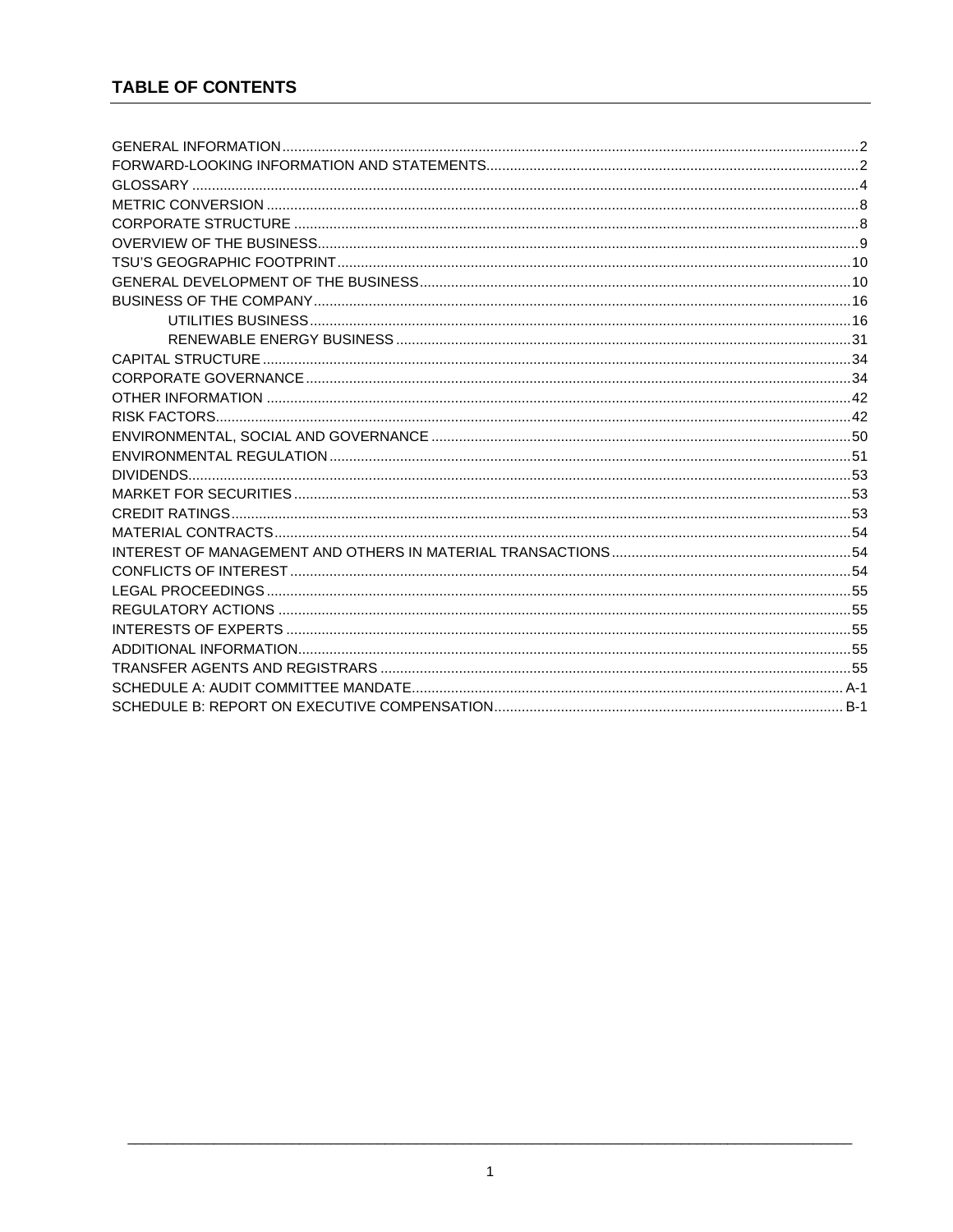# **GENERAL INFORMATION**

Unless otherwise noted, the information contained in this AIF dated March 3, 2021 is stated as at December 31, 2020 and all dollar amounts in this AIF are in Canadian dollars. Unless the context requires, all references to TSU or the Company herein refer to TSU and its subsidiaries on a consolidated basis. Financial information is presented in accordance with United States generally accepted accounting principles. For an explanation of certain terms and abbreviations used in this AIF see the "*Glossary*" of this AIF and under the heading "*Schedule B – Report on Executive Compensation – Frequently Used Terms*".

This AIF refers to certain terms commonly used in the rate-regulated utility industry, such as "rate-regulated", "rate base" and "return on equity". For a description of these terms, see information under the heading *"Business of Company – Utilities Business – Rate Regulation Overview"*. The terms "rate base" and "return on equity" are key performance indicators but are not considered non-GAAP measures. Rate base is an amount that a utility is required to calculate for regulatory purposes, and generally refers to net book value of the utility's assets for regulatory purposes. Return on equity is a percentage that is set or approved by a utility's regulator and represents the rate of return that a regulator allows the utility to earn on the equity component of the utility's rate base. The Company refers to the rate base and return on equity of its utility businesses because it believes that such terms assist in understanding the Company's business and are commonly used by investors and research analysts to help evaluate the performance of rate-regulated utilities.

# **FORWARD-LOOKING INFORMATION AND STATEMENTS**

This AIF contains forward-looking information (forward-looking statements). Words such as "may", "can", "would", "could", "should", "will", "intend", "plan", "anticipate", "believe", "aim", "seek", "propose", "contemplate", "estimate", "focus", "strive", "forecast", "expect", "project", "target", "potential", "objective", "continue", "outlook", "vision", "opportunity" and similar expressions suggesting future events or future performance, as they relate to TSU or any affiliate of TSU, are intended to identify forward-looking statements. In particular, this AIF contains forward-looking statements with respect to, among other things, business objectives, expected growth, results of operations, performance, business projects and opportunities and financial results.

Specifically, such forward-looking statements included in this document include, but are not limited to, statements with respect to the following: TSU's vision, mission, and objectives; the implementation and success of TSU's strategy as a whole and each of its business segments; expectations regarding arrangements in relation to the PNG Reactivation Application (as defined herein), including the reactivation process and the estimated capital cost for the reactivation, commissioning and system reinforcement; expectations regarding the Salvus to Galloway Project (as defined herein), including the estimated capital cost for the project; expected refund of the interim-approved revenue requirements associated with the Etzikom Lateral Project (as defined herein) within the 2021 annual rates; the GCOC (as defined herein) proceedings announced by the BCUC and the AUC (as defined herein); the PBR (as defined herein) and cost of service reviews initiated by the AUC; expected success of financing plans and strategies, including maintenance of TSU's credit rating; the expected safety and reliability of TSU's operations; the expected good working relationships with stakeholders and governments; sources and terms of natural gas supply; the continued competitiveness of natural gas within TSU's service territories; the expected impacts on TSU's business of applicable environmental regulations and requirements; expectations regarding the impact of the COVID-19 pandemic on TSU's business, including the amortization of COVID-19 revenue deferral accounts; expectations regarding planned expenditures and related investments and capital program from 2021 to 2025 and the expected capital spend in 2021, including the sources of financing for TSU's capital expenditures; expectations regarding HGL's RDA (as defined herein); the payment of dividends to the Company's shareholder; the expected effects of LNG Canada's export project at Kitimat, British Columbia on PNG's (as defined herein) business; TSU's intention to sell RECs (as defined herein) and green attributes from the Bear Mountain Wind Park (as defined herein); and potential growth in TSU's business.

These statements involve known and unknown risks, uncertainties and other factors that may cause actual results, events and achievements to differ materially from those expressed or implied by such statements. Such statements reflect TSU's current expectations, estimates and projections based on certain material factors and assumptions at the time the statement was made. Material assumptions include: expected commodity supply, demand and pricing; that the Company will continue to conduct its operations in a manner consistent with past operations; the general continuance of current or, where

 $\bot$  , and the contribution of the contribution of the contribution of the contribution of  $\mathcal{L}_\text{max}$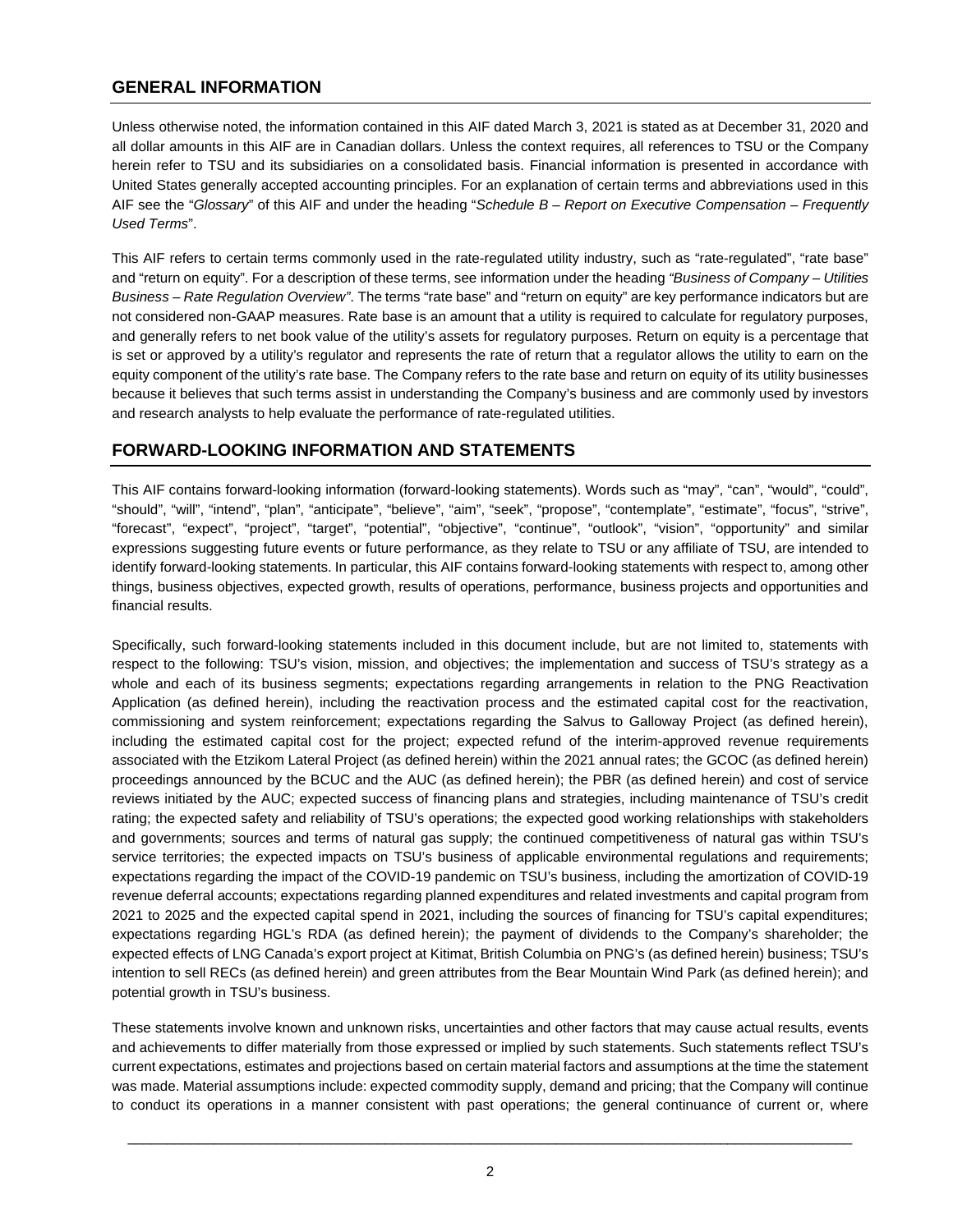applicable, assumed industry conditions; volumes and rates; exchange rates; inflation; interest rates; credit ratings; regulatory approvals and policies; future operating and capital costs; project completion dates; capacity expectations; that there will be no material defaults by the counterparties to agreements with the Company and such agreements will not be terminated prior to their scheduled expiry; the Company will continue to have access to wind and water resources in amounts consistent with the amounts expected by the Company; and the outcomes of significant commercial contract negotiations.

TSU's forward-looking statements are subject to certain risks and uncertainties which could cause results or events to differ from current expectations, including, without limitation: uncertainties faced by regulated companies; volume throughput and the impacts of commodity pricing, supply, composition and other market risks; natural gas demand; prevailing economic conditions; legislative and regulatory environment; impacts of climate change and carbon taxing; cost of compliance with environmental regulation; weather, hydrology and climate changes; TSU's relationships with external stakeholders, including indigenous stakeholders; the potential for service interruptions; TSU's ability to maintain, replace and expand infrastructure on a timely basis; increased competition; loss of franchise grants; TSU's ability to economically and safely develop, contract and operate assets; TSU's dependence on certain partners; access to and use of capital markets; TSU's ability to service or refinance its debt and manage its credit ratings and risk; underinsured losses; cybersecurity risks; failure to achieve benefits of business acquisitions; pension liabilities; impact of labour relations and reliance on key personnel; ability to maintain compliance with borrowing covenants; interest rate, exchange rate and counterparty risks; potential litigation; effects of decommissioning, abandonment and reclamation costs; impacts of the COVID-19 pandemic; TSU's ability to pay dividends; potential volatility in market price of securities; and the other factors discussed under the heading "*Risk Factors*".

The Company believes the forward-looking statements are reasonable. However, such statements are not a guarantee that any of the actions, events or results of the forward-looking statements will occur, or if any of them do occur, their timing or what impact they will have on the Company's results of operations or financial condition. Many factors could cause TSU's or any particular business segment's actual results, performance or achievements to vary from those described in this AIF, including, without limitation, those listed above and the assumptions upon which they are based proving incorrect. These factors should not be construed as exhaustive. Should one or more of these risks or uncertainties materialize, or should assumptions underlying forward-looking statements prove incorrect, actual results may vary materially from those described in this AIF as intended, planned, anticipated, believed, sought, proposed, estimated, forecasted, expected, projected or targeted and such forward-looking statements included in this AIF should not be unduly relied upon. The impact of any one assumption, risk, uncertainty or other factor on a particular forward-looking statement cannot be determined with certainty because they are interdependent, and TSU's future decisions and actions will depend on management's assessment of all information at the relevant time. Such statements speak only as of the date of this AIF. TSU does not intend, and does not assume any obligation, to update these forward-looking statements except as required by law. The forward-looking statements contained in this AIF are expressly qualified by these cautionary statements.

Financial outlook information contained in this AIF about prospective results of operations, financial position or cash flow is based on assumptions about future events, including economic conditions and proposed courses of action, based on management's assessment of the relevant information currently available. Readers are cautioned that such financial outlook information contained in this AIF should not be used for purposes other than for which it is disclosed herein.

 $\bot$  , and the contribution of the contribution of the contribution of the contribution of  $\mathcal{L}_\text{max}$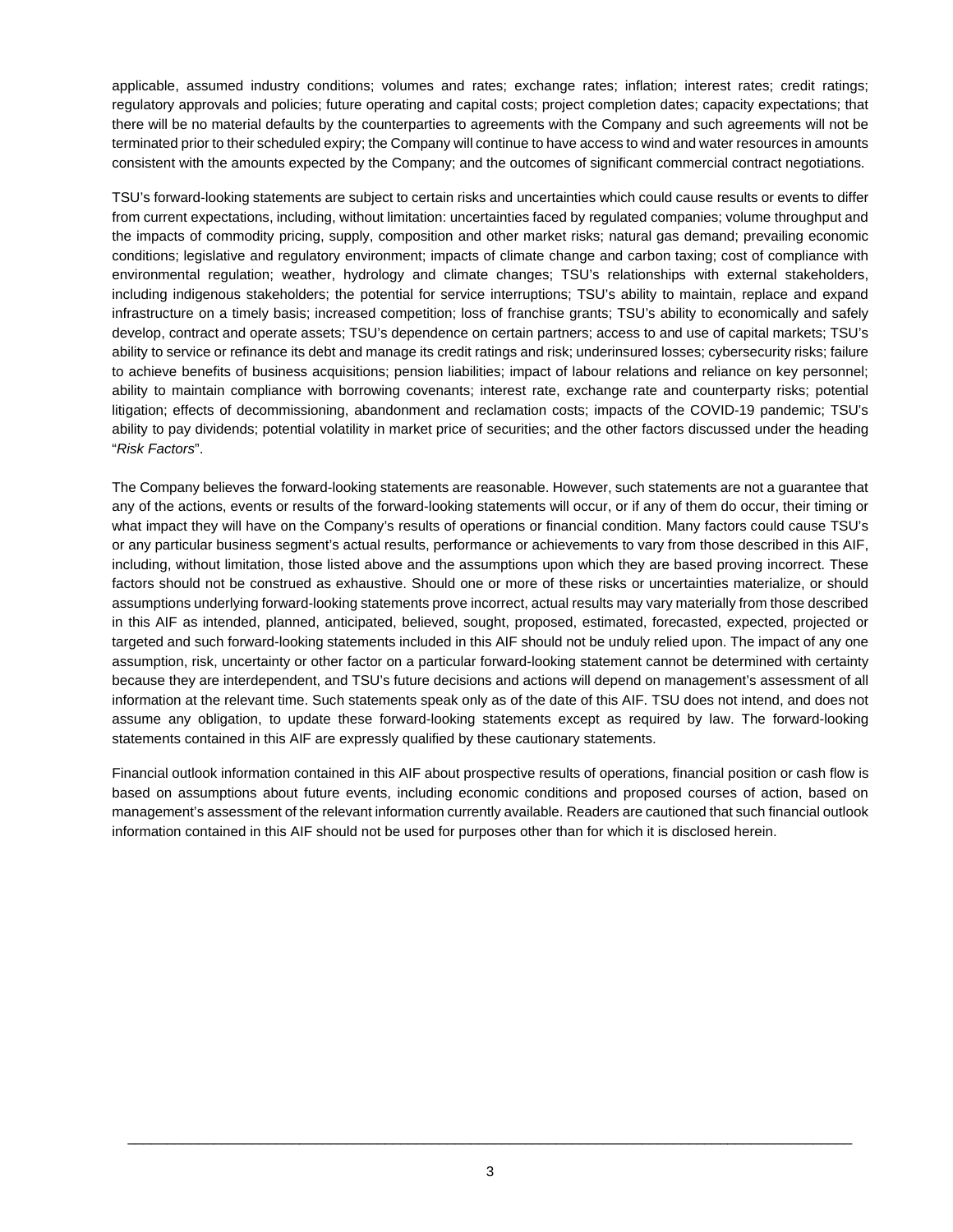# **GLOSSARY**

Unless the context otherwise requires, terms used in this AIF have the following meanings and references to agreements include any amendments, restatements, modifications or supplements in effect as of the date hereof:

"**Acquired Assets**" has the meaning given to it under the heading "*General Development of the Business – 2018 – Acquisition of Assets from AltaGas";*

"**Acquired Indebtedness**" has the meaning given to it under the heading *"General Development of the Business – 2018 – Acquisition of Assets from AltaGas"*;

"**Acquisition**" has the meaning given to it under the heading "*General Development of the Business – 2018 – Acquisition of Assets from AltaGas*";

"**AHI**" means AltaGas Holdings Inc.;

"**AIF**" means this Annual Information Form;

"**AltaGas**" means AltaGas Ltd., including, where the context requires, the affiliates of AltaGas Ltd.;

"**Applicable Utilities Commission**" means the AUC, the BCUC, the NSUARB and the NWTPUB;

"**Arrangement**" has the meaning given to it under the heading "*General Development of the Business – 2020 – Acquisition of TSU"*;

"**Atlantic Bridge**" means the pipeline capacity and related facilities infrastructure constructed by Enbridge Inc. to provide additional capacity on its Algonquin Gas Transmission and Maritimes & Northeast Pipeline systems to move natural gas to specific end use markets in the Canadian Maritime provinces;

"**ATRF**" means the Alberta Teachers' Retirement Fund Board;

"**AUC**" means the Alberta Utilities Commission;

"**Audit Committee**" means the audit committee of the Board;

"**AUI**" means Apex Utilities Inc.;

"**BC CPI**" means the Consumer Price Index for British Columbia, All Items (Not Seasonally Adjusted) as published by Statistics Canada;

"**BC Hydro**" means British Columbia Hydro and Power Authority;

"**BCUC**" means British Columbia Utilities Commission;

"**Bear Mountain Wind Park**" means the 102 MW generating wind facility located near Dawson Creek, British Columbia;

"**BMWLP**" means Bear Mountain Wind Limited Partnership;

"**BMWPC**" means Bear Mountain Wind Power Corporation, the general partner of BMWLP;

"**Board of Directors**" or "**Board**" means the board of directors of TSU, as from time to time constituted;

"**Canadian CPI**" means the Consumer Price Index for Canada, All Items (Not Seasonally Adjusted) as published by Statistics Canada;

"**C&G Committee**" means the compensation and governance committee of the Board;

"**C&I**" means commercial and industrial;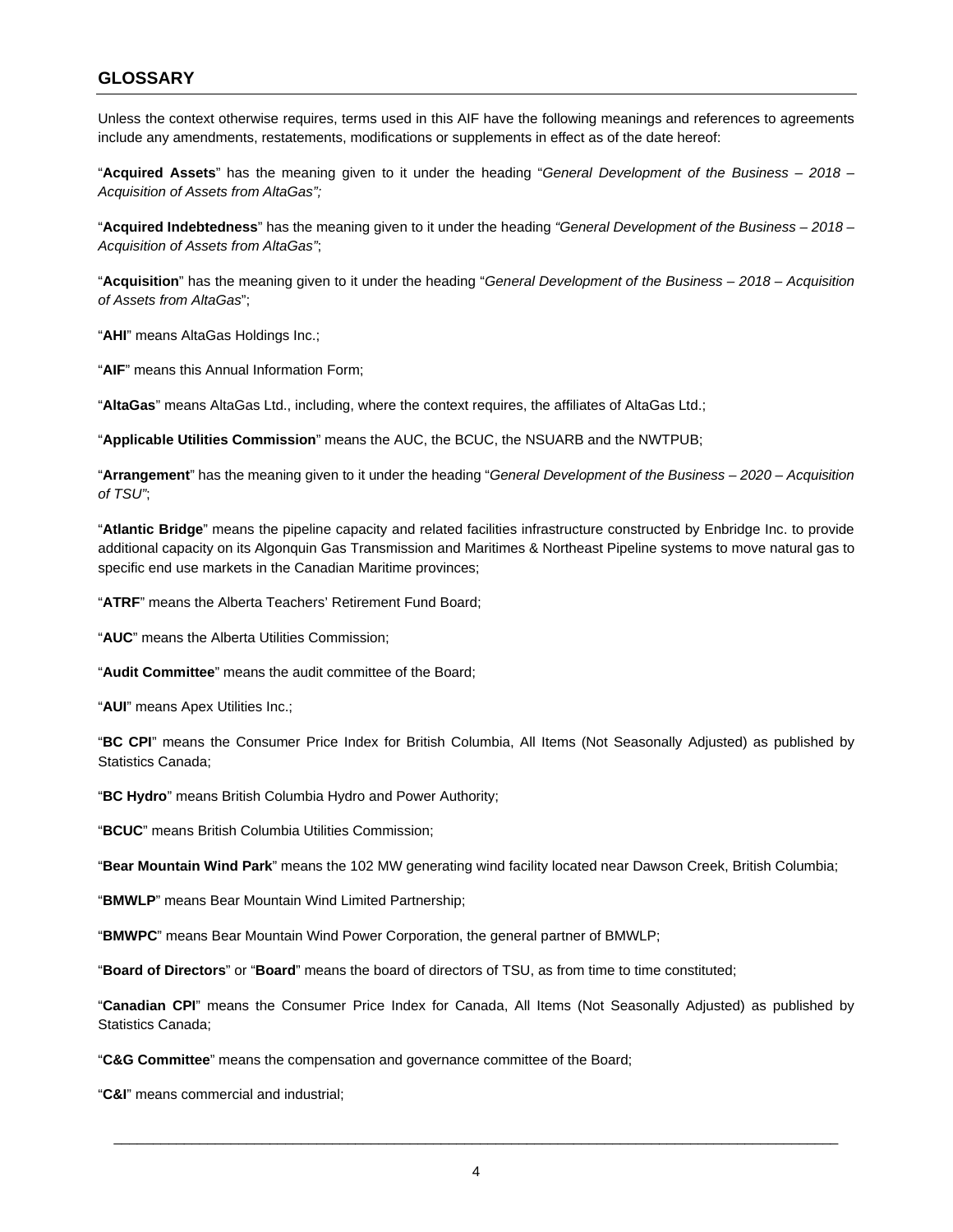"**CBCA**" means the *Canada Business Corporations Act*, R.S.C. 1985, c. C 44, and the regulations promulgated thereunder, each as amended;

"**CMH Group**" means CMHLP and its general partners, Coast Mountain Renewable Energy Inc., Coast Mountain Renewable Energy #2 Inc. and Coast Mountain Hydro Corporation;

"**CMHLP**" means Coast Mountain Hydro Limited Partnership;

"**Coast GP**" means Northwest Hydro GP Inc., the general partner of Coast LP;

"**Coast LP**" means Northwest Hydro Limited Partnership;

"**COD**" means commercial operation date, being the first date on which a facility is considered substantially complete and selling power;

"**Common Shares**" or "**Shares**" means common shares of TSU;

"**CRP**" has the meaning given to it under the heading "*Business of the Company – Utilities Business – Regulatory Deferral Accounts*";

"**DBRS**" means DBRS Morningstar and its successors;

"**Degree Day**" means the amount that the daily mean temperature deviates below 15 degrees Celsius at AUI, below 18 degrees Celsius at HGL, such that a one degree difference equates to one Degree Day;

"**E&Y**" means Ernst & Young LLP;

"**EHS Committee**" means the environment, health and safety committee of the Board;

"**EHS Management System**" means TSU's Environmental, Health & Safety Management System;

"**EPA**" means electricity purchase agreement;

"**Etzikom Lateral Project**" has the meaning given to it under the heading "*General Development of the Business – 2020 – Material Regulatory Developments and Applications – Alberta*";

"**Final Order**" means the final order of the Court of Queen's Bench of Alberta dated December 20, 2019 approving the Arrangement;

"**Forrest Kerr**" means the 214 MW run-of-river hydroelectric facility, one of the three run-of-river hydroelectric facilities in northwest British Columbia that forms part of the Northwest Hydro Facilities;

"**GCOC**" means Generic Cost of Capital;

"**GHG**" means greenhouse gas;

"**GHGRP**" means Greenhouse Gas Reporting Program;

"**GJ**" means gigajoule or 1,000,000,000 joules;

"**GWh**" means gigawatt-hour or 1,000,000,000 watt-hours; the watt-hour is equal to one watt of power flowing steadily for one hour;

"**HGL**" means Heritage Gas Limited;

"**HoldCo**" has the meaning given to it under the heading "*Corporate Governance – Board Effectiveness – Nomination of Directors*";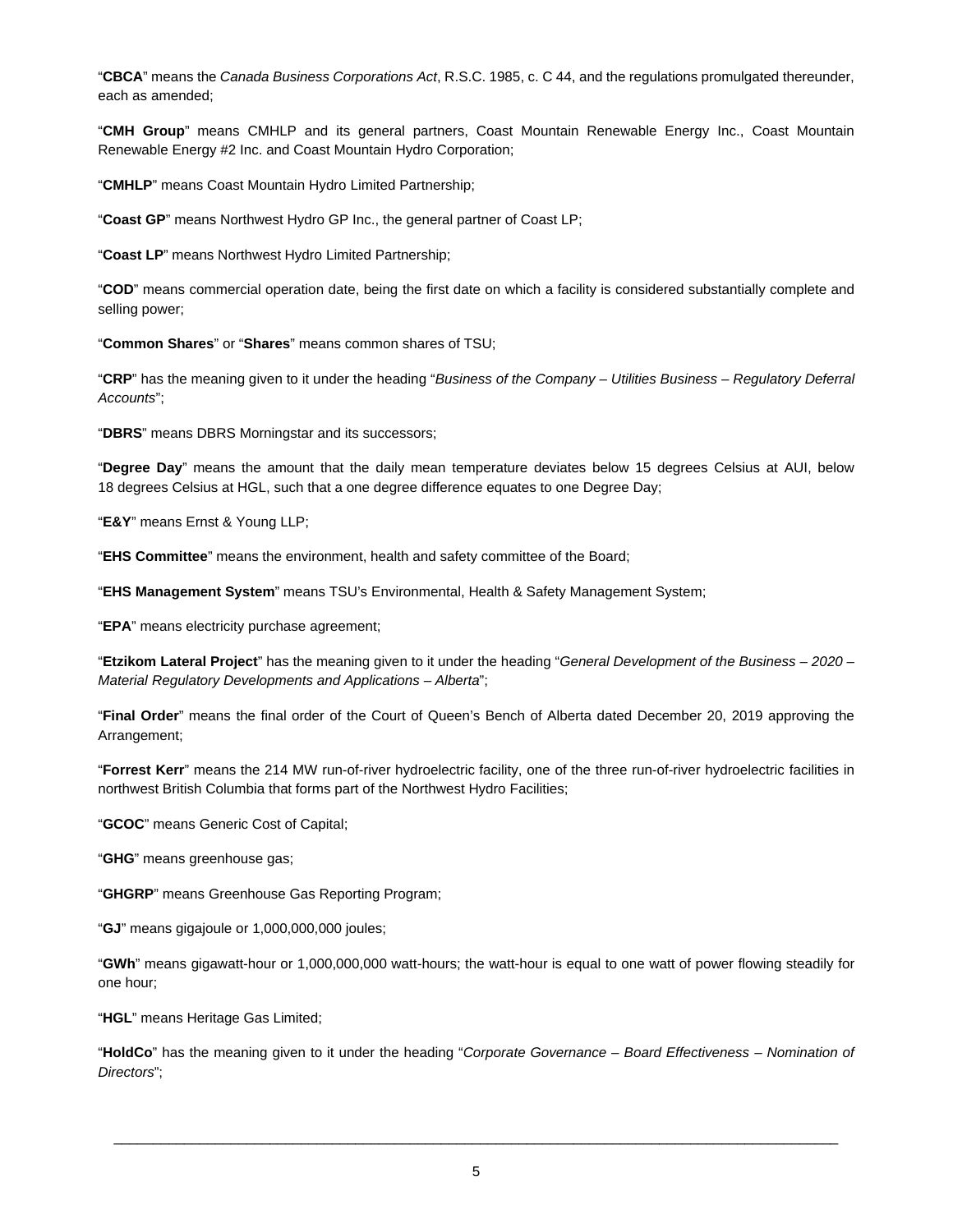"**Ikhil Joint Venture**" means the joint venture between TSU's subsidiary, Utility Group Facilities Inc., Inuvialuit Petroleum Company and ATCO Midstream NWT Ltd., which owns and operates two gas wells, a processing facility and a pipeline that delivers natural gas to Inuvik Gas and the Northwest Territories Renewable Energy Company;

"**Inuvik Gas**" means Inuvik Gas Ltd.;

"**IPO**" means the initial public offering by TSU of its Common Shares completed on October 25, 2018;

"**km**" means kilometer;

"**LNG**" means liquefied natural gas;

"**Mcf**" means a thousand cubic feet of natural gas at standard imperial conditions of measurement;

"**McLymont Creek**" means the 72 MW run-of-river hydroelectric facility, one of the three run-of-river hydroelectric facilities in northwest British Columbia that forms part of the Northwest Hydro Facilities;

"**MGA**" means the *Municipal Government Act* (Alberta);

"**MTNs**" means medium term notes issued from time to time under the trust indenture dated November 15, 2018 between TSU and Computershare Trust Company of Canada;

"**MTN Trust Indenture**" means the trust indenture between TSU and Computershare Trust Company of Canada dated November 15, 2018, as supplemented, related to the issuance and sale of MTNs pursuant to TSU's medium term note program;

"**MW**" means megawatt; one MW is 1,000,000 watts; the watt is the basic electrical unit of power;

"**NI 52-110**" means National Instrument 52-110 – *Audit Committees*;

"**NI 58-101**" means National Instrument 58-101 – *Disclosure of Corporate Governance Practices*;

"**Northeast System**" means the PNG(N.E.) distribution utility in the northeast part of British Columbia;

"**Northwest Hydro Facilities**" means the three run-of-river hydroelectric facilities in northwest British Columbia, being Forrest Kerr, McLymont Creek and Volcano Creek, approximately 10 percent of which is indirectly owned by TSU;

"**NSUARB**" means the Nova Scotia Utility and Review Board;

"**NWTPUB**" means the Northwest Territories Public Utilities Board;

"**Order**" has the meaning given to it under the heading "*Corporate Governance – Cease Trade Orders, Bankruptcies, Penalties and Sanctions*";

"**Over-Allotment Note**" means the unsecured promissory note dated October 18, 2018 issued by TSU to AltaGas bearing interest at 3.3 percent per annum in the principal amount of \$35.9 million (adjusted to approximately \$34.0 million following the exercise of the Over-Allotment Option in full);

"**Over-Allotment Option**" has the meaning given to it under the heading "*General Development of the Business* – *2018 – Initial Public Offering of Common Shares*";

"**PBR**" means performance-based regulation;

"**PBR 2**" has the meaning given to it under the heading "*General Development of the Business – 2018 – Material Regulatory Developments and Applications – Alberta"*;

"**Person**" means any individual, company (including any limited liability company), partnership, joint venture, association, trust, unincorporated organization or government or any agency or political subdivision thereof;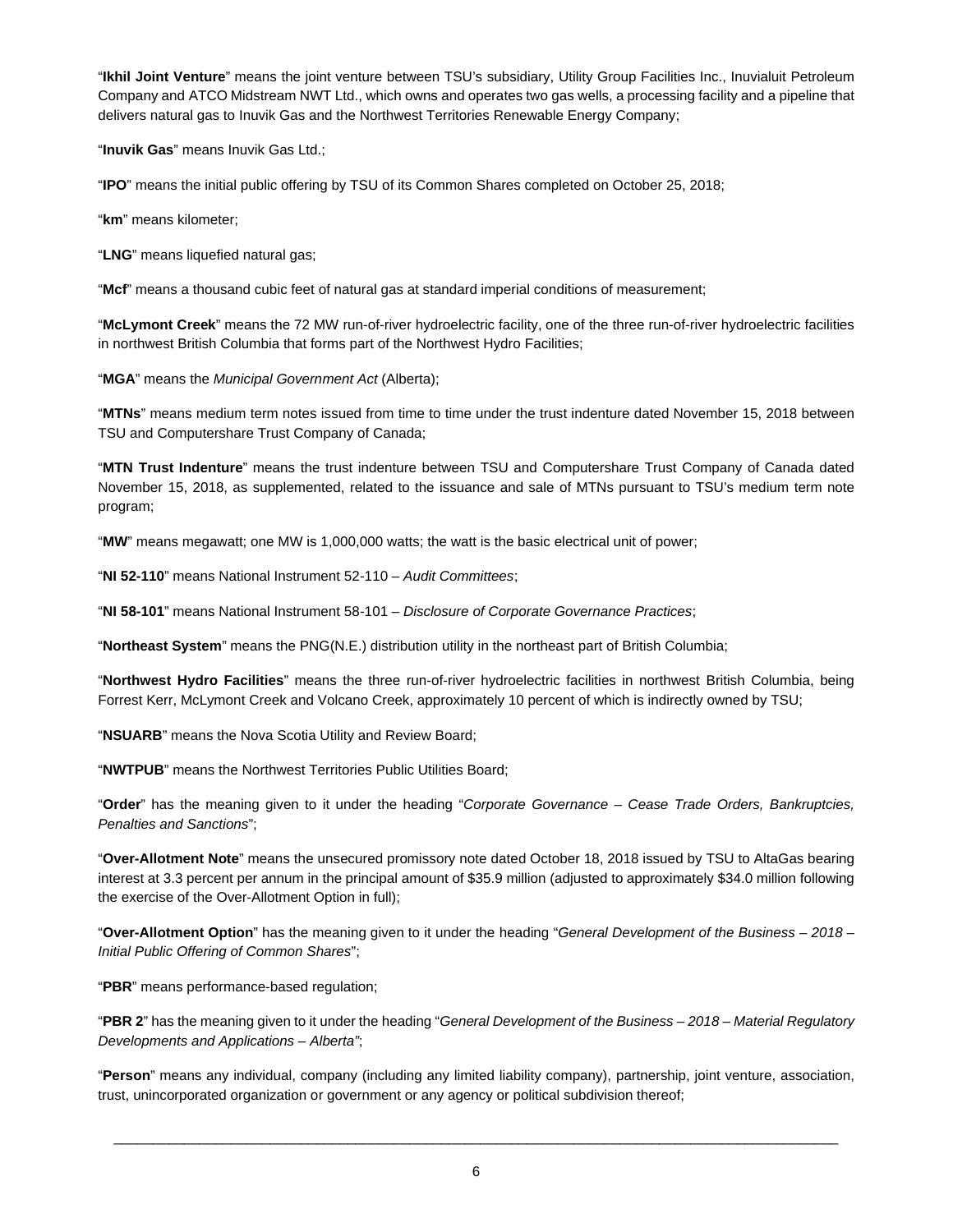"**PJ**" means Petajoule which is one million GJ;

"**PNG Reactivation Project**" has the meaning given to it under the heading "*General Development of the Business – 2020 – Material Regulatory Developments and Applications – British Columbia*";

"**PNG**" means Pacific Northern Gas Ltd.;

"**PNG(N.E.)**" means Pacific Northern Gas (N.E.) Ltd.;

"**Preferred Shares**" means preferred shares in the capital of the Company, issuable in one or more series;

"**PSP Investments**" means the Public Sector Pension Investment Board;

"**Purchase and Sale Agreement**" means the purchase and sale agreement among TSU, AltaGas and AHI dated October 18, 2018 pursuant to which TSU acquired, for the purchase price of approximately \$889.1 million, the Acquired Assets and certain indebtedness of TUGI and PNG;

"**Purchase Price Long-Term Note**" means the unsecured promissory note dated October 18, 2018 issued by TSU to AltaGas bearing interest at 4.5 percent per annum in the principal amount of \$351.2 million with a term of 30 months, the interest to be increased by 0.25 percent on the 18 and 24 month anniversaries of the issuance date;

"**Purchase Price Short-Term Note**" means the unsecured promissory note dated October 18, 2018 issued by TSU to AltaGas bearing interest at 4.5 percent per annum in the principal amount of approximately \$316.3 million;

"**Purchaser**" means TriSummit Cycle Inc. (formerly PSPIB Cycle Investments Inc.);

"**RDA**" means revenue deficiency account;

"**RECs**" means Renewable Energy Credits;

**"Revolving Credit Facility"** means the Company's \$200 million unsecured revolving credit facility dated October 25, 2018 with a syndicate of lenders, with a term of four years subject to customary extension provisions. On February 13, 2020, the maturity date was extended to December 31, 2023;

"**ROE**" means return on equity;

"**Salvus to Galloway Project**" has the meaning given to it under the heading "*General Development of the Business – 2020 – Material Regulatory Developments and Applications – British Columbia*";

"**SEDAR**" means System for Electronic Document Analysis and Retrieval, at *www.sedar.com*;

"**Shareholders**" means the holders of Common Shares;

"**Shareholders Agreement**" has the meaning given to it under the Company's By-Laws;

"**TCEHGP**" means TriSummit Canadian Energy Holdings GP Ltd.;

"**TCEHL**" means TriSummit Canadian Energy Holdings Ltd.;

"**TCEHLP**" means TriSummit Canadian Energy Holdings Limited Partnership;

"**Term Loan**" means the Company's \$250 million unsecured term loan dated October 25, 2018 with a syndicate of lenders, with a term of two years;

"**TSU**" or the "**Company**" means TriSummit Utilities Inc.;

"**TUGI**" means TriSummit Utility Group Inc.;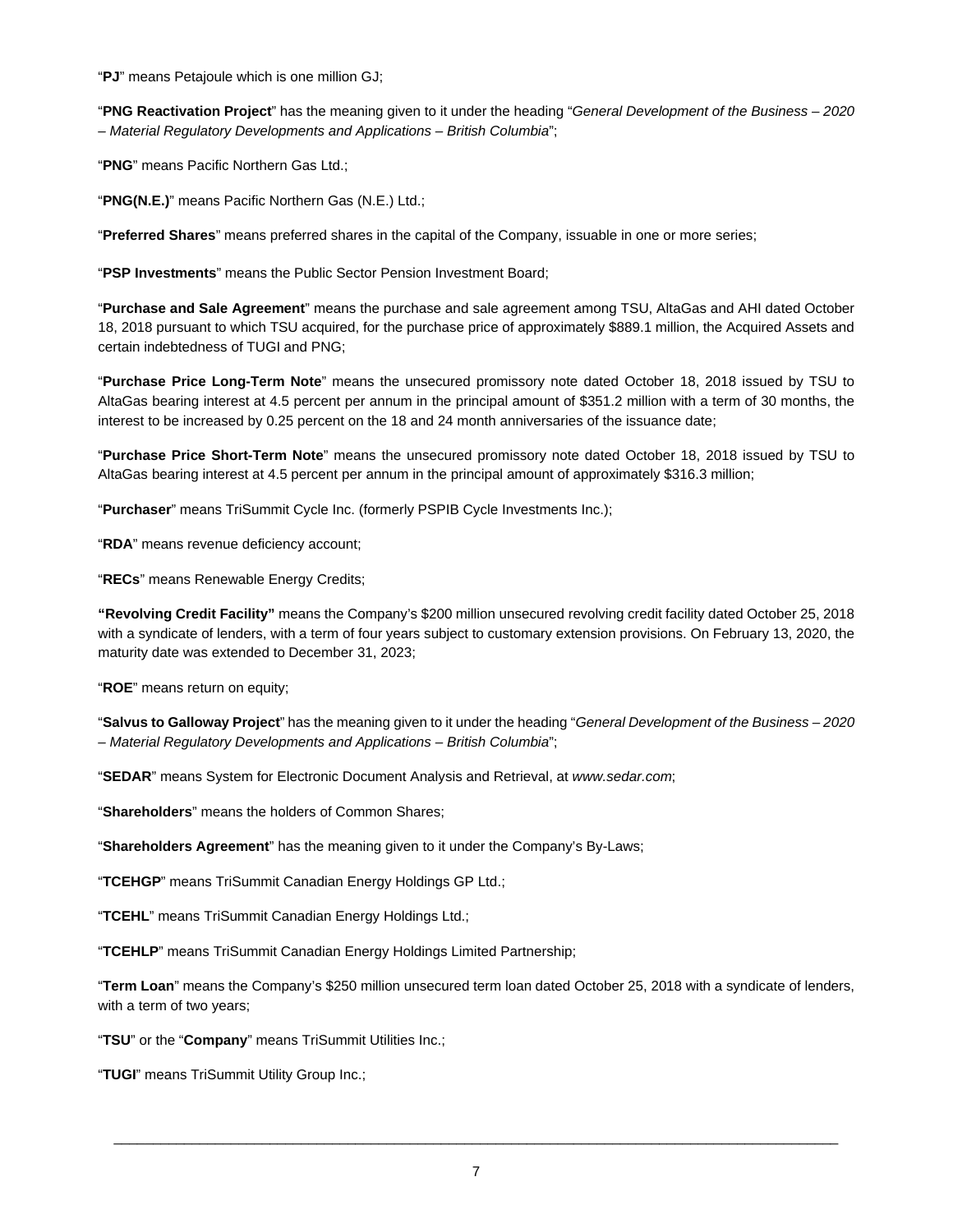"**Type 1 Capital Tracker**" has the meaning given to it under the heading "*General Development of the Business – 2018 – Material Regulatory Developments and Applications – Alberta*";

"**Volcano Creek**" means the 17 MW run-of-river hydroelectric facility, one of the three run-of-river hydroelectric facilities in northwest British Columbia that forms part of the Northwest Hydro Facilities; and

"**Western System**" means PNG's regulated natural gas transmission and distribution utility in the west central portion of northern British Columbia.

# **METRIC CONVERSION**

The following table sets forth certain standard conversions between Standard Imperial Units and the International System of Units (or metric units).

| <b>To Convert From</b> | То           | <b>Multiply by</b> | <b>To Convert From</b> | Гο       |
|------------------------|--------------|--------------------|------------------------|----------|
| Mcf                    | cubic meters | 28.174             | meters                 | feet     |
| cubic meters           | cubic feet   | 35.494             | miles                  | km       |
| tonnes                 | long tons    | 0.984              | km                     | miles    |
| feet                   | meters       | 0.305              | acres                  | hectares |
| GJ                     | Mcf          | 0.9482             | hectares               | acres    |

# **CORPORATE STRUCTURE**

#### **INCORPORATION AND AMENDMENTS TO ARTICLES**

TSU was incorporated under the CBCA on October 27, 2011 as AltaGas Utility Holdings (Pacific) Inc. On September 5, 2018, the Company amended its articles to, among other things, amend its authorized capital, consolidate its outstanding Common Shares on a one for 28 basis and change its name to "AltaGas Canada Inc.". On March 31, 2020, in conjunction with the completion of the Arrangement, the Company changed its name to "TriSummit Utilities Inc.". TSU maintains its head, principal and registered office in Calgary, Alberta currently located at 2100, 444 – 5th Avenue SW, Calgary, Alberta T2P 2T8.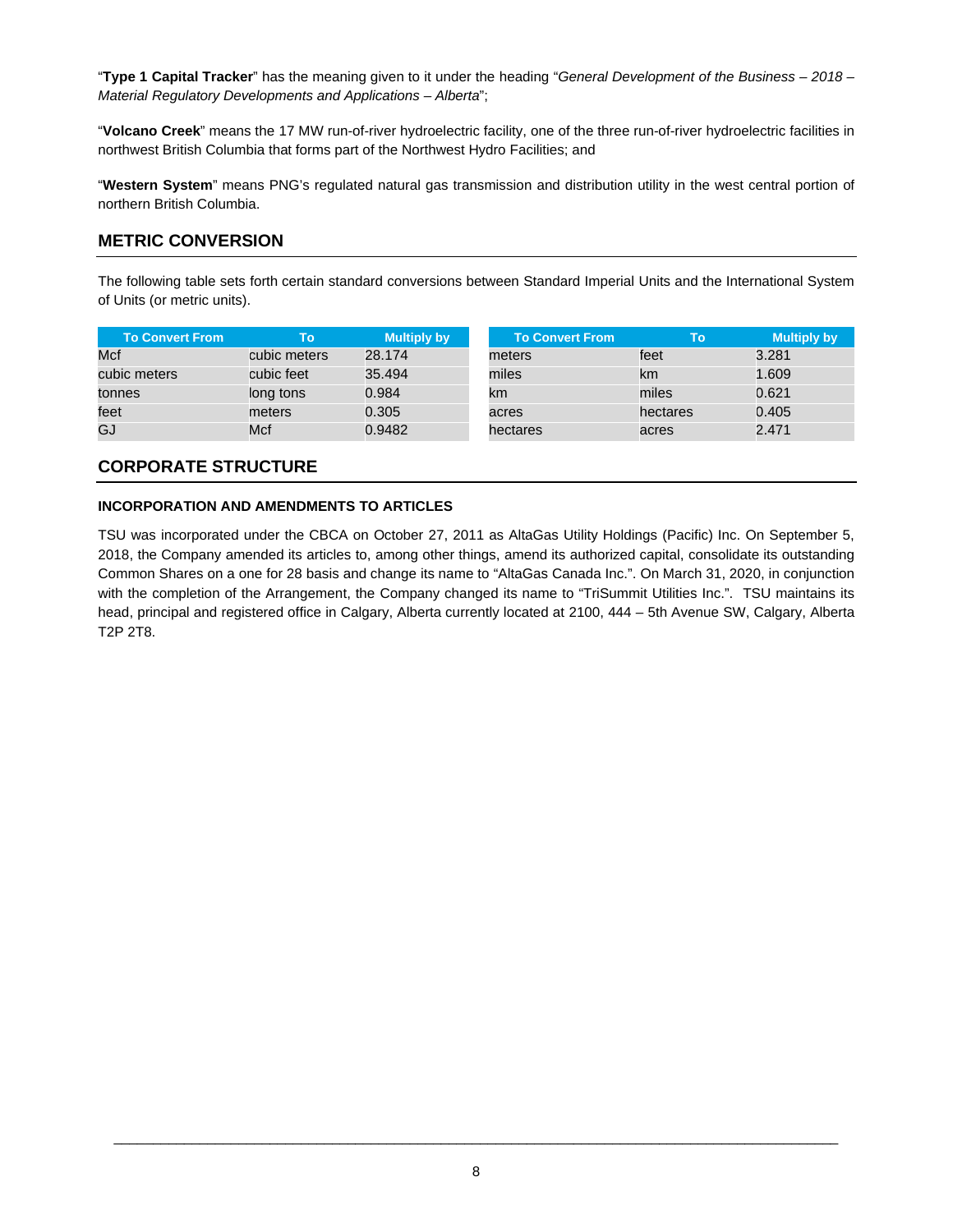# **INTERCORPORATE RELATIONSHIPS**

The following organization diagram presents the name and the jurisdiction of incorporation of TSU and its subsidiaries as at December 31, 2020.



Notes:

(1) The names of certain subsidiaries changed subsequent to year end.

(2) Unless otherwise stated, ownership is 100 percent.

(3) Ikhil Resources Ltd. (a wholly owned subsidiary of Inuvialuit Petroleum Corporation) and ATCO Midstream NWT Ltd. each own a 33.33 percent interest in Inuvik Gas Ltd.

(4) TCEHGP holds an indirect 10 percent ownership in the Northwest Hydro Facilities through Coast LP.

# **EMPLOYEES**

As at December 31, 2020, TSU had 447 employees.

# **OVERVIEW OF THE BUSINESS**

TSU is a Canadian corporation with diversified rate-regulated natural gas distribution and transmission utilities assets and long-term contracted renewable power generation assets. TSU has three reporting segments:

- · Utilities, which owns and operates utility assets that deliver natural gas to end-users in Alberta, British Columbia and Nova Scotia. TSU also owns a one-third equity interest in the utility that delivers natural gas to end-users in Inuvik, Northwest Territories. In aggregate, the utilities have approximately \$990 million of rate base inclusive of construction work in progress as at December 31, 2020 and serve approximately 132,000 customers across Canada.
- Renewable Energy, which includes the Bear Mountain Wind Park and an approximately 10 percent indirect interest in the Northwest Hydro Facilities.
- · Corporate, which primarily includes the cost of providing shared services, financing and access to capital, and general corporate support.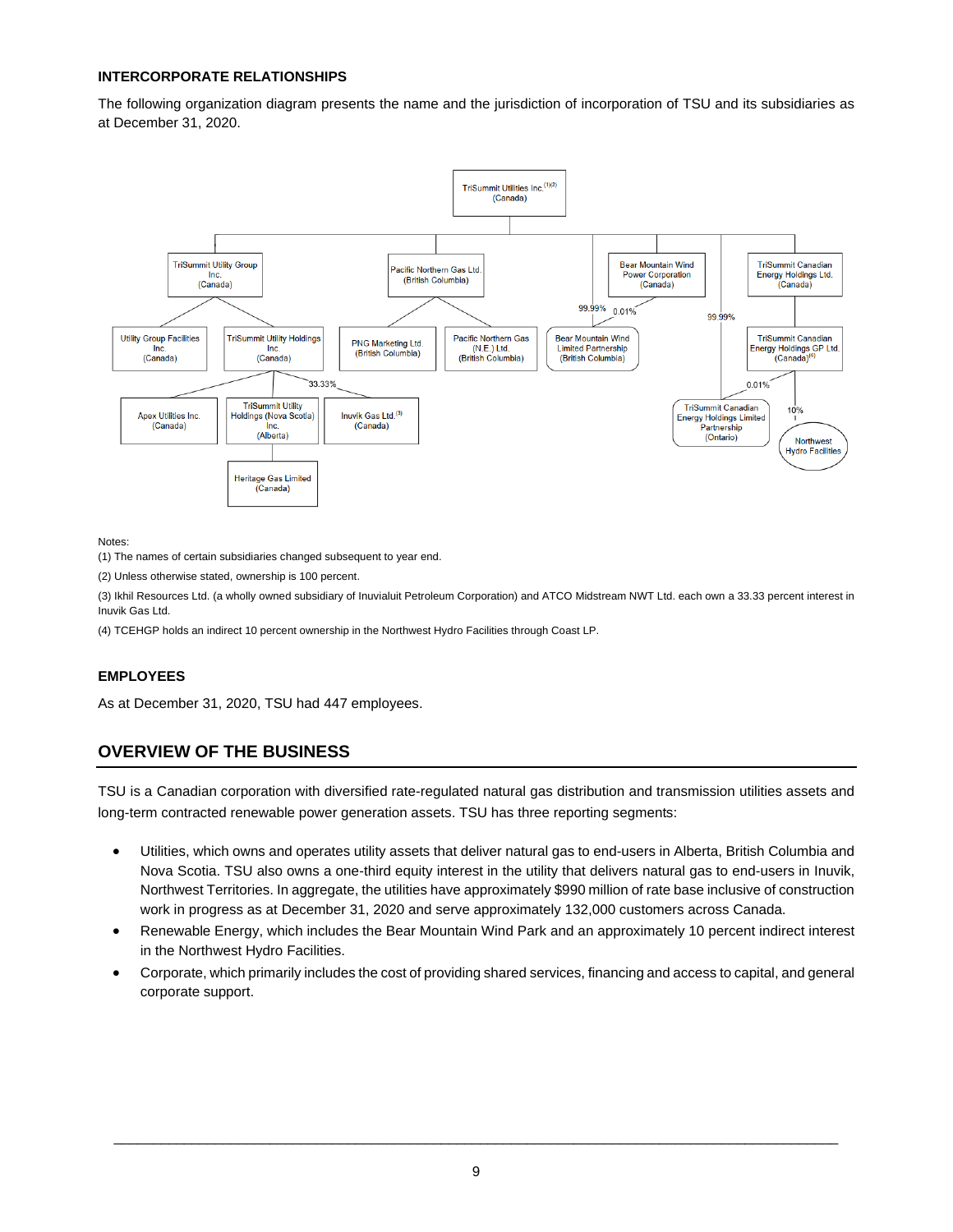The Company's vision is to be a premier growing North American utility and renewable energy company. The Company's mission is to be a clean and reliable energy provider of choice in each of the jurisdictions in which it operates through being a leader in safety, cost effectiveness and customer service. To achieve its vision and mission, the Company's strategy is to make disciplined, smart expansion choices that are consistent with a transitioning energy industry while safeguarding its existing businesses and driving organic growth within them.

# **TSU'S GEOGRAPHIC FOOTPRINT**



# **GENERAL DEVELOPMENT OF THE BUSINESS**

Below is a summary of key events that have influenced the general development of the business of TSU over the last three completed financial years as well as certain recent developments in 2021.

**2021**

# **Material Regulatory Developments and Applications**

# *Alberta*

On March 1, 2021, the AUC released Bulletin 2021-04 announcing the initiation of two streamlined related processes. The first is a review and assessment of legacy PBR performance, which will include gathering input and feedback to evaluate the successes and shortcomings of the PBR framework in Alberta. The AUC has also determined to proceed with a oneyear cost-of-service review based on forecast costs to establish 2023 rates. The rates approved under the 2023 cost-of-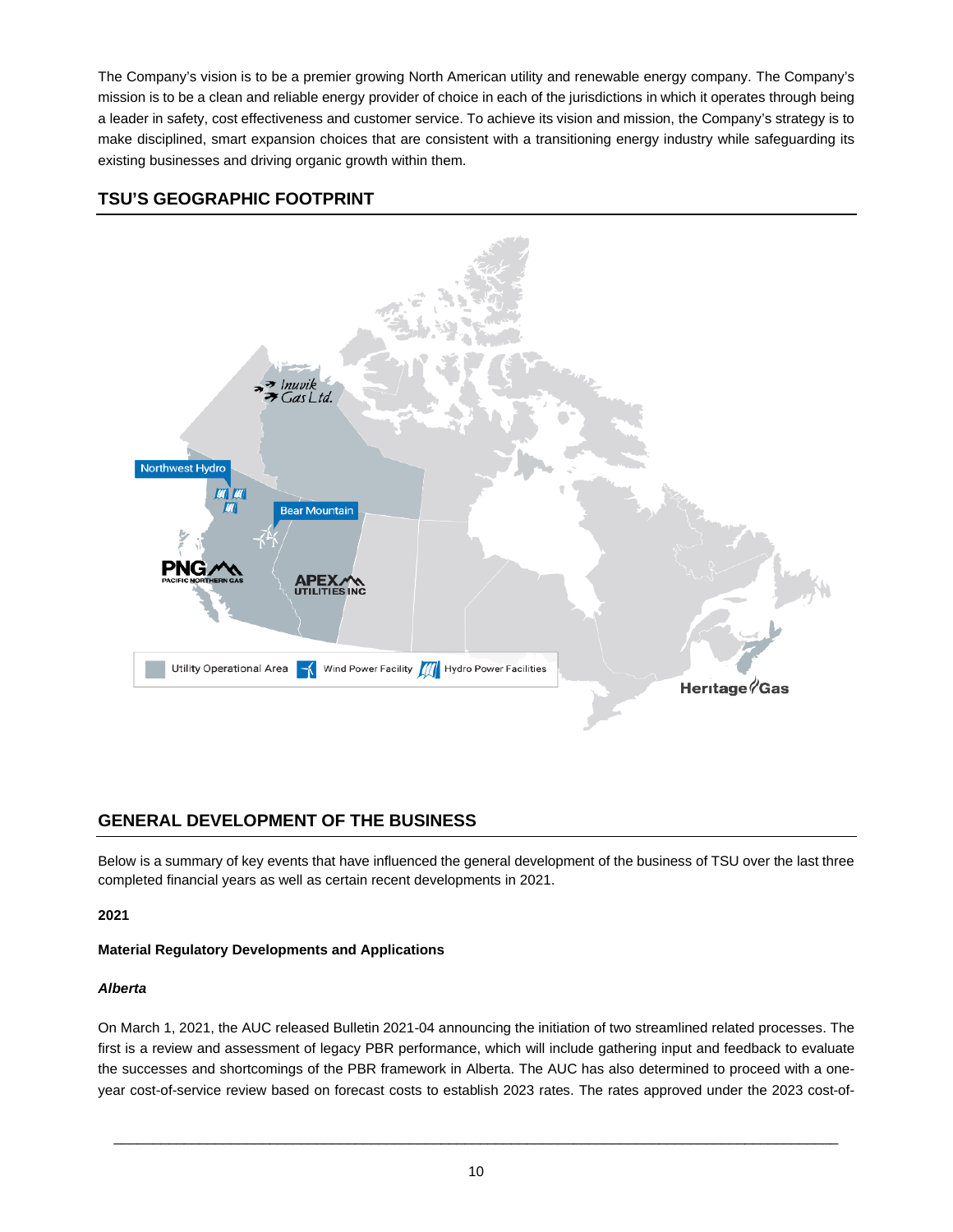service initiative may also be used to establish going-in rates for a subsequent PBR term, depending on the outcome of the PBR evaluation initiative.

#### *British Columbia*

In January 2021, the BCUC issued notice that it would be initiating a GCOC proceeding in the spring of 2021 to address the appropriate common equity component and return on equity for the utilities it regulates, and that the determinations from this proceeding would apply to rate setting effective January 1, 2022.

# **2020**

# **Acquisition of TSU**

On March 31, 2020, PSP Investments and ATRF completed the acquisition of all of the issued and outstanding Common Shares by the Purchaser, with an all-cash transaction pursuant to a plan of arrangement (the "Arrangement"). The Company is now a wholly-owned subsidiary of the Purchaser. In connection with the completion of the Arrangement, the Company changed its name to "TriSummit Utilities Inc.". The Common Shares were delisted from the Toronto Stock Exchange at the close of trading on April 1, 2020.

## **Issuance of MTNs**

On April 7, 2020, TSU completed the issuance of \$100 million of MTNs with a coupon rate of 3.13 percent (3.13 percent yield to maturity) and a maturity date of April 7, 2027. The net proceeds were used (a) as to approximately \$96 million, to repay amounts outstanding under the Revolving Credit Facility, and (b) as to the remainder, for general corporate purposes.

## **Filing of Base Shelf Prospectus**

TSU filed with the securities commissions or similar regulatory authorities in each of the provinces and territories of Canada on November 16, 2020 a final short form base shelf prospectus allowing TSU to offer and issue, from time to time: (a) Preferred Shares; (b) notes or other types of unsecured debt securities which may be issuable in series; or (c) any combination of the foregoing, up to an aggregate offering price of \$1,000,000,000 during the 25-month period that such short form base shelf prospectus, including any amendments, remains effective.

#### **Material Regulatory Developments and Applications**

#### *Alberta*

In March 2020, the Government of Alberta announced a program for Albertans who were experiencing financial hardship directly related to the COVID-19 pandemic to be able to defer payment of electricity and natural gas bills until June 18, 2020 without any late fees or added interest payments. In addition, no Albertans could be disconnected from these services or see their services reduced during this period due to non-payment. Albertans who have enrolled in the bill deferral program must repay the deferred amount by June 18, 2021. On May 28, 2020, the AUC approved AUI's application to establish deferral accounts for the purposes of administering deferred payments under the *Utility Payment Deferral Program Act* (Alberta).

In 2019, AUI completed the construction of a 17 km pipeline in southeast Alberta serving approximately 1,715 customers (the "Etzikom Lateral Project"). On October 16, 2020, the AUC issued a decision denying Type 1 Capital Tracker treatment of the Etzikom Lateral Project and directed AUI to refund the associated interim-approved revenue requirements in its 2021 annual PBR rates. As a result of this decision, the Company recorded a net income reduction of approximately \$0.3 million in the fourth quarter of 2020.

On November 6, 2020, AltaGas Utilities Inc. amended its articles of incorporation under Section 173 of the CBCA to change its corporate name from AltaGas Utilities Inc. to Apex Utilities Inc. On December 7, 2020, the AUC issued a Name Change order to AUI pursuant to Section 8 of the *Alberta Utilities Commission Act* (Alberta).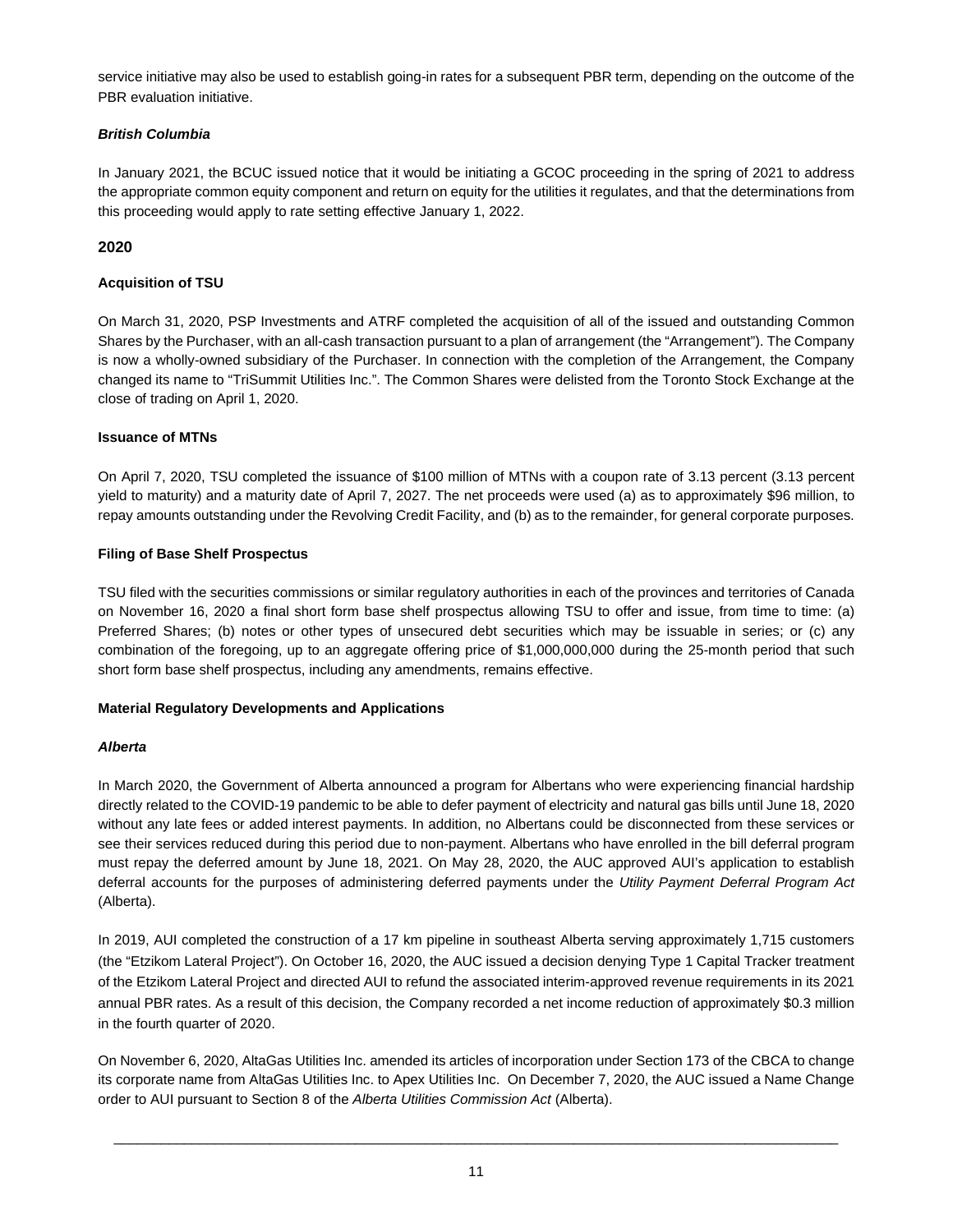On April 4, 2019, the AUC issued a letter indicating the scope of the 2021 GCOC proceeding for Alberta utilities would be expanded to include a "traditional" non-formulaic GCOC inquiry for the years 2021 and 2022, as well as considering returning to a formula-based approach to set ROE for 2021 and subsequent years. On October 13, 2020, the AUC issued a decision to extend the 2020 GCOC parameters to 2021 for the full year to maintain prospectivity given the ongoing COVID-19 pandemic and related economic and financial market uncertainty and volatility. On December 22, 2020, the AUC initiated the GCOC proceeding for ROE and equity thickness for 2022 or some other future period that includes 2022 and one or more additional test years. Before establishing the scope and process, the AUC requested comments from parties including maintaining the status quo, test period(s) for consideration, scope of proceeding, and process for proceeding. On January 27, 2021, the AUC issued a letter to acknowledge receipt of parties' comments and to advise it would provide determinations in relation to the canvassed matters in due course.

## *British Columbia*

On February 28, 2020, the BCUC issued Order G-3-20 granting approval of PNG's application of a large volume industrial transportation rate required as part of its proposed process for allocation of reactivated capacity on its existing Western System pipeline. The allocation of reactivated capacity is for natural gas deliveries from Station 4a on the Enbridge Westcoast Energy Inc. southern mainline near Summit Lake, British Columbia to three termination points: Terrace, Kitimat, and Prince Rupert, British Columbia. In the third quarter of 2020, PNG completed the execution of firm transportation service agreements ("TSAs") with counterparties for a total capacity of 65 million standard cubic feet per day over a period of approximately 20 years. PNG has commenced preparation of an application to the BCUC to seek approval for costs related to system reactivation and recommissioning work necessary to return the system back to full utilization (the "PNG Reactivation Project") and anticipates filing this application in the first quarter of 2021. The counterparties to the TSAs have provided letters of credit for part of the obligations under the TSAs, with the remaining credit obligations to be provided if the application is approved. The estimated capital cost for the PNG Reactivation Project has increased to approximately \$75 to \$80 million due to more detailed engineering and refinement in cost estimates.

On June 10, 2020, the BCUC approved PNG's application to offer a bill payment deferral program between April 17, 2020 and June 30, 2020 to residential and small commercial customers that experienced a loss of income or revenue as a result of the COVID-19 pandemic. The BCUC also granted approval for PNG to establish deferral accounts to capture unplanned costs incurred as a result of the COVID-19 pandemic and to capture bad debts that may be incurred specifically as a result of the impact of COVID-19. PNG plans to apply for the amortization of the COVID-19 deferral accounts in future revenue requirement applications. During the second quarter of 2020, PNG also temporarily halted disconnection practices for overdue accounts related to COVID-19 disruption. PNG resumed collection efforts in connection with overdue accounts in late June 2020.

On October 2, 2020, PNG submitted an application to the BCUC seeking approval for a project to repair and refurbish part of its Western System pipeline, specifically the 8" transmission line from Terrace, British Columbia to Prince Rupert, British Columbia (the "Salvus to Galloway Project'), which is required to address aging infrastructure and ensure long-term reliable supply. Project work will be conducted within the existing PNG pipeline corridor and nearby permitted temporary workspace. The Salvus to Galloway Project is expected to cost approximately \$80 million, the majority of which is expected to be incurred over a three-year period, between 2021 and 2023.

In October 2020, the BCUC approved PNG's 2020 to 2021 revenue requirements applications which included the determination of final customer delivery rates for 2020 and 2021. In its decisions, the BCUC approved final delivery rate increases in each of 2020 and 2021 of approximately 2 percent for customers in the Western System, of approximately 10 percent for customers in the Northeast System (Fort St. John/Dawson Creek) service areas, and of approximately 1.5 percent for customers in the Northeast System (Tumbler Ridge) service area.

#### *Nova Scotia*

On March 23, 2020, the NSUARB approved HGL's request to offer discretionary temporary measures to customers impacted by the COVID-19 pandemic. These temporary measures include offering flexible payment plans for its customers, waiving late fees and interest, waiving fixed monthly customer charges for any customers that may temporarily lock their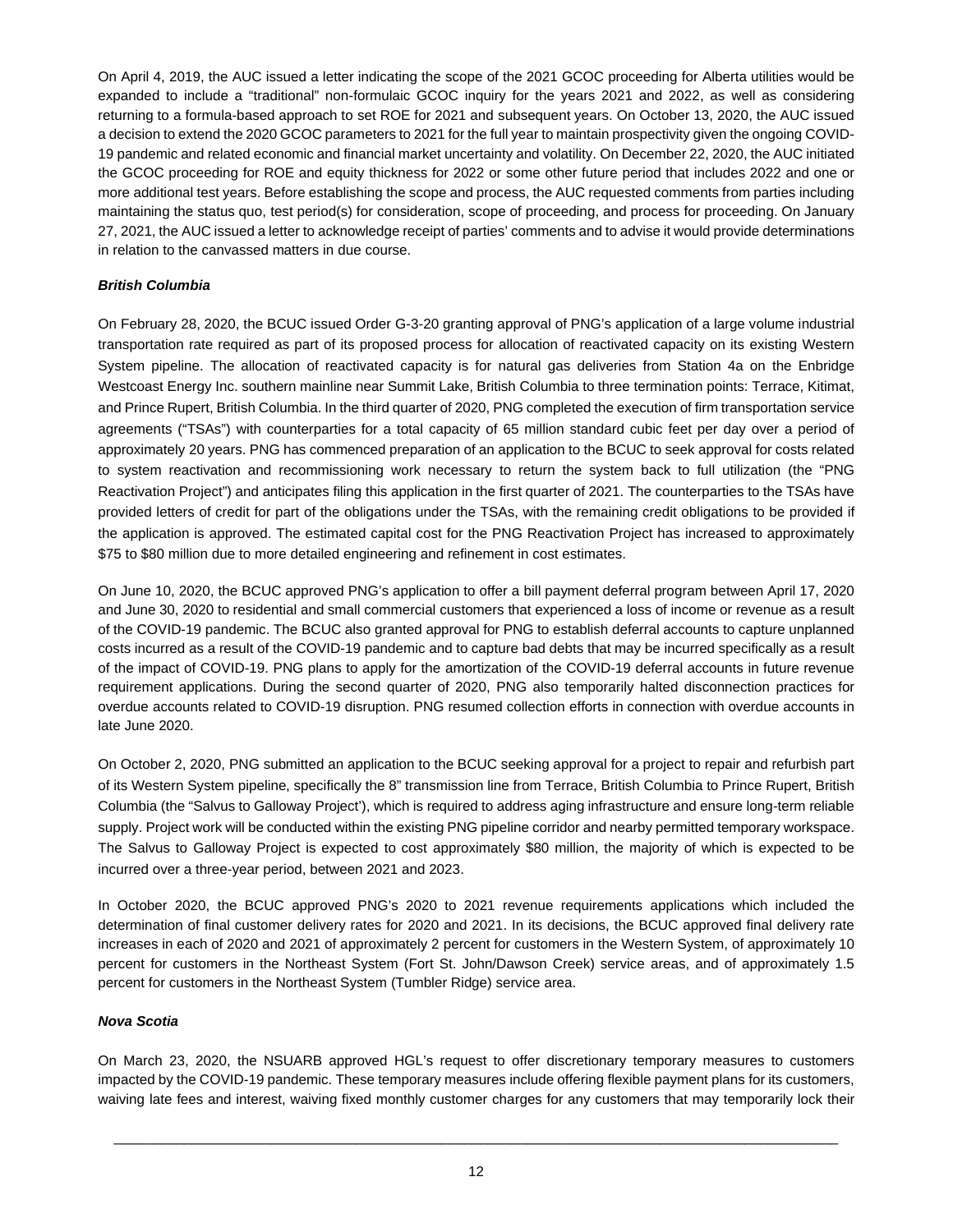service, temporarily halting the Company's disconnection practices and temporarily suspending collections on overdue accounts. Beginning in early July 2020, HGL resumed collection activities in connection with overdue accounts.

On April 21, 2020, HGL received final approval from the NSUARB to revise the CRP deferral mechanism and to extend the program to the end of 2023 as requested. The decision was effective January 1, 2020.

## **2019**

#### **Announcement of Acquisition of TSU**

On October 21, 2019, TSU announced it had entered into a definitive arrangement agreement pursuant to which PSP Investments and ATRF would indirectly acquire, through the Purchaser, all of the issued and outstanding Common Shares for \$33.50 in cash per Common Share pursuant to the Arrangement. The Board of Directors, after receiving the unanimous recommendation of an independent committee of the Board of Directors formed to review and consider various strategic and financial options available to TSU, and in consultation with its financial and legal advisors, unanimously determined that the Arrangement was in the best interests of TSU and fair to the Shareholders and therefore unanimously recommended that Shareholders vote in favour of the Arrangement.

On December 19, 2019, the Shareholders voted to approve the Arrangement, and on December 20, 2019, TSU received the Final Order from the Court of Queen's Bench of Alberta approving the transaction.

#### **Issuance of MTNs**

On April 3, 2019, TSU completed the issuance of \$250 million of MTNs with a coupon rate of 3.15 percent (3.151 percent yield to maturity) and a maturity date of April 6, 2026. The net proceeds were used to repay: (i) as to approximately \$210 million, a portion of the Term Loan; and (ii) as to the remainder, amounts outstanding under the Revolving Credit Facility.

#### **Material Regulatory Developments and Applications**

#### *Alberta*

On December 20, 2019, the AUC issued a decision regarding AUI's 2018 depreciation study application (the "AUI Depreciation Study"). The applied for service life depreciation rate changes were approved as filed while the AUC approved lesser increases than applied for regarding net salvage rates. The change in depreciation rates was effective January 1, 2018 and the cumulative effect has been reflected in the Company's fourth quarter 2019 results.

#### *British Columbia*

On June 28, 2019, PNG submitted an application to the BCUC for approval of a large volume industrial transportation rate required in its proposed PNG Reactivation Project. The proposed reactivation involves natural gas deliveries from Station 4a on the Enbridge Westcoast Energy Inc. southern mainline near Summit Lake, British Columbia to three termination points: Terrace, Kitimat, and Prince Rupert, British Columbia. The application was approved by the BCUC on February 28, 2020.

On November 29, 2019, PNG and PNG(N.E.) submitted the 2020 and 2021 revenue requirement applications seeking interim rate increases effective January 1, 2020. PNG received BCUC approval for the interim rate changes on December 18, 2019. Amendments to the applications were filed on February 28, 2020.

#### *Nova Scotia*

On November 4, 2019, HGL filed an application with the NSUARB requesting to extend its CRP that was set to expire at the end of 2020 to the end of 2023 and to significantly reduce the degree of deferral currently approved. The program provides HGL with the flexibility to adjust rates for customers consuming between 500 and 5,000 GJs per year. In addition to retaining pricing flexibility, HGL also requested to change the CRP deferral mechanism to defer amounts equivalent to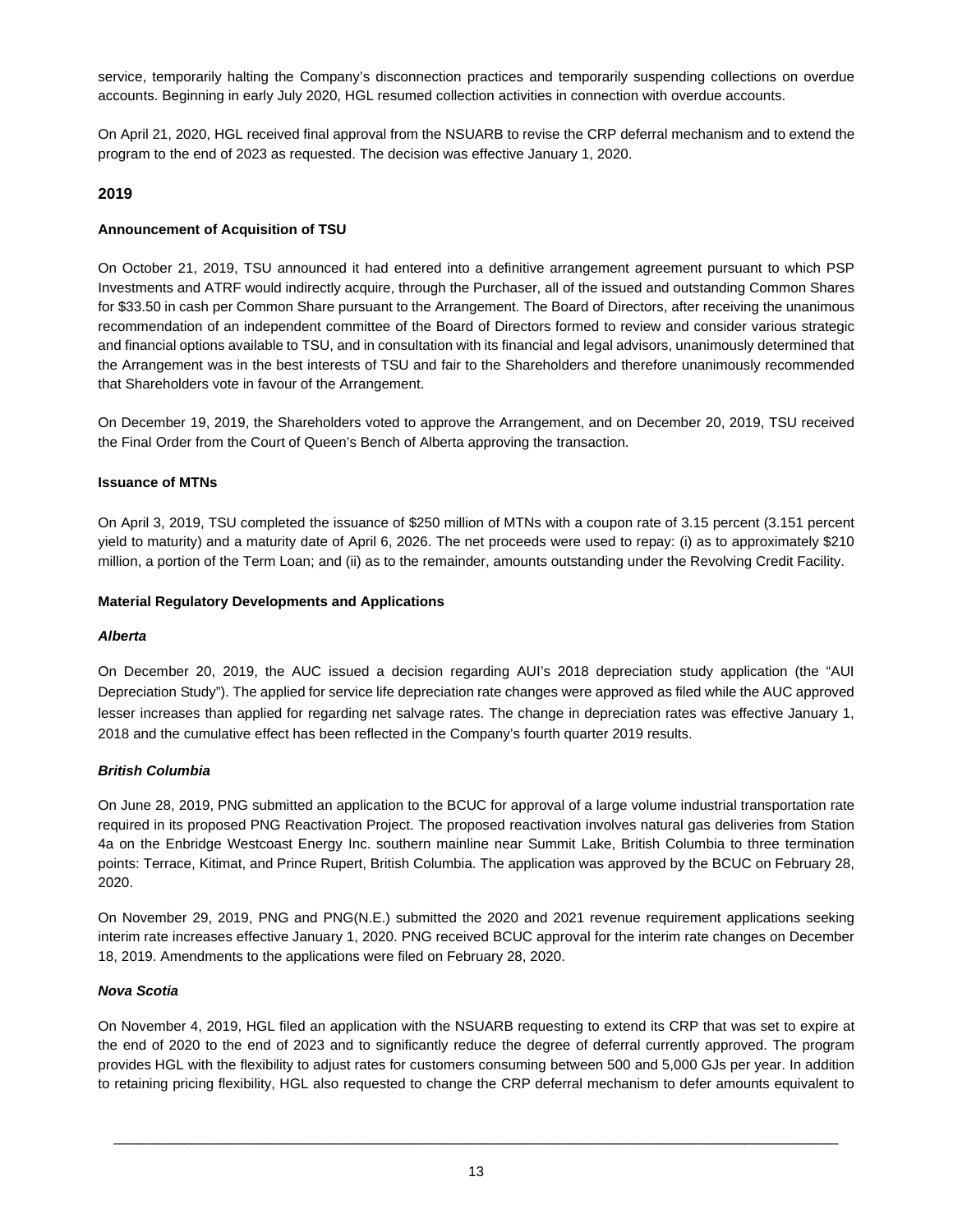the price discount provided to customers, rather than the current practice of suspension of depreciation and 50 percent capitalization of operating, maintenance and administrative expenses.

# **2018**

## **Acquisition of Assets from AltaGas (the "Acquisition")**

On October 18, 2018, pursuant to the Purchase and Sale Agreement, TSU acquired the following assets from AltaGas for approximately \$889.1 million (the "Acquired Assets") through the acquisition of: (a) all of the issued and outstanding common shares of TUGI; (b) all of the issued and outstanding common shares of BMWPC; (c) AltaGas' 99.99 percent partnership interest in BMWLP as a limited partner; (d) AltaGas' 99.99 percent partnership interest in TCEHLP as a limited partner; (e) all of the issued and outstanding common shares of TCEHL; and (f) 10 common shares in the capital of Coast GP:

- Rate-regulated natural gas distribution utility assets in Alberta and Nova Scotia owned by TUGI via its operating subsidiaries, AUI and HGL;
- · Minority interests in entities (Inuvik Gas and Ikhil Joint Venture) providing natural gas to the Town of Inuvik, Northwest Territories;
- · Fully contracted Bear Mountain Wind Park owned by BMWLP and BMWPC; and
- · Approximately 10 percent indirect equity interest in the capital of Coast LP and Coast GP, which indirectly own the Northwest Hydro Facilities by way of the CMH Group.

Pursuant to the Purchase and Sale Agreement, the Company also acquired on October 18, 2018 the indebtedness that TUGI and PNG owed to AltaGas and certain of its subsidiaries in the aggregate amount of approximately \$481.6 million (the "Acquired Indebtedness").

The Company satisfied the purchase price of \$889.1 million for the Acquired Assets and Acquired Indebtedness by issuing to AltaGas the following:

- · 5,912,857 Common Shares;
- · the Purchase Price Short-Term Note which was to be repaid upon closing of the IPO;
- · the Over-Allotment Note which was to be repaid no later than 30 days after closing of the IPO; and
- · the Purchase Price Long-Term Note.

The Purchase Price Short-Term Note, the Over-Allotment Note, and the Purchase Price Long-Term Note were fully repaid as at December 31, 2018.

Immediately prior to the Acquisition:

- The Company paid an eligible dividend of \$31.0 million to AltaGas;
- BMWLP distributed cash of \$64.6 million to AltaGas; and
- TUGI repaid indebtedness of \$28.4 million to AltaGas.

#### **Initial Public Offering of Common Shares**

On October 25, 2018, the Company completed its IPO, issuing 16,500,000 Common Shares at a price of \$14.50 per Common Share for gross proceeds of \$239.3 million.

In connection with the IPO, the Company granted to the underwriters of the IPO an over-allotment option (the "Over-Allotment Option"), exercisable at the underwriters' discretion at any time, in whole or in part, until 30 days following the closing of the IPO, to purchase at \$14.50 per Common Share up to an additional 2,475,000 Common Shares (representing 15 percent of the Common Shares offered) to cover over-allotments, if any, and for market stabilization purposes. On November 21, 2018, the Over-Allotment Option was exercised in full for additional gross proceeds of \$35.9 million.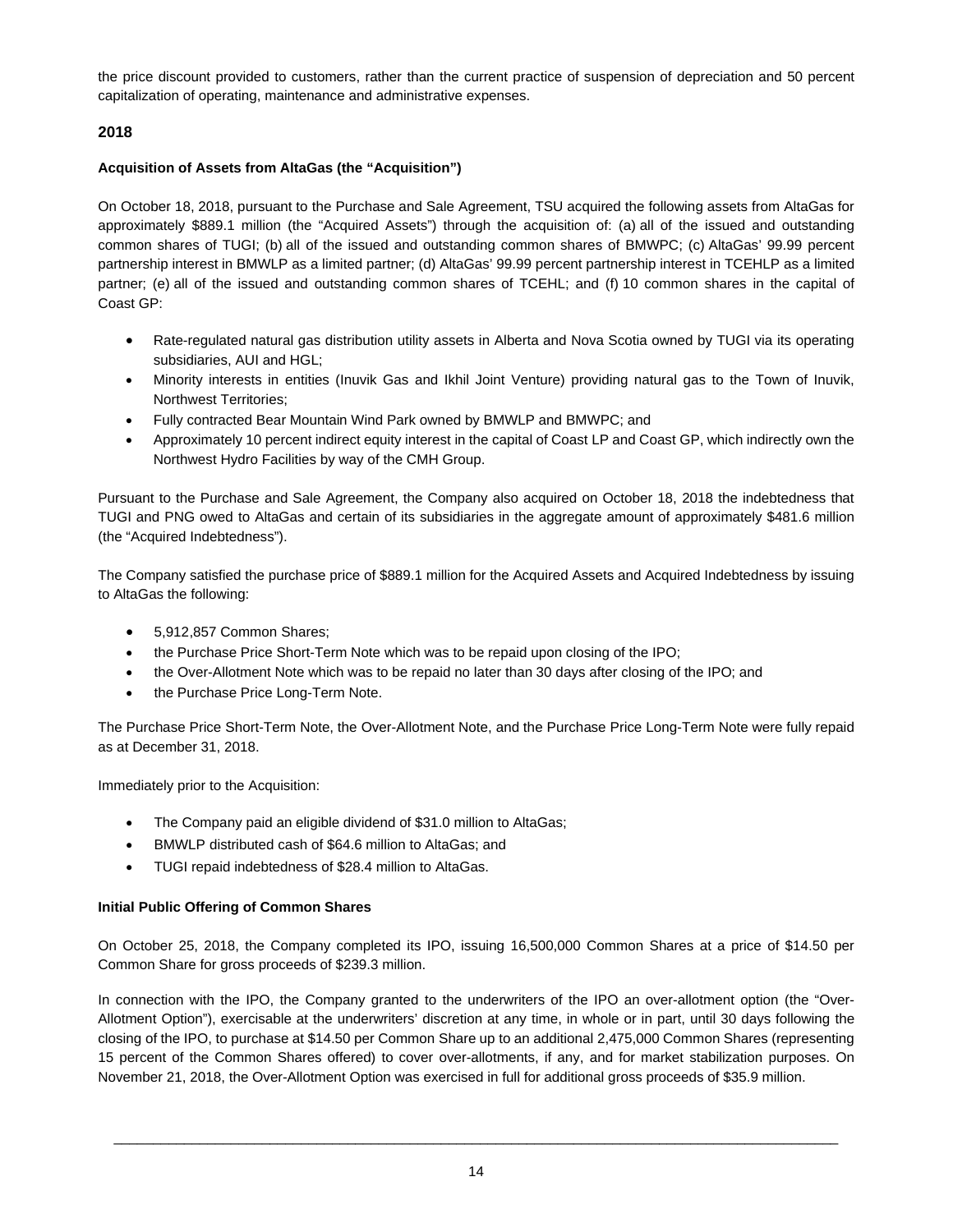Upon closing of the IPO and the exercise of the Over-Allotment Option, 30,000,000 Common Shares were issued and outstanding, of which AltaGas owned approximately 36.8 percent. The Company ceased to be a wholly-owned subsidiary of AltaGas upon completion of the IPO on October 25, 2018.

The net proceeds of the IPO were \$223.7 million after deducting the underwriters' fee of \$12.6 million and approximately \$3.0 million in other expenses. The net proceeds from the exercise of the Over-Allotment Option were \$34.0 million after deducting the underwriters' fee of \$1.8 million and other expenses of \$0.1 million. Pursuant to the Purchase and Sale Agreement, TSU used the net proceeds of the IPO, including the proceeds from the exercise of the Over-Allotment Option, to:

- · Repay in full a note issued by TSU to AltaGas bearing interest at 5.0 percent per annum in the principal amount of \$157.4 million issued in connection with a return on capital on the Common Shares immediately prior to the Acquisition;
- · Repay a portion of the Purchase Price Short-Term Note with the remaining portion of the Purchase Price Short-Term Note being repaid using the proceeds of the Term Loan; and
- · Repay in full the Over-Allotment Note. Per the terms of the Over-Allotment Note, if the Over-Allotment Option was exercised, the principal amount would be reduced by the amount of the underwriters' fee and other expenses of approximately \$1.9 million. On November 21, 2018, the Company repaid the Over-Allotment Note in full.

#### **Filing of Base Shelf Prospectus and Issuance of MTNs**

TSU filed with the securities commissions or similar regulatory authorities in each of the provinces of Canada on November 14, 2018 a final short form base shelf prospectus allowing TSU to offer and issue, from time to time: (a) Common Shares; (b) Preferred Shares; (c) subscription receipts (d) warrants to purchase securities; (e) notes or other types of unsecured debt securities which may be issuable in series; (f) units comprising any combination of the foregoing; or (g) any combination of the foregoing, up to an aggregate offering price of \$1,000,000,000 during the 25-month period that such short form base shelf prospectus, including any amendments, remains effective.

A prospectus supplement was filed on November 15, 2018 to the short form base shelf prospectus allowing TSU to offer and issue, from time to time, MTNs having maturities of not less than one year from the date of issue to be issued in denominations of \$5,000 and multiples of \$1,000 above such amount. The MTNs could either be interest bearing or noninterest bearing and issued at par, a discount or at a premium. A pricing supplement was filed on December 3, 2018 and TSU issued \$300 million of MTNs on December 5, 2018 with a coupon rate of 4.26 percent (4.269 percent yield to maturity) and maturity date of December 5, 2028. The net proceeds of approximately \$298.6 million were used to partially repay the Purchase Price Long-Term Note.

#### **Material Regulatory Developments and Applications**

#### *Alberta*

Effective January 1, 2018, the AUC approved a second PBR plan term from 2018 to 2022 ("PBR 2"). Under the PBR 2 plan, rates continue to be set under a revenue cap per customer formula with annual adjustments for customer growth and inflation less expected productivity improvements. As revenues are generally decoupled from costs, a utility is incentivized to achieve cost efficiencies during the PBR plan term. In addition, the PBR 2 plan continues to allow for recovery of costs determined to flow through directly to customers, recovery of items related to material exogenous events, and re-opener threshold provisions that allow an application to be re-opened in order to address specific problems with the design or operation of the PBR plan. Incremental capital funding is largely determined formulaically based on historical capital additions with an additional mechanism available for cost recovery of specific capital projects that are extraordinary, not previously included in rate base, and required by a third party ("Type 1 Capital Tracker"). As a result of its formulaic design, the PBR framework provides a level of regulatory certainty throughout the PBR period, allowing the utility to manage its costs and to allocate and plan capital spending accordingly.

On August 2, 2018, the AUC issued its decision on the 2018 GCOC proceeding, approving a ROE of 8.5 percent for all Alberta utilities and a deemed capital structure for the utilities, with AUI set at 39 percent equity. The decision applies to 2018, 2019 and 2020.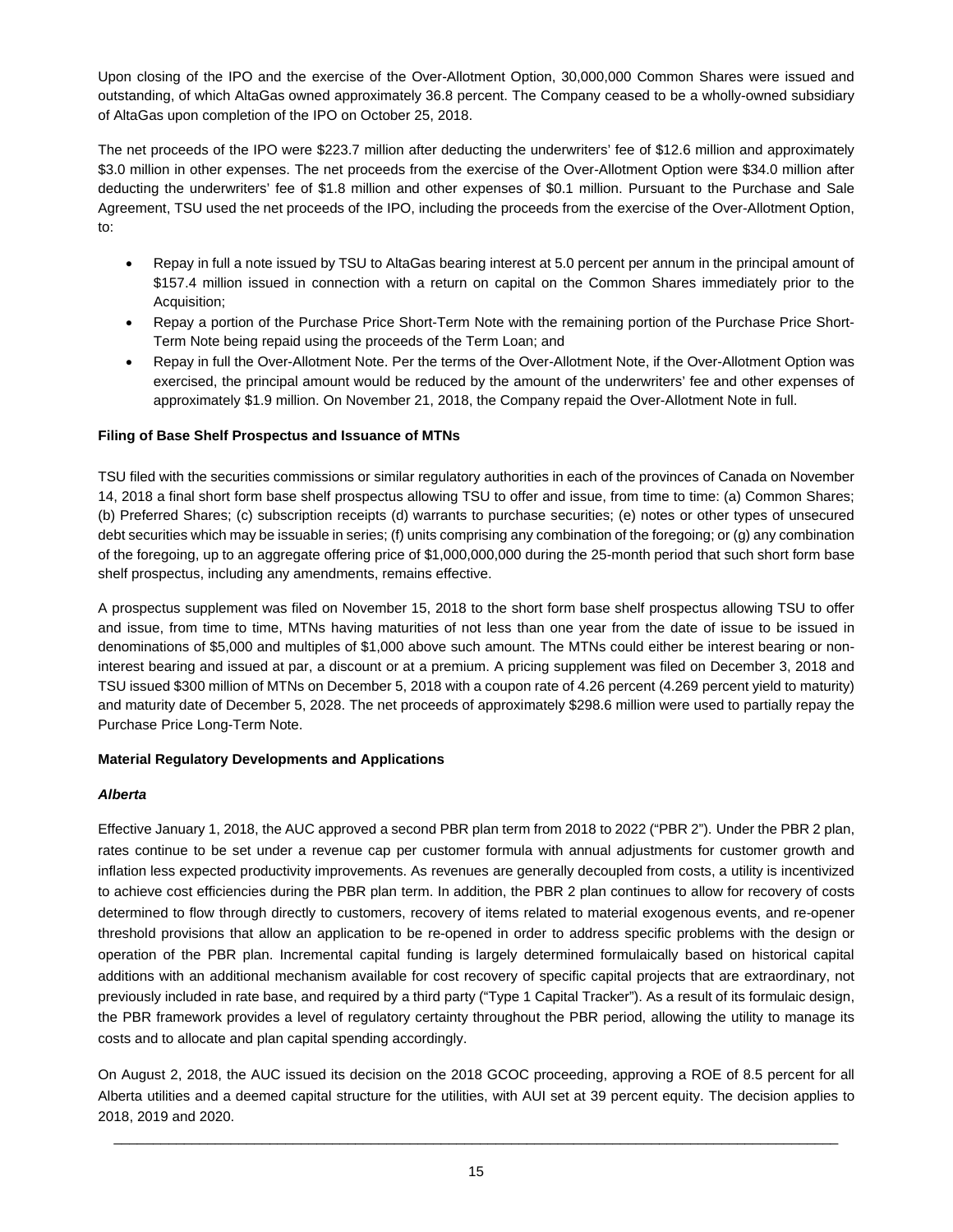# **BUSINESS OF THE COMPANY**

The revenue for TSU's assets for the year ended December 31, 2020 was approximately \$322.8 million, compared to \$326.3 million for the year ended December 31, 2019.



# Renewable Energy **Utilities**

Note:

(1) Excluding Corporate segment and intersegment eliminations.

#### **UTILITIES BUSINESS**

TSU's Utilities business contributed revenue of \$304.5 million for the year ended December 31, 2020 (2019 - \$311.5 million), representing approximately 94 percent (2019 – 95 percent) of TSU's total revenue before Corporate segment and intersegment eliminations.

#### **Rate Regulation Overview**

The rates charged for natural gas distribution services are regulated in Canada. The term "rate-regulated" is used to refer to a utility whose rates for distribution, transmission or other services are subject to approval by a regulator. The Applicable Utilities Commissions are the regulators responsible for approving natural gas distribution rates in their respective jurisdictions.

In Canada, regulators generally use two different models for approving the rates charged by rate-regulated utilities: (a) a "cost of service" model; and (b) a "performance-based" model (sometimes also referred to as an "incentive-based" model).

In a cost of service model, a utility charges rates for its services that allow it the opportunity to recover the costs of providing its services, earn an allowed ROE and over time recover its invested capital. The costs of providing its services must be prudently incurred. Cost savings are typically passed on to customers in the form of lower rates reflected in future rate decisions.

In a performance-based model, a utility also charges rates for its services that allow it the opportunity to recover the costs of providing its services, earn an allowed ROE and over time recover its invested capital. However, the rates charged by the utility in a performance-based model assume that the utility becomes increasingly efficient over time, resulting in lower costs to provide the same service. If a utility achieves cost savings in excess of those established by the regulator, the utility may retain some or all of the benefits of those cost savings for a longer period of time, which may permit the utility to earn more than its allowed ROE during the performance term(s).

#### **Value Drivers for a Rate Regulated Utility**

Management believes the key drivers of value for a rate-regulated utility are:

 $\Box$ 

# **Revenue by Business for 20201) Revenue by Business for 2019(1)**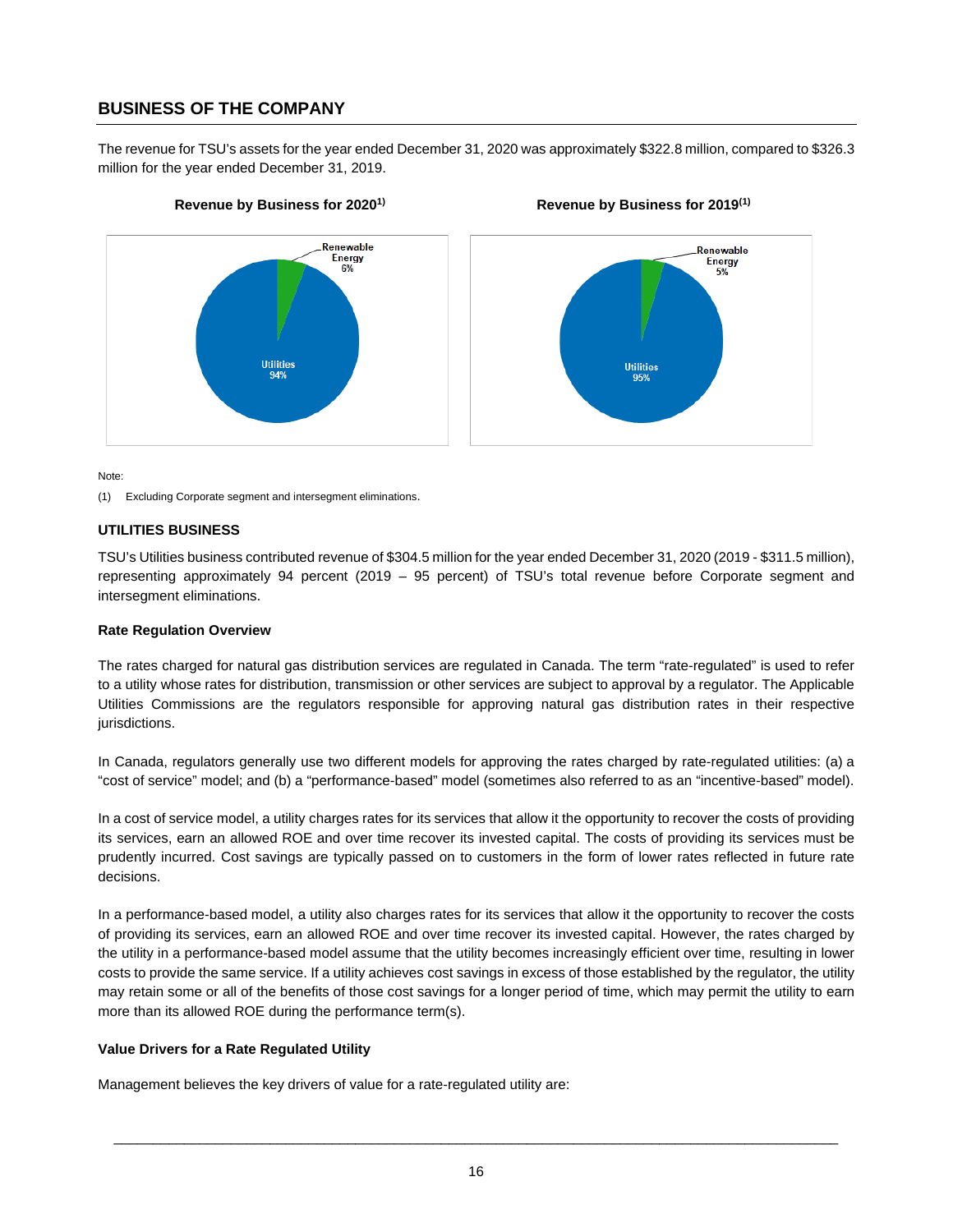- · a skilled and experienced workforce delivering safe, reliable service;
- · constructive and transparent relationships with the respective utility regulators;
- prudent capital investments which ultimately add to the utility's rate base;
- the utility's deemed capital structure and allowed ROE, as set by the regulator; and
- · the ability to generate efficiencies and cost savings in the operations of the utility.

#### *Safe, Reliable Service*

The ability to provide safe, reliable service is a fundamental value driver for a utility. Utilities must develop operating practices and procedures, asset integrity management plans, natural gas supply strategies, workforce development plans and safety management plans, all driven towards safe delivery of their product to customers while ensuring the safety of its employees, contractors and the general public in the short, medium and long-term. Success in this area attracts and retains customers to the business, builds the trust and confidence of the regulators, reduces repair, maintenance and emergency costs, and allows the utility to perform its obligations under its franchise agreements. See the heading "*Business of the Company – Utilities Business – Franchise Agreements and Approvals*".

#### *Relationship with the Regulator*

The ability of a utility to maintain constructive and transparent relationships with its regulator is a key driver of value. This relationship lays the foundation for all decisions made by the regulator in respect of the utility's business, including approval of its revenue requirement and the return the utility is allowed to earn on equity.

#### *Rate Base and Capital Expenditures*

The rate base of a rate-regulated utility generally refers to the net book value of the utility's assets for regulatory purposes. A utility's rate base must be calculated in accordance with the requirements of the utility's regulator and is generally approved by the regulator as part of the utility's rate application. The rate base for a natural gas utility in British Columbia, Alberta and Nova Scotia includes the gross cost of the Company's utility assets, less contributions paid by customers, less accumulated depreciation, plus an allowance for working capital. Utilities make capital investments to service new customers and to meet their obligations to deliver natural gas safely and reliably. Capital investments are included in a utility's rate base after the assets are placed into service. The rate base of a utility is reduced by depreciation of the utility's regulated assets being recorded in rates charged to customers. An increase in the utility's rate base will usually result in an increase in the utility's net income, all other things being equal.

#### *Capital Structure and Return on Equity*

Rate-regulated utilities have a "deemed" or approved capital structure that is set by the regulator. This is typically expressed as a ratio of debt-to-equity. For instance, in Alberta, the deemed capital structure for AUI set by the AUC is 61/39, which means that, for rate making purposes, AUI is considered to have a capital structure consisting of 61 percent debt and 39 percent equity. This capital structure is applied to the utility's rate base. As an example, if a utility has a rate base of \$100 million and a 61/39 capital structure, this means the regulated assets of the utility are deemed to be capitalized with \$61 million of debt and \$39 million of equity. The deemed capital structure is important to a utility because it is used to calculate the dollar amount of a utility's net income that the utility is afforded the opportunity to earn through rates. A utility's deemed capital structure also reflects the regulator's view of the amount of debt that a utility should have in order to operate prudently.

A utility's allowed ROE is the rate of return that a regulator allows the utility the opportunity to earn on the equity portion of the utility's rate base. ROE is expressed as a percentage. A utility's allowed ROE represents the amount, over and above a utility's costs associated with providing services that a utility has the opportunity to earn as its net income after tax. A utility's allowed ROE is therefore a significant factor that affects the financial performance of rate-regulated utilities.

In order to calculate its allowed ROE as a dollar amount, the utility applies the allowable ROE percentage set by the regulator to the equity portion of its rate base. The equity portion of its rate base is, in turn, determined by multiplying the utility's rate base by the percentage of equity reflected in its deemed capital structure (e.g., 39 percent for AUI).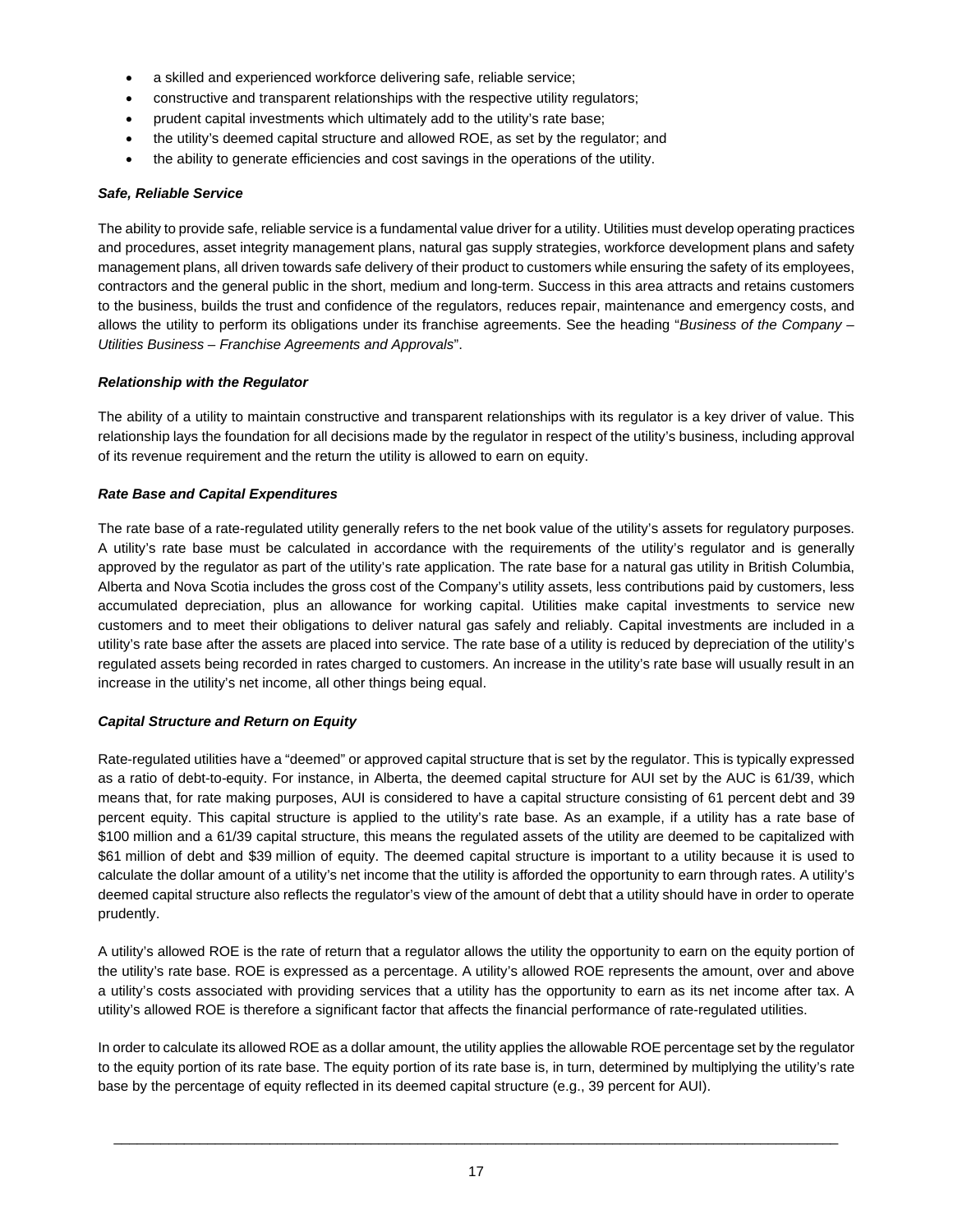#### *Operational Cost Savings and Efficiencies*

Utilities seek greater efficiency and cost savings, including from economies of scale, productivity improvements or the use of new technology and systems. These cost savings are typically passed on to customers in the form of lower rates. In a cost of service model, this means the lower costs may be reflected in a lower revenue requirement approved by the regulator in the utility's next rate application. In other words, in a cost of service model without deferral mechanisms, cost savings, if any, are only retained by the utility until new rates are approved by the regulator. In performance-based rate makings, the utility has the potential to retain some or all of the benefit of cost savings achieved in excess of those established by the regulator, thereby increasing its ROE during the performance term. The ability to demonstrate greater efficiency and cost savings in the operations of a utility is a key factor in a regulator's decision to approve rates. This, together with the utility's desire to increase profitability while keeping rates low, provides incentives for utilities to continue to seek more efficient ways to deliver their service to customers.

#### **Rate Applications**

#### *Framework*

The Applicable Utilities Commissions are the regulators that approve rates for utilities in their respective jurisdictions. In Alberta, rates are currently determined using a PBR methodology, with a potential for reverting back to cost of service at the end of the respective PBR term. In British Columbia and Nova Scotia, rates are typically set on a cost of service basis. In the Northwest Territories, rates are normally set on a cost of service basis but are regulated on a light-handed complaint-based framework where competition exists within a franchise area. These models are reviewed and modified by the Applicable Utilities Commissions from time to time.

#### *Application Process*

A utility must file a rate application with the Applicable Utilities Commission to seek approval of its revenue requirement, which forms the basis for the rates to be charged for the approved period. The period between a utility's application for rates may vary and depends on the type of application process employed by the Applicable Utilities Commission.

A rate application is generally comprised of two phases: (a) to set the revenue requirement; and (b) to set specific rates to be charged to different classes of consumers and determine the terms and conditions of service.

A rate application is supported by pre-filed evidence, which contains details on the various categories of expenses proposed to be incurred by the utility, including, but not limited to, operations, maintenance and administration costs, depreciation and amortization, costs of debt and income taxes. A rate application will also include details on the capital expenditures proposed to be made based on available information and assumptions made at the time of the rate application. A utility must demonstrate to the Applicable Utilities Commission that capital investments are appropriate and prudent for inclusion in the utility's rate base and that the costs of providing service are also appropriate and prudent.

Rate applications for utilities such as PNG, AUI and HGL are generally based on "forward test years" whereby the utility must forecast and make assumptions regarding its expected costs and consumer demand during the periods covered by the rate application. The utility must support its application with information about prior or historical years and the current year.

Intervenors, such as consumer groups and other industry participants (including land owners and indigenous groups), and commission staff of the Applicable Utilities Commission, may also participate in the applicant's stakeholder activities, in technical conferences, and in the tribunal process itself, and they may also file questions and their own evidence. The parties may attempt to negotiate a full or partial settlement of the issues raised by the application. Unsettled issues are referred to a hearing in which the applicant is required to defend its rate application through written or oral submissions. After the completion of the hearing, the Applicable Utilities Commission issues a decision with reasons. The Applicable Utilities Commission will approve the final rate order or request revisions to better reflect its decision.

Applicable Utilities Commissions can instigate generic proceedings where topics are addressed for all utilities in the respective jurisdiction. The proceedings follow the same process as an individual utility application, however all utilities file evidence, take part in the hearing and are bound by the Applicable Utilities Commission's decision.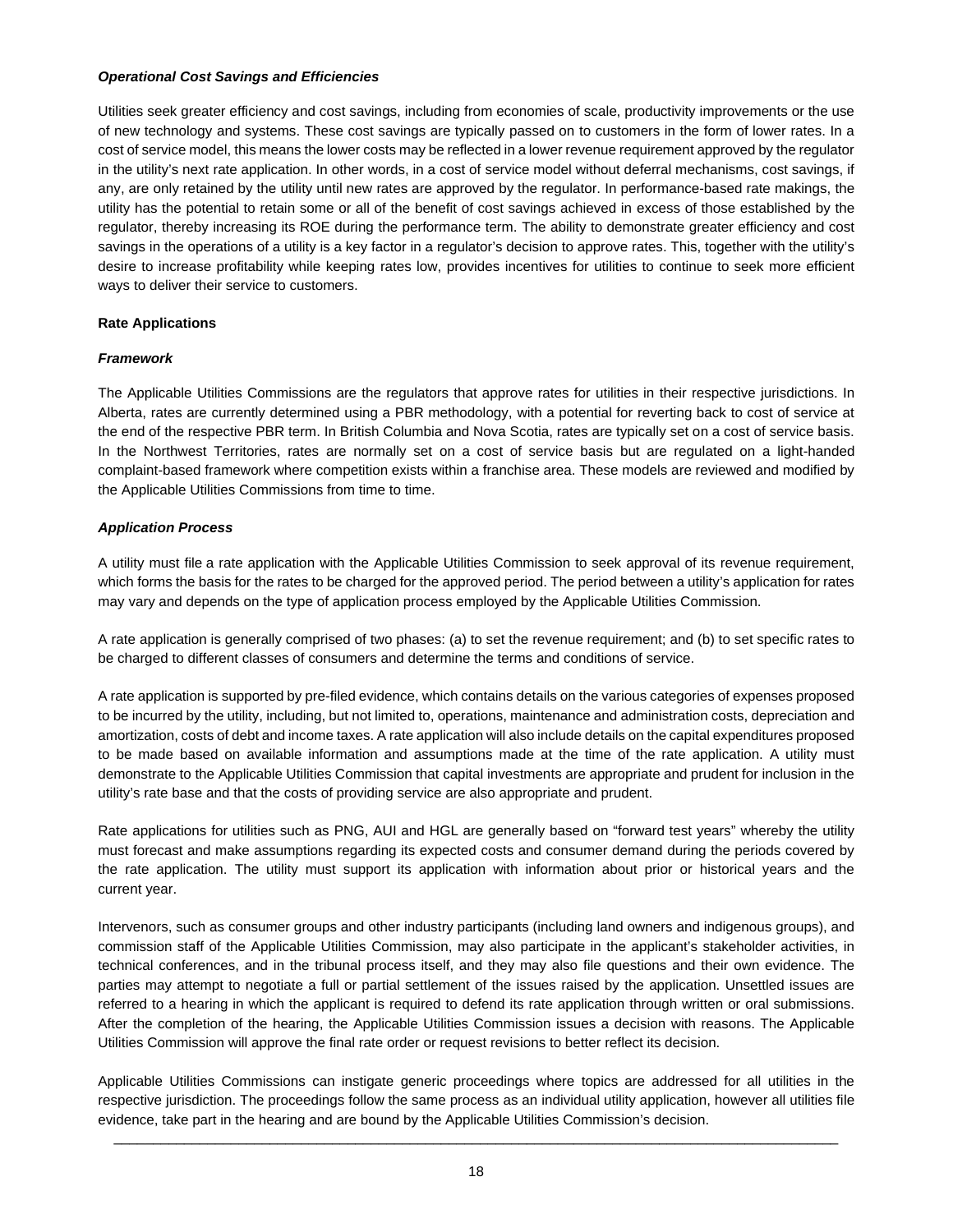A utility may apply to the Applicable Utilities Commission for the approval of "deferral accounts" or "variance accounts", which are accounts used by the utility to record amounts due to, or amounts to be received from, rate payers at a future date. These type of accounts may be used to track, among other items, unforeseen capital expenditures or particular operation, maintenance and administration costs incurred during that period that were not included in the utility's last application for rates. The Applicable Utilities Commission will determine in connection with a subsequent rate application whether to allow a utility to include the assets produced from these capital expenditures in the utility's rate base or to recover such costs in rates.

# *Cost of Service Model*

In a cost of service model for determining rates, a utility applies to the Applicable Utilities Commission for approval of its revenue requirement through a rate application. The revenue requirement covers the anticipated annual costs of providing the service, which includes an amount that represents the allowable ROE approved by the Applicable Utilities Commission.

|                        | Return on Equity                                                           | Calculated by multiplying the allowed ROE set<br>by the Applicable Utilities Commission by the<br>equity component of the utility's rate base.                                                                                                      |
|------------------------|----------------------------------------------------------------------------|-----------------------------------------------------------------------------------------------------------------------------------------------------------------------------------------------------------------------------------------------------|
|                        | Income Taxes                                                               | The allowance for the recovery of income taxes<br>paid in respect of the regulated operations of the<br>utility.                                                                                                                                    |
| Revenue<br>Requirement | Cost of Debt                                                               | The approved cost of debt for the utility at the<br>deemed capital structure.                                                                                                                                                                       |
| $($ \$)                | Depreciation &<br>Amortization                                             | The depreciation on the rate base assets that is<br>determined based on depreciation studies filed<br>by a distribution utility, and approved by the<br>Applicable Utilities Commission, which is net of<br>any customer contribution amortization. |
|                        | <b>Operating Costs,</b><br>Administrative Costs &<br><b>Property Taxes</b> | The costs associated with operating a utility that<br>are determined to be prudent by the regulator.                                                                                                                                                |

The total revenue requirement is primarily collected through distribution rates. Other revenue generated by the utility through its regulated operations makes up the difference between the total revenue requirement and the amount collected through the distribution rates.

# *Performance-Based Model*

The process for applying for distribution revenue requirements under a PBR framework differs from the process for applying for traditional cost of service revenue requirements in the following ways, under a PBR model:

- · the revenue requirement is effectively decoupled from the utility's cost of providing service, and the utility must effectively manage its business to earn its allowed ROE over the period covered by the rate decision. Under this model, revenues earned from rates may not correspond to the utility's actual costs;
- the period covered by a PBR rate application in Alberta is typically five years, which is longer than the typical period covered by a cost of service rate application of one or two years;
- · the utility applies for the "going-in rates" based on either a traditional cost of service rebasing model, a continuation of the rates in effect just prior to the new PBR period or as otherwise directed by the Applicable Utilities Commission;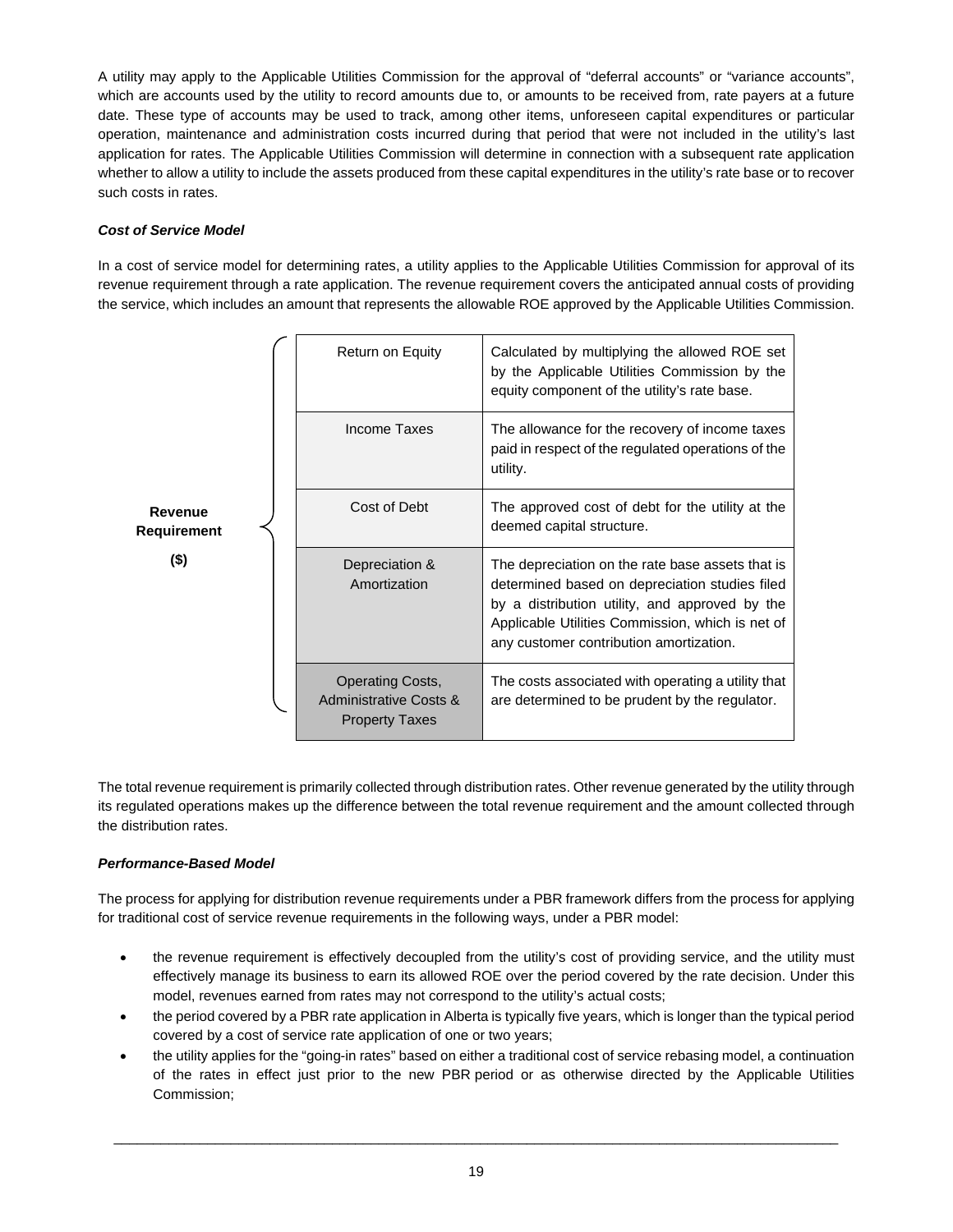- the revenue requirement for each of the subsequent years during the PBR period is generally determined based on a formula that multiplies the going-in rate by an inflation factor less certain productivity factors set by the regulator, multiplied by a factor for customer growth, plus a factor for capital funding. The revenue requirement in these subsequent years is set on the assumption that the utility is lowering its cost of service over the period covered by the rate decision due to efficiency or productivity improvements;
- · certain capital expenses outside of the normal course of business or which cannot be foreseen are typically not included in PBR rates and are considered separately;
- the revenue requirement is also adjusted for the effect of other decisions of the regulator such as GCOC proceedings; and
- · the utility is permitted to retain all or a portion of the cost savings achieved in excess of those established by the regulator during the period covered by the rate decision, thereby allowing the utility to earn more than its allowed ROE.

#### *Complaints-Based Model*

Under a complaints-based model, a transmission or distribution utility does not file its rates for review or approval by the Applicable Utilities Commission. Rates are typically only reviewed upon the complaint of a ratepayer. Distribution providers in franchise areas with multiple providers in the Northwest Territories are typically regulated by the NWTPUB on a "light-handed" or complaints-based model.

#### **Franchise Agreements and Approvals**

In British Columbia, Alberta, Nova Scotia and the Northwest Territories, rate-regulated utilities may provide service within designated areas (i.e., franchise territories and areas), under the authority granted by franchise or operating agreements or otherwise granted as permits or approvals issued pursuant to applicable statutes by the Applicable Utilities Commissions. Franchise agreements or approvals grant the rate-regulated utility the exclusive right to provide utility services in the applicable franchise area.

#### **Seasonality**

The natural gas distribution business in Canada is highly seasonal, as the majority of natural gas demand occurs during the winter heating season that extends from November to March. Natural gas delivered during the winter heating season typically accounts for approximately two-thirds of annual natural gas deliveries, typically resulting in profitable first and fourth quarters and weaker second and third quarters. Accordingly, annualized individual quarterly revenues and earnings are not indicative of annual results.

Delivery rates for AUI and HGL are based on the 20-year rolling average Degree Days expected for the application period. Positive variances relative to expected levels lead to increased delivery volumes.

Delivery rates for PNG are set based on the 10-year rolling average Degree Days expected for the application period. PNG is authorized by the BCUC to maintain a rate stabilization adjustment mechanism regulatory account to mitigate the effect on its earnings of deliveries to certain customers caused principally by volatility in weather and the impact on deliveries. Balances in the account are recovered in customer rates over a two-year period based on forecast deliveries.

#### **Competition**

Natural gas competes with other forms of energy available to the Company's customers. The primary competitive factor is price. The commodity cost of natural gas has traditionally been volatile. When prices are high, the prospects of fuel-switching and increased energy conservation pose a risk to levels of demand for natural gas, as other energy sources can become more cost-competitive. It is anticipated that natural gas will continue to have a competitive advantage in British Columbia and Alberta, where virtually all potential customers in PNG and AUI's franchise areas are connected to natural gas. However, over time, material natural gas price increases may result in material decreases in the use of natural gas by customers. Within their respective current franchise areas, PNG and AUI have nearly achieved complete market saturation, with the exception of those consumers choosing alternate fuel sources or living in more remote areas where natural gas service is cost-prohibitive at this time.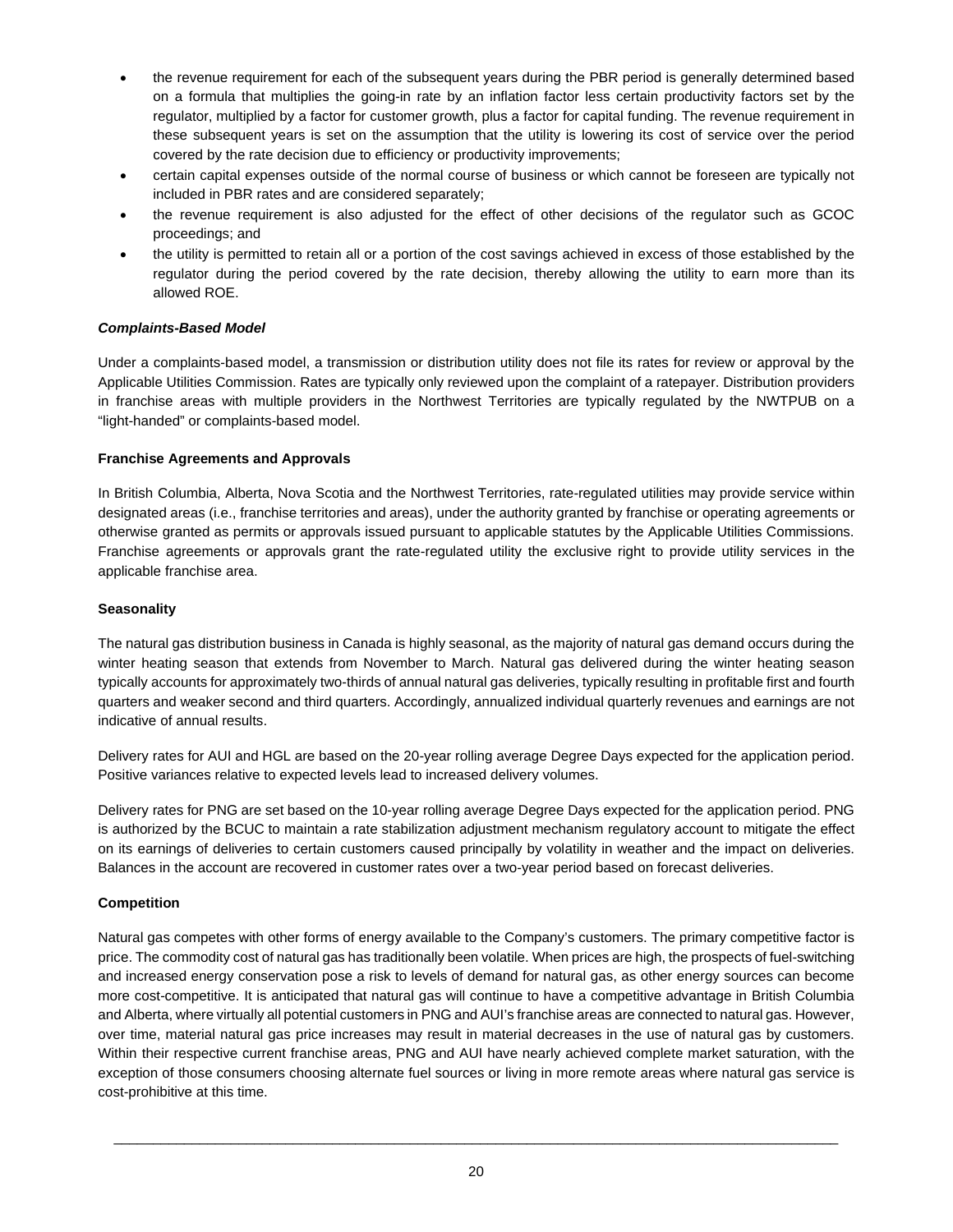In Nova Scotia, where customers face costs to convert to natural gas, there is competition from alternative energy sources. HGL is a relatively new utility, having started with a single customer in 2003, and natural gas has a small share of the energy market in Nova Scotia. The dominant fuel source for space and water heating is oil, followed by electricity, then propane and wood fuel, used by smaller residential customers. In Nova Scotia, natural gas offers a competitive advantage relative to fuel oil and electricity due to its affordability, cleanliness, versatility, reliability and safety. HGL has responded to competitive propane prices in its small commercial rate class (500 to 4,999 GJ/year) by adjusting its distribution rates. The improving competitive position of natural gas relative to propane has allowed HGL to increase its distribution rates three times since the CRP was put in place.

The rate-regulated utility sector is also affected by competition ranging from large utilities to independent power producers, as well as private equity and international conglomerates. In British Columbia and Alberta, the natural gas distribution market is dominated by a major distributor that serves a majority of customers. Although the Company holds a relatively small share of the overall market in its relevant jurisdictions, through its franchise agreements, permits and approvals, it has a monopoly within its noted service areas.

## **Utilities Business Key Utility Metrics**

The following table summarizes the capital expenditures for the Utilities business for the years ended December 31, 2020 and 2019:

|                                  | 2020 | 2019 |
|----------------------------------|------|------|
| (\$ millions)                    |      |      |
| New business                     | 15.9 | 15.8 |
| System betterment and gas supply | 43.1 | 45.1 |
| General plant                    | 20.2 | 15.5 |
| <b>Total</b>                     | 79.2 | 76.4 |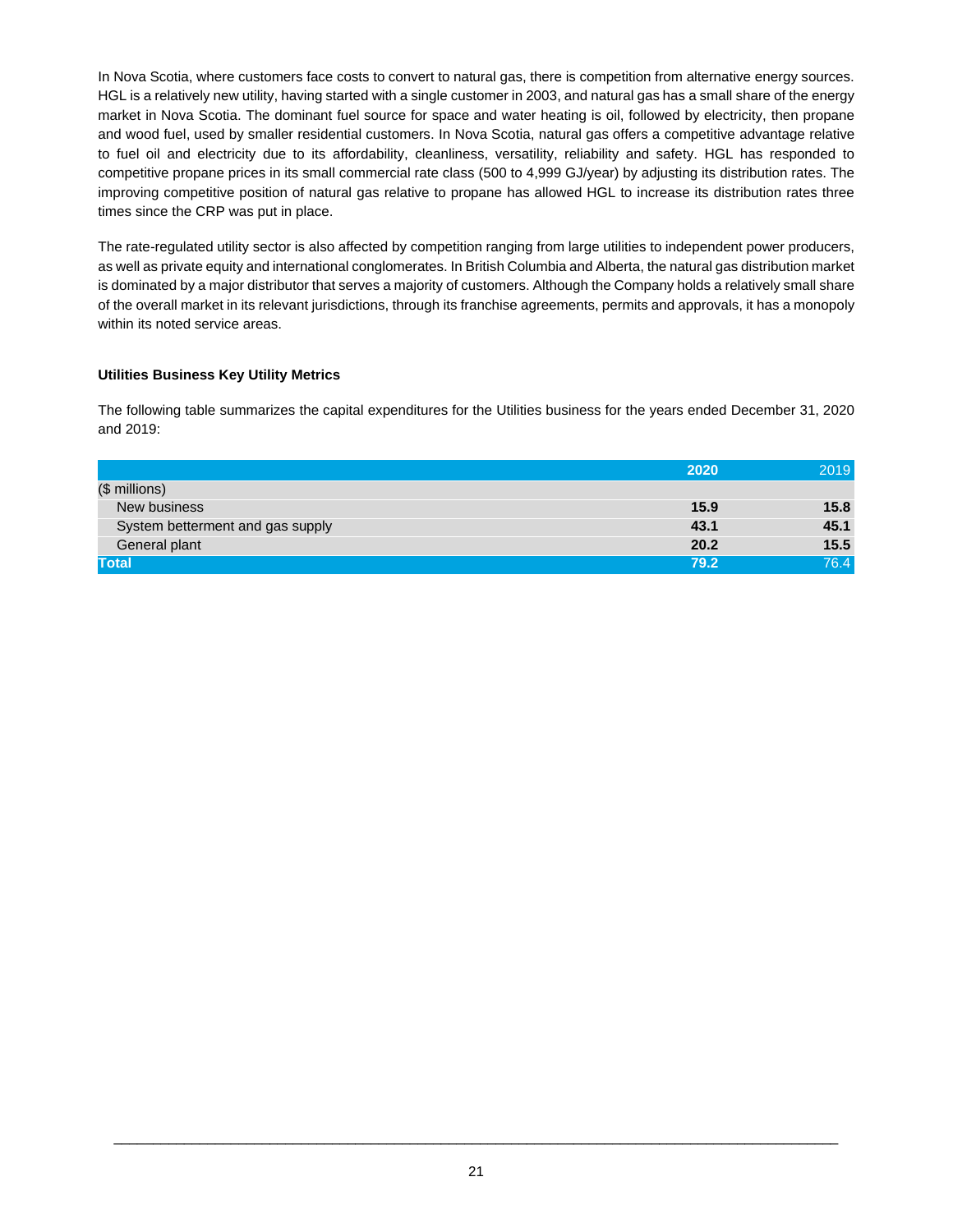The following table summarizes the nature of regulation applicable to each utility (other than Inuvik Gas) as at December 31, 2020:

| <b>Utility</b><br>(% of the<br><b>Allowed</b><br><b>Allowed</b><br><b>Allowed</b><br><b>Applicable</b><br>Company's<br><b>Utilities</b><br><b>Consolidated</b><br><b>Common</b><br><b>ROE (%)</b><br><b>ROE (%)</b><br><b>Significant Features/Material Regulatory</b><br><b>Commission</b><br>2020<br>2019<br><b>Rate Base)</b><br>Equity (%)<br><b>Development</b><br><b>AUI</b><br>\$422 million<br>8.50<br>8.50<br>39<br>• Effective January 1, 2018, second generation<br><b>AUC</b><br>(43%)<br>PBR term 2018 - 2022 was approved.<br>• Cost recovery and return on rate base through<br>revenue per customer formula.<br>• GCOC decision to extend existing allowed<br>ROE and capital structure for 2021.<br>• Authorized to invest approximately \$41 million<br>per year over the five-year plan term.<br>• 2018 AUI Depreciation Study decision<br>received on December 20, 2019.<br>\$250 million<br><b>PNG</b><br>• Permanent rates approved for test years 2020<br><b>BCUC</b><br>(25%)<br>and 2021 in the 2020/2021 revenue<br>requirement application.<br>46.50<br>9.50<br><b>Western System</b><br>9.50<br>• Permanent rates approved for test year 2019<br>41.00<br>9.25<br>9.25<br><b>Northeast System</b><br>in the 2018/2019 revenue requirement<br>(Fort St. John/<br>application.<br><b>Dawson Creek)</b><br>• Primarily protected from weather related<br><b>Northeast System</b><br>46.50<br>9.50<br>9.50<br>volatility through revenue stabilization<br>(Tumbler Ridge)<br>adjustment account.<br>$$318$ million <sup>(2)</sup><br><b>HGL</b><br>45<br>11.00<br>11.00<br>• Distribution rates approved under a cost of<br><b>NSUARB</b><br>(32%)<br>service model.<br>· No regulatory lag; earn immediately on<br>invested capital.<br>• RDA of up to \$50 million.<br>• CRP approved in September 2016 resulting in<br>a decrease in distribution rates for certain<br>commercial customers and deferral of certain<br>costs while the program is in place.<br>• Extension for the CRP to the end of 2023 was | <b>Regulated</b> | \$ Rate Base <sup>(1)</sup> |  |  |
|------------------------------------------------------------------------------------------------------------------------------------------------------------------------------------------------------------------------------------------------------------------------------------------------------------------------------------------------------------------------------------------------------------------------------------------------------------------------------------------------------------------------------------------------------------------------------------------------------------------------------------------------------------------------------------------------------------------------------------------------------------------------------------------------------------------------------------------------------------------------------------------------------------------------------------------------------------------------------------------------------------------------------------------------------------------------------------------------------------------------------------------------------------------------------------------------------------------------------------------------------------------------------------------------------------------------------------------------------------------------------------------------------------------------------------------------------------------------------------------------------------------------------------------------------------------------------------------------------------------------------------------------------------------------------------------------------------------------------------------------------------------------------------------------------------------------------------------------------------------------------------------------------------------------------------------------------------------------------------------------------------------------------------------|------------------|-----------------------------|--|--|
|                                                                                                                                                                                                                                                                                                                                                                                                                                                                                                                                                                                                                                                                                                                                                                                                                                                                                                                                                                                                                                                                                                                                                                                                                                                                                                                                                                                                                                                                                                                                                                                                                                                                                                                                                                                                                                                                                                                                                                                                                                          |                  |                             |  |  |
|                                                                                                                                                                                                                                                                                                                                                                                                                                                                                                                                                                                                                                                                                                                                                                                                                                                                                                                                                                                                                                                                                                                                                                                                                                                                                                                                                                                                                                                                                                                                                                                                                                                                                                                                                                                                                                                                                                                                                                                                                                          |                  |                             |  |  |
|                                                                                                                                                                                                                                                                                                                                                                                                                                                                                                                                                                                                                                                                                                                                                                                                                                                                                                                                                                                                                                                                                                                                                                                                                                                                                                                                                                                                                                                                                                                                                                                                                                                                                                                                                                                                                                                                                                                                                                                                                                          |                  |                             |  |  |
|                                                                                                                                                                                                                                                                                                                                                                                                                                                                                                                                                                                                                                                                                                                                                                                                                                                                                                                                                                                                                                                                                                                                                                                                                                                                                                                                                                                                                                                                                                                                                                                                                                                                                                                                                                                                                                                                                                                                                                                                                                          |                  |                             |  |  |
|                                                                                                                                                                                                                                                                                                                                                                                                                                                                                                                                                                                                                                                                                                                                                                                                                                                                                                                                                                                                                                                                                                                                                                                                                                                                                                                                                                                                                                                                                                                                                                                                                                                                                                                                                                                                                                                                                                                                                                                                                                          |                  |                             |  |  |
|                                                                                                                                                                                                                                                                                                                                                                                                                                                                                                                                                                                                                                                                                                                                                                                                                                                                                                                                                                                                                                                                                                                                                                                                                                                                                                                                                                                                                                                                                                                                                                                                                                                                                                                                                                                                                                                                                                                                                                                                                                          |                  |                             |  |  |
|                                                                                                                                                                                                                                                                                                                                                                                                                                                                                                                                                                                                                                                                                                                                                                                                                                                                                                                                                                                                                                                                                                                                                                                                                                                                                                                                                                                                                                                                                                                                                                                                                                                                                                                                                                                                                                                                                                                                                                                                                                          |                  |                             |  |  |
|                                                                                                                                                                                                                                                                                                                                                                                                                                                                                                                                                                                                                                                                                                                                                                                                                                                                                                                                                                                                                                                                                                                                                                                                                                                                                                                                                                                                                                                                                                                                                                                                                                                                                                                                                                                                                                                                                                                                                                                                                                          |                  |                             |  |  |
|                                                                                                                                                                                                                                                                                                                                                                                                                                                                                                                                                                                                                                                                                                                                                                                                                                                                                                                                                                                                                                                                                                                                                                                                                                                                                                                                                                                                                                                                                                                                                                                                                                                                                                                                                                                                                                                                                                                                                                                                                                          |                  |                             |  |  |
|                                                                                                                                                                                                                                                                                                                                                                                                                                                                                                                                                                                                                                                                                                                                                                                                                                                                                                                                                                                                                                                                                                                                                                                                                                                                                                                                                                                                                                                                                                                                                                                                                                                                                                                                                                                                                                                                                                                                                                                                                                          |                  |                             |  |  |
|                                                                                                                                                                                                                                                                                                                                                                                                                                                                                                                                                                                                                                                                                                                                                                                                                                                                                                                                                                                                                                                                                                                                                                                                                                                                                                                                                                                                                                                                                                                                                                                                                                                                                                                                                                                                                                                                                                                                                                                                                                          |                  |                             |  |  |
|                                                                                                                                                                                                                                                                                                                                                                                                                                                                                                                                                                                                                                                                                                                                                                                                                                                                                                                                                                                                                                                                                                                                                                                                                                                                                                                                                                                                                                                                                                                                                                                                                                                                                                                                                                                                                                                                                                                                                                                                                                          |                  |                             |  |  |
|                                                                                                                                                                                                                                                                                                                                                                                                                                                                                                                                                                                                                                                                                                                                                                                                                                                                                                                                                                                                                                                                                                                                                                                                                                                                                                                                                                                                                                                                                                                                                                                                                                                                                                                                                                                                                                                                                                                                                                                                                                          |                  |                             |  |  |
|                                                                                                                                                                                                                                                                                                                                                                                                                                                                                                                                                                                                                                                                                                                                                                                                                                                                                                                                                                                                                                                                                                                                                                                                                                                                                                                                                                                                                                                                                                                                                                                                                                                                                                                                                                                                                                                                                                                                                                                                                                          |                  |                             |  |  |
|                                                                                                                                                                                                                                                                                                                                                                                                                                                                                                                                                                                                                                                                                                                                                                                                                                                                                                                                                                                                                                                                                                                                                                                                                                                                                                                                                                                                                                                                                                                                                                                                                                                                                                                                                                                                                                                                                                                                                                                                                                          |                  |                             |  |  |
|                                                                                                                                                                                                                                                                                                                                                                                                                                                                                                                                                                                                                                                                                                                                                                                                                                                                                                                                                                                                                                                                                                                                                                                                                                                                                                                                                                                                                                                                                                                                                                                                                                                                                                                                                                                                                                                                                                                                                                                                                                          |                  |                             |  |  |
|                                                                                                                                                                                                                                                                                                                                                                                                                                                                                                                                                                                                                                                                                                                                                                                                                                                                                                                                                                                                                                                                                                                                                                                                                                                                                                                                                                                                                                                                                                                                                                                                                                                                                                                                                                                                                                                                                                                                                                                                                                          |                  |                             |  |  |
|                                                                                                                                                                                                                                                                                                                                                                                                                                                                                                                                                                                                                                                                                                                                                                                                                                                                                                                                                                                                                                                                                                                                                                                                                                                                                                                                                                                                                                                                                                                                                                                                                                                                                                                                                                                                                                                                                                                                                                                                                                          |                  |                             |  |  |
|                                                                                                                                                                                                                                                                                                                                                                                                                                                                                                                                                                                                                                                                                                                                                                                                                                                                                                                                                                                                                                                                                                                                                                                                                                                                                                                                                                                                                                                                                                                                                                                                                                                                                                                                                                                                                                                                                                                                                                                                                                          |                  |                             |  |  |
|                                                                                                                                                                                                                                                                                                                                                                                                                                                                                                                                                                                                                                                                                                                                                                                                                                                                                                                                                                                                                                                                                                                                                                                                                                                                                                                                                                                                                                                                                                                                                                                                                                                                                                                                                                                                                                                                                                                                                                                                                                          |                  |                             |  |  |
|                                                                                                                                                                                                                                                                                                                                                                                                                                                                                                                                                                                                                                                                                                                                                                                                                                                                                                                                                                                                                                                                                                                                                                                                                                                                                                                                                                                                                                                                                                                                                                                                                                                                                                                                                                                                                                                                                                                                                                                                                                          |                  |                             |  |  |
| approved in April 2020, which also significantly<br>reduced the degree of deferral approved in<br>2016.                                                                                                                                                                                                                                                                                                                                                                                                                                                                                                                                                                                                                                                                                                                                                                                                                                                                                                                                                                                                                                                                                                                                                                                                                                                                                                                                                                                                                                                                                                                                                                                                                                                                                                                                                                                                                                                                                                                                  |                  |                             |  |  |
| • The incremental deferrals arising from the<br>CRP are allowed a return of 4 percent.                                                                                                                                                                                                                                                                                                                                                                                                                                                                                                                                                                                                                                                                                                                                                                                                                                                                                                                                                                                                                                                                                                                                                                                                                                                                                                                                                                                                                                                                                                                                                                                                                                                                                                                                                                                                                                                                                                                                                   |                  |                             |  |  |

Notes:

(1) Inclusive of construction work in progress.

(2) Inclusive of CRP deferrals of approximately \$40 million, which earn a return of 4%.

#### **Regulatory Deferral Accounts**

The Applicable Utilities Commissions have approved a number of deferral accounts for each of AUI, PNG and HGL to record costs and revenues for various items for recovery from customers, or refund to customers, over a future time period. The general purpose of a deferral account is to keep a company or its customers whole in respect of the subject matter of the deferral account. As at December 31, 2020, the Company's deferral accounts in assets were \$261.1 million (\$236.6 million as at December 31, 2019) and were \$39.6 million in respect of liabilities (\$33.7 million as at December 31, 2019). The period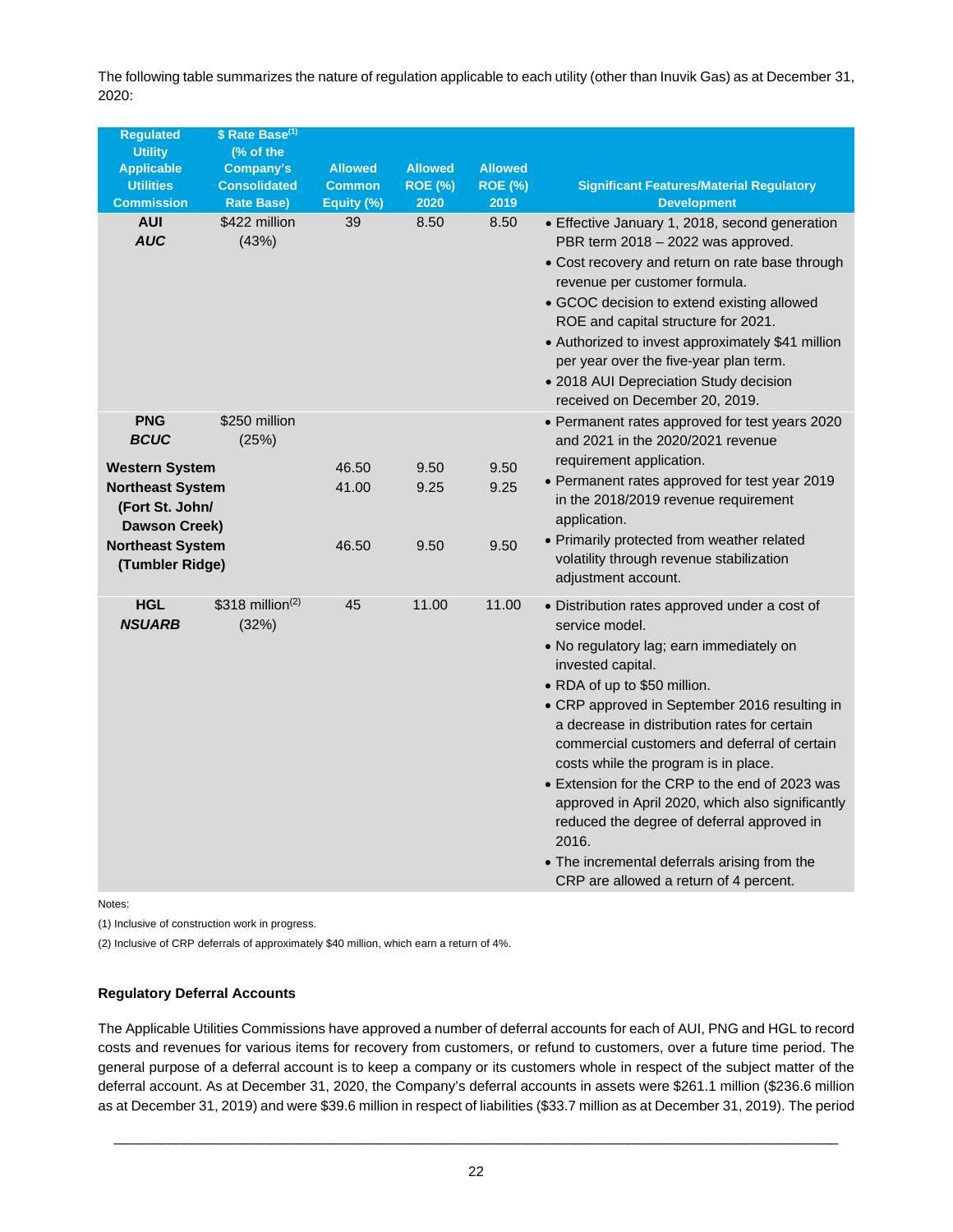over which the accounts will be realized or settled depends upon the type of account. Recovery of deferral accounts may occur as quickly as the following month (as for certain deferral cost of gas amounts) or extend many decades (as for recovery of deferred income tax amounts).

Each of AUI, PNG and HGL have a gas cost variance account. The difference between the forecast gas cost charged to customers and the actual gas cost incurred is recorded in these accounts. If actual gas costs exceed forecast gas costs, the difference will be recovered from customers by an increase in future rates. If actual gas costs are lower than forecast gas costs, the difference will be refunded to customers through a reduction in future rates. In this way, customers, over time, pay the same cost for gas as is paid by the utility.

Each of AUI and PNG have an account with respect to recovery of deferred income taxes, which taxes reflect the future revenues required to fund the deferred tax liabilities. HGL is not yet subject to paying income taxes, as it has accumulated tax loss carryforwards which are used to reduce taxable income to zero. As such, income taxes are not yet reflected in HGL's distribution rates.

PNG forecasts the revenue it will receive from customers based on an annual forecast of gas deliveries to customers. As it is not possible to forecast deliveries to customers with complete accuracy for a variety of reasons, including the effect of weather on gas consumption, PNG is allowed by the BCUC to record the difference between forecast and actual use per account realized from residential and small commercial customers in a rate stabilization adjustment mechanism deferral account. If actual use per account exceeds forecast use per account, the resulting difference will be recorded in the rate stabilization adjustment mechanism deferral account and refunded to customers in future rates. If actual use per account is less than forecast use per account, the resulting revenue difference will be recorded in the rate stabilization adjustment mechanism deferral account and recovered from customers in future rates.

HGL has approval from the NSUARB to use an RDA until it is fully recovered, subject to a maximum of \$50 million, which may be increased subject to approval by the NSUARB. The RDA is revenue required to afford HGL the opportunity to earn the rates of return on its rate base, as approved by the NSUARB. In HGL's customer development stage, it is expected that the actual revenue billed will be less than the revenue required to earn the approved rates of return and, therefore, an RDA asset will accumulate. As the distribution network matures, the actual revenue billed is expected to exceed the revenue required to earn the approved rates of return and the RDA will be drawn down.

In September 2016, the NSUARB approved the customer retention program ("CRP") allowing HGL to reduce the base energy charges for customers who consume between 500 and 4,999 GJs/year and the flexibility to increase the base energy charges up to \$8.69/GJ (the previously approved rates), deferral of depreciation expense and a deferral of an additional approximately 25 percent of maintenance and administrative expenses while the program is in place. The deferred amounts under the CRP earn a return of 4 percent. The CRP was scheduled to expire on December 31, 2020. On April 21, 2020, HGL received final approval from the NSUARB to revise the CRP deferral mechanism and to extend the program to the end of 2023 as requested. The decision was effective January 1, 2020. See "*General Development of the Business – 2020 – Material Regulatory Developments and Applications – Nova Scotia".*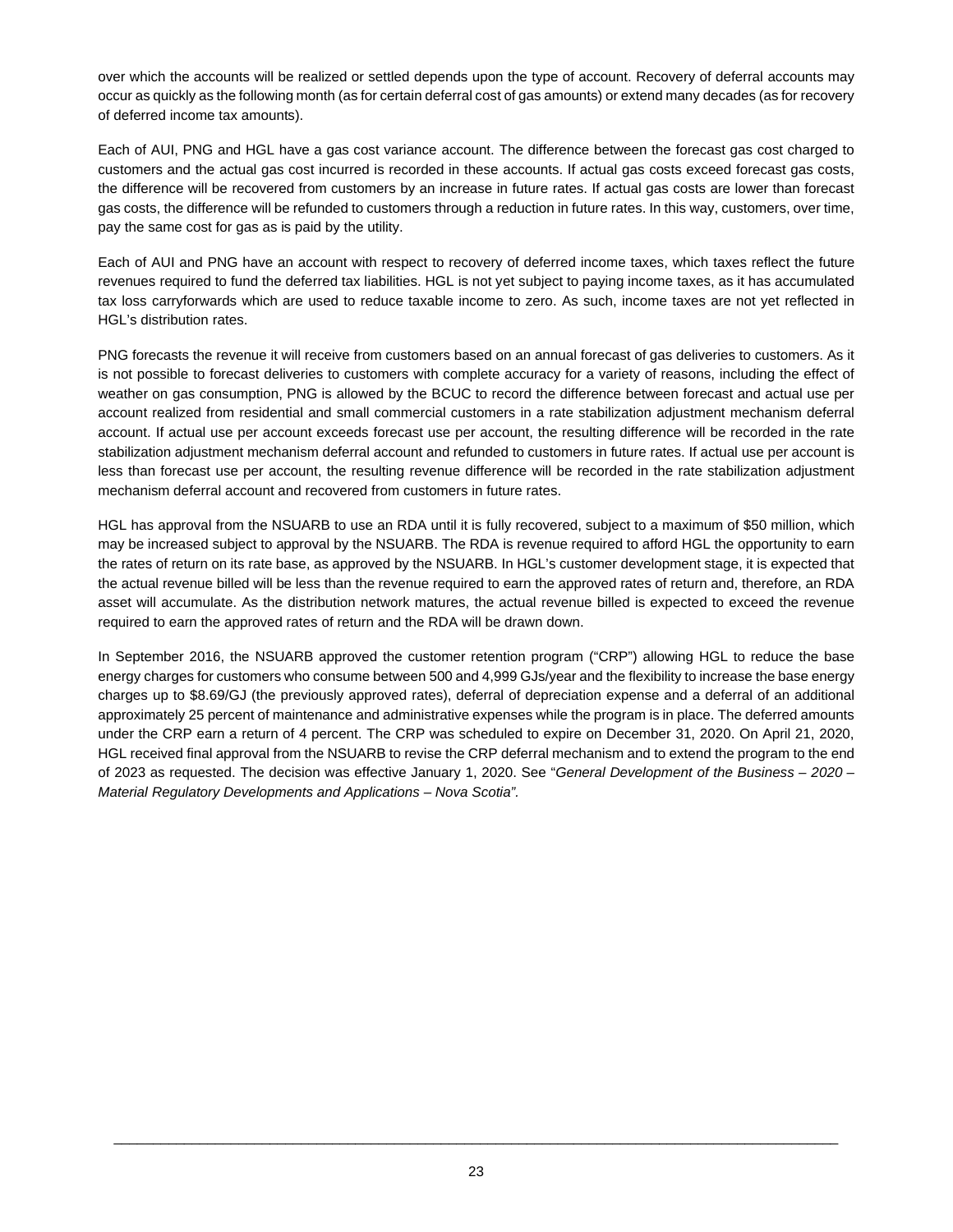#### **Alberta**

AUI commenced operations as an Alberta, provincially regulated, natural gas distribution utility in 1954. Its head office is located in Leduc, Alberta. AUI delivers natural gas to residential, farm, and C&I consumers in more than 90 communities throughout Alberta. At the end of 2020, AUI served approximately 81,500 customers. AUI also owns transmission facilities, including, without limitation, high-pressure pipelines that deliver natural gas from gas sources to the distribution systems.



AUI operates in a mature market and has achieved nearly 100 percent saturation within its franchise areas, with the exception of a few consumers choosing alternate fuel sources or living in remote areas where natural gas service is costprohibitive. The Alberta natural gas distribution market is dominated by a major distributor that serves approximately 85 percent of natural gas consumers. AUI serves approximately 6 percent of Alberta customers, with the remaining market served by member-owned natural gas cooperatives and municipally owned systems. AUI expands its customer base through economic expansion and growth in its franchise areas and also pursues opportunities to develop service areas not currently served with natural gas. AUI may pursue the acquisition of municipal and co-op systems as they become available.

#### *Operations*

AUI's distribution system consists of 21,065 km of pipeline. There are 671 small and mid-sized metering and pressure regulating stations throughout AUI's distribution network. AUI operates its gas distribution systems through a network of 14 district offices. AUI's market consists primarily of residential and small commercial consumers located in smaller population centres or rural areas of Alberta.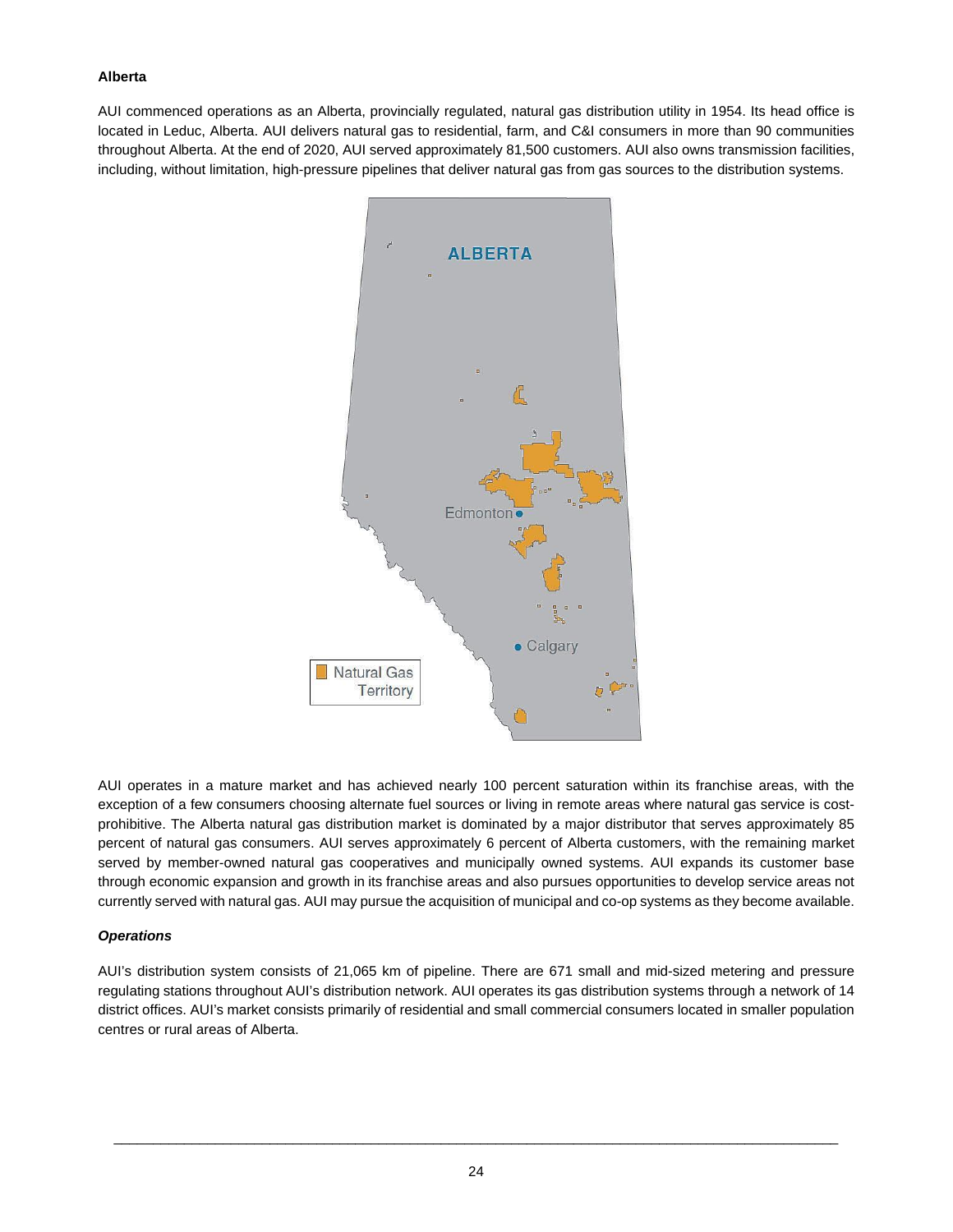The following table sets out, by customer category, AUI's gas deliveries:

|                                                    | 2020 | 2019             |
|----------------------------------------------------|------|------------------|
| Deliveries: (PJ)                                   |      |                  |
| Residential                                        | 7.0  | 7.1              |
| Rural                                              | 3.0  | 3.0 <sub>2</sub> |
| Commercial                                         | 5.2  | 5.4              |
| Small industrial (Rate 2 - Large General Services) | 1.3  | 1.4              |
| Large industrial (Rate 3 - Demand)                 | 2.4  | 2.7              |
| <b>Producers</b>                                   | 0.3  | 0.6              |
| <b>Total deliveries</b>                            | 19.2 | 20.2             |

The following table sets out, by customer category, AUI's customers:

|                                                    | 2020           | 2019   |
|----------------------------------------------------|----------------|--------|
| <b>Customers at Year End:</b>                      |                |        |
| Residential                                        | 59,744         | 58,943 |
| Rural                                              | 14,047         | 13,962 |
| Commercial                                         | 7,478          | 7,435  |
| Small industrial (Rate 2 - Large General Services) | 142            | 145    |
| Large industrial (Rate 3 - Demand)                 | 62             | 62     |
| <b>Producers</b>                                   | $\overline{2}$ | 2      |
| <b>Total customers</b>                             | 81,475         | 80.549 |

Under the MGA, municipal councils have the authority to grant a right, exclusive or otherwise, to a person to provide utility service in all or part of the municipality, for not more than 20 years. Under the MGA, AUI negotiates an initial franchise agreement with municipalities based on a standard template approved by the AUC. Each initial franchise agreement sets a negotiated initial term and also defines the rights and obligations of both the municipality and AUI.

The distribution franchise agreements granted to AUI under the MGA are exclusive to AUI, granted under initial terms for a minimum of 10 years, and up to 20 years, and are typically renewed for periods of 10 years. If any franchise agreement is not renewed, it remains in effect until such time as either party, with the approval of the AUC, terminates it. Upon termination of a municipal franchise agreement, the municipality may purchase AUI's distribution facilities system within the municipality at a price to be agreed upon or, failing agreement, on a price to be fixed by the AUC. A prior Supreme Court of Canada decision supports a purchase price calculated at the full replacement cost, less loss in value of the system due to wear and tear and obsolescence.

As at December 31, 2020, AUI currently has 44 municipal distribution franchises granted pursuant to the MGA; nine permits granted by Indigenous and Northern Affairs Canada under the authority of the *Indian Act* (Canada); and 21 rural franchise approvals issued under the authority of the *Gas Distribution Act* (Alberta), with remaining terms that vary from 3.7 years to perpetual and are renewed from time to time in the ordinary course of AUI's business. The top three municipalities contributing to AUI's total revenue in 2020 were the City of Leduc, City of Beaumont and Town of Morinville, which collectively accounted for approximately 25 percent of AUI's total revenue and 21 percent of energy delivered in 2020.

AUI currently buys the majority of its natural gas under monthly and daily arrangements from a number of producers. The price paid for the natural gas on a monthly basis is based on market value provided in the Canadian Gas Price Reporter. AUI receives the majority of its natural gas from ATCO Gas and Pipelines Ltd.'s and NOVA Gas Transmission Ltd.'s Alberta gas transportation systems. Deliveries are made at various Alberta delivery points into the AUI system for delivery to its customers. AUI's natural gas supply and transportation arrangements are such that most of the third party transportation charges are paid by the natural gas customers. The cost of gas purchased is flowed through to the distribution customers and does not impact net income.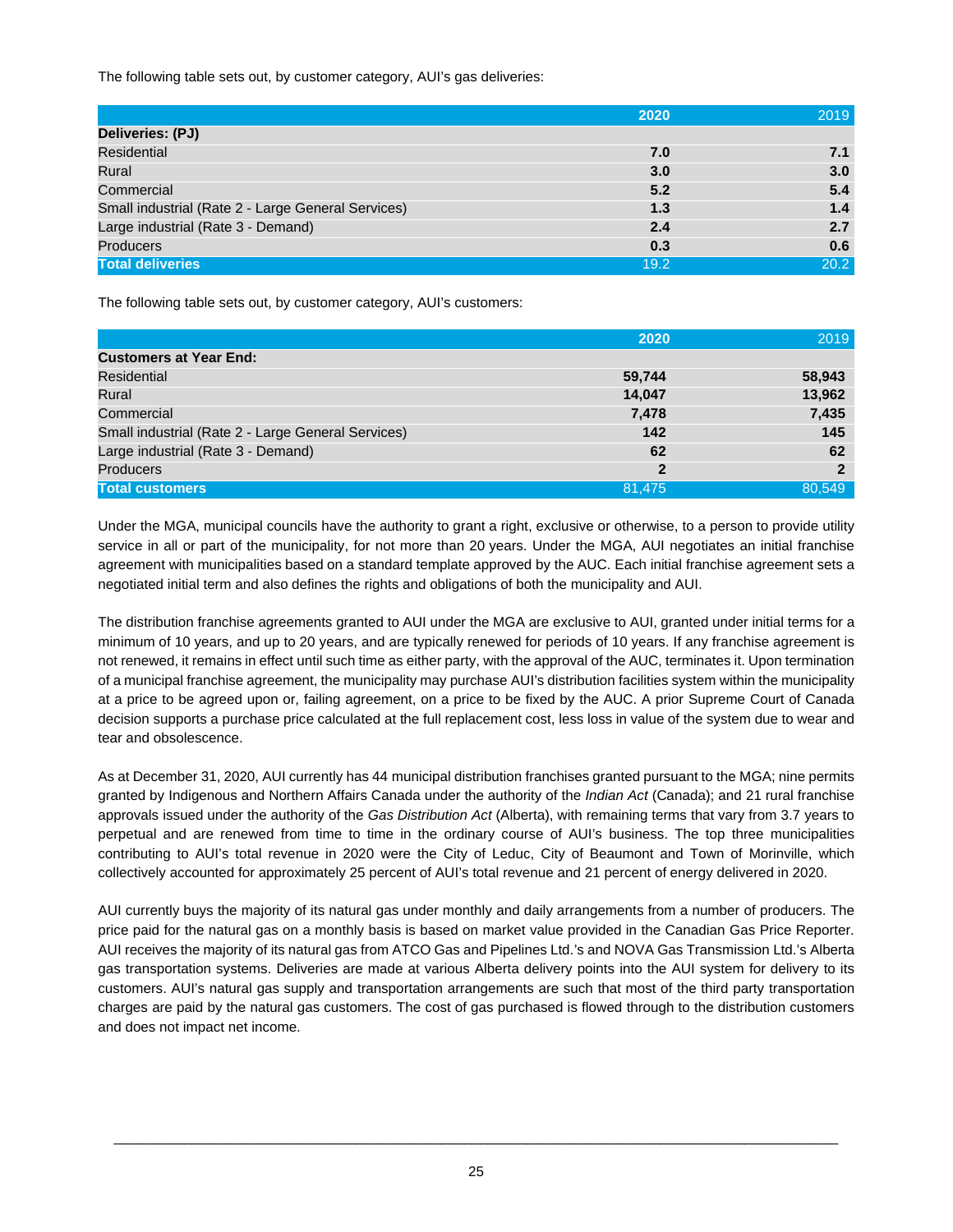## **British Columbia**

PNG's head office is located in Vancouver, British Columbia and its principal operating office is located in Terrace, British Columbia. PNG's wholly owned subsidiary, PNG(N.E.) has its main operating offices in Fort St. John, British Columbia and Dawson Creek, British Columbia.

PNG owns and operates the Western System, a regulated natural gas transmission and distribution utility within the west central portion of northern British Columbia. PNG(N.E.) owns and operates the Northeast System, a distribution utility in northeast British Columbia.



Substantially all of PNG's and PNG(N.E.)'s pipeline facilities are located across Crown land or privately-owned property under rights-of-way granted by the Crown or the owners in perpetuity or for so long as they are used for pipeline purposes. Approximately three kilometers of main pipelines and approximately nine kilometers of lateral transmission pipelines cross reserves established under the *Indian Act* (Canada), for which PNG has appropriate land rights. Compressor and metering stations are principally located on land owned by PNG. PNG owns its local offices in Terrace, Prince Rupert, Kitimat, Burns Lake, Smithers, Summit Lake, Dawson Creek, Tumbler Ridge and Fort St. John, British Columbia and leases office space in Vanderhoof and Vancouver, British Columbia.

All of the property and assets of PNG and PNG(N.E.) are subject to the lien of a deed of trust and mortgage dated as of April 15, 1982 between PNG and Computershare Trust Company of Canada, as trustee, as amended and supplemented from time to time, under which PNG's secured debentures have been issued.

All of PNG's and PNG(N.E.)'s residential customers, most of their commercial customers and a number of their smaller industrial customers continue to rely on PNG and PNG(N.E.) for arrangement of their gas supply, and such customers pay tariffs which include PNG's and PNG(N.E.)'s gas supply commodity and delivery costs. The large industrial customers, the majority of small industrial customers and a number of commercial customers purchase their own gas supply requirements from third party gas suppliers and contract for gas transportation service on the PNG and PNG(N.E.) pipeline systems. In addition, some of the smaller commercial customers purchase their gas supply requirements directly from gas marketers. Since PNG's income is earned from the distribution of natural gas and not from the sale of the commodity, distribution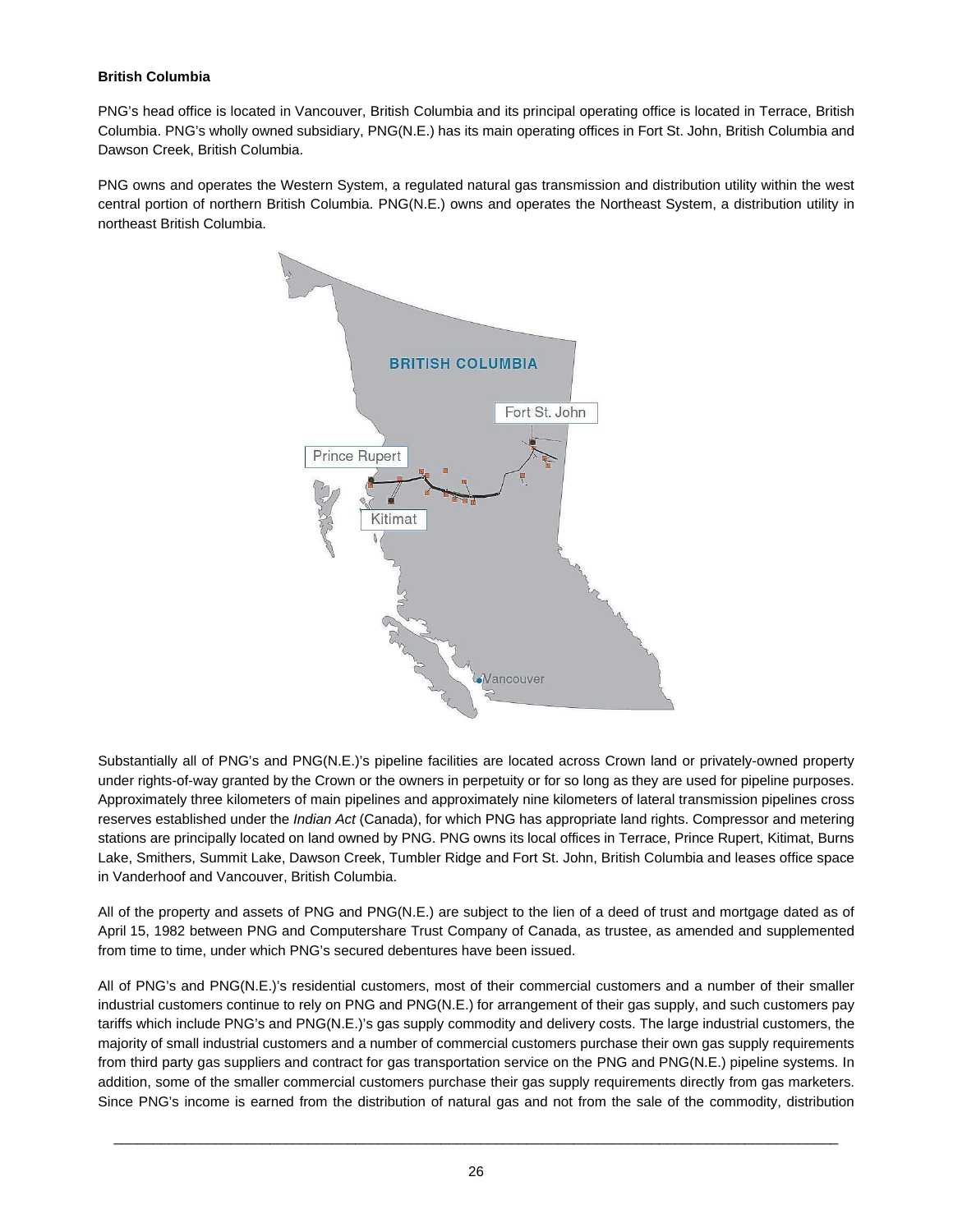margin is not adversely affected by this practice as the gas commodity costs are passed through to customers without a mark-up.

In the Western System service area, PNG has a very high penetration of available energy customers. With the final investment decision made by joint venture partners of LNG Canada's export project at Kitimat, British Columbia, PNG expects that economic spin-offs will be realized in the associated communities, including additional residential housing and business requirements in PNG's franchise areas, which could provide a basis for additional growth for the Company's business.

In the Northeast System service area, PNG(N.E.) continues to build out its distribution system to new communities and to capture new housing and commercial developments in its existing serviced communities.

#### *Operations*

PNG's transmission pipeline system in the Western System service area connects with the British Columbia pipeline system operated by Enbridge Westcoast Energy Inc. (formerly Spectra Energy) near Summit Lake, British Columbia, and extends 587 km to the west coast of British Columbia at Prince Rupert, British Columbia. The pipeline between Summit Lake, British Columbia and Terrace, British Columbia has been partially paralleled, or looped, with a second line to increase throughput capacity. PNG also owns and operates over 300 km of lateral transmission pipelines extending into the various communities served by PNG, the most significant being dual lines extending approximately 57 km into Kitimat, British Columbia. The Western System distribution system is comprised of approximately 960 km of distribution pipelines. Five compressor units maintain pressure on PNG's Western System transmission pipeline system (four of which are presently deactivated).

The Northeast System serves the Fort St. John and Dawson Creek areas of British Columbia through connections with the Enbridge Westcoast Energy Inc. pipeline system at several locations. The Northeast System also connects with pipelines owned by Canadian Natural Resources Limited to obtain supply for the Fort St. John area, a producer's pipeline to serve the Dawson Creek area, and a Canadian Natural Resources Limited gas supply pipeline to serve the Tumbler Ridge area of British Columbia. The entire Northeast System consists of approximately 243 km of transmission lines, 2,202 km of distribution lines and a gas processing plant near Tumbler Ridge with a capacity of 120,000 cubic meter of natural gas per day.

The following table sets out, by customer category, PNG's gas deliveries:

|                         | 2020 | 2019 |
|-------------------------|------|------|
| Deliveries: (PJ)        |      |      |
| Residential             | 3.2  | 3.1  |
| Commercial              | 3.0  | 3.0  |
| Small industrial        | 2.8  | 2.4  |
| Large industrial        | 1.7  | 2.0  |
| <b>Total deliveries</b> | 10.7 | 10.5 |

The following table sets out, by customer category, PNG's customers:

|                               | 2020         | 2019   |
|-------------------------------|--------------|--------|
| <b>Customers at Year End:</b> |              |        |
| Residential                   | 36,856       | 36,587 |
| Commercial                    | 5,482        | 5,447  |
| Small industrial              | 37           | 41     |
| Large industrial              | $\mathbf{2}$ |        |
| <b>Total customers</b>        | 42,377       | 42,077 |

Under the *Utilities Commission Act* (British Columbia), municipal councils and utilities negotiate franchise agreements, which are then subject to approval by the BCUC through a certificate of public convenience and necessity.

Under the *Community Charter* (British Columbia), a council of a municipality may enter into an agreement to grant an exclusive or limited franchise for the provision of gas, electrical or other energy supply system for terms of not more than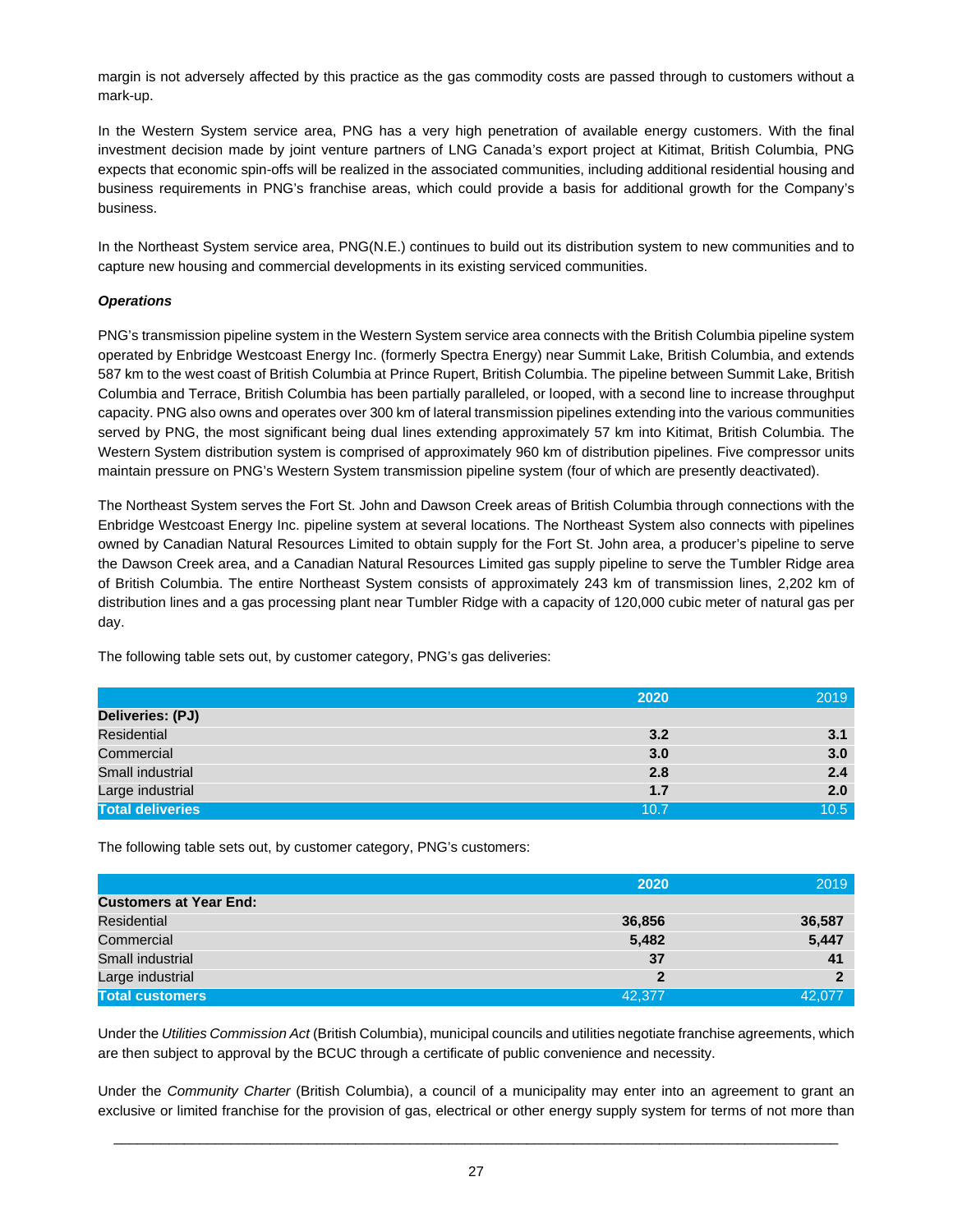21 years. If any franchise agreement is not renewed, it remains in effect and the utility may not discontinue operations except on the approval of the BCUC. Furthermore, any disposition of a utility's property, franchises, licences, permits, concessions, privileges or rights also requires the approval of the BCUC.

PNG currently has exclusive franchise agreements with the municipalities of Prince Rupert, Port Edward, Kitimat, Terrace, Smithers, Burns Lake, Houston, Fort St. James, Fraser Lake and Vanderhoof, entitling it to supply and distribute natural gas within those municipalities. Each of the franchise agreements has a term of 21 years, expiring in 2032 (except in the cases of Port Edward, where the agreement expires on October 5, 2031, Prince Rupert and Fraser Lake, where both agreements expire in 2036, and Fort St. James, where the agreement expires June 30, 2038).

PNG also has an operating agreement with the municipality of Telkwa, British Columbia that entitles PNG to install and operate gas distribution facilities in the municipality. The initial term of this operating agreement has expired, and PNG is operating within ten year renewal terms which will expire in 2021. The operating agreement provides for an unlimited number of ten year renewal terms, which take effect automatically on the expiry of the preceding renewal term. If the parties cannot agree on alterations to an operating agreement for a renewal term, the BCUC may determine such alterations.

PNG(N.E.) has exclusive franchise agreements with the city of Fort St. John, the District of Taylor, the City of Dawson Creek, and the Village of Pouce Coupe for 21-year terms, expiring in 2018, 2033, 2036, and 2037, respectively. PNG(N.E.) currently has an interim operating agreement with the city of Fort St. John and has filed an application for approval of the franchise agreement negotiated with the city of Fort St. John on December 10, 2019. PNG(N.E.) operates its gas distribution facilities in the Tumbler Ridge area pursuant to a certificate of public convenience and necessity issued by the BCUC. The franchise agreement with the District of Taylor gives the municipality the right to purchase the distribution system within the municipality on expiry of the franchise agreement, at the fair market value of the assets as a going concern.

Tenaska Marketing Canada has managed most of PNG's natural gas supply arrangements since March 2013. Tenaska Marketing Canada's gas management services include gas supply planning and resource selection analysis, gas supply contract negotiation and administration, daily energy management services, and the monitoring and reporting of credit, hedging positions and gas prices. The contract expires on March 31, 2021. The cost of gas purchased is flowed through to the distribution customers and does not impact net income.

PNG meets its gas demand requirements using a balanced approach and contracts for supply from different counterparties for both daily and monthly priced supply. Most of the gas purchased by PNG is taken from the pooled gas stream available from the Enbridge Inc. pipeline system. This includes all of the supply to PNG's transmission line serving its Western System service area and most of the supply for the Fort St. John and Dawson Creek, British Columbia service areas. In addition, the Fort St. John system incorporates two interconnections with Canadian Natural Resources Limited's West Stoddart Pipeline and the Dawson Creek area connects to a producer's pipeline. In Tumbler Ridge, British Columbia, all of the gas supply is obtained in the form of raw gas production from Canadian Natural Resources Limited and PNG operates its own gas processing facilities.

PNG also includes natural gas storage in its gas supply portfolio and has a storage agreement with Tenaska Marketing Canada for storage at the Aitken Creek Gas Storage Facility of up to 1,000,000 GJs which has been renewed until March 31, 2022 to assist in managing gas supply during peak demand.

#### **Nova Scotia**

HGL is a natural gas distribution utility in Nova Scotia with a head office located in Dartmouth, Nova Scotia. HGL's franchise was granted in 2003 and gives it the exclusive right to distribute natural gas through its distribution system to all or part of seven counties in Nova Scotia, including the Halifax Regional Municipality, until December 31, 2028.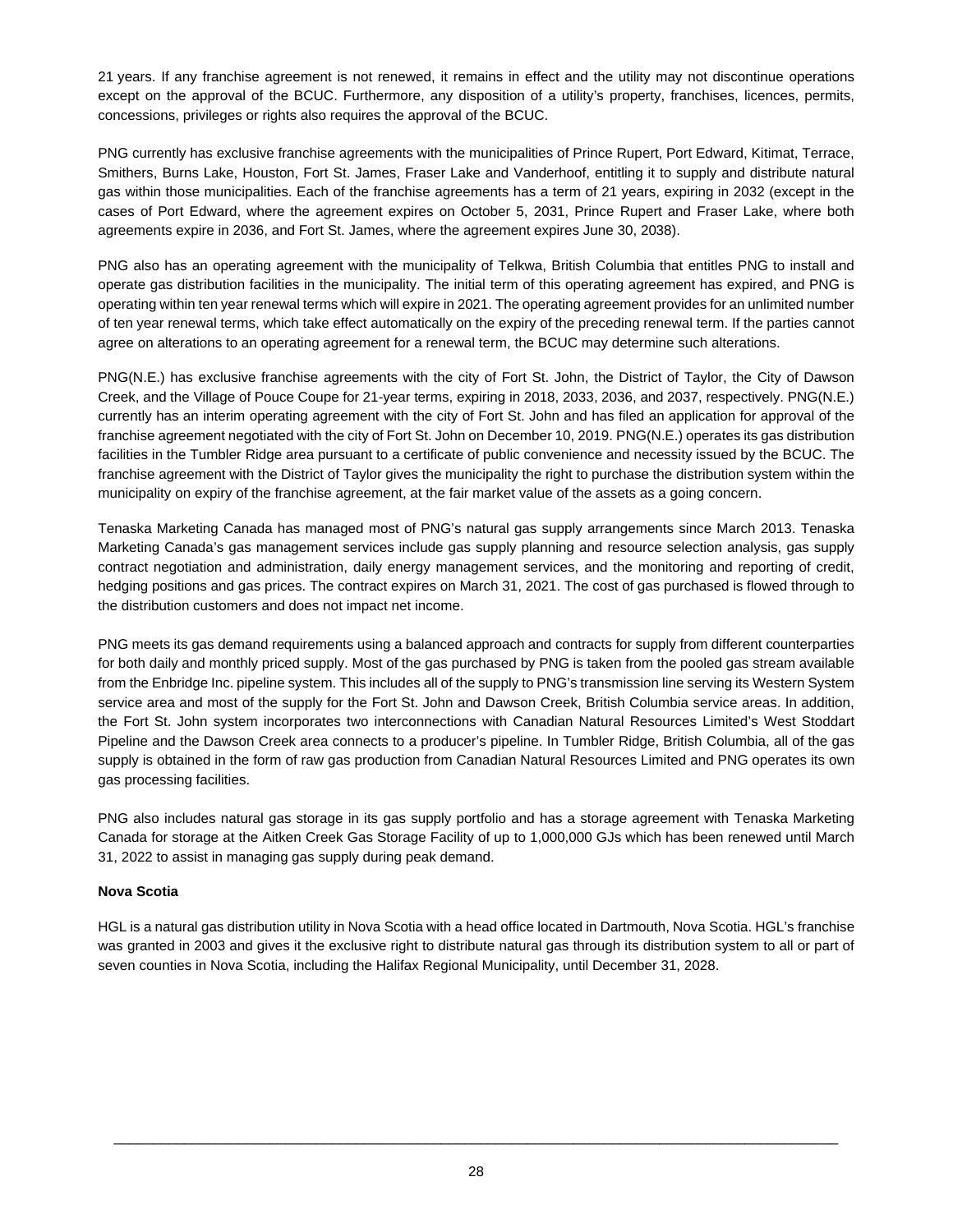

Natural gas currently provides less than 10 percent of total energy used in Nova Scotia, with electricity and fuel oil being the dominant energy sources. In 2020, HGL's customer base grew by 5 percent and ended the year at approximately 8,100 customers. HGL currently has approximately 4,600 residential and approximately 3,500 commercial customers representing approximately 31 percent of all homes and 44 percent of all commercial buildings that currently have access to natural gas. HGL is focused on increasing penetration levels within the area currently served by its existing network.

The following table sets out, by customer category, HGL's gas deliveries:

|                                                   | 2020 | 2019 |
|---------------------------------------------------|------|------|
| Deliveries: (PJ)                                  |      |      |
| Residential                                       | 0.3  | 0.3  |
| Small commercial                                  | 2.2  | 2.5  |
| Large commercial                                  | 2.5  | 2.6  |
| Industrial                                        | 2.6  | 3.5  |
| Non-regulated compressed natural gas distribution | 1.3  | 1.2  |
| <b>Total deliveries</b>                           | 8.9  | 10.1 |

In 2020, HGL's gas deliveries declined compared to 2019, largely due to the closure of a significant industrial customer. Significantly warmer weather in 2020, compared to 2019, and the effects of COVID-19 also contributed to lower deliveries during the year.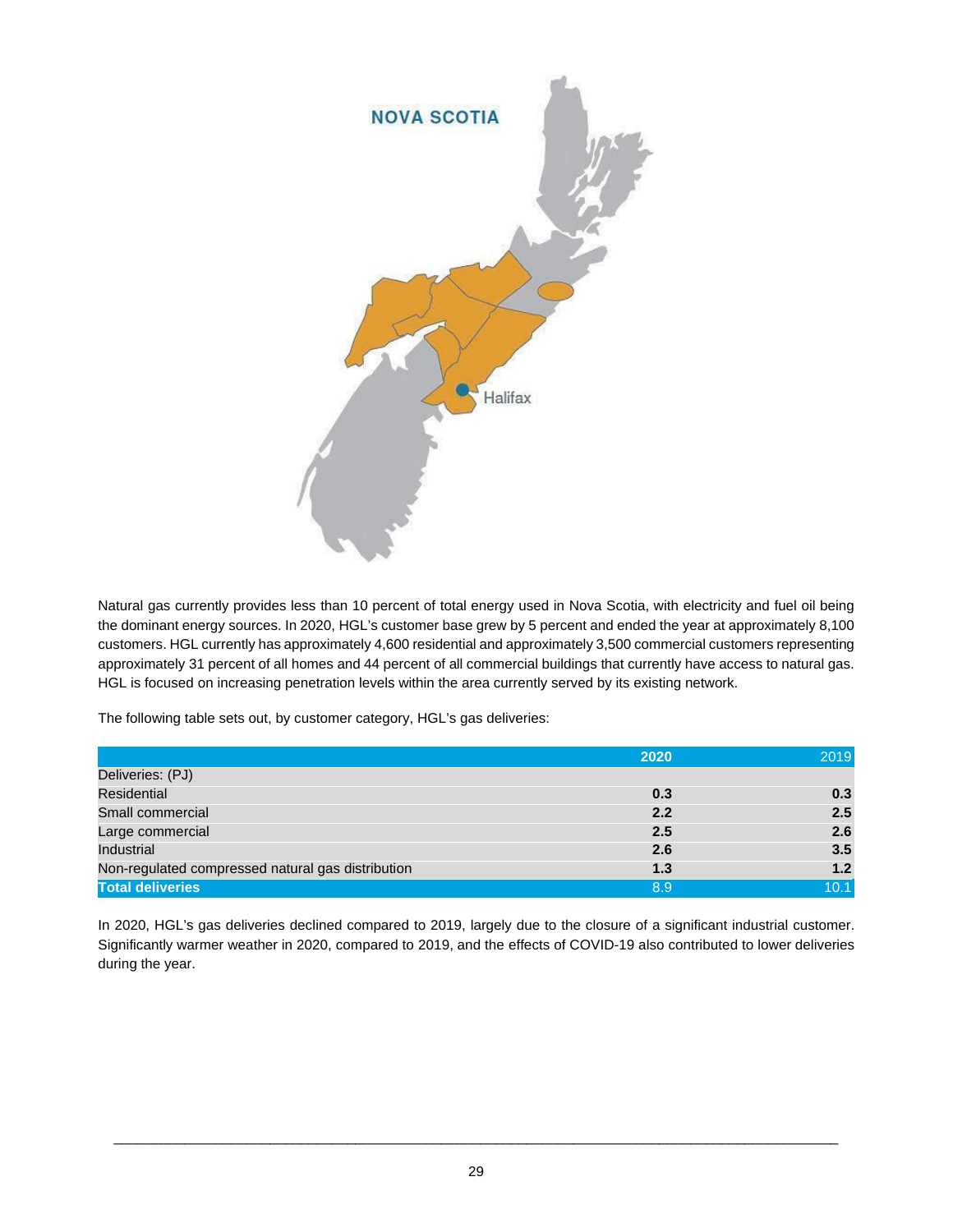The following table sets out, by customer category, HGL's customers:

|                                                   | 2020  | 2019  |
|---------------------------------------------------|-------|-------|
| <b>Customers at Year End:</b>                     |       |       |
| Residential                                       | 4,582 | 4,344 |
| Small commercial                                  | 3,209 | 3,081 |
| Large commercial                                  | 260   | 250   |
| Industrial                                        | 15    | 16    |
| Non-regulated compressed natural gas distribution | 3     |       |
| <b>Total customers</b>                            | 8,069 | 7,694 |

Natural gas prices are very competitive with other energy sources in Nova Scotia for large commercial and industrial customers. HGL currently has a CRP in place which was approved by the NSUARB in 2016 for commercial customers with consumption between 500 and 4,999 GJ per year. In the fall of 2017, HGL implemented an increase to the distribution rates that were previously reduced as provided under the CRP decision. An additional increase was made to distribution rates in the spring of 2018 and again in the fall of 2018 to partially restore the rates to previously approved cost of service levels. Due to delays in gas infrastructure projects that are expected to further reduce the cost of natural gas in the Maritimes, in the fall of 2019, HGL filed an application to extend its CRP to the end of 2023. On April 21, 2020, HGL received final approval from the NSUARB to revise the CRP deferral mechanism and to extend the program to the end of 2023 as requested, effective January 1, 2020. To date the program has been successful in curtailing the migration of customers to propane. Since the implementation of the CRP, HGL has continued to add residential and commercial customers. The program has enabled HGL to remain competitive for this customer class during a period of low propane prices.

#### *Operations*

Under the *Gas Distribution Act* (Nova Scotia), a utility must apply for a franchise before the NSUARB, subject to approval by the Governor in Council. Franchises granted by the NSUARB provide the franchise holder the exclusive right to construct and operate a gas delivery system within the geographical area of the franchise (subject to limited exceptions) for a term of 25 years. Franchises are renewable by application to the NSUARB. In the event that a franchise is not renewed, the NSUARB may require the franchise holder to continue to provide service for such time as will allow users to convert to another energy source.

The franchise currently held by HGL is for a 25-year term, issued on February 7, 2003 for Cumberland, Colchester, Pictou, and Halifax Counties (now Halifax Regional Municipality), the Municipality of the District of East Hants, and the Goldboro area of Guysborough County. In addition, in 2014, HGL was granted the franchise rights for Antigonish County.

HGL's distribution system consists of approximately 470 km of pipeline mains infrastructure of which approximately 355 km is located in the Halifax Regional Municipality, approximately 60 km is located in Amherst, Nova Scotia, approximately 45 km is located in the New Glasgow/Pictou area and approximately 10 km is located in Oxford, Nova Scotia.

Historically over its first 15 years of operation, HGL received much of its natural gas supply from offshore Nova Scotia through the Sable Offshore Energy project and Ovintiv Inc.'s Deep Panuke project. When both producers ceased operations in 2018, HGL entered into gas supply and transportation contracts to secure supply from other supply basins in North America to provide relative price stability.

HGL has 20 years remaining in a contract with Portland Natural Gas Transmission System for natural gas transportation capacity from the Dawn Hub in Ontario to Nova Scotia on a pipeline path that consists of Union Gas Limited Pipeline, TransCanada pipeline, Portland Natural Gas Transmission System and the Maritimes and Northeast Pipeline system. This agreement enhances security of supply and reduces gas price volatility. The agreement provides for 10,550 GJ per day beginning November 1, 2020.

Through an agreement with AltaGas, HGL purchased gas under negotiated contracts with wholesale gas marketers until November 30, 2020. Effective December 1, 2020 HGL assumed responsibility for all gas supply procurement activities, procuring supply and services through negotiated agreements with wholesale gas marketers. In 2020, HGL's supply was delivered via the TransCanada pipeline, the Portland Natural Gas Transmission system and the Maritimes & Northeast U.S.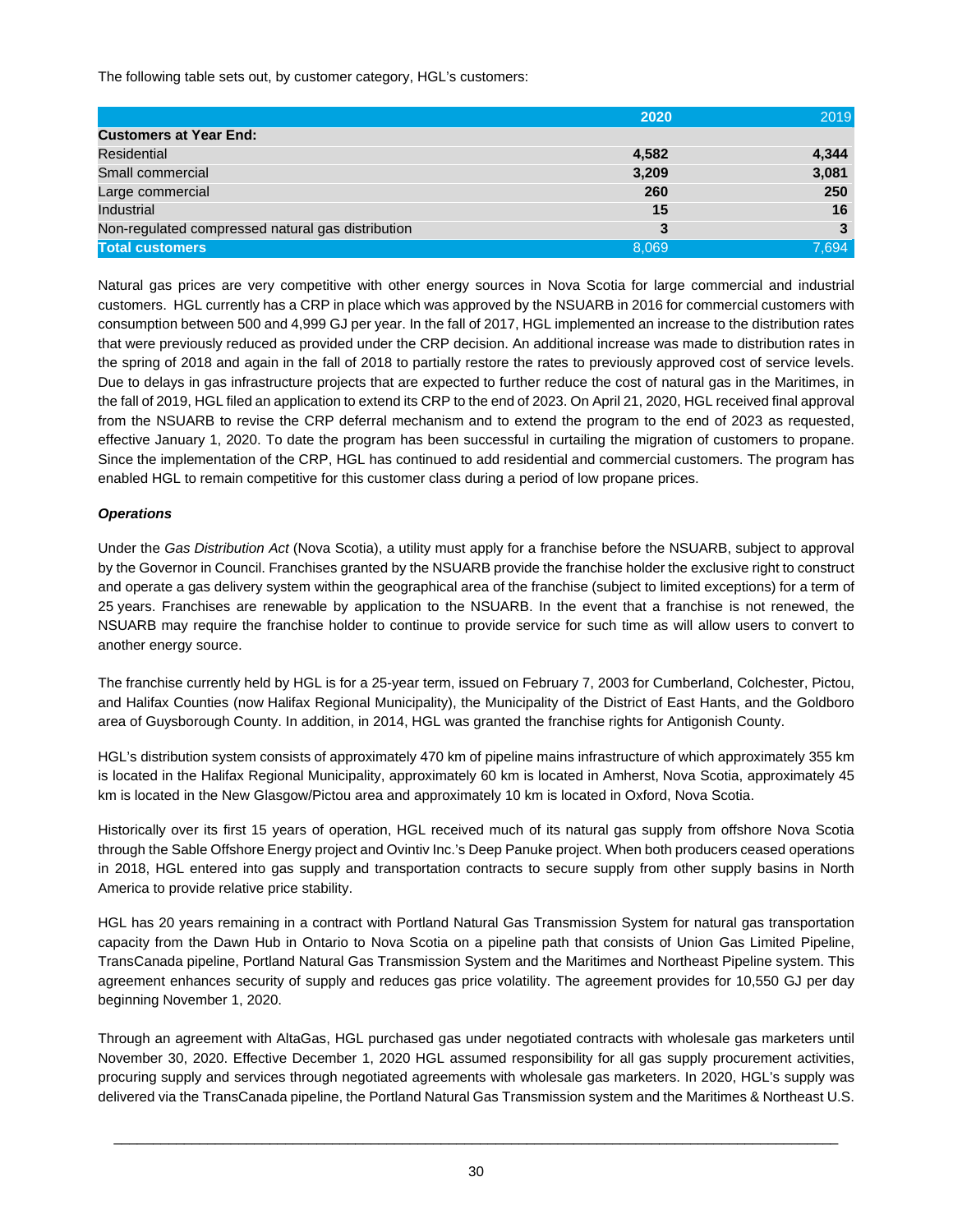and Canadian pipeline systems from supply sources in central and western Canada and the United States. The cost of gas purchased is passed through to the distribution customers and does not impact net income.

In December 2019, HGL entered into two agreements with Maritimes & Northeast Pipeline Limited Partnership. One agreement was for 7,500 GJ per day of firm transportation capacity for 25 months. The second agreement is for interruptible transportation service with a \$12.5 million commitment over the 25-month term expiring on December 31, 2021.

In 2014, HGL signed an agreement with Enbridge Inc. for the Atlantic Bridge expansion project, on the Algonquin Gas Transmission pipeline system. The contract is a 15-year commitment for 10,550 GJ per day of transportation that provides HGL an opportunity to diversify suppliers and provide access to other supply basins until the end of its term. The Atlantic Bridge expansion project commenced service on October 1, 2020.

HGL has a 20-year gas storage agreement with Alton Natural Gas Storage L.P. for storage capacity at the Alton Natural Gas Storage Project in Nova Scotia. The project timeline is subject to Crown-led consultations with First Nations and regulatory approvals which may impact service availability to HGL.

#### **INUVIK GAS AND IKHIL JOINT VENTURE**

TUGI has an approximate one-third interest in Inuvik Gas and the Ikhil Joint Venture natural gas reserves, which have historically supplied Inuvik Gas with natural gas for the Town of Inuvik. With the Ikhil Joint Venture natural gas reserves approaching the end of their life, a propane air mixture system producing synthetic natural gas was implemented as the main source of energy supply for Inuvik Gas with the Ikhil Joint Venture serving as the main energy supply during shoulder seasons when the two Dempster Highway river crossings are closed. These shoulder seasons are in the early winter when the ferries are unable to run and the ice bridges are not formed yet as well as in the spring when the ice bridges melt prior to the ferries being able to run. Winter shoulder season lasts approximately two months and spring shoulder season lasts approximately one month.

Under the *Public Utilities Act* (Northwest Territories) and the *Cities Towns and Villages Act* (Northwest Territories), municipal councils have the authority to grant a utility the right to operate within a municipality. Where a utility plans to operate outside of a municipality, this authority rests with the Minister responsible for the *Public Utilities Act* (Northwest Territories). Under the *Cities Towns and Villages Act* (Northwest Territories), franchise agreements may not have initial terms greater than 20 years and may be renewed for terms not to exceed 10 years. Upon expiry of a franchise, with the approval of the Minister under the *Cities Towns and Villages Act* (Northwest Territories), the municipality may purchase the property used in connection with a franchise on terms to be agreed to by the parties or by arbitration under the *Arbitration Act* (Northwest Territories).

In December 2016, Inuvik Gas notified the Town of Inuvik of its intention to terminate the gas distribution franchise agreement effective December 2018. The franchise agreement was terminated on December 8, 2018. Through an inperson meeting in December 2018, Inuvik Gas agreed to continue to provide service to its customers in accordance with the previous franchise agreement and the NWTPUB approved terms and conditions of service.

#### **RENEWABLE ENERGY BUSINESS**

TSU's Renewable Energy business contributed revenue of \$18.3 million for the year ended December 31, 2020 (2019 – \$14.8 million), representing approximately 6 percent (2019 – 5 percent) of TSU's total revenue before Corporate segment and intersegment eliminations. The revenue from the Renewable Energy segment also excludes revenue from the Northwest Hydro Facilities as the investment is accounted for using the equity method accounting.

At December 31, 2020, TSU has installed power capacity from a combination of hydro and wind generation, as more particularly set forth in the below table.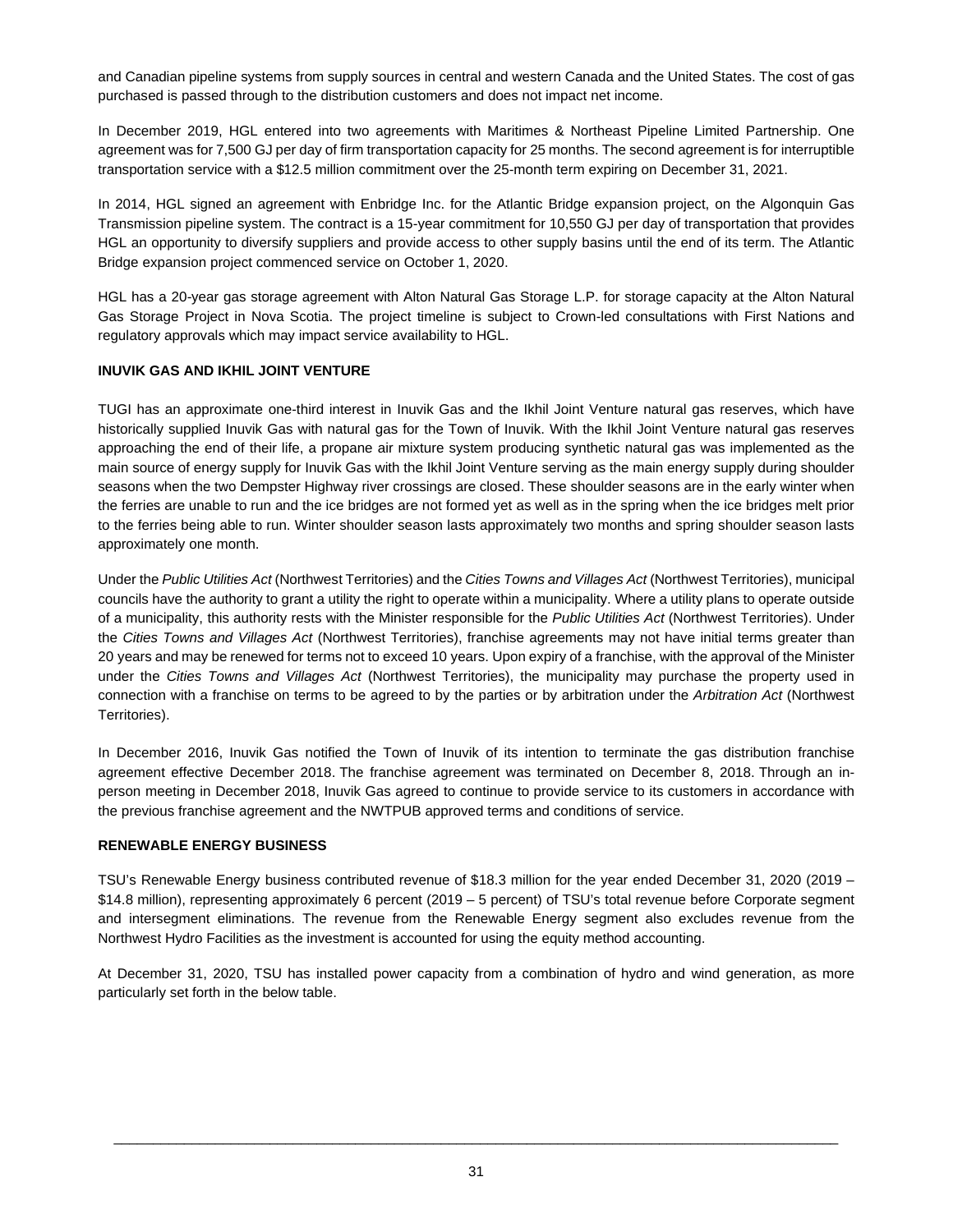|                                | <b>Interest</b> | <b>Installed</b><br><b>Capacity</b> |             | <b>Geographic</b>        | <b>Contracted</b>  |
|--------------------------------|-----------------|-------------------------------------|-------------|--------------------------|--------------------|
| <b>Facility</b>                | (%)             | (MW)                                | <b>Type</b> | <b>Region</b>            | <b>Expiry Date</b> |
| <b>Bear Mountain Wind Park</b> | 100             | 102                                 | Wind        | British Columbia, Canada | 2034               |
| Forrest Kerr <sup>(1)</sup>    | 10              | 214                                 | Hydro       | British Columbia, Canada | 2074               |
| McLymont Creek <sup>(1)</sup>  | 10              | 72                                  | Hydro       | British Columbia, Canada | 2075               |
| Volcano Creek <sup>(1)</sup>   | 10              | 17                                  | Hydro       | British Columbia, Canada | 2074               |

Note:

(1) TSU owns a 10 percent indirect interest in the Northwest Hydro Facilities, which are comprised of Forrest Kerr, McLymont Creek and Volcano Creek.

The following chart provides a summary of the volumes sold for the last two years:

|                                                               | 2020  | 2019  |
|---------------------------------------------------------------|-------|-------|
| Bear Mountain Wind Park power sold (GWh)                      | 189.8 | 141.9 |
| Northwest Hydro Facilities power sold (GWh) <sup>(1)(2)</sup> | 97.5  | 120.5 |

Notes:

(1) Representing 10 percent of the total power sold by the Northwest Hydro Facilities.

(2) Inclusive of 1.5 GWh and 2.7 GWh of deemed energy for the year ended December 31, 2020 and 2019, respectively, related to BC Hydro's curtailment.

#### **Bear Mountain Wind Park**

The Bear Mountain Wind Park, owned by the Company through BMWLP and BMWPC, is a 102 MW generating wind facility consisting of 34 turbines, a substation and transmission and collector lines, which are connected to the BC Hydro transmission grid. The Bear Mountain Wind Park is British Columbia's first fully-operational wind park, delivering enough electricity to power most of British Columbia's South Peace region.

The turbine manufacturer, Enercon GmbH of Germany, provides operating and maintenance services to BMWLP under a service agreement that expires in December 2021 on a fixed fee basis, escalating with reference to specified pricing indices. Enercon GmbH provides various warranties in respect of the turbines, including with respect to minimum levels of availability. Each of the 3 MW Enercon E-82 wind turbine generators supplied to the Bear Mountain Wind Park has a 78 metre hub height and a 82 metre rotor diameter.

The Bear Mountain Wind Park was commissioned and fully connected to the British Columbia power grid in 2009. All of the power from the Bear Mountain Wind Park is sold to BC Hydro under a 25-year EPA expiring in 2034 with an escalation factor of 50 percent of Canadian CPI calculated at the beginning of each year. The facility is an EcoLogo certified facility and generates RECs. BMWLP has retained the green attributes and RECs and sells them, and intends to continue to sell them, to provide an additional revenue stream.

The Bear Mountain Wind Park covers approximately 25 hectares and, as the turbines require limited surface land space, the facility continues to be used for cattle grazing and by the public for hiking, snowmobiling, cross-country skiing and other recreational activities.

There are royalty agreements in place with the Peace Energy Cooperative (a community-based group), Aeolis Wind Renewable Energy Company and AltaGas for a total of 1.712 percent of the project revenues and varying participation in REC sales above a cumulative threshold amount.

#### **Northwest Hydro Facilities**

The Northwest Hydro Facilities, located in Tahltan First Nation territory approximately 1,000 kilometres northwest of Vancouver, British Columbia, are comprised of three run of the river hydro facilities, namely Forrest Kerr, McLymont Creek, Volcano Creek and all associated transmission and related support facilities.

The Northwest Hydro Facilities, with a combined installed capacity of approximately 303 MW, are contracted under three separate 60-year EPAs with BC Hydro that are fully indexed to BC CPI, meaning there is no direct commodity risk on contracted power. Each EPA expires 60 years from the facility's respective date of COD.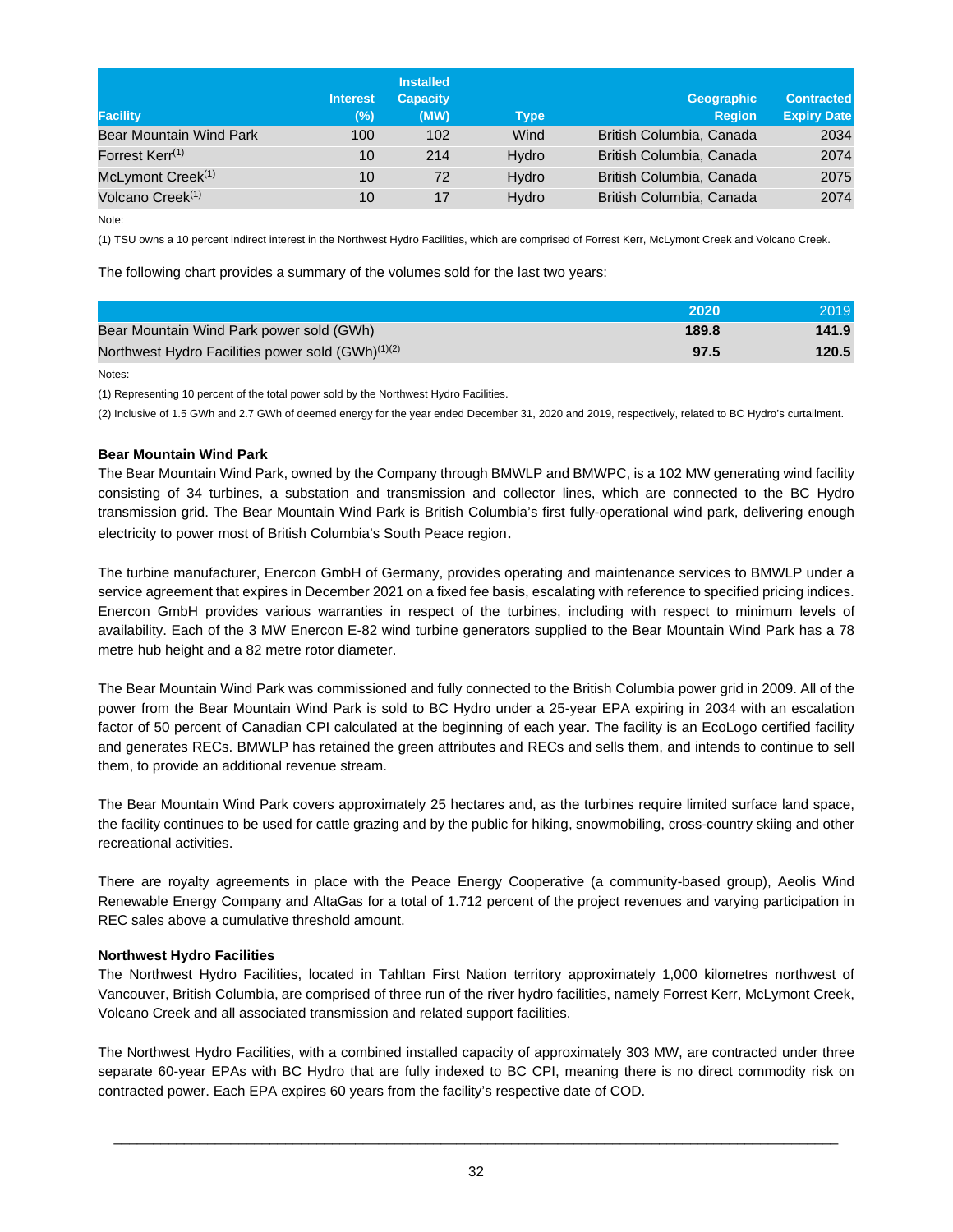The CMH Group is owned by Coast LP, its general partner Coast GP and the Tahltan First Nation. The Company's indirect ownership is through limited partnership units of Coast LP and common shares of Coast GP. Impact benefit agreements are in place for all three Northwest Hydro Facilities, supporting a cooperative and mutually beneficial relationship between the Tahltan First Nation and the CMH Group.

The Company has agreed with AltaGas that it will not directly or indirectly dispose of any of its interest in Coast LP or Coast GP prior to November 1, 2028 without the prior consent of AltaGas.

## **Competition**

Wind power generated from the Bear Mountain Wind Park is not currently exposed to power price volatility as the power generated is sold at a fixed price for 25 years, with an escalation factor of 50 percent of Canadian CPI calculated at the beginning of each year. Renewable energy sold from Forrest Kerr, McLymont Creek and Volcano Creek are sold at a predetermined price as contracted under the 60-year EPAs with BC Hydro. The EPAs for Forrest Kerr, McLymont Creek, and Volcano Creek are fully indexed to BC CPI.

#### **Seasonality**

The renewable energy business of TSU is cyclical due to the nature of wind and run-of-river hydroelectric resources, which fluctuate based on both seasonal patterns and annual weather variation. Typically, run-of-river hydroelectric facilities generate most of their electricity and revenues during May to October when snowpack melt starts and increases in precipitation feed the watersheds and the rivers. Inversely, wind speeds are historically greater during the cold winter months when winter storms are prevalent. Accordingly, annualized individual quarterly revenues and earnings are not indicative of annual results.

# **CAPITAL STRUCTURE**

## **DESCRIPTION OF CAPITAL STRUCTURE**

The Company's authorized share capital consists of an unlimited number of Common Shares and such number of Preferred Shares issuable in series at any time as have aggregate voting rights either directly or on conversion or exchange that in the aggregate represent less than 50 percent of the voting rights attaching to the then issued and outstanding Common Shares. As at December 31, 2020, TSU had 30,000,000 Common Shares issued and outstanding and no Preferred Shares issued and outstanding.

The summary below of the rights, privileges, restrictions and conditions attaching to the Common Shares and the Preferred Shares is subject to, and qualified by reference to, TSU's articles and by-laws.

#### **Common Shares**

Holders of Common Shares are entitled to notice of, to attend and to one vote per share held at any meeting of the Shareholders (other than meetings of a class or series of shares of the Company other than the Common Shares as such). Subject to prior satisfaction of all preferential rights to dividends attached to shares of other classes of shares of the Company ranking in priority to the Common Shares in respect of dividends, the holders of Common Shares are entitled to receive dividends as and when declared by the Board of Directors on the Common Shares as a class. In the event of any liquidation, dissolution or winding-up of the Company, whether voluntary or involuntary, or any other distribution of the assets of the Company among the Shareholders for the purpose of winding-up its affairs, and subject to prior satisfaction of all preferential rights to return of capital on dissolution attached to all shares of other classes of shares of the Company ranking in priority to the Common Shares in respect of return of capital on dissolution, the holders of Common Shares are entitled to share rateably, together with the holders of shares of any other class of shares of the Company ranking equally with the Common Shares in respect of return of capital on dissolution, in such assets of the Company as are available for distribution. The Common Shares are not convertible into any other class of shares.

#### **Preferred Shares**

 $\Box$ The Preferred Shares may at any time or from time to time be issued in one or more series. Before any shares of a particular series are issued, the Board of Directors shall, by resolution, fix the maximum number of shares that will form such series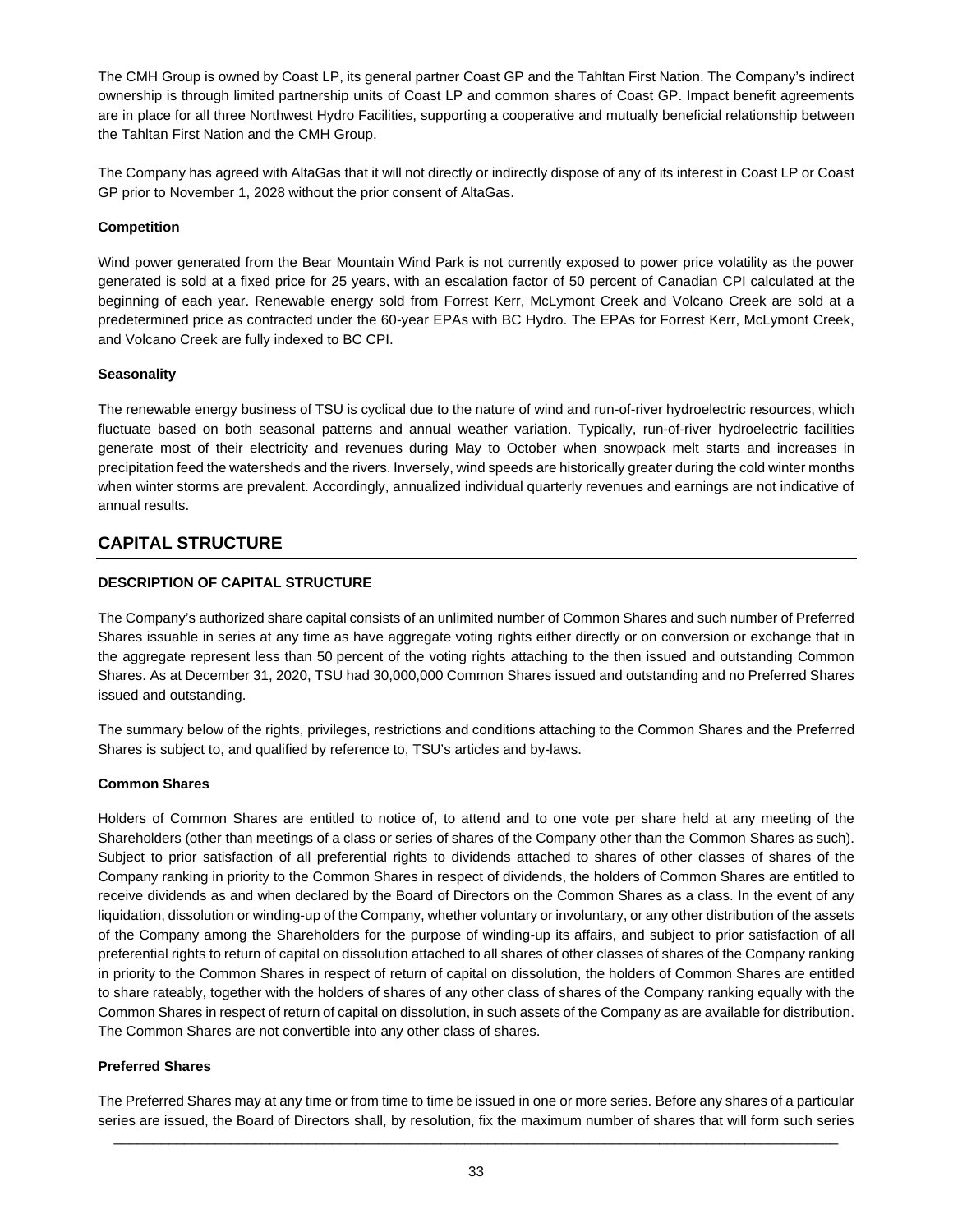and shall, subject to the limitations set out in the Company's articles, by resolution fix the designation, rights, privileges, restrictions and conditions to be attached to the Preferred Shares of such series. The Preferred Shares of each series will rank on parity with Preferred Shares of every other series with respect to accumulated dividends and return of capital and the holders of Preferred Shares will rank prior to the holders of Common Shares and any other shares of TSU ranking junior to the Preferred Shares with respect to the payment of dividends and the distribution of assets in the event of liquidation, dissolution or winding-up of TSU, whether voluntary or involuntary or any other distribution of the assets of TSU among its shareholders for the purpose of winding-up its affairs.

The rights, privileges, restrictions and conditions attaching to the Preferred Shares as a class may be repealed, altered, modified, amended or amplified or otherwise varied only with the sanction of the holders of the Preferred Shares given in such manner as may then be required by law, subject to a minimum requirement that such approval be given by resolution in writing executed by all holders of Preferred Shares entitled to vote on that resolution or passed by the affirmative vote of at least 66⅔ percent of the votes cast at a meeting of holders of Preferred Shares duly called for such purpose.

## **Medium Term Notes**

TSU has issued senior unsecured notes in the form of MTNs. On December 5, 2018, TSU issued \$300 million of MTNs with a coupon rate of 4.26 percent (4.269 percent yield to maturity) and maturity date of December 5, 2028. On April 3, 2019, TSU completed the issuance of \$250 million of MTNs with a coupon rate of 3.15 percent (3.151 percent yield to maturity) and a maturity date of April 6, 2026. On April 7, 2020, TSU completed the issuance of \$100 million of MTNs with a coupon rate of 3.13 percent (3.13 percent yield to maturity) and a maturity date of April 7, 2027. Details with respect to the issued and outstanding MTNs can be found in Note 11 to TSU's consolidated financial statements as at and for the year ended December 31, 2020 filed on SEDAR at *www.sedar.com*. The MTNs are not listed or quoted on any exchange.

# **CORPORATE GOVERNANCE**

Information contained in this AIF under the section titled "*Corporate Governance"* is given as at the date of this AIF unless otherwise specifically stated.

# **DIRECTORS AND EXECUTIVE OFFICERS**

As at March 3, 2021: (a) the directors and executive officers of TSU, as a group, owned beneficially, directly or indirectly, or exercised control or direction over none of the outstanding Common Shares; and (b) 30,000,000 Common Shares were issued and outstanding.

#### **Directors**

#### *Composition of the Board of Directors*

The number of directors of TSU is to be determined from time to time by resolution of the Board. The number of directors is currently ten, of which six are independent directors as defined under Canadian securities laws.

The term of office of any director continues until the annual Shareholder meeting following the director's election or appointment or (if an election or appointment of a director is not held at such meeting or if such meeting does not occur) until the date on which the director's successor is elected or appointed, or earlier if the director dies or resigns or is removed or disqualified, or until the director's term of office is terminated for any other reason in accordance with the constating documents of TSU. The Shareholder is entitled to annually elect the Board.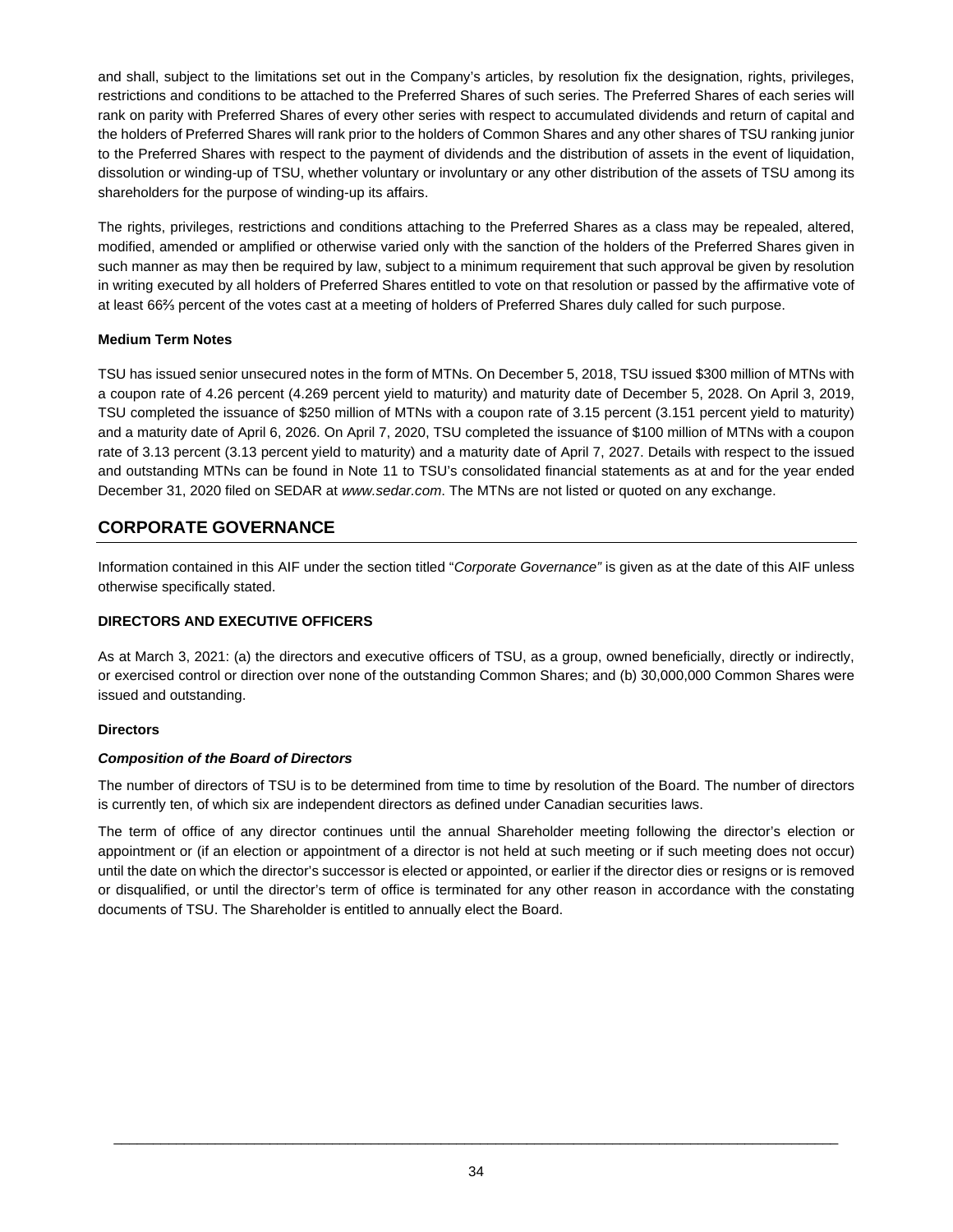The following table sets forth the names of the directors of TSU as of March 3, 2020, their places of residence and their principal occupations within the last five years.

| <b>Name and Residence of</b>                                                            |                                                                                                                                                                                                                                                                                                                                                                                                                                                                                                                                                                                                                                                                                                |                       |
|-----------------------------------------------------------------------------------------|------------------------------------------------------------------------------------------------------------------------------------------------------------------------------------------------------------------------------------------------------------------------------------------------------------------------------------------------------------------------------------------------------------------------------------------------------------------------------------------------------------------------------------------------------------------------------------------------------------------------------------------------------------------------------------------------|-----------------------|
| <b>Directors</b>                                                                        | <b>Principal Occupation During the Past Five Years</b>                                                                                                                                                                                                                                                                                                                                                                                                                                                                                                                                                                                                                                         | <b>Director Since</b> |
| David W. Cornhill $(1)$<br>Alberta, Canada<br>Chair of the Board of<br><b>Directors</b> | Mr. Cornhill is Chair of the Board of Directors of TSU. Mr. Cornhill served<br>as Chairman of the board of directors of AltaGas, from inception in 1994<br>until 2019. He is also a founding shareholder of AltaGas (and its<br>predecessors). He remains on the board of directors of AltaGas as a<br>director. He was Chief Executive Officer of AltaGas from 1994 until 2016<br>and served as interim co-chief executive officer from July to December<br>2018. Prior to forming AltaGas, Mr. Cornhill served in various capacities<br>with Alberta and Southern Gas Co. Ltd, including Vice President, Finance<br>and Administration, Treasurer and President and Chief Executive Officer. | September 5, 2018     |
| Gregory A. Aarssen <sup>(1)</sup><br>Ontario, Canada                                    | Mr. Aarssen is an entrepreneur and independent businessman and has<br>been President of Aarssen Management Service Inc. since 1997. Mr.<br>Aarssen was Co-President Gas of AltaGas from 2010 until his retirement<br>in 2012, and prior thereto held senior roles with AltaGas and PremStar<br>Energy Canada Inc.                                                                                                                                                                                                                                                                                                                                                                              | September 5, 2018     |
| Judith J. Athaide <sup>(1)</sup><br>Alberta, Canada                                     | Ms. Athaide is a Professional Engineer. She has been the President and<br>Chief Executive Officer of The Cogent Group Inc. since 1999. Prior to co-<br>founding The Cogent Group, Ms. Athaide held a variety of senior<br>commercial and technical roles in the energy industry, including Vice-<br>President, Bow Engineering and Project Execution of EnCana Leasehold<br>Limited Partnership. She is a member of the Institute of Corporate<br>Directors.                                                                                                                                                                                                                                   | September 5, 2018     |
| <b>Patrick Chabot</b><br>Québec, Canada                                                 | Mr. Chabot is Director, Infrastructure Investments at PSP Investments, a<br>position he has held since 2019, and prior thereto held the position of<br>Manager, Infrastructure Investments at PSP Investments from 2017 to<br>2019 and Associate, Infrastructure Investments at PSP Investments from<br>2015 to 2017. Mr. Chabot holds a Master of Science in Finance and a<br>Bachelor of Business Administration from Laval University and is a CFA<br>Charterholder.                                                                                                                                                                                                                        | March 31, 2020        |
| William J. Demcoe $(1)$<br>Alberta, Canada                                              | Mr. Demcoe is a Chartered Accountant and independent businessman.<br>He was President of Willbren & Company Ltd. from 1993 until 2019. He<br>has over 30 years' experience as an executive officer, including positions<br>with Maryn International Ltd., Alberta & Southern Gas Ltd., and<br>Consolidated Natural Gas Company Ltd. Mr. Demcoe was also an<br>instructor at the University of Calgary, Faculty of Business and has past<br>board experience. Mr. Demcoe holds a Master of Business Administration<br>from the University of Chicago. He is a member of Financial Executives<br>International and the Institute of Chartered Professional Accountants of<br>Alberta.            | September 5, 2018     |
| Andrea Goertz <sup>(1)</sup><br>Alberta, Canada                                         | Ms. Goertz is an independent businessperson and corporate director. She<br>was Chief Operating Officer of Anstice Communication Inc. from April to<br>October 2020. Prior thereto, Ms. Goertz held the position of Chief<br>Communications and Sustainability Officer at TELUS from 2011 to 2018.<br>Ms. Goertz holds a Bachelor of Commerce in Finance (Distinction) and a<br>Master of Business Administration, both from the University of Alberta,<br>and is a graduate of the ICD Directors Education Program.                                                                                                                                                                            | November 17, 2020     |
| Jared B. Green<br>Alberta, Canada                                                       | Mr. Green is the President and Chief Executive Officer of TSU. See<br>"Executive Officers" below for Mr. Green's biography.                                                                                                                                                                                                                                                                                                                                                                                                                                                                                                                                                                    | October 5, 2017       |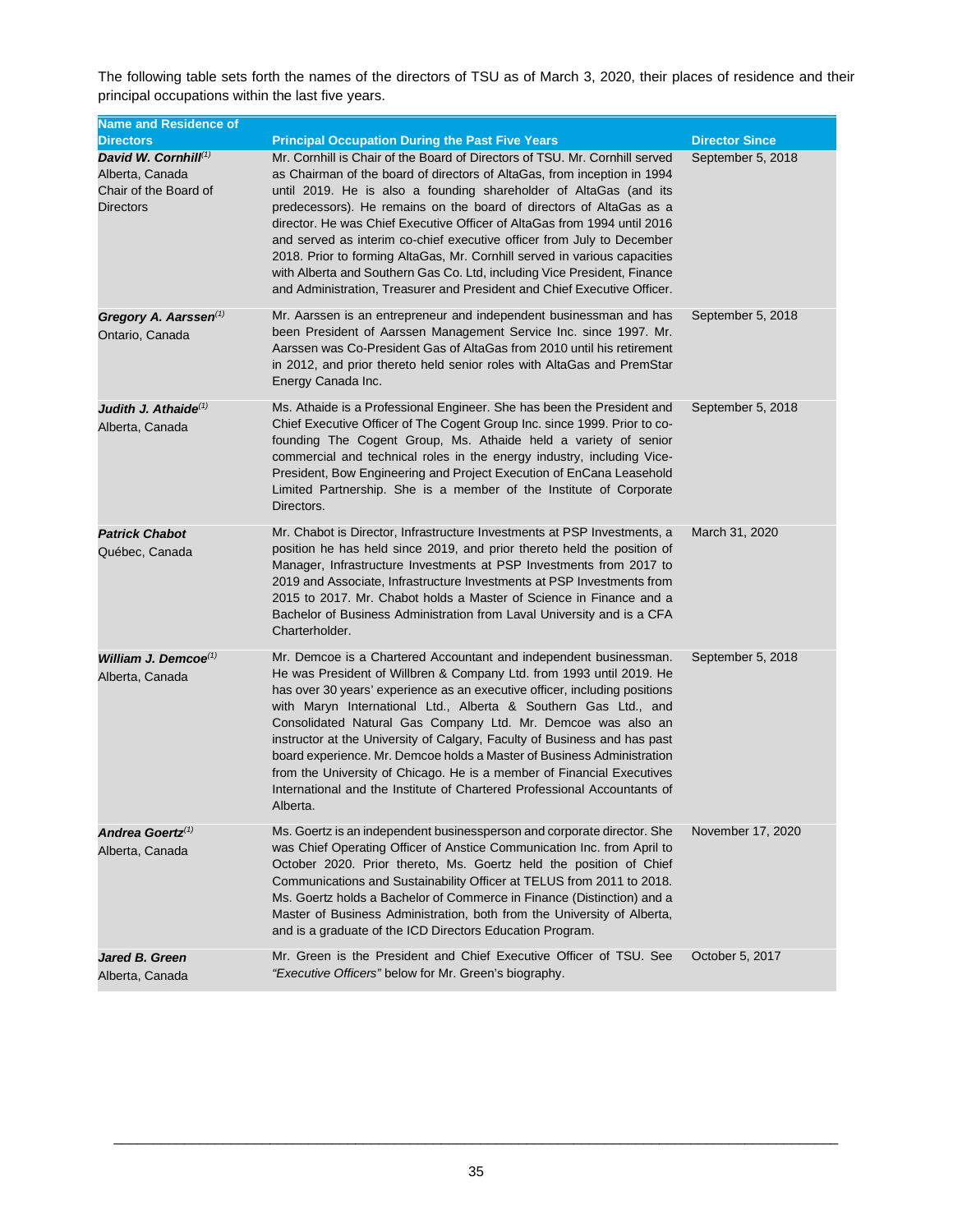| <b>Name and Residence of</b><br><b>Directors</b>    | <b>Principal Occupation During the Past Five Years</b>                                                                                                                                                                                                                                                                                                                                                                                                                                                                                                                                                                                                                                                                                                                                                                                                                                                                                  | <b>Director Since</b> |
|-----------------------------------------------------|-----------------------------------------------------------------------------------------------------------------------------------------------------------------------------------------------------------------------------------------------------------------------------------------------------------------------------------------------------------------------------------------------------------------------------------------------------------------------------------------------------------------------------------------------------------------------------------------------------------------------------------------------------------------------------------------------------------------------------------------------------------------------------------------------------------------------------------------------------------------------------------------------------------------------------------------|-----------------------|
| Dietz Kellmann $(1)(2)$<br>British Columbia, Canada | Mr. Kellmann is an entrepreneurial executive and corporate director. He<br>most recently served as the President and Chief Operating Officer of<br>Global Remediation Technology, a British Columbia-based environmental<br>services company from February to August 2020. Also, since 2018, Mr.<br>Kellmann has been the Principal of DCLK Consulting Corp., which<br>provides technical and advisory services to the utility, infrastructure and<br>sustainable communities sectors. Prior thereto, Mr. Kellmann was Chief<br>Development Officer and Chief Operating Officer of Corix Group of<br>Companies from 2007 to 2018. Mr. Kellmann holds a Bachelor of Arts<br>(Honours) in Economics and a Master of Arts in Economics, both from the<br>University of Western Ontario, and a Master of Business Administration<br>from Simon Fraser University. Mr. Kellmann is also a member of the<br>Institute of Corporate Directors. | March 31, 2020        |
| <b>Samuel Langleben</b><br>Québec, Canada           | Mr. Langleben is Director, Strategy & Corporate Development at PSP<br>Investments, a position he has held since January 2021, and prior thereto<br>held the position of Director, Infrastructure Investments at PSP<br>Investments from 2018 to 2021. Prior to joining PSP Investments, Mr.<br>Langleben held the position of Principal, Infrastructure at CPP<br>Investments from 2016 to 2018. Mr. Langleben has a Master of Public<br>Administration in International Energy Policy Management from Columbia<br>University's School of International & Public Affairs and a Bachelor of<br>Commerce from McGill University.                                                                                                                                                                                                                                                                                                          | March 31, 2020        |
| <b>Jason Munsch</b><br>Alberta, Canada              | Mr. Munsch is Director, Infrastructure and Renewable Resources at<br>Alberta Investment Management Corporation (AIMCo), a position he has<br>held since February 2021. Prior to his current position, Mr. Munsch was<br>the Head of Infrastructure at Alberta Teachers' Retirement Fund (ATRF)<br>from 2018 to 2021. Prior thereto, Mr. Munsch held the position of<br>Managing Director at ATRF from 2014 to 2018. Mr. Munsch has a Master<br>of Business Administration from the University of Calgary, is a CFA<br>Charterholder and holds an ICD.D designation.                                                                                                                                                                                                                                                                                                                                                                     | March 31, 2020        |

Notes:

(1) Independent director.

(2) Senior Director.

The following table sets forth any TSU directors holding other public company directorships.

| <b>Director</b>   | <b>Other Public Company Boards</b>                                                                        |
|-------------------|-----------------------------------------------------------------------------------------------------------|
| David W. Cornhill | AltaGas Ltd.<br>Imperial Oil Limited                                                                      |
| Judith J. Athaide | Computer Modelling Group Ltd.<br>HSBC Bank Canada (private reporting issuer)<br>PHX Energy Services Corp. |
| Andrea Goertz     | <b>Boardwalk REIT</b>                                                                                     |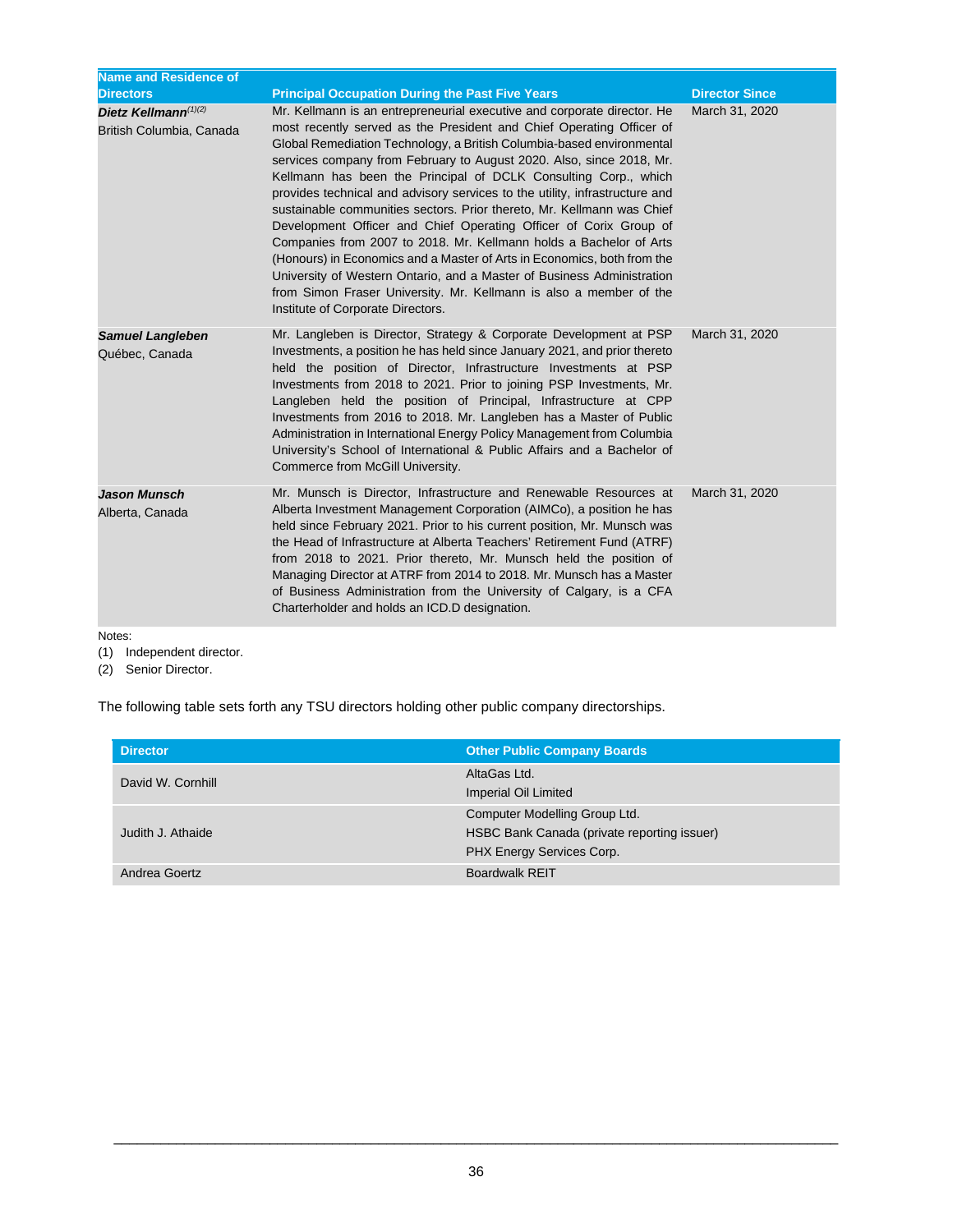# **Executive Officers**

The names, residence, and position of each of the current executive officers of TSU, and the presidents of the utilities, are as follows:

| <b>Name of Officer, Residence and Position</b>                                                                                | <b>Principal Occupation During the Past Five Years</b>                                                                                                                                                                                                                                                                                                                                                                                                                                                                                                                                                                                                                          |
|-------------------------------------------------------------------------------------------------------------------------------|---------------------------------------------------------------------------------------------------------------------------------------------------------------------------------------------------------------------------------------------------------------------------------------------------------------------------------------------------------------------------------------------------------------------------------------------------------------------------------------------------------------------------------------------------------------------------------------------------------------------------------------------------------------------------------|
| Jared B. Green<br>Alberta, Canada<br><b>President and Chief Executive Officer</b>                                             | Mr. Green is the President and Chief Executive Officer of TSU, a position he<br>has held since 2018. Prior to his current role, Mr. Green served as AltaGas'<br>President, Canadian Utilities, with responsibility for PNG, AUI and HGL, plus<br>its interest in Inuvik Gas, from 2017 to 2018. From 2014 to 2017, Mr. Green<br>was President of ENSTAR Natural Gas Company and President of Cook Inlet<br>Natural Gas Storage, AltaGas' Alaska utility and natural gas storage<br>businesses. Mr. Green originally joined AltaGas in 2004, serving in<br>progressively more senior roles through the organization. Mr. Green is a<br><b>Chartered Professional Accountant.</b> |
| <b>Shaun W. Toivanen</b><br>Alberta, Canada<br><b>Executive Vice President and Chief Financial Officer</b>                    | Mr. Toivanen is the Executive Vice President and Chief Financial Officer of<br>TSU, a position he has held since 2018. Prior to his current role, Mr. Toivanen<br>served as AltaGas' Vice President and Controller from 2017 to 2018. Prior<br>thereto, Mr. Toivanen served as the Vice President and Treasurer of AltaGas<br>from 2011 to 2017. Mr. Toivanen originally joined AltaGas in 2006, serving in<br>progressively more senior roles through the organization. He is a Chartered<br>Financial Analyst and a Chartered Professional Accountant.                                                                                                                        |
| Leigh Ann Shoji-Lee<br>British Columbia, Canada<br>Executive Vice President Utility Operations and<br><b>President of PNG</b> | Ms. Shoji-Lee is the Executive Vice President Utility Operations of TSU and<br>the President of PNG. Ms. Shoji-Lee has been the Executive Vice President<br>Utility Operations of TSU since 2018 and the President of PNG since 2016.<br>From 2014 to 2016, she was Vice-President, Manufacturing and Shared<br>Services for Britco LP. Prior thereto, Ms. Shoji-Lee was President and Chief<br>Executive Officer of Canadian Utility Construction Corporation. She also held<br>senior roles with BC Hydro and Union Gas Limited. Ms. Shoji-Lee is a<br>Professional Engineer and currently serves as the Chair of the board of<br>directors of the Canadian Gas Association.  |
| <b>Kelly Cantwell</b><br>Alberta, Canada<br>Executive Vice President, Corporate Strategy and<br><b>Business Development</b>   | Ms. Cantwell is the Executive Vice President, Corporate Strategy and<br>Business Development of TSU, a position she has held since November<br>2020. Prior to her current position, Ms. Cantwell was the President of Frame<br>Consulting from June to November 2020, and prior thereto she held<br>progressively more senior roles at Emera Inc. from 1999 to 2020, most<br>recently as Vice President, Business Development.                                                                                                                                                                                                                                                  |
| <b>Autumn Howell</b><br>Alberta, Canada<br>General Counsel and Corporate Secretary                                            | Ms. Howell is the General Counsel and Corporate Secretary of TSU, a<br>position she has held since 2019. Prior to her current position, Ms. Howell<br>was Senior Legal Counsel at Simplex Legal LLP, and prior thereto she held<br>legal positions at Veresen Inc. from 2010 to 2017, most recently as Senior<br>Legal Counsel and Corporate Secretary.                                                                                                                                                                                                                                                                                                                         |
| John Hawkins<br>Nova Scotia, Canada<br>President of HGL                                                                       | Mr. Hawkins is the President of HGL, a position he has held since 2017. He<br>was Vice President Engineering, Construction and Operations at HGL from<br>2014 to 2017. He is a Professional Engineer and currently serves on the<br>board of directors of the Canadian Gas Association.                                                                                                                                                                                                                                                                                                                                                                                         |
| <b>Graeme Feltham</b><br>Alberta, Canada<br>President of AUI                                                                  | Mr. Feltham is the President of AUI, a position he has held since December<br>2020. Prior to his current position, Mr. Feltham was Vice President of<br>Customer Experience and Innovation at ATCO Gas & Pipelines Limited from<br>2018 to 2020, and prior thereto he was Vice President, Engineering and<br>Construction at ATCO Pipelines from 2015 to 2018. He also held senior roles<br>with ATCO Gas. Mr. Feltham is a Professional Engineer and currently serves<br>on the board of directors of the Canadian Gas Association.                                                                                                                                            |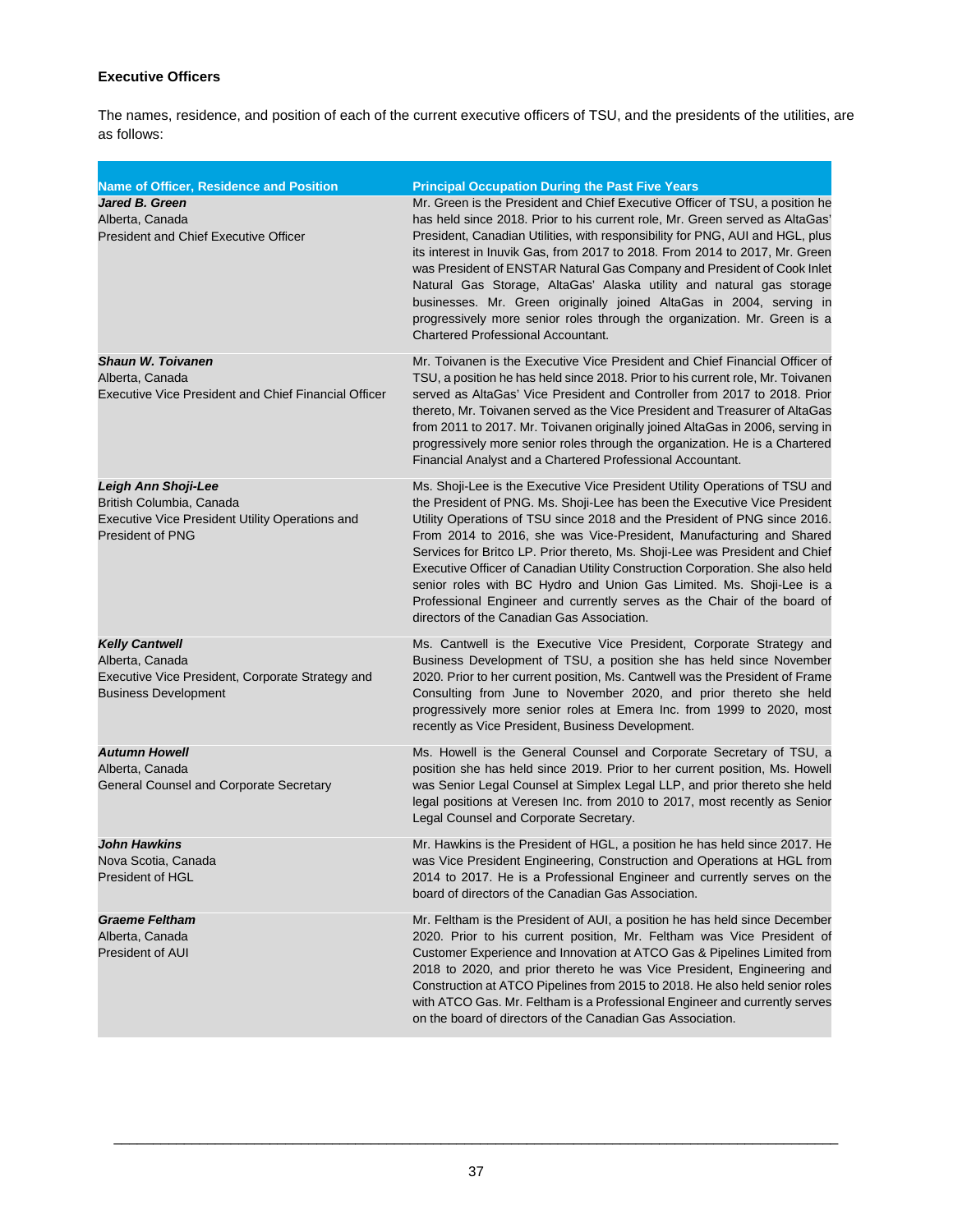## **CEASE TRADE ORDERS, BANKRUPTICES, PENALITIES AND SANCTIONS**

## *Cease trade orders*

To the knowledge of TSU, no director or executive officer of TSU is, as of March 3, 2021, or was within ten years before March 3, 2021, a director, chief executive officer or chief financial officer of any company (including TSU), that: (a) was subject to a cease trade order (including a management cease trade order), an order similar to a cease trade order or an order that denied the relevant company access to any exemption under securities legislation, in each case that was in effect for a period of more than 30 consecutive days (collectively, an ''Order''), and that was issued while the director or executive officer was acting in the capacity as director, chief executive officer or chief financial officer; or (b) was subject to an Order that was issued after the director or executive officer ceased to be a director, chief executive officer or chief financial officer and which resulted from an event that occurred while that person was acting in the capacity as director, chief executive officer or chief financial officer.

## *Bankruptcies*

To the knowledge of TSU, no director or executive officer of TSU, nor a Shareholder holding a sufficient number of securities of TSU to affect materially the control of TSU (nor any personal holding company of any of such Persons): (a) is, as of March 3, 2021, or has been within the ten years before March 3, 2021, a director or executive officer of any company (including TSU) that, while that Person was acting in that capacity, or within a year of that Person ceasing to act in that capacity, became bankrupt, made a proposal under any legislation relating to bankruptcy or insolvency or was subject to or instituted any proceedings, arrangement or compromise with creditors or had a receiver, receiver manager or trustee appointed to hold its assets; or (b) has, within the ten years before March 3, 2021, become bankrupt, made a proposal under any legislation relating to bankruptcy or insolvency, or become subject to or instituted any proceedings, arrangement or compromise with creditors, or had a receiver, receiver manager or trustee appointed to hold the assets of the director, executive officer or Shareholder.

## *Penalties or sanctions*

To the knowledge of TSU, no director or executive officer of TSU, nor a Shareholder holding a sufficient number of securities of TSU to affect materially the control of the TSU (nor any personal holding company of any of such Persons), has been subject to: (a) any penalties or sanctions imposed by a court relating to securities legislation or by a securities regulatory authority or has entered into a settlement agreement with a securities regulatory authority; or (b) any other penalties or sanctions imposed by a court or regulatory body that would likely be considered important to a reasonable investor in making an investment decision.

# **VOTING SECURITIES AND PRINCIPAL HOLDERS THEREOF**

TSU is authorized to issue an unlimited number of Common Shares. As at the date hereof, 30,000,000 Common Shares were issued and outstanding and owned as noted below.

| Name of Holder               | <b>Type of Ownership</b> | <b>Number of Voting</b><br><b>Securities Owned</b> | Percentage of Issued and<br><b>Outstanding Shares</b> |
|------------------------------|--------------------------|----------------------------------------------------|-------------------------------------------------------|
| TriSummit Cycle Holding Inc. | <b>Beneficial</b>        | 30.000.000                                         | 100%                                                  |

# **GOVERNANCE OVERSIGHT**

The Board discharges its responsibilities directly and through its committees. The responsibilities of the Board and each committee are set out in written mandates, which are reviewed and approved regularly by the Board. The Board has also developed governance guidelines which further delineate the roles and responsibilities of the Board, its committees and management.

The chair of each committee is responsible for ensuring their respective mandates are fulfilled. In addition, the mandates for the committees include position descriptions for their respective chairs. For a summary of the roles and responsibilities of the various committees, see the disclosure under the heading "*Board Committees*".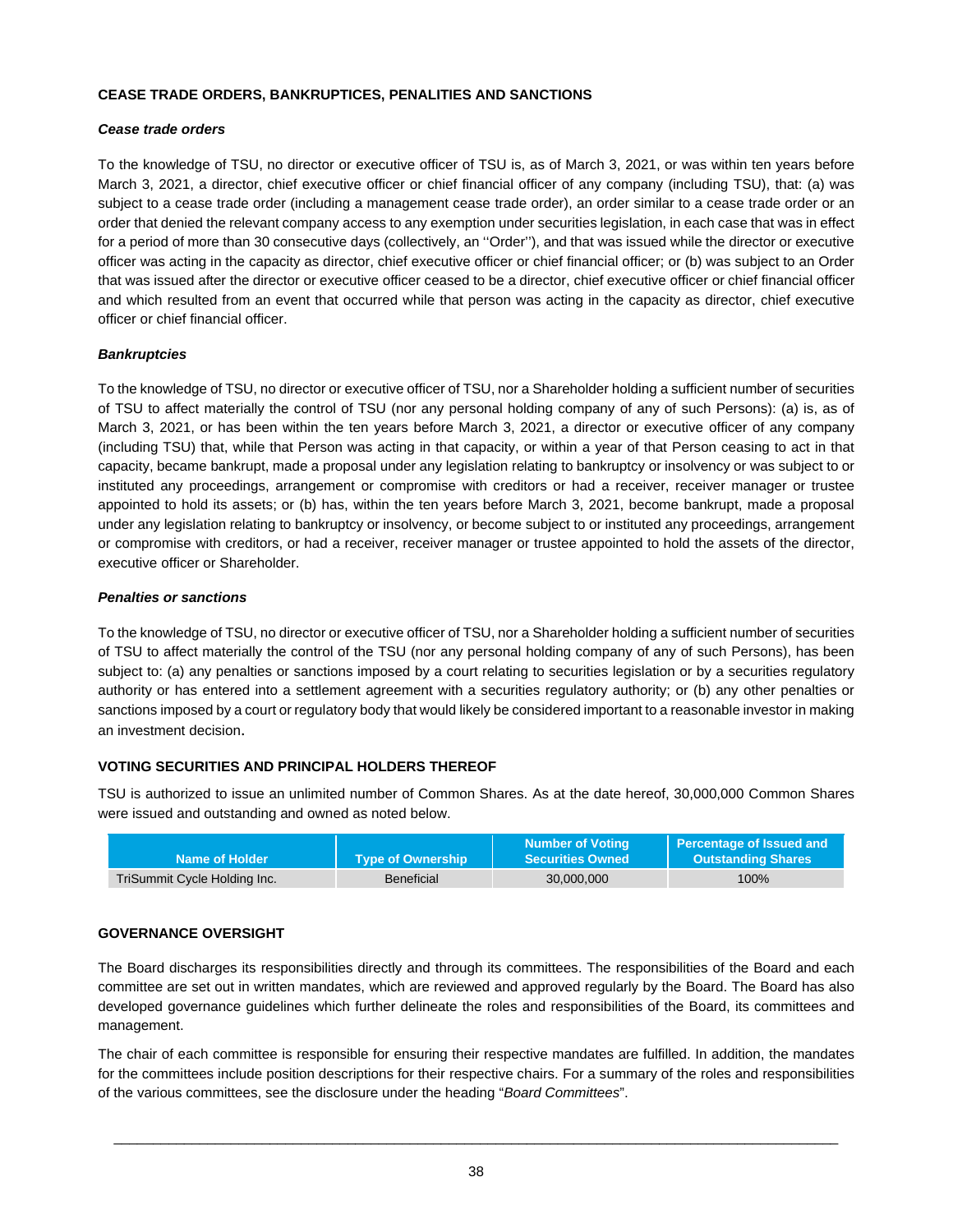## **Board of Directors**

# *Independence*

Under NI 58-101, a director is considered to be independent if he or she is independent within the meaning of NI 52-110. Pursuant to NI 52-110, an independent director is a director who is free from any direct or indirect relationship which could, in the view of the Board, be reasonably expected to interfere with a director's independent judgment. Based on information provided by each director concerning his or her background, employment and affiliations, the Board has considered and determined that:

- · David W. Cornhill, Gregory A. Aarssen, Judith J. Athaide, William J. Demcoe, Andrea Goertz and Dietz Kellmann are independent.
- · As CEO, Jared B. Green is not independent.
- As indirect shareholder nominee directors, Patrick Chabot, Samuel Langleben and Jason Munsch are not independent.

# *Committee Independence*

Six of the ten members of the Board are currently considered independent (60%). Further details on committee composition are set forth below:

| <b>Director</b>       | <b>Audit Committee</b> | <b>C&amp;G Committee</b> | <b>EHS Committee</b> |  |  |  |  |  |
|-----------------------|------------------------|--------------------------|----------------------|--|--|--|--|--|
| Independent           |                        |                          |                      |  |  |  |  |  |
| David W. Cornhill     |                        |                          |                      |  |  |  |  |  |
| Gregory A. Aarssen    | $\checkmark$           | Chair                    |                      |  |  |  |  |  |
| Judith J. Athaide     |                        | ✓                        | Chair                |  |  |  |  |  |
| William J. Demcoe     | Chair                  | ✓                        |                      |  |  |  |  |  |
| Andrea Goertz         | $\checkmark$           |                          | $\checkmark$         |  |  |  |  |  |
| Dietz Kellmann        | $\checkmark$           |                          | $\checkmark$         |  |  |  |  |  |
| Non-Independent       |                        |                          |                      |  |  |  |  |  |
| <b>Patrick Chabot</b> | $\checkmark$           |                          | $\checkmark$         |  |  |  |  |  |
| Jared B. Green        |                        |                          | $\checkmark$         |  |  |  |  |  |
| Samuel Langleben      |                        | ✓                        | $\checkmark$         |  |  |  |  |  |
| Jason Munsch          | ✓                      | ✓                        |                      |  |  |  |  |  |

# **Governance Policies and Practices**

# *Compensation*

Refer to "*Schedule B – Report on Executive Compensation – Director Compensation*" and "*Schedule B – Report on Executive Compensation – Executive Compensation*" for the process by which the Board determines the compensation for TSU's directors and executive officers.

# *Ethical Business Conduct*

The Board encourages and promotes an overall culture of ethical business conduct. In connection with its commitment to ensuring the ethical operation of TSU, the Board has adopted a code of business ethics, a copy of which is available on TSU's website at *www.trisummit.ca* and under TSU's profile on SEDAR at *www.sedar.com*.

Each director, officer, employee, contractor, consultant, representative and agent of TSU must comply with the code of business ethics. The Board monitors compliance with the code of business ethics through reports of management to the Board and requires that all persons subject to the code of business ethics provide an annual certification of compliance with the code of business ethics.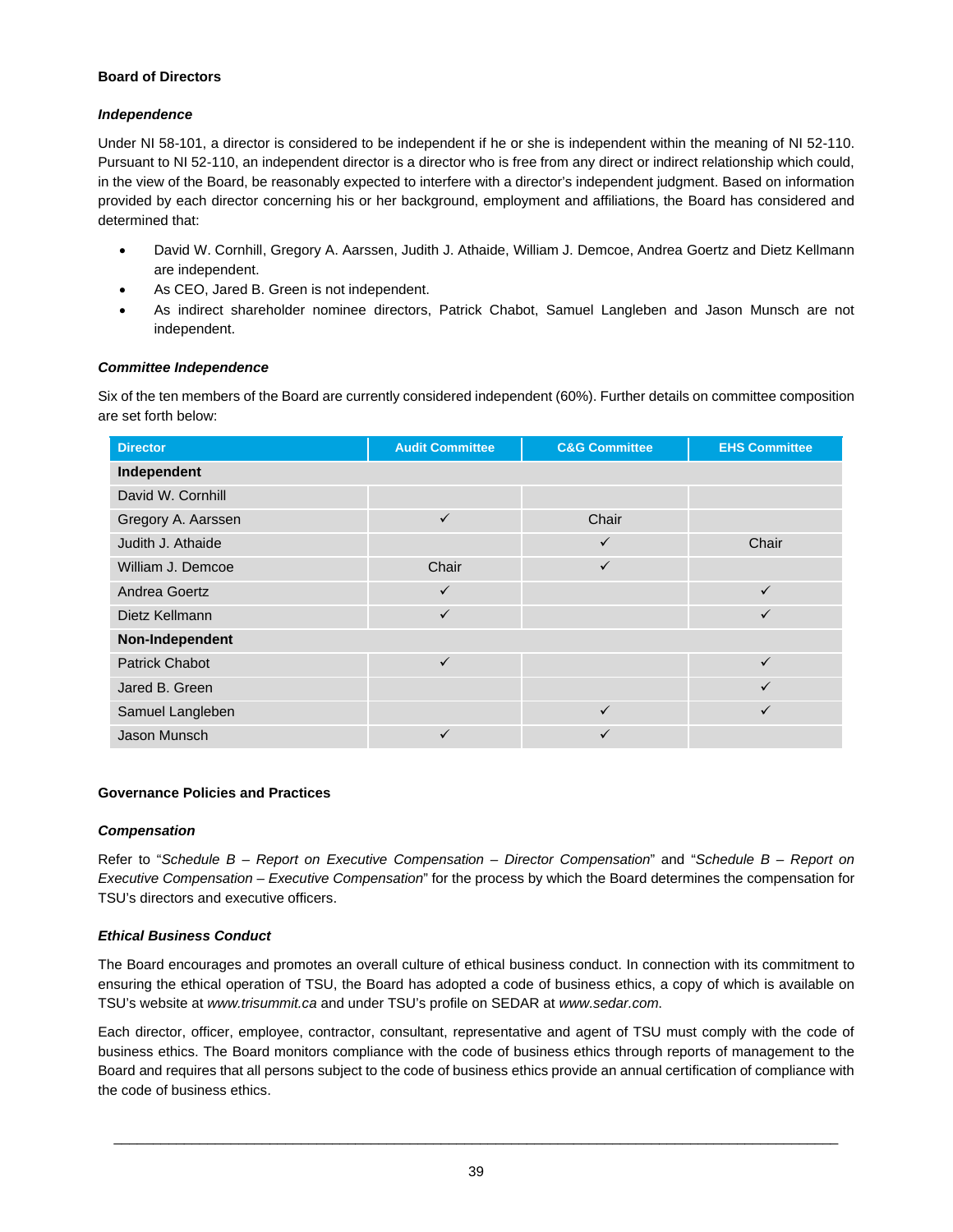The Board has adopted a number of other policies that support ethical conduct, including a Whistleblower Policy. The Whistleblower Policy provides employees, clients and contractors of TSU or its operating subsidiaries with the ability to report, on a confidential and anonymous basis, any violation of law or policy, including criminal conduct, fraud, falsification of financial records, or any conduct or activity that is ethically, morally or legally questionable. A copy of the Whistleblower Policy is publicly available on TSU's website at *www.trisummit.ca* or by request to the Corporate Secretary. Reports can be made by phone at 1-844-783-5361 or through the website at *[www.trisummit.ethicspoint.com.](http://www.trisummit.ethicspoint.com/)*

The Board receives quarterly reports of any complaints received under the code of business ethics or the Whistleblower Policy that are received by the Chair of the Board, any committee chair or through Ethicspoint.

A director who has a material interest in a matter before the Board or any committee on which he or she serves is required to disclose such interest as soon as the director becomes aware of it and may be required to absent himself or herself from the meeting while discussions and voting with respect to the matter are taking place. Directors will also be required to comply with the relevant provisions of the CBCA regarding conflicts of interest. Executive officers are also required to disclose any material interest in a transaction or agreement being considered by the Board and would not be present at the Board meeting at which such transaction is being considered.

# **BOARD EFFECTIVENESS**

# *Performance Assessment*

The C&G Committee's mandate includes establishing practices for measuring Board performance and for evaluating the performance of the Board, its committees and the individual directors.

The Board, in conjunction with the C&G Committee, requires its members to complete a confidential questionnaire. The questionnaire is designed to evaluate how effectively the Board, its committees and the individual directors are operating and provide directors with the opportunity to make suggestions for improvement. Questions may address the composition of the Board and its committees, effectiveness of the Board, its committees, the Chair, the Senior Director, the chairs of the committees, the quality of information provided at, and effectiveness of, meetings, and the quality and quantity of director orientation and continuing development. Directors' input is summarized on an anonymous basis and reported to the Board. Areas for potential improvement or areas of concern will be addressed.

# *Nomination of Directors*

In its role as "nominating committee", subject to the Shareholders Agreement, the C&G Committee is responsible for assessing the necessary qualifications and experience required for a diverse and effective Board. The competencies of individual directors and the Board as a whole, including those identified in a skills matrix maintained by the C&G Committee, are considered by the C&G Committee in assessing potential nominees and making recommendations to the Board.

When conducting assessments of the current Board or potential nominees, the Board considers various criteria including qualifications, skills, experience, areas of expertise, gender and other diversity criteria, number of other public company boards and board interlocks. The C&G Committee will consider the level of representation of women on the Board, and diversity in general, when making recommendations for nominees to the Board and in general with regard to succession planning for the Board.

The C&G Committee reviews the experience and qualifications of the Board to identify any gaps relative to the skills, expertise and experience identified by the Board as being important to TSU's business, operations and strategic objectives. The C&G Committee also takes into account succession planning necessitated by changes in ownership, age and tenure. Under the Shareholders Agreement and the By-Laws of the Corporation, shareholders of TriSummit Cycle Holding Inc. ("HoldCo") have indirect rights to nominate directors to the Board and each committee of the Board, as well as the Chair of the Board.

# **Areas of Expertise**

The Board has developed a skills matrix which is used by the C&G Committee to identify gaps in the experience and qualifications of the Board relative to the skills, expertise and experience identified by the Board as being important to TSU's business, operations and strategic objectives.

In order to promote diversity on the Board, in addition to diversity and depth of expertise, the Board considers the gender,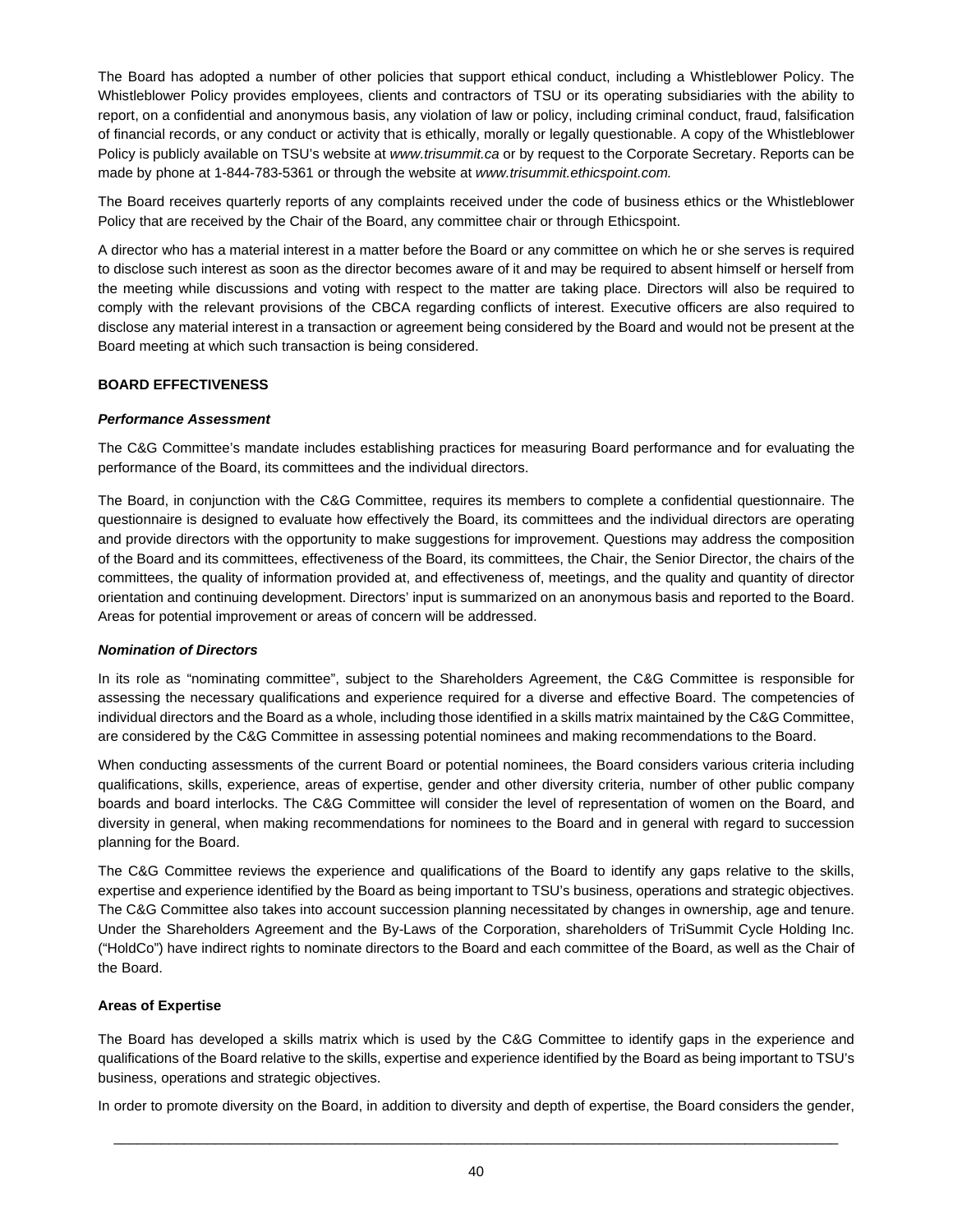age and tenure of its members.

# *Director Orientation, Development and Continuing Education*

The C&G Committee is responsible for the orientation and continuing education of the members of the Board. As new directors join the Board, they are provided with, among other things, board and committee mandates, board governance guidelines, corporate policies, historical information about TSU, information on TSU's performance and its strategic plan and an outline of the general duties and responsibilities entailed in carrying out their duties. New directors are provided the opportunity to meet with the Chair of the Board, the Senior Director, the CEO, the CFO and other members of management to discuss the role and responsibilities of individual directors, the Board and its committees and to gain an understanding and appreciation for TSU's business, operations, strategic objectives and core values. Directors are provided with such other orientation and information as requested.

TSU encourages directors to attend, enroll or participate in courses and/or seminars dealing with financial literacy, corporate governance and related matters. Each director has the responsibility for ensuring that he or she maintains the skill and knowledge necessary to meet his or her obligations as a director.

As part of continuing education, Board meetings are often coordinated with operations updates and site visits, where directors may meet and consult with management and local employees. Directors are provided with articles and other reading material on an ongoing basis on topics of interest relating to TSU's business, strategy and good industry practices (including in the area of corporate governance). Directors may participate in safety stand-downs. Dinners are often held with management in advance of meetings of the Board. Other forms of ongoing education will be offered where a need is perceived or based on input obtained from directors as part of the annual Board assessment process.

# **BOARD COMMITTEES**

The Board has three standing committees: the Audit Committee, the C&G Committee and the EHS Committee. The majority of the members of each of the Audit Committee and the C&G Committee is considered independent within the meaning of NI 52-110.

# **Audit Committee**

The Audit Committee operates under the terms of its mandate, which is attached hereto as Schedule A.

All members of the Audit Committee are "financially literate" and have "accounting or related financial expertise" and four of the six members are "independent", each as described in NI 52-110. For details of their relevant experience, see *"Corporate Governance – Directors and Executive Officers – Directors"*.

In presenting information regarding the Audit Committee, TSU is relying on the venture issuer exemption set out in Section 6.1 of NI 52-110.

# *Pre-Approval Policies and Procedures*

As set forth in the Audit Committee's mandate, the Audit Committee must pre-approve all non-audit services provided by the external auditor and has direct responsibility for overseeing the work of the external auditor.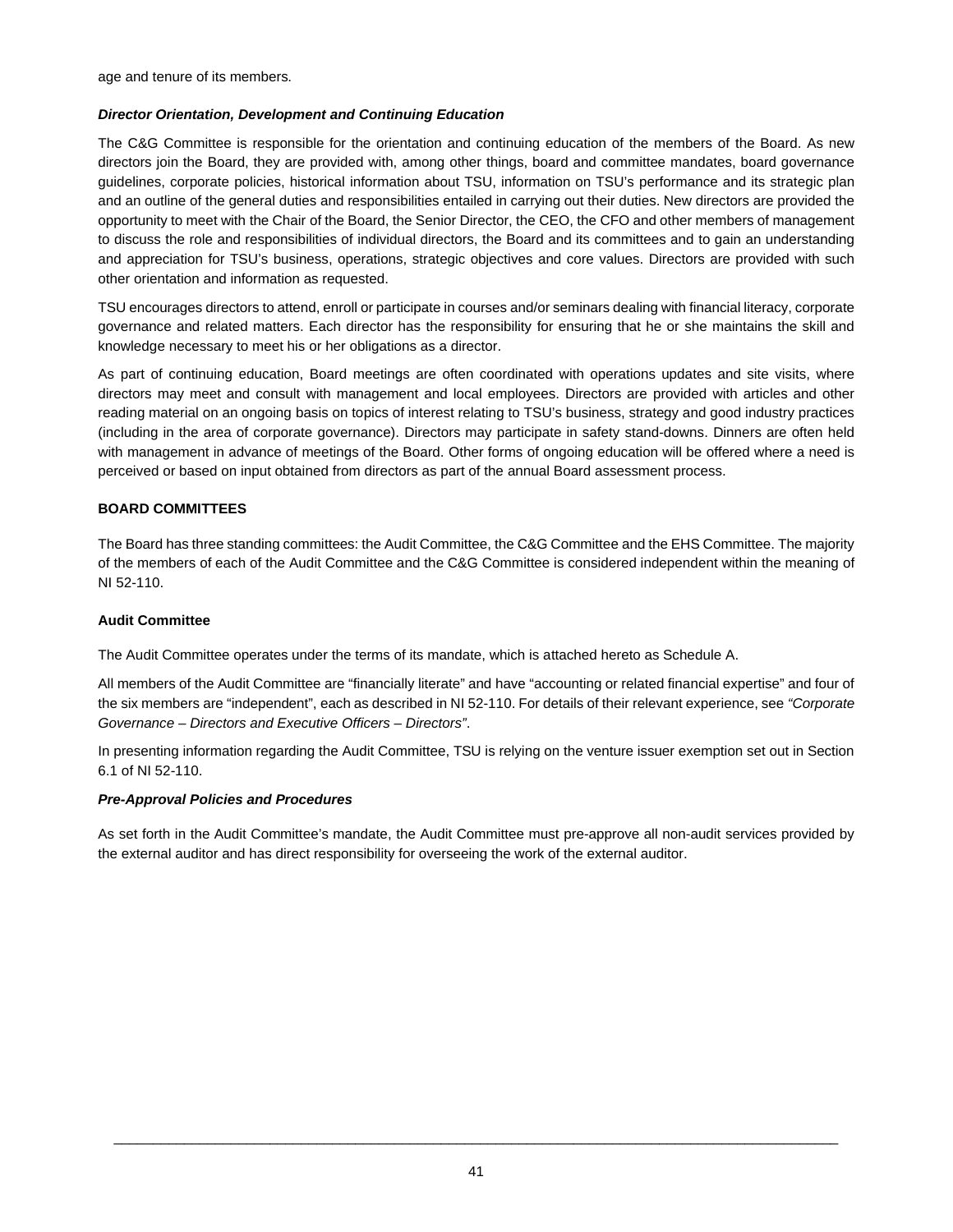## *External Auditor Service Fees by Category*

The fees billed by E&Y, TSU's external auditors, during 2020 and 2019 were as follows:

|                                                 | 2020    | 2019      |
|-------------------------------------------------|---------|-----------|
| <b>Category of External Auditor Service Fee</b> | $($ \$) | $($)$     |
| Audit Fees <sup>(1)</sup>                       | 788.387 | 832,650   |
| Audit-Related Fees <sup>(2)</sup>               | 74.830  | 107,598   |
| All Other Fees <sup>(3)</sup>                   | 70.245  | 89,200    |
| <b>Total</b>                                    | 933,462 | 1,029,448 |

Notes:

(1) Represents the aggregate fees for services related to the audit of annual financial statements of TSU, AUI, PNG and HGL, and annual pension audits of the TSU Salaried Employees' Pension Plan, AUI Bargaining Unit Pension Plan, and PNG Pension Plan.

(2) Represents the aggregate fees billed by E&Y for assurance and related services that were reasonably related to the performance of the audit or review of TSU's financial statements and were not reported under "Audit Fees". During 2020 and 2019, the nature of the services provided included review of prospectuses and security filings, research of accounting and audit-related issues, and registration costs for the Canadian Public Accountability Board.

(3) Represents the aggregate fees billed by E&Y for products and services, other than those reported with respect to the other categories of service fees. During 2020 and 2019, the nature of the services provided was for translation services.

#### **Compensation and Governance Committee**

The C&G Committee is responsible for assisting the Board with oversight of the overall governance framework and standards of TSU, the overall human resources and compensation framework and standards of TSU, and TSU's approach to environmental, social and governance matters. It also manages the process for identifying, recruiting and appointing new directors, subject to certain indirect nomination rights in the Shareholders Agreement.

Refer to the disclosure under the heading "*Schedule B – Report on Executive Compensation – Compensation Discussion and Analysis*" for details of how the C&G Committee fulfills its mandate with respect to compensation.

#### **Environment, Health and Safety Committee**

The EHS Committee's mandate is to oversee the development of the environment, health and safety programs for TSU, to assess environment, health and safety matters and to make recommendations to the Board regarding the Corporation's approach to environment, health and safety matters.

# **OTHER INFORMATION**

#### **Indebtedness of Directors and Executive Officers**

TSU is not aware of any current or former directors, executive officers or employees of TSU or any of TSU's subsidiaries, or any associate of any individuals who are, or who at any time during 2020 were, directors or executive officers of TSU, who are, or have been at any time since the beginning of the most recently completed financial year, indebted to TSU or any of its subsidiaries, or whose indebtedness to another entity is, or at any time since the beginning of the most recently completed financial year has been, the subject of a guarantee, support agreement, letter of credit or other similar arrangement or understanding provided by TSU or any of its subsidiaries.

# **RISK FACTORS**

Set forth below is a summary of certain risk factors relating to TSU and the business of the Company. The risks described below are not an exhaustive list of all risks, nor should they be taken as a complete summary of all the risks associated with the applicable business being conducted. Security holders and prospective security holders of TSU should carefully review and consider the risk factors set out below in this AIF before making a decision on investment and should consult their own experts where necessary.

#### **Regulations**

 $\Box$ TSU's businesses are subject to extensive and complex laws and regulations in the jurisdictions in which they carry on business. Regulations and laws are subject to ongoing policy initiatives, and TSU cannot predict the future course of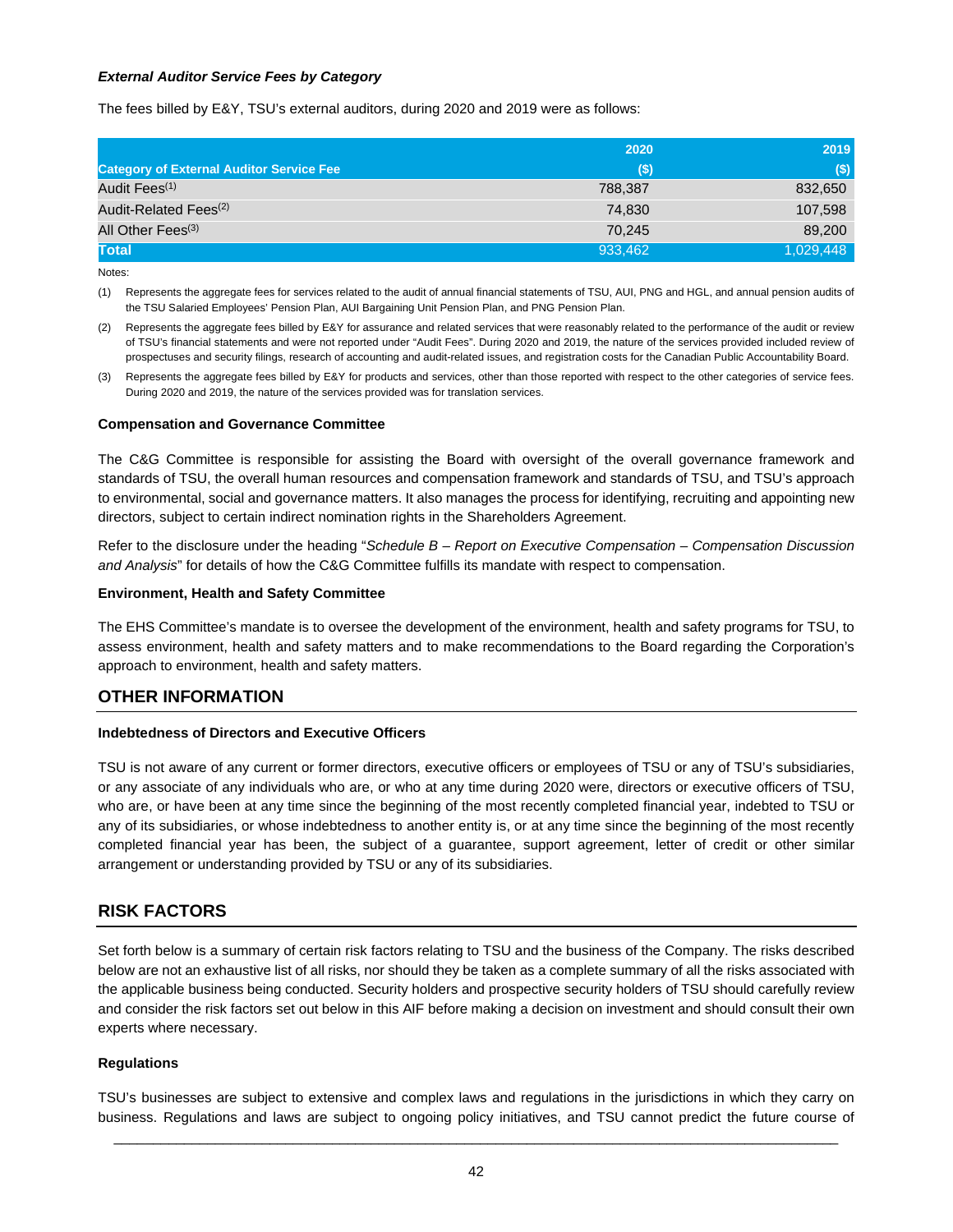regulations and their respective ultimate effects on TSU's businesses. Changes in the regulatory environment may be beyond TSU's control and may significantly affect TSU's businesses, results of operations and financial conditions.

AUI, PNG, and HGL operate in regulated marketplaces where regulatory approval is required for the regulated returns that permit a reasonable opportunity to recover on a timely basis the estimated costs of providing services. This includes a fair return on and of rate base to provide for recovery of costs and a return on capital. Regulatory approvals may limit the ability to make and implement independent management decisions, including, without limitation, setting rates charged to customers, determining methods of cost recovery and issuing debt. Earnings of TSU's regulated utilities may be impacted by a number of factors, including, without limitation: (i) changes in the regulator-approved allowed ROE and the deemed capital structure; (ii) changes in rate base; (iii) changes in gas delivery volumes; (iv) changes in the number and composition of customers; (v) variances between actual expenses incurred and forecast expenses used to determine revenue requirements and set customer rates; and (vi) recovery of unplanned costs through rate cases. A failure to either obtain rates that recover the costs of providing service or that provide a reasonable opportunity to earn an expected ROE and capital structure as applied for may adversely affect the business carried on by the Company. These adverse affects can include, without limitation, the undertaking or timing of proposed upgrades or expansion projects, ratings assigned by rating agencies, the issue and sale of securities, and other matters that may, in turn, have a material adverse effect on the Company's results of operations and financial position. See information under the heading "*Business of the Company – Utilities Business – Rate Regulation Overview*".

# **Weather and Wind Resource**

The natural gas distribution business is highly seasonal, with the majority of natural gas demand occurring during the winter heating season, the length of which varies in each jurisdiction in which TSU's utilities operate. Natural gas distribution revenue during the winter typically accounts for the largest share of annual natural gas distribution revenue. There can be no assurance that the long-term historical weather patterns will remain unchanged. Annual and seasonal deviations from the long-term average can be significant.

Wind is naturally variable. Therefore, the level of electricity production from the Bear Mountain Wind Park will also be variable. In addition, the strength and consistency of the wind resource at the Bear Mountain Wind Park may vary from what the Company anticipates due to a number of factors including: the extent to which site-specific historic wind data and wind forecasts accurately reflect actual long-term wind speeds, strength and consistency; the potential impact of climatic factors; the accuracy of assumptions relating to, among other things, weather, icing and soiling of wind turbines, site access, wake and line losses and wind shear; and the potential impact of topographical variations. Variations in weather may be impacted by climate change which may impact the Bear Mountain Wind Park. A reduced amount of wind at the location of the Bear Mountain Wind Park over an extended period may reduce the production from such facility, as well as any environmental attributes that accrue to the Company, and reduce the Company's revenues and profitability.

#### **General Economic Conditions**

Adverse changes in general economic and market conditions such as changes in employment levels, personal disposable income, energy prices, housing starts and customer growth could negatively impact demand for electricity, natural gas, revenue, operating costs, timing and extent of capital expenditures, the net recoverable value of plant, property and equipment, results of financing efforts, credit risk and counterparty risk, which could cause the Company to suffer a material adverse effect. Natural gas and crude oil prices are closely correlated with natural gas and crude oil exploration and production activity in certain of TSU's service territories. The level of these activities can influence energy demand, which could have a material adverse effect on TSU.

# **Climate Change**

Some of TSU's significant facilities may be subject to future provincial or federal climate change regulations or both to manage greenhouse gas emissions. See section "*Environmental Regulation*" of this AIF. The direct or indirect costs of compliance with these regulations may have a material adverse effect on TSU's business, financial condition, results of operations and prospects. TSU's business could also be indirectly impacted by laws and regulations that affect its customers or suppliers; to the extent such changes result in reductions in the use of natural gas by its customers or limit the operations of, or increase the costs faced by, producers. In addition, concerns about climate change have resulted in a number of environmental activists and members of the public opposing the continued exploitation, development and transportation of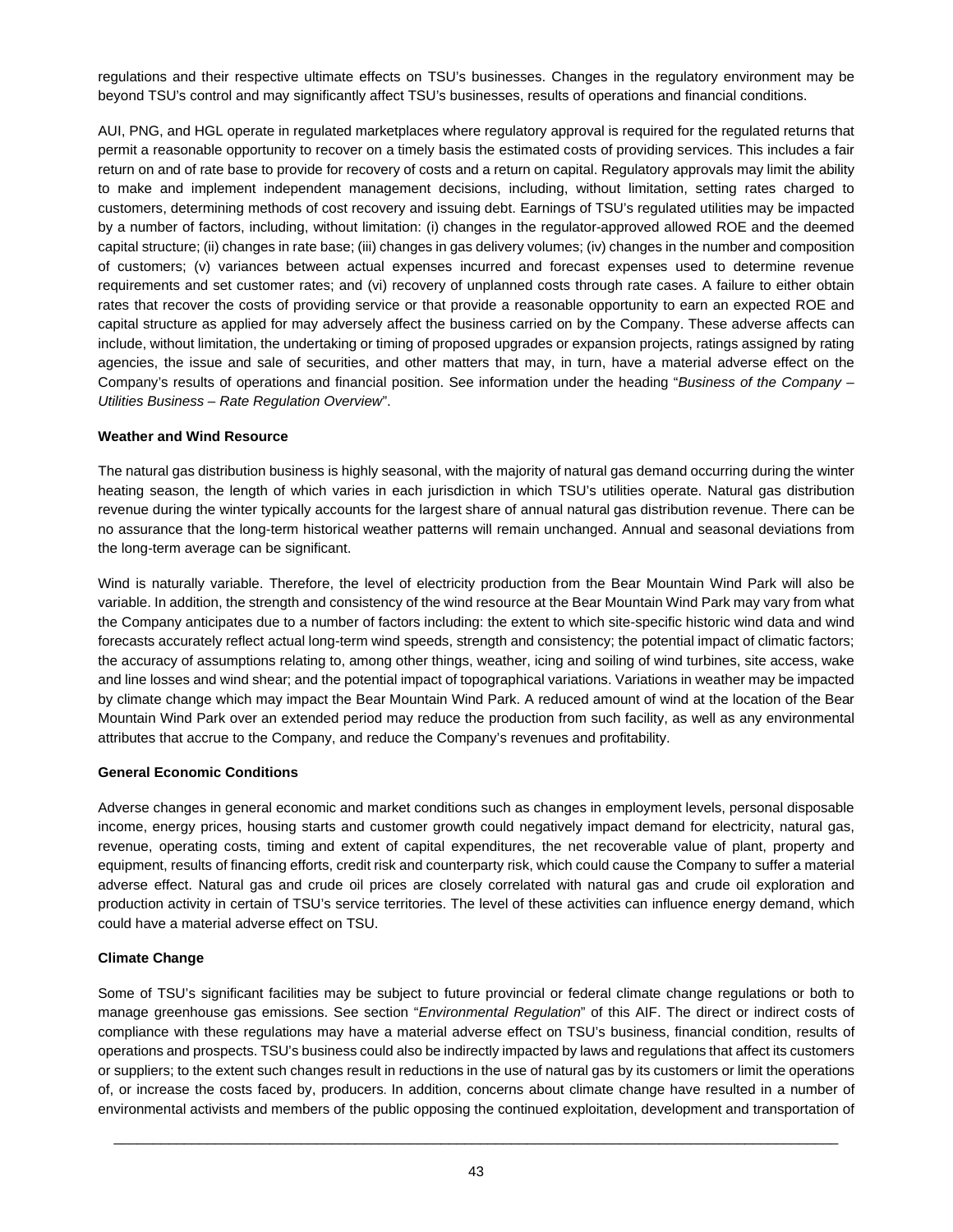fossil fuels. Given the evolving nature of the debate related to climate change and the control of greenhouse gas emissions and resulting requirements, it is difficult to predict the impact on TSU and its operations and financial condition.

# **Operating Risk**

TSU's business and associated infrastructure investments are subject to physical risks such as fires, floods, explosions, leaks, sabotage, terrorism, equipment malfunction, natural disaster, and severe weather conditions, many of which are beyond the control of the TSU. Climate change can increase the frequency and severity of any extreme weather events. Any of these hazards can interrupt operations, impact the Company's reputation, cause loss of life or personal injury, result in loss of or damage to equipment, property, information technology systems, related data and control systems, and cause environmental damage that may include polluting water, land or air. Unplanned outages or prolonged downtime for maintenance and repair typically increase operation and maintenance expenses and reduce revenues. Losses resulting from repair costs and lost revenues could substantially exceed insurance coverage and any increased rates.

# **Infrastructure Maintenance, Replacement and Expansion**

The Company's regulated assets require on-going maintenance, replacement and expansion. Accordingly, to ensure the continued performance of such physical assets, the Company determines expenditures that should be made to maintain, replace and expand the assets. The Company could experience service disruptions and increased costs if it is unable to maintain or replace its rate base. The inability to recover, through approved rates, the costs of capital expenditures that the Company believes are necessary to maintain, replace, expand and remove its regulated assets, the failure by the Company to properly implement or complete approved capital expenditure programs or the occurrence of significant unforeseen equipment failures could have a material adverse effect on the Company's results of operations and financial position.

The Bear Mountain Wind Park is subject to operational risks, including unplanned outages or prolonged downtime for maintenance and repair, which typically increase operation and maintenance expenses and reduce revenues due to selling less electricity. Although the Bear Mountain Wind Park has generally operated in accordance with expectations, there can be no assurance that the wind park will continue to do so. To the extent that the facility's equipment requires longer than forecasted down times for maintenance and repair, or suffers disruptions of renewable power production for other reasons, TSU's business, operating results, financial condition or prospects could be adversely affected.

The Company continually updates its capital expenditure programs and assesses current and future operating, maintenance, replacement, expansion and removal expenses that will be incurred in the ongoing operation of its business. Management's analysis is based on assumptions as to costs of services and equipment, regulatory requirements, revenue requirement approvals, and other matters, which involve some degree of uncertainty. If actual costs exceed regulatoryapproved capital expenditures, it is uncertain as to whether such additional costs, if found imprudent, will receive regulatory approval for recovery in future rates. The inability to recover these additional costs could have a material adverse effect on the Company's results of operations and financial position.

There can be no assurance that the Company's maintenance program will be able to detect potential failures in its facilities prior to occurrence or able to eliminate all adverse consequences in the event of failure. In addition, weather related interference, work stoppages and other unforeseen problems may disrupt the operation and maintenance of the Bear Mountain Wind Park and may materially and adversely affect the Company.

# **Natural Gas Supply Risk**

AUI, PNG and HGL are supplied gas from regions where they have not been granted franchises for natural gas distribution. These purchases are transported through pipeline infrastructure. If adequate supply of natural gas cannot be maintained, this could have a material adverse effect on the Company's business, financial position and cash flow.

# **Franchise grants may not be renewed upon their expiry**

Most of the Company's natural gas distribution businesses operate within a franchise territory that has been granted under the terms of franchise and other agreements. This means that there is virtually no competition for natural gas distribution within such service areas during the terms of the agreements. This enables the applicable utility to grow organically for the term of the franchise with little threat of competition other than from alternative energy sources. There are ongoing risks that the various franchise grants will not be renewed upon their expiry. The consequence of expiry differs depending upon the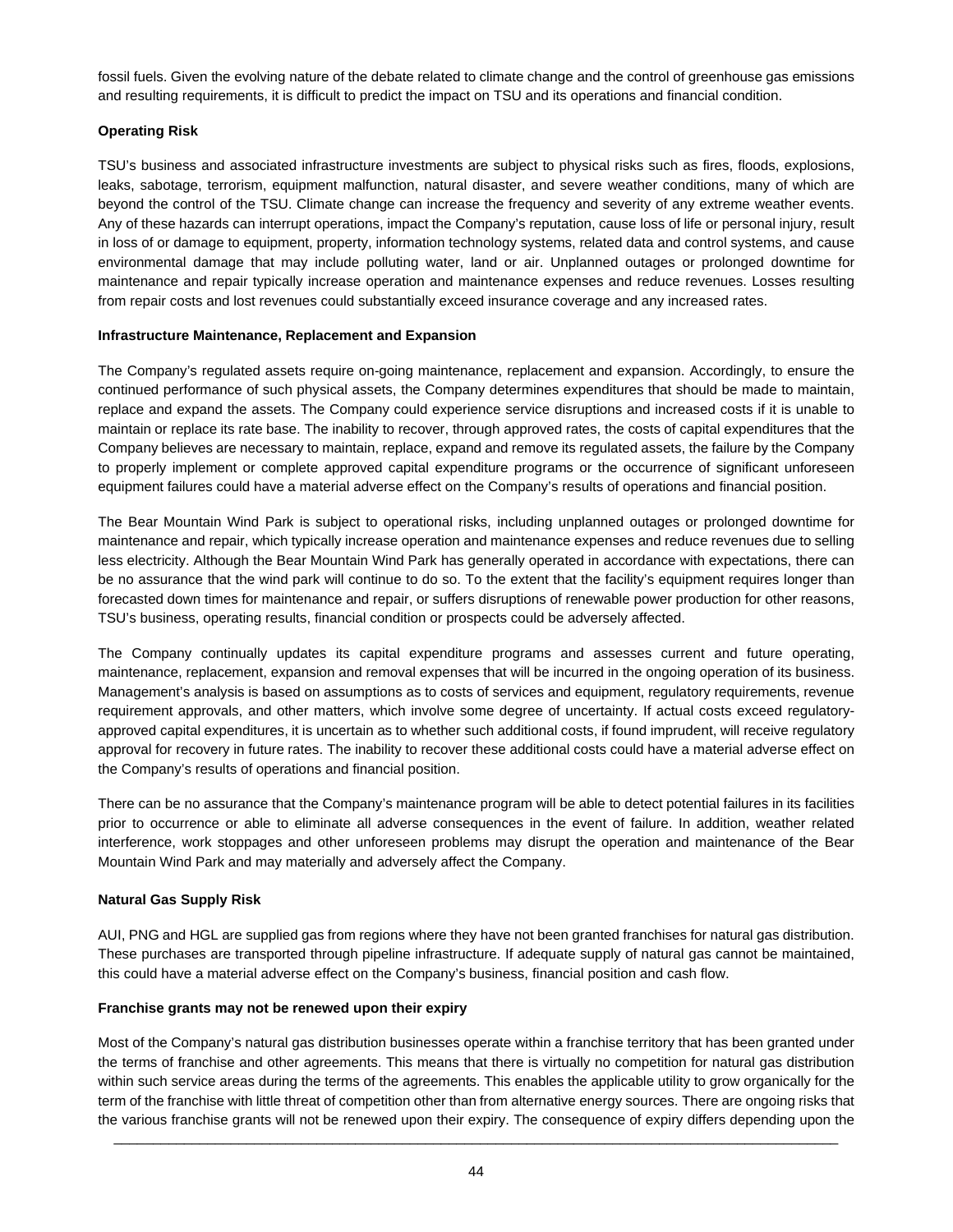jurisdiction in which the franchise is granted, but in some cases may result in the loss of revenue from the franchise area after the franchise agreement expires, which could have a material adverse effect on the Company's business, financial position and cash flow.

# **EPA**

The Bear Mountain Wind Park sells power under a long-term EPA expiring in 2034. The EPA and any replacement EPA may be subject to termination in certain circumstances, including default by the facility owner or operator. When an EPA expires or is terminated, it is possible that the price received for power under subsequent selling arrangements may be reduced significantly. It is also possible that any EPA negotiated in replacement of the initial EPA may not be at prices that permit the continued operation of the facility on a profitable basis. If this occurs, the affected facility may be forced to permanently cease operations.

The ability of the Bear Mountain Wind Park to generate the maximum amount of power which can be sold under the EPA is an important determinant of the revenues of the Company. If the Bear Mountain Wind Park delivers less than the required quantity of electricity in any given month within a contract year, penalty payments may be payable to the purchaser by the Company. The payment of any such penalties by the Company could materially and adversely affect the revenues and profitability of the Company.

# **Dependence on Third Parties**

The Company's renewable assets sell all of their power to government entities under long-term EPAs. If, for any reason, the purchaser of power under such EPAs is unable or unwilling to fulfill its contractual obligations, or if it refuses to accept delivery of power pursuant to the relevant EPA, the Company's assets, liabilities, business, financial condition, results of operations and cash flow could be materially and adversely affected as the Company may not be able to replace the agreement with another agreement on equivalent terms and conditions.

In addition, the Company's renewable power facilities will enter into contracts with third parties for materials and other equipment, which often require deposits to be made prior to equipment being delivered and other goods and services being provided. Should one or more of these third parties be unable to meet their obligations under the contracts, such an occurrence would result in possible loss of revenue, delay in return to service and an increase in operating costs.

The Bear Mountain Wind Park depends on electric transmission systems and related facilities owned and operated by government entities to deliver the electricity the assets generate to the downstream markets. These grids operate with both regulatory and physical constraints which in certain circumstances may impede access to electricity markets. There may be instances in system emergencies in which the Bear Mountain Wind Park is physically disconnected from the power grid, or its production curtailed, for short periods of time.

# **Changes in Laws**

Applicable laws, including, without limitation, environmental laws, policies or government incentive programs may be changed in a manner that adversely affects TSU through the imposition of restrictions on its business activities or by the introduction of regulations that increase TSU's operating costs. There can be no assurance that applicable laws, policies or government incentive programs will not be changed in a manner that can adversely affect TSU.

Income tax laws relating to TSU may be changed in a manner that adversely affects its Shareholder. This includes, without limitation, taxation and tax policy changes, tax rate changes, new tax laws, and revised tax law interpretations that may individually or collectively cause an increase in TSU's effective tax rate.

# **Capital Markets**

TSU may have restricted access to capital and increased borrowing costs. TSU's future capital expenditures will be financed out of cash generated from operations and borrowings. TSU's ability to finance such expenditures is dependent on, among other factors, the overall state of capital markets and investor demand for investments in the energy industry generally and in TSU's securities in particular.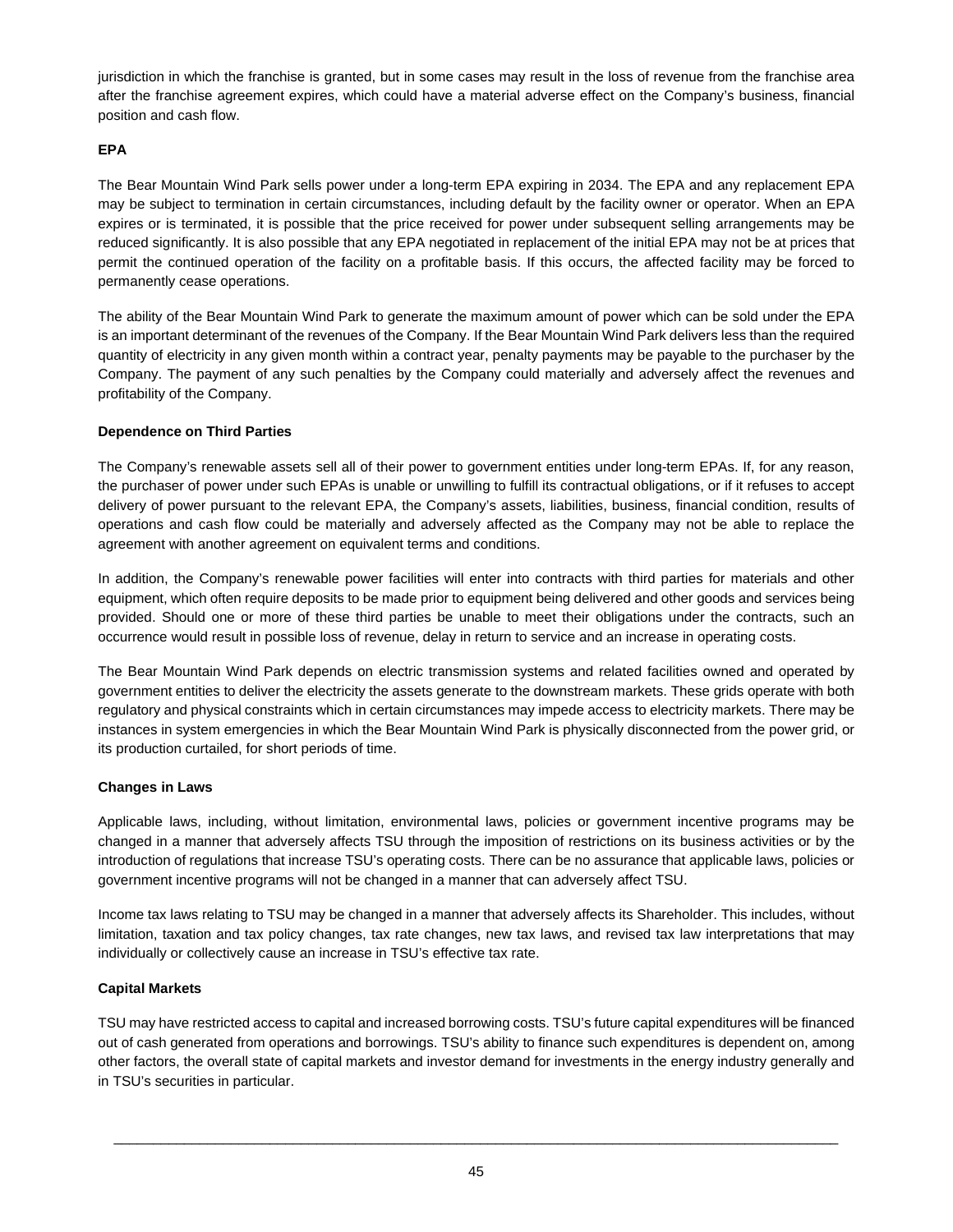To the extent that external sources of capital become unavailable or available on onerous terms or otherwise limited, TSU's ability to make capital investments and maintain existing assets may be impaired, and its assets, liabilities, business, financial condition, results of operations and dividends may be materially and adversely affected as a result.

If cash flow from operations is lower than expected or capital costs for projects exceed current estimates, or if TSU incurs major unanticipated expenses related to construction, development or maintenance of its existing assets, TSU may be required to seek additional capital to maintain its capital expenditures at planned levels. Failure to obtain financing necessary for TSU's capital expenditure plans may result in a delay in TSU's capital program.

# **Debt and Refinancing Risk**

The Company plans to maintain debt arrangements on an ongoing basis as part of its capital structure. The Company's indebtedness could have significant effects on its business. For example, it could: (a) increase the Company's vulnerability to adverse changes in general economic, industry and competitive conditions; (b) require the Company to dedicate a substantial portion of its cash flow from operations to make payments on its indebtedness, thereby reducing the availability of its cash flow to fund working capital, capital expenditures and other general corporate purposes; and (c) restrict the Company from exploiting new business opportunities. Furthermore, loans to TSU are subject to customary covenants and financial tests which may in certain circumstances restrict TSU's ability to make dividends to its Shareholder.

The Company's business plan is subject to the availability of additional debt financing to refinance existing debt obligations and to finance expansion, which financing may not be available, or may not be available on favourable terms. The Company's ability to refinance debt obligations and access financing will be subject to conditions in credit markets which are beyond the Company's control, and will also be affected by credit ratings, if any, assigned to the Company and its debt. If the Company is not able to raise capital to replace existing debt on maturity or to pay required capital expenditures or finance acquisitions, this could impede its growth and could materially and adversely affect the business, financial condition and results of operations of the Company.

# **External Stakeholder Relations**

Negative public or community response to renewable power facilities could adversely affect the Company's ability to operate the Bear Mountain Wind Park. Successful challenges or appeals to permits issued could adversely affect the Company's operations and financial position. Legal requirements, changes in scientific knowledge and public complaints regarding issues such as noise generated by wind turbines could impact the operation of the Bear Mountain Wind Park in the future as well as the Company's reputation.

# **Health and Safety**

The ownership and operation of the Company's regulated utilities and the Bear Mountain Wind Park carries an inherent risk of liability related to worker health and safety and the environment, including the risk of government imposed orders to remedy unsafe conditions and/or to remediate or otherwise address environmental contamination, potential penalties for contravention of health, safety and environmental laws, licenses, permits and other approvals, and potential civil liability. Compliance with health, safety and environmental laws (and any future changes), and the requirements of licenses, permits and other approvals will remain material to the Company's businesses. The occurrence of any of these events or any changes, additions to or more rigorous enforcement of, health, safety and environmental laws, licenses, permits or other approvals could have a significant impact on operations and/or result in additional material expenditures. As a consequence, no assurances can be given that additional environmental and workers' health and safety issues relating to presently known or unknown matters will not require unanticipated expenditures, or result in fines, penalties or other consequences (including changes to operations) material to its business and operations.

# **Underinsured and Uninsured Losses**

The Company maintains insurance coverage with respect to potential liabilities and the accidental damage to or loss of certain of its assets, in amounts and with such insurers as is considered appropriate, taking into account all relevant factors, including the practices of owners of similar assets and operations. It is anticipated that such insurance coverage will be maintained. However, there can be no assurance that the Company will be able to obtain or maintain adequate insurance in the future at rates it considers reasonable. Further, there can be no assurance that available insurance will cover all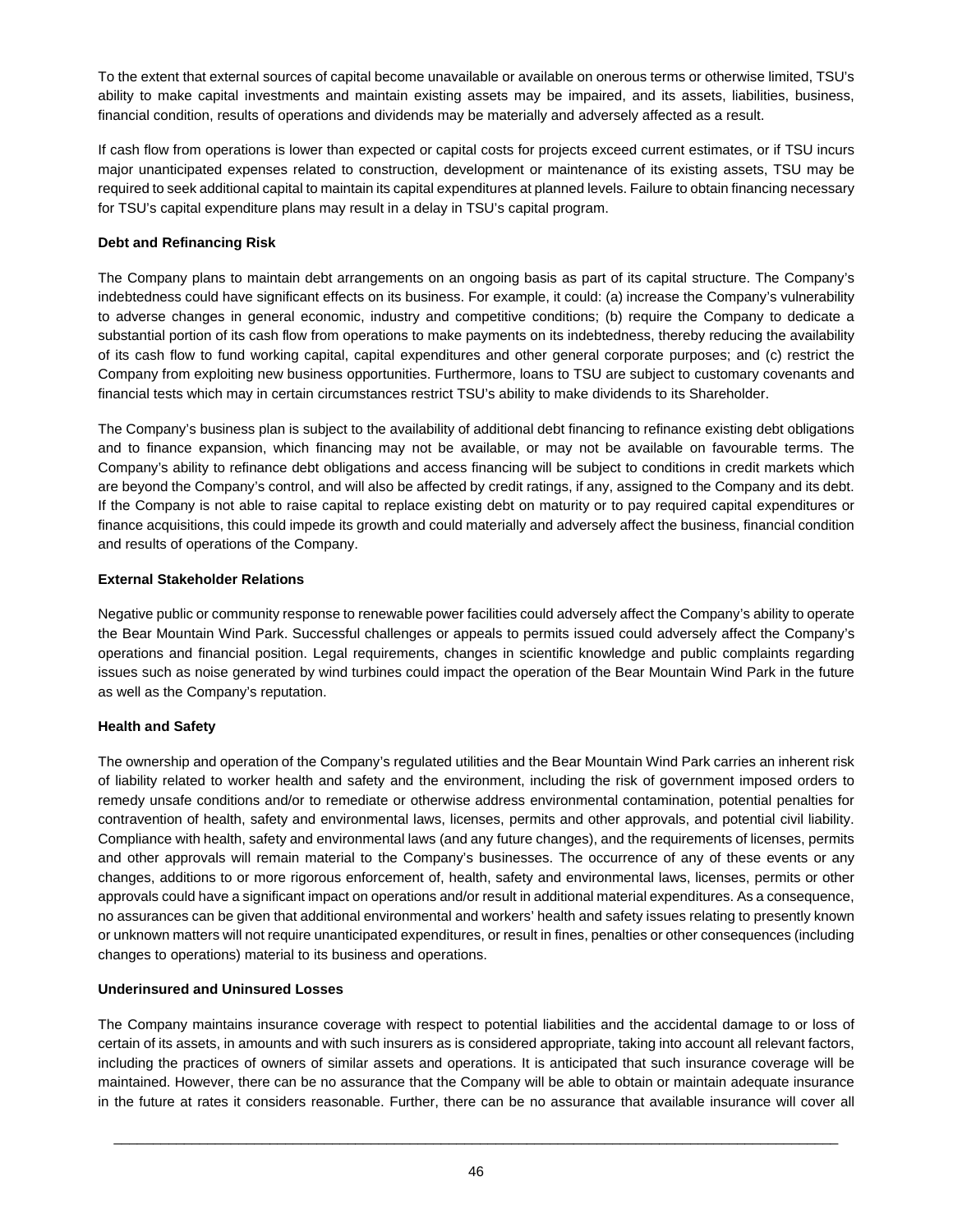losses or liabilities that might arise in the conduct of the Company's business. The occurrence of a significant uninsured claim or a claim in excess of the insurance coverage limits maintained by the Company or a claim that falls within a significant self-insured retention could have a material adverse effect on the Company's results of operations and financial position. In the event of an uninsured loss or liability in respect of its regulated assets, the Company would apply to the Applicable Utilities Commissions to recover the loss (or liability) through an increased tariff. However, there can be no assurance that any Applicable Utilities Commission would approve any such application, in whole or in part. Any major damage to the Company's facilities could result in repair costs, increased insurance premiums and customer claims that are substantial in amount and which could have a material adverse effect on the Company's results of operations and financial position.

# **Indigenous Peoples Land and Rights Claims**

Indigenous peoples have claimed rights to a substantial portion of the lands in Canada. TSU operates in territories in which such claims have been advanced. Such claims, if successful, could have a significant adverse effect on the development of natural gas projects and power development and generation in the jurisdictions in which these operate. This could have a materially adverse effect on TSU's business and operations, including, without limitation, the renewable energy produced by TSU's facilities or on the operation or development of facilities for natural gas distribution and renewable power.

TSU has concluded agreements with many indigenous communities. These agreements support an approach of active engagement with indigenous communities that serves to ensure the identification of issues and facilitates constructive problem-solving. Further, TSU has taken a proactive approach to enhance the economic participation of indigenous groups in its operations where feasible and reasonable. The agreements and the measures taken by TSU strengthen relationships between the parties while respecting the evolving regulatory and judicial relationship between Canada's governments and indigenous peoples. However, TSU cannot predict whether future indigenous land claims and the assertion of other rights will affect its ability to conduct its business and operations as currently undertaken or as may be undertaken in the future in such regions. Furthermore, any failure to reach an agreement, or a conflict or disagreement with an indigenous group, could have a material adverse effect on TSU's business, financial condition and results of operations.

# **Crown Duty to Consult with Indigenous Peoples**

The federal and provincial governments in Canada have a duty to consult and, where appropriate, accommodate indigenous peoples where their interests may be affected by a Crown action or decision. Accordingly, the Crown's duty may result in regulatory approvals being delayed or not being obtained, which could have a material adverse effect on TSU's business.

# **Cybersecurity, Information, and Control Systems**

TSU's business processes are increasingly reliant upon information systems, data and communications. A failure within TSU's information systems could lead to the impairment of business processes. There is a risk that multiple business processes could be simultaneously impaired should certain critical systems, data or communications become unavailable. Cyber-attacks are occurring with increasing regularity, and threat actors have targeted the industry in the past.

A breach of TSU's information technology infrastructure, including, without limitation, cyber-attacks, cyber-terrorism, malware/ransomware or other failures of TSU's information technology infrastructure could result in operational outages, an inability to operate safely, delays, damage to assets, the environment or to TSU's reputation, diminished customer confidence, lost profits, lost data (including confidential information), increased regulation and other adverse outcomes, including, without limitation, material legal claims and liability or fines or penalties under applicable laws and adversely affect its business operations and financial results.

TSU's cybersecurity strategy focuses on information technology security risk management which includes, without limitation, perimeter security, threat detection, continuous monitoring, timely updating of security patches, ongoing cybersecurity awareness training for staff, conducting third-party vulnerability and security tests, along with subsequent action on findings, security-focused solution and system design and an incident response protocol. However, there is no assurance that TSU will not suffer a cyber-attack or an information technology failure notwithstanding the implementation of this strategy and the measures taken pursuant to that strategy, including, without limitation, as set forth above, and the occurrence of any of these cyber events could adversely affect TSU's financial condition and results of operations. In order to reduce the impact of such an event, TSU has purchased cybersecurity insurance coverage.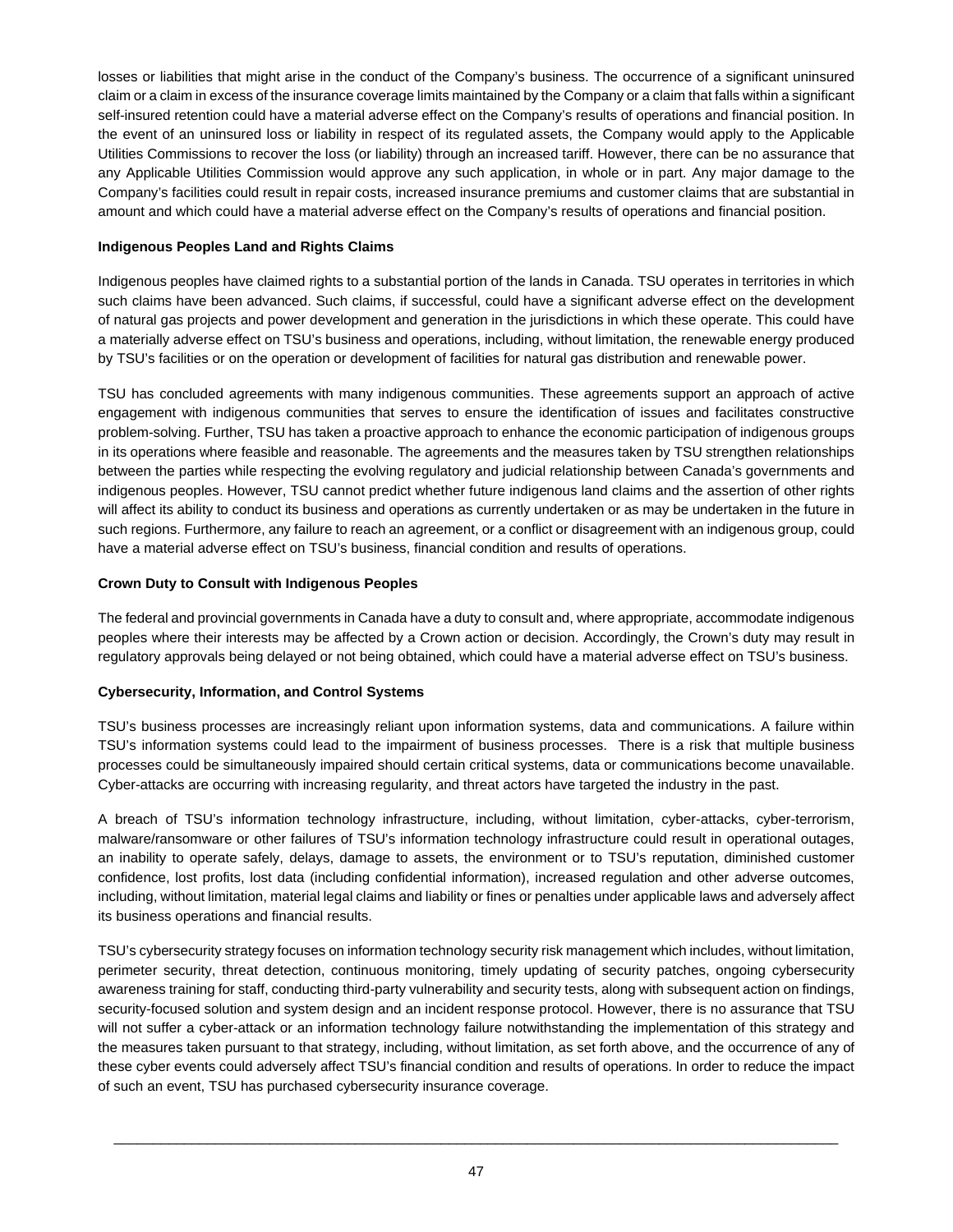# **Technical Systems**

The ability of the Company to operate effectively is dependent upon managing and maintaining information systems and infrastructure that support the operation of distribution, transmission, storage facilities and power generation; provide customers with billing and consumption information; and support the financial and general operating aspects of the business. The reliability of the communication infrastructure and supporting systems are also necessary to provide important safety information. System failures could have a material adverse effect on the Company.

## **Defined benefit pension plans and supplemental pension agreements**

TSU is subject to obligations under defined benefit pension plans and supplemental pension arrangements. Future payments under the plans are intended to be fixed. Market driven changes impacting the performance of the plan assets may result in material variations in actual return on plan assets from the assumed return on the assets causing material changes in net benefit costs. Net benefit cost is impacted by, among other things, the discount rate, changes in the expected mortality rates of plan members, the amortization of experience and actuarial gains or losses, and expected return on plan assets. Market driven changes impacting other assumptions, including the assumed discount rate, may also result in future contributions to pension plans that differ significantly from current estimates as well as causing material changes in net benefit cost.

There is also measurement uncertainty associated with net benefit cost, future funding requirements, the net accrued benefit asset and projected benefit obligation due to measurement uncertainty inherent in the actuarial valuation process.

Net benefit cost variances from forecasts for rate-setting purposes are recovered through future rates using regulatory deferral accounts approved by the applicable utilities commissions. There can be no assurance that such deferral mechanisms will exist in the future as they are dependent on future regulatory decisions and orders. An inability to flow through these costs could have a material adverse effect on the Company's results of operations and financial position.

## **Key Personnel**

TSU's success depends in large measure on the skills and expertise of its key personnel. The loss of their services could disrupt the Company's operations. Access to a sustained labour market from which to attract the required expertise, knowledge and experience is a critical factor to TSU's success. Costs associated with attracting and retaining key personnel could adversely affect TSU's business operations and financial results.

# **Labour Relations**

TSU employs members of labour unions within AUI and PNG. The Company has entered into collective bargaining agreements with these labour unions. There can be no assurance that current relations will continue in future negotiations or that the terms under the present collective bargaining agreements will be renewed. The inability to maintain, or to renew, the collective bargaining agreements on acceptable terms could result in increased labour costs or service interruptions arising from labour disputes that are not provided for in approved rates and that could have a material adverse effect on the Company's results of operations and financial position.

#### **Interest Rates**

TSU is exposed to interest rate fluctuations on its variable rate debt. Interest rates are influenced by Canadian, U.S. and global economic conditions beyond TSU's control and, accordingly, could have a material adverse effect on TSU's business, financial condition and cash flow.

Regulated interest expense variances from forecast for rate-setting purposes are recovered through future rates using a regulatory deferral account approved by the applicable utilities commissions. There can be no assurance that such deferral mechanisms will exist in the future as they are dependent on future regulatory decisions and orders. An inability to flow through these costs could have a material adverse effect on the Company's results of operations and financial position.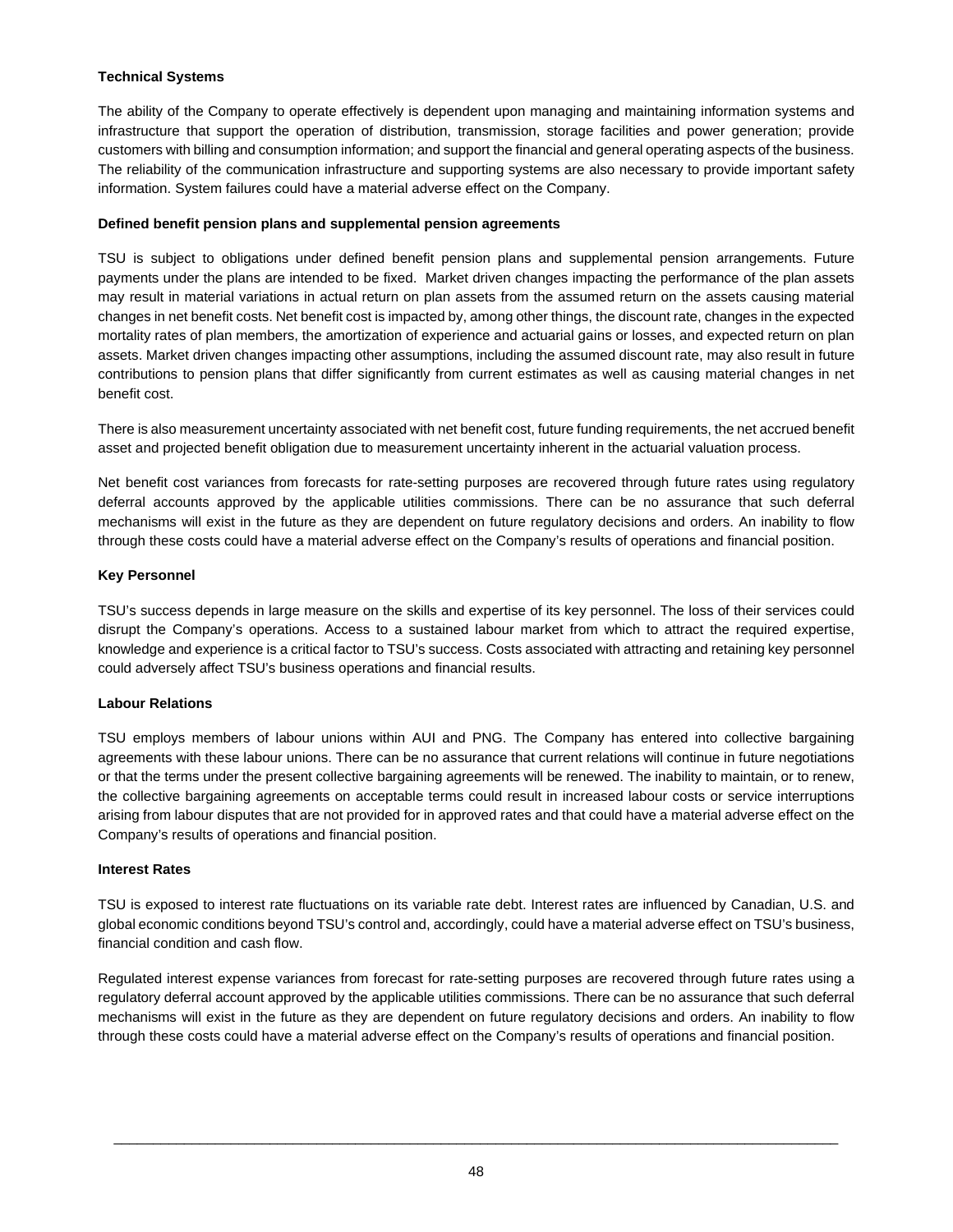# **Foreign Exchange Risk**

TSU is exposed to changes in the Canadian dollar. Substantially all of TSU's revenues are paid in Canadian dollars, while a portion of its purchases of supplies and services are obtained from foreign suppliers. A sustained decrease in the value of the Canadian dollar relative to the currencies of TSU's foreign suppliers may have a material negative impact on the results of operations and financial position of TSU.

## **Counterparty and Credit Risk**

TSU is exposed to credit-related losses in the event that counterparties to contracts fail to fulfill their present or future obligations to TSU. Financial instruments that are subject credit risk consist primarily of accounts receivable and derivative financial instruments. Accounts receivable credit risk is reduced due to a large and diversified customer base, customer deposits for at-risk customers and the ability to recover the majority of uncollectible accounts through approved rates. In addition, for non-wholly-owned subsidiaries, TSU relies on other investors to fulfill their commitments and obligations in respect of the project or facility. In the event such entities fail to meet their contractual obligations to TSU, such failures may have a material adverse effect on TSU's business, financial condition, results of operations and prospects. TSU mitigates these increased risks through diversification and a review process of the creditworthiness of their counterparties. Entering into derivative financial instruments, such as foreign exchange and gas price hedges, may also result in exposure to credit risk. The Company enters into risk management transactions primarily with counterparties that have investment grade credit ratings.

## **Effect of COVID-19 and other infectious diseases, pandemics or similar health threats**

TSU is exposed to the effects of COVID-19 and other infectious diseases, pandemics or similar health threats. An outbreak of infectious disease, a pandemic or a similar public health threat, such as the recent outbreak of a novel strain of coronavirus, COVID-19, or a fear of any of the foregoing, could adversely impact the Company by causing operating, supply chain and project development delays, disruptions and challenges, labour shortages and challenges and shutdowns (including as a result of government regulation and prevention measures), and increased costs to the Company. In addition, the recent COVID-19 outbreak and prevention measures related thereto, may have an impact on the economic activity in the markets in which the Company and its subsidiaries operate, causing negative impacts on the Company's business and financial results. Given the unprecedented and changing developments surrounding the COVID-19 pandemic, it is not possible to reliably estimate the impact of the COVID-19 pandemic on the financial results and condition of the Company in future periods, but the impact could be significantly adverse.

# **Litigation**

In the normal course of its business, TSU is subject to legal proceedings and other claims. The outcome with respect to outstanding, pending or future proceedings cannot be predicted with certainty and may be determined adversely to the Company, which could have a material adverse effect on the Company. Even if the Company prevails in any such legal proceeding, the proceedings could be costly and time-consuming and would divert the attention of management and key personnel from the Company's business operations, which could adversely affect the Company.

#### **Decommissioning, Abandonment and Reclamation Costs**

TSU is responsible for compliance with all applicable laws and regulations regarding the decommissioning, abandonment and reclamation of its infrastructure at the end of its economic life, the costs of which may be substantial. It is not possible to predict these costs with certainty since it will be a function of regulatory requirements at the time of decommissioning, abandonment and reclamation and the actual costs may exceed current estimates which are the basis of the asset retirement obligation shown in TSU's financial statements.

# **TSU's Minority Interest in Northwest Hydro Facilities**

The unanimous shareholder agreement governing Coast GP, and the limited partnership agreement governing Coast LP, provide governance rights to the shareholders and partners thereto. As an approximate indirect 10 percent security holder, TSU has very limited rights outside the right to receive regular distributions and does not have the ability to influence decision making. Accordingly, any decisions made by the majority security holder may negatively impact TSU.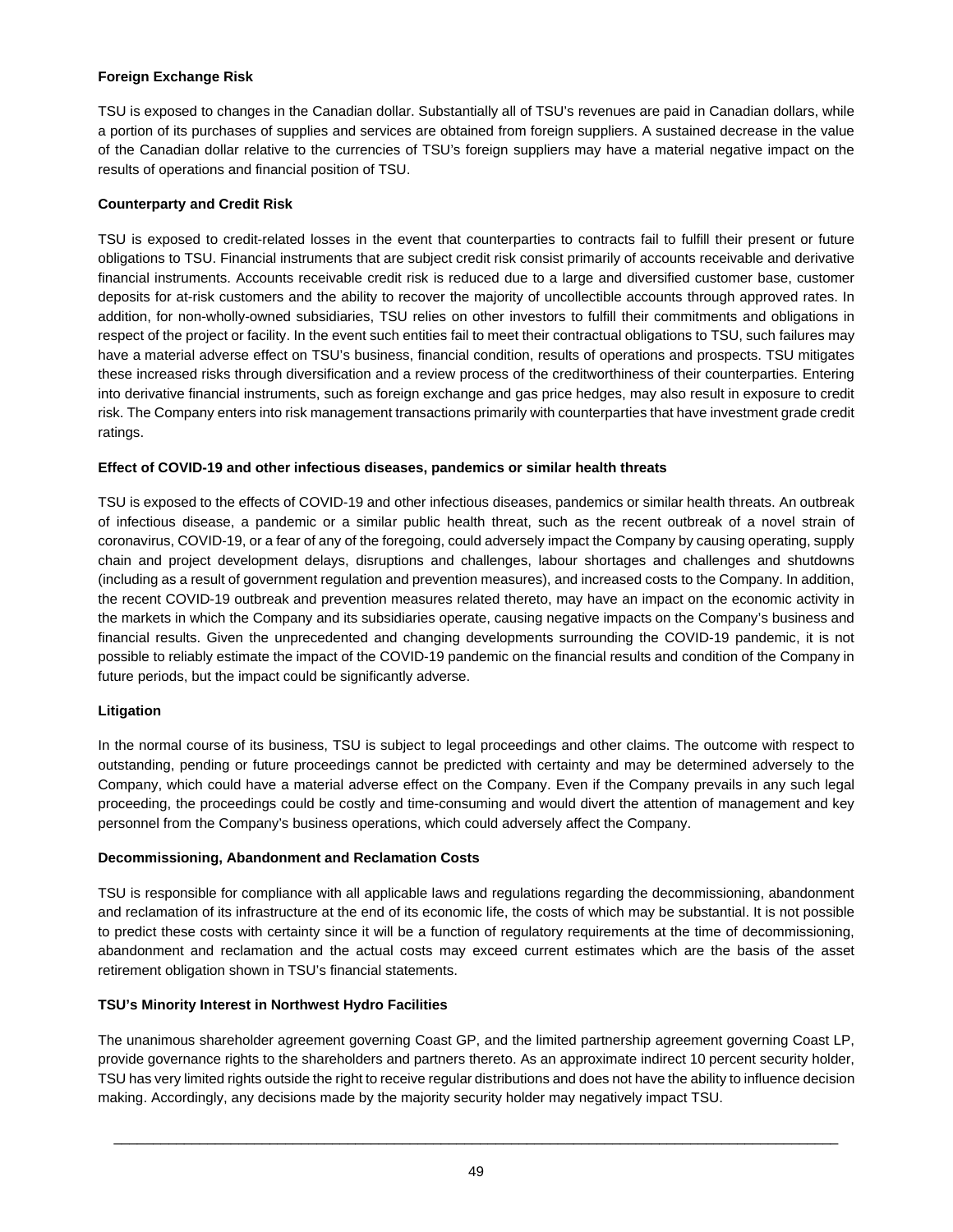The revenue and cash flow generated by TSU's investment in the Northwest Hydro Facilities are dependent on the ability of the facilities to generate the amount of power expected. A number of different factors, including: water flows, equipment failure, latent defect, design error, operator error, and slow response to outages due to underperforming monitoring systems, could adversely affect the amount of power produced, and thus the revenues and cash available for distribution. TSU, as a minority interest holder in the Northwest Hydro Facilities, is indirectly subject to these, as well as additional, risk factors, including, but not limited to, regulatory risks, counterparty risks, litigation risks, health and safety risks, debt and refinancing risks, labour relations risks and risks in relation to the expiry of the EPAs.

## **Business Acquisitions**

The Company may consider acquisitions and dispositions of assets in the ordinary course of business. Achieving the benefits of acquisitions depends on successfully consolidating functions and integrating operations and procedures in a timely and efficient manner and the Company's ability to realize the anticipated growth opportunities and synergies from combining the acquired businesses and operations with those of the Company. The integration of acquired businesses may require substantial management effort, time and resources diverting management's focus from other strategic opportunities and operational matters. The Company may also enter into other industry related activities or new geographical areas or acquire different utility-related assets that may result in unexpected or significantly increased risk to the Company, which could materially adversely affect the Company's business and financial condition. Additionally, management will continually assess the value and contribution of the various properties and assets within its portfolio. Depending on the state of the market for such assets, certain assets of the Company, if disposed of, may realize less than what the market may expect for such disposition or their carrying value on the financial statements of the Company.

## **The Company's structure and organization following the Arrangement**

As significant indirect shareholders of the Company, PSP Investments and ATRF are able to exert influence on the Company through the indirect exercise of voting rights. In addition, PSP Investments currently has an indirect right to nominate two directors to the Board, as well as the chair of the Board. The person nominated as chair shall be independent of the Company, PSP Investments and ATRF. Similarly, ATRF currently has an indirect right to nominate one director to the Board. Subject to limited exceptions, for a matter to be approved by the Board, it requires approval of (a) a majority of the directors who are independent of PSP Investments and ATRF, (b) at least one of PSP Investments' nominee directors, and (c) ATRF's nominee director. As a result, PSP Investments' and ATRF's respective nominees will be able to exercise a certain degree of influence over the management, administration, strategy and growth of the Company, although they will be subject to fiduciary duties to the Company. Neither PSP Investments nor ATRF (nor any of their respective affiliates) is prohibited from engaging in other business activities that may compete with those of the Company. In certain instances, the interests of PSP Investments and/or ATRF may differ from the interests of the Company, including with respect to future acquisitions. It is possible that conflicts of interest may arise between the Company and PSP Investments and/or ATRF and that such conflicts may not be resolved in a manner that is in the best interests of the Company. The governance structure of the Company, including Board composition and approval authorities, is subject to change based on agreement between the indirect shareholders, including PSP Investments and ATRF; provided that any such changes would have to be compliant with all applicable laws and regulatory requirements. It is possible that any such changes, if made, may be informed by the business objectives of such indirect shareholders in ways that may not be aligned with the interests of other security holders of the Company.

# **ENVIRONMENTAL, SOCIAL AND GOVERNANCE**

#### *Values*

TSU operates in a safe, reliable manner and maintains positive relationships with its customers in the communities where we live, work and operate, which includes, without limitation, building mutually beneficial working relationships with Indigenous peoples and working closely with governments and regulatory agencies to help meet long-term project success. TSU strives for clear, transparent, communication to customers, employees, regulators, and all stakeholders.

Safety and environmental stewardship are core values at TSU and integral to how TSU operates. All aspects of TSU's business operate with the highest regard for the safety of its customers, communities, employees, and contractors. TSU employees and contractors are responsible for acting safely, continually improving practices and procedures to enhance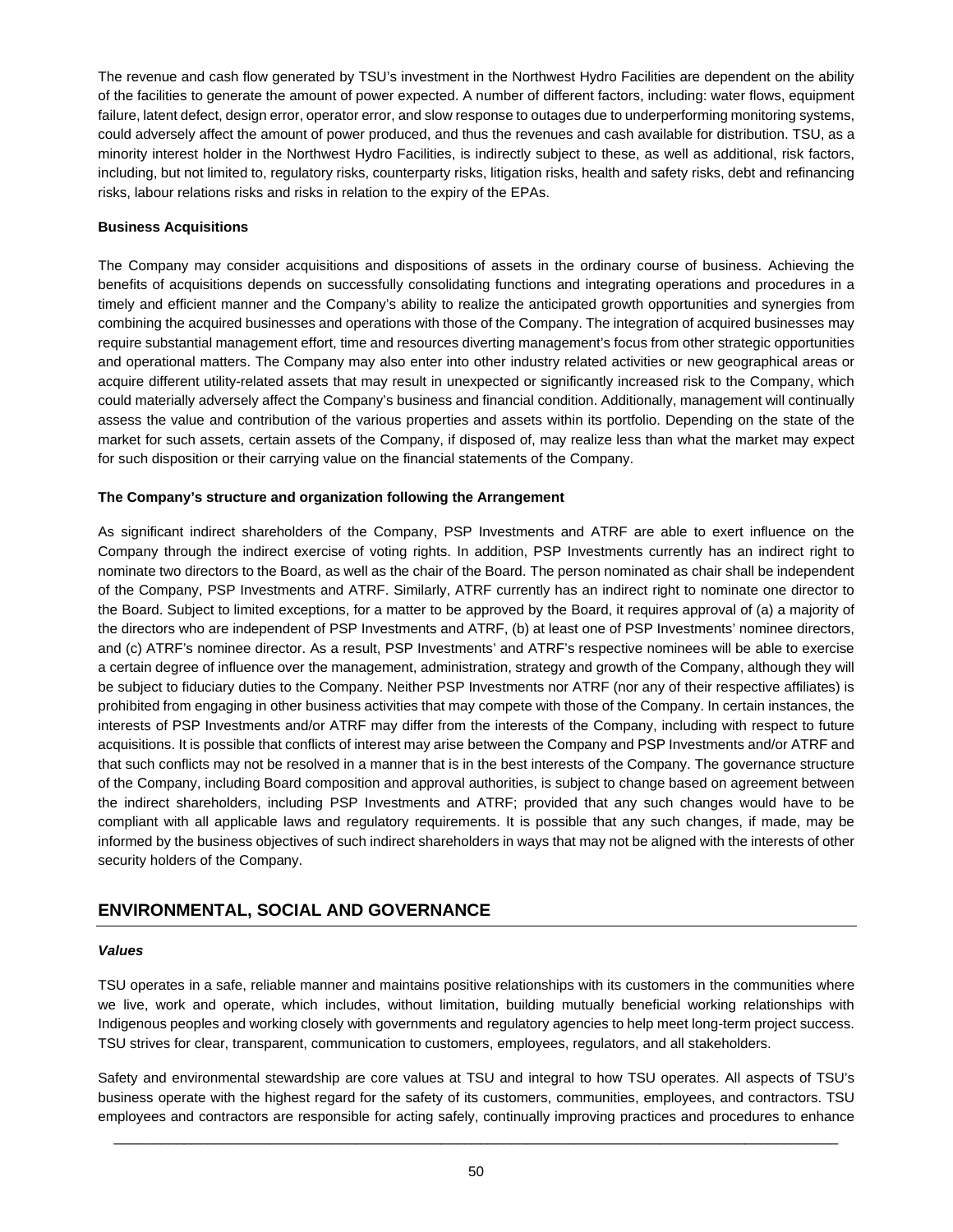safety and reliability, and for encouraging the same behaviors in others. TSU provides low carbon energy solutions to its customers and looks for ways to mitigate the Company's environmental footprint.

# *Board of Directors*

The Board of Directors has established the EHS Committee to oversee the development of the environment, health and safety programs for TSU and the EHS Committee shall be responsible for a continuing assessment of environment, health and safety matters and for making recommendations to the Board of Directors regarding TSU's approach to environment, health and safety.

TSU is committed to operating in an environmentally and socially responsible manner. TSU has a number of social and environmental policies, procedures and practices in place. Notably, TSU's Code of Business Ethics, which applies to directors, officers, employees, contractors, consultants, representatives and agents of TSU, sets out fundamental principles for the ethical conduct of its business. The Board of Directors has adopted a whistleblower policy. The Board of Directors believes that providing a forum for employees, clients, contractors, officers and directors to raise concerns about ethical conduct and treating all complaints with the appropriate level of seriousness fosters a culture of ethical conduct.

## *Environmental Protection*

Protecting the environment and minimizing impact are critical for TSU to maintain a sustainable business. To help ensure the responsibility and accountability for environmental protection, TSU educates all employees applicable to the position in environmental safeguarding to ensure those working on TSU's behalf are made aware of their responsibilities. By maintaining an emergency response system and regularly conducting emergency response exercises, TSU is prepared to respond and minimize environmental impact if an incident were to occur. Best management practices are employed across all TSU businesses to assure compliance with regulatory requirements.

TSU's Health and Safety Management and Environmental Management Codes of Conduct provide the standard for performance across the enterprise. EHS Management Systems within TSU's companies are effectively monitored and continually improved to ensure minimum standards and components are met, and various actions and accountabilities are assigned. A Plan-Do-Check-Act cycle forms the basis for continual improvement.

# **ENVIRONMENTAL REGULATION**

TSU faces uncertainties related to future environmental laws and regulations affecting its business and operations. Existing environmental laws and regulations may be revised or interpreted more strictly, and new laws or regulations may be adopted or become applicable to TSU, which may result in increased compliance costs or additional operating restrictions, each of which could reduce TSU's earnings and adversely affect TSU's business.

TSU is subject to extensive federal, provincial and municipal regulation relating to the protection of the environment that governs, among other things, environmental assessments, discharges to water, land and air, and the generation, storage, transportation, disposal and release of various hazardous substances. Estimated environmental liabilities will be reviewed annually or more frequently if significant changes in regulation or other relevant factors occur. Estimated changes are accounted for prospectively. TSU is also subject to environmental regulation governing the construction and operation of TSU's assets, which requires TSU to obtain operating licences and permits. To ensure compliance, TSU works closely with local and regional authorities to address all environmental matters and to comply with licensing and permitting requirements. In addition to the license and permit requirements, legislation may require that end of life assets be abandoned, remediated, and reclaimed to the satisfaction of federal, provincial, or municipal authorities. Failure to comply with applicable environmental legislation can result in civil or criminal penalties, environmental contamination clean-up, and government orders affecting future operations. TSU may also be subject to opposition from special interest groups resulting in regulatory process delays, which can impact schedules and increase cost.

# **CLIMATE CHANGE**

Changes in laws and regulations relating to GHG emissions could require TSU, in addition to complying with monitoring and reporting requirements applicable to its operations, to do one or more of the following: (a) comply with stricter emissions standards for internal combustion engines; (b) take additional steps to control transmission and distribution system leaks;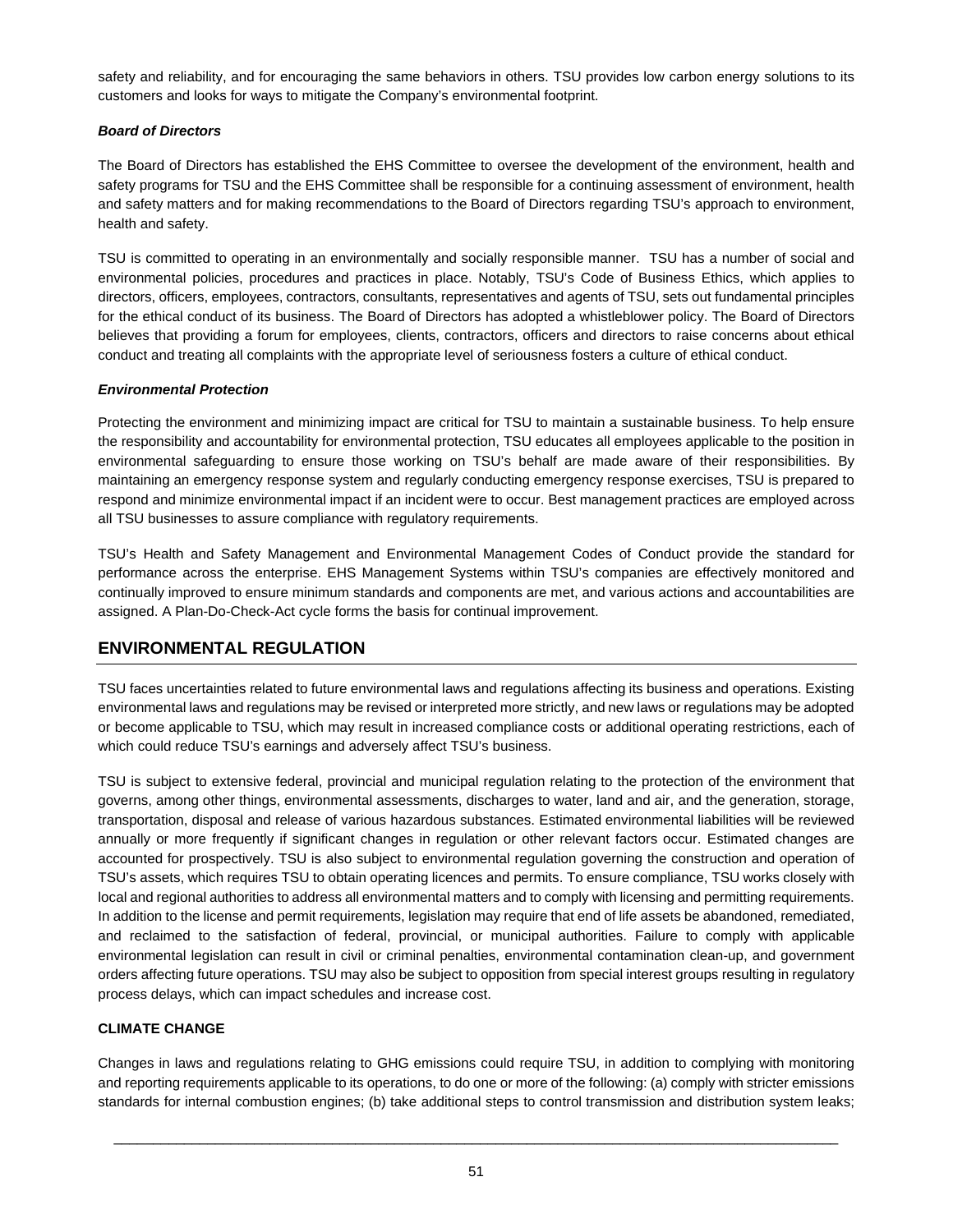(c) retrofit existing TSU equipment with pollution controls or replace such equipment; or (d) reduce TSU's GHG emissions or, depending on the requirements enacted, acquire emissions offsets, credits or allowances or pay taxes on the emissions emitted in connection with its operations. TSU's business could also be indirectly impacted by laws and regulations that affect its customers or suppliers to the extent such changes result in reductions in the use of natural gas by its customers, limit the operations of TSU, or increase the costs of goods and services acquired from TSU's suppliers.

The federal government enacted the *Greenhouse Gas Pollution Pricing Act* (Canada) on June 21, 2018 to implement a twopronged carbon pricing system beginning in 2019, to be applied in provinces and territories whose carbon pricing system does not align with the respective federal benchmarks. The federal carbon pricing program is composed of two elements, (a) a carbon levy applied to fossil fuels set at \$20 per tonne of carbon emitted, increasing to \$50 per tonne in 2022; and (b) an output based pricing system for industrial facilities that emit 50,000 tonnes of carbon dioxide equivalent ("CO2e") per year or more, with an opt-in capability for smaller facilities with emissions below the threshold.

In December 2020, the federal government announced further increases to the carbon levy beyond 2022. If implemented into law, the carbon levy will increase by \$15 per tonne per year starting in 2023 until the levy reaches \$170 per tonne in 2030.

Currently, provinces and territories subject to the federal backstop pricing scheme are listed in Schedule 1 of the *Greenhouse Gas Pollution Pricing Act* (Canada). Ontario, New Brunswick, Manitoba, Saskatchewan, Yukon and Nunavut are listed as being subject to both federal backstop mechanisms, whereas Prince Edward Island is subject only to the federal output-based backstop mechanism. As Alberta had repealed its provincial carbon pricing program, the federal carbon levy under Part 1 of the *Greenhouse Gas Pollution Pricing Act* (Canada) came into effect in Alberta on January 1, 2020. The federal government has also enacted regulations setting out requirements for facilities to report and verify emissions information under the *Greenhouse Gas Pollution Pricing Act* (Canada) on an annual basis.

AUI is also subject to the GHGRP under the *Canadian Environmental Protection Act* (Canada) and *Specified Gas Reporting Regulation* ("SGRR") under the *Emissions Management and Climate Resilience Act* (Alberta). The GHGRP collects information on greenhouse gas emissions from facilities across Canada, while the SGRR collects information for emissions from facilities in Alberta. Both are mandatory programs for facilities that emit 10,000 tonnes or more of GHGs of CO2e per year. The information collected by both programs helps the federal government and the Government of Alberta assess its overall environmental performance and contributes to policy and strategy development related to climate change. The reporting thresholds for the programs were reduced from 50,000 tonnes to 10,000 tonnes for the 2017 operating year (reporting in 2018), which resulted in an increase in regulatory reporting obligations.

PNG is subject to the *Carbon Tax Act* (British Columbia), which introduced pricing of emissions from the combustion of fossil fuels beginning in 2008. The tax is currently set at \$40 per tonne of CO2e emissions generated primarily through the combustion of fossil fuels consumed in the course of PNG's operations. The British Columbia government announced in its budget that starting on April 1, 2018 that carbon tax rates were to increase annually by \$5 per tonne of CO2e emissions until rates equal \$50 per tonne in 2021, however due to COVID-19, the Carbon Tax has been held at \$40 per tonne until further notice.

As a result of the Federal Government's announcement on increases to the federal carbon levy beyond 2022, the British Columbia government will be forced to accelerate the annual increases to the British Columbia carbon tax in order to harmonize with the federal rate of \$65 per tonne in 2023, and \$80 per tonne in 2024.

| <b>Planned Effective Date</b> | <b>BC Carbon Tax Rate (\$/tonne CO2e)</b> |
|-------------------------------|-------------------------------------------|
| Prior to 2018                 | \$30                                      |
| April 1, 2018                 | \$35                                      |
| April 1, 2019                 | \$40                                      |
| April 1, 2020                 | \$40                                      |
| April 1, 2021                 | \$45                                      |
| April 1, 2022                 | \$50                                      |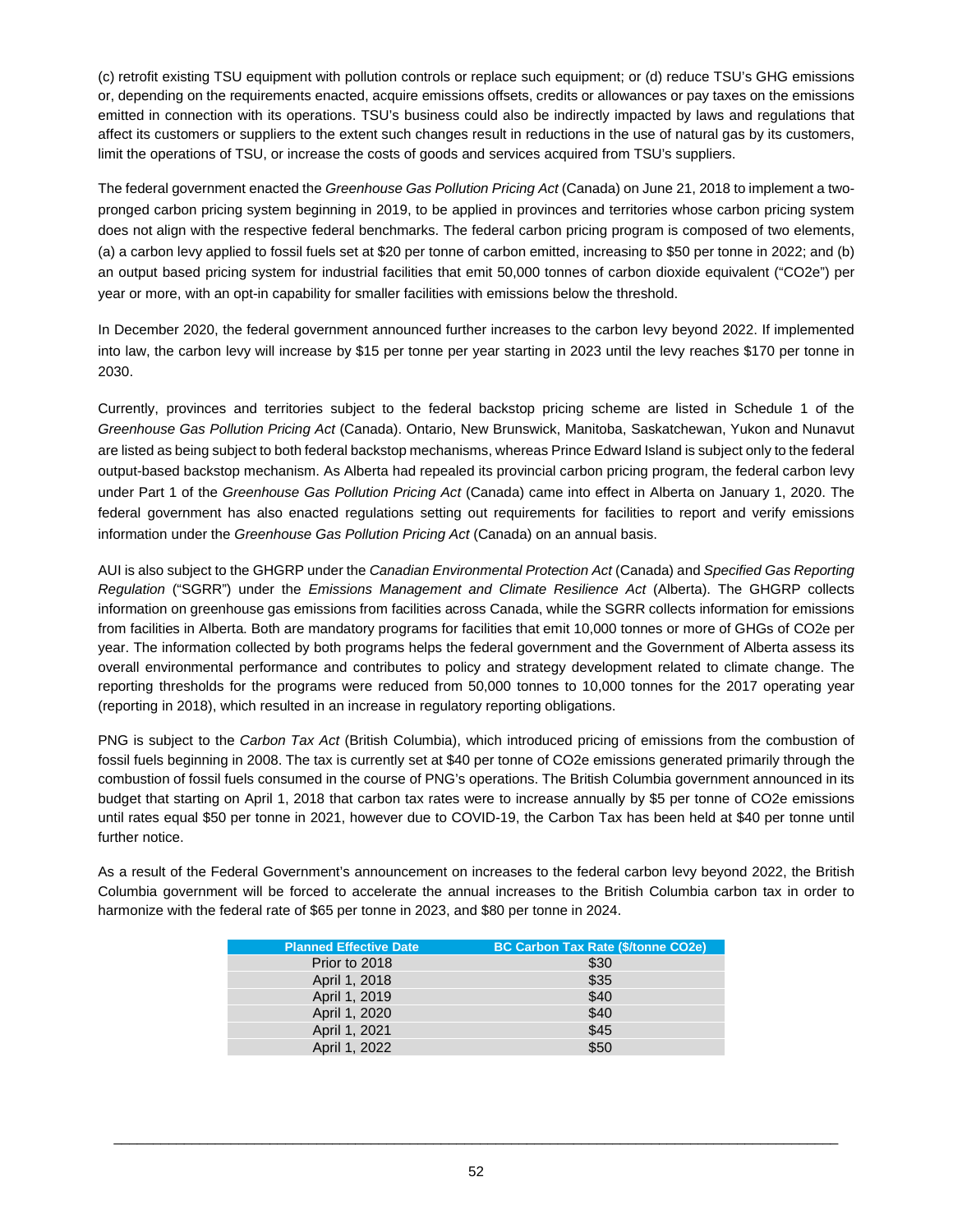PNG operates under and complies with the requirements set forth by the *Carbon Tax Act* (British Columbia). The carbon tax is recovered from customers through regular customer billings.

On February 15, 2018, the *Quantification, Reporting and Verification of Greenhouse Gas Emissions Regulations* made under the *Environment Act* (Nova Scotia) came into effect. Among the companies subject to the reporting requirements are those which own facilities that generate 50,000 tonnes or more of CO2e per year from the distribution of natural gas, as well as natural gas distributors and fuel suppliers that deliver natural gas for consumption in Nova Scotia that, when combusted, produces 10,000 tonnes or more of CO2e per year.

HGL is a mandatory participant in the cap and trade carbon pricing program for greenhouse gas emissions that began on January 1, 2019. The program sets annual limits on the amount of GHG emissions allowed from certain activities in the province each year. The province will allocate free emission allowances to fuel suppliers like HGL equal to 80 percent of the suppliers' verified GHG emissions each year. Remaining allowances must be obtained through auctions of emission allowances that occurs twice each calendar year. Two auctions of emission allowances occurred on June 10 and December 2, 2020. Allowances prices settled at \$24.00 and \$24.70 CAD, respectively. HGL successfully participated in these 2020 auctions, and the 2021 auction schedule is yet to be released to stakeholders.

# **DIVIDENDS**

Dividends are declared at the discretion of the Board of Directors, and dividend levels are reviewed periodically by the Board of Directors, giving consideration to the ongoing sustainable net income and cash flow of the business, its maintenance and growth capital programs and any debt repayment requirements of TSU. The Company targets to pay a portion of its ongoing net income through regular quarterly dividends made to its Shareholder.

TSU's payment of dividends may be limited by covenants under its credit agreements, including, without limitation, in circumstances when a default or event of default exists or would be reasonably expected to exist upon or as a result of making such dividend payment. In the event of liquidation, dissolution or winding-up of TSU, the preferred shareholders have priority in the payment of dividends over the common shareholders.

The table below shows the cash dividends paid by TSU on Common Shares:

| \$ per common share | 2020 | 2019                                    | 2018 |
|---------------------|------|-----------------------------------------|------|
| <b>Total</b>        |      | $$ 1.0550 \text{ }$ \$ 0.9950 \$ 0.1744 |      |

# **MARKET FOR SECURITIES**

None of TSU's issued and outstanding securities, including its MTNs, are traded on an exchange.

# **CREDIT RATINGS**

Credit ratings are intended to provide investors with an independent measure of credit quality of an issue of securities and are indicators of the likelihood of payment and of the capacity and willingness of a company to meet its financial commitment on an obligation in accordance with the terms of an obligation.

This information concerning TSU's credit ratings relates to TSU's financing costs, liquidity and operations. The availability of TSU's funding options may be affected by certain factors, including the global capital markets environment and outlook as well as TSU's financial performance. TSU's access to capital markets at competitive rates is influenced by TSU's credit rating and rating outlook, as determined by credit rating agencies such as DBRS, and if TSU's ratings were downgraded, TSU's financing costs and future debt issuances could be unfavorably impacted.

DBRS is one of several rating agencies that provide credit ratings. The ratings for debt instruments range from a high of AAA to a low of D.

On December 2, 2020, DBRS affirmed TSU's Issuer Rating and Unsecured MTNs rating of BBB(high) with a Stable trend.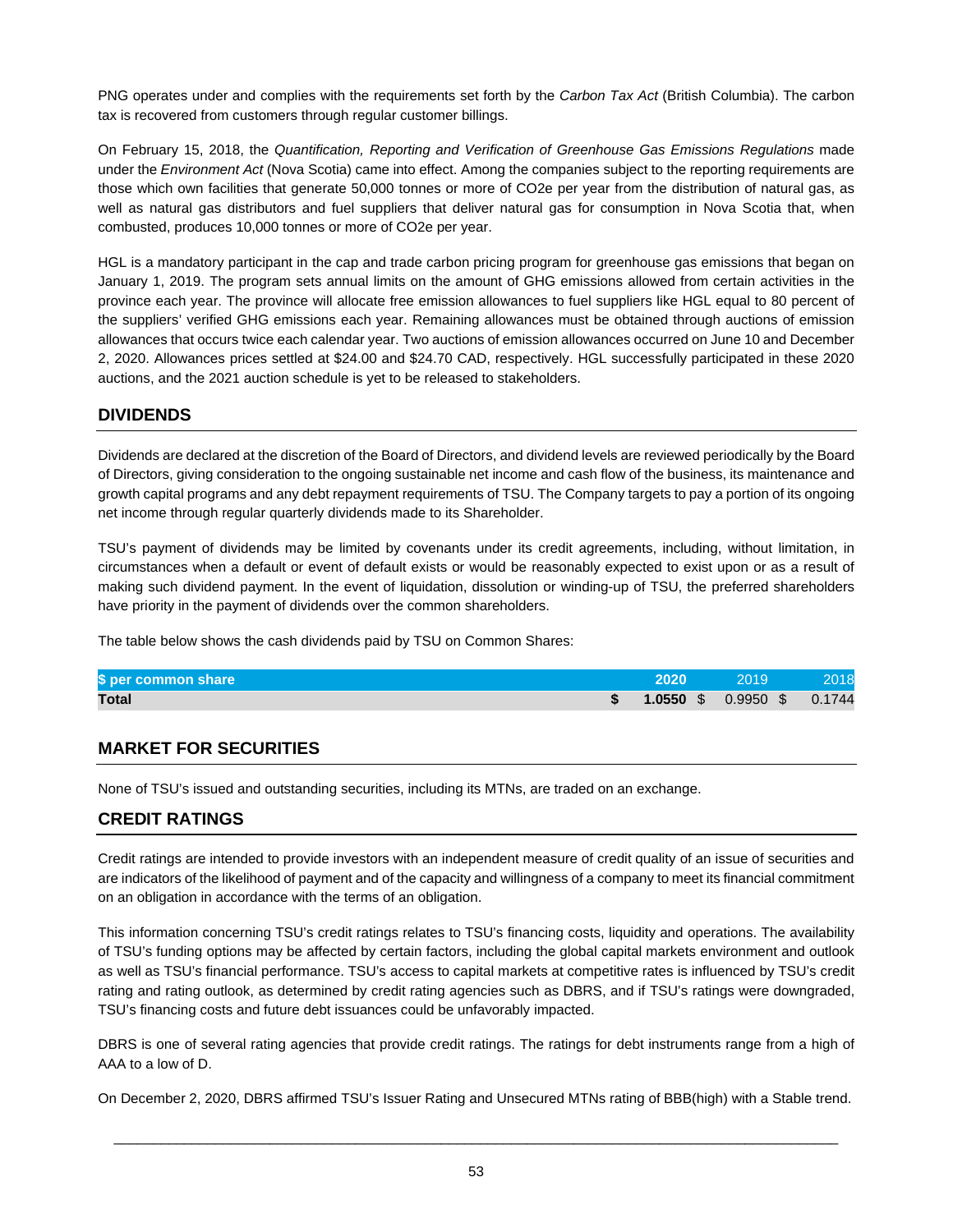According to the DBRS rating system, debt securities rated BBB are the in the fourth highest of ten rating categories and are of adequate credit quality. The capacity for the payment of financial obligations is considered acceptable but may be vulnerable to future events. "High" or "Low" designations are used to indicate the relative standing of the security being rated within a particular rating category.

The credit ratings assigned by DBRS are not recommendations to purchase, hold or sell the securities in as much as such ratings do not comment as to market price or suitability for a particular investor. There can be no assurance that any rating will remain in effect for any given period of time or that any rating will not be revised or withdrawn entirely by DBRS at any time in the future if, in their judgment, circumstances so warrant. The credit ratings on a security may not reflect the potential impact of all risks related to the value of the security.

Except as set forth above, DBRS have not announced that it is reviewing or intends to revise or withdraw the ratings on TSU.

TSU provides an annual fee to DBRS for credit rating services. TSU has paid DBRS its respective fees in connection with the provision of the above ratings. In addition to the aforementioned fees, TSU has made payments in respect of certain other services provided to the Company by DBRS.

# **MATERIAL CONTRACTS**

Except for contracts entered into in the ordinary course of business, the only material contracts entered into by TSU within the most recently completed financial year, or before the most recently completed financial year but which are still material and are still in effect, are the following:

- **Revolving Credit Facility**
- **MTN Trust Indenture**

The full text of each material contract is available on SEDAR at *www.sedar.com.*

# **INTEREST OF MANAGEMENT AND OTHERS IN MATERIAL TRANSACTIONS**

Other than as disclosed herein with regard to the Arrangement, TSU is not aware of any material interest, direct or indirect, of any director or officer of TSU, any director or officer of a corporation that is an insider or subsidiary of TSU, or any other insider of TSU, or any associate or affiliate of any such person, in any transaction since the commencement of TSU's last three completed financial years, or in any proposed transaction, that has materially affected or would materially affect TSU or any of its subsidiaries.

# **CONFLICTS OF INTEREST**

Certain directors of the Company are engaged in, and may continue to be engaged in, other activities in the industries in which the Company operates from time to time.

The CBCA provides that in the event that a director or an officer is a party to, or is a director or an officer of, or has a material interest in any Person who is a party to, a material contract or material transaction or proposed material contract or proposed material transaction, such director or officer shall disclose the nature and extent of his or her interest and shall refrain from voting to approve such contract or transaction, unless otherwise provided under the CBCA. To the extent that conflicts of interest arise, such conflicts will be resolved in accordance with the provisions of the CBCA.

As of March 3, 2021, the Company is not aware of any existing or potential material conflicts of interest between TSU and any director or officer of TSU.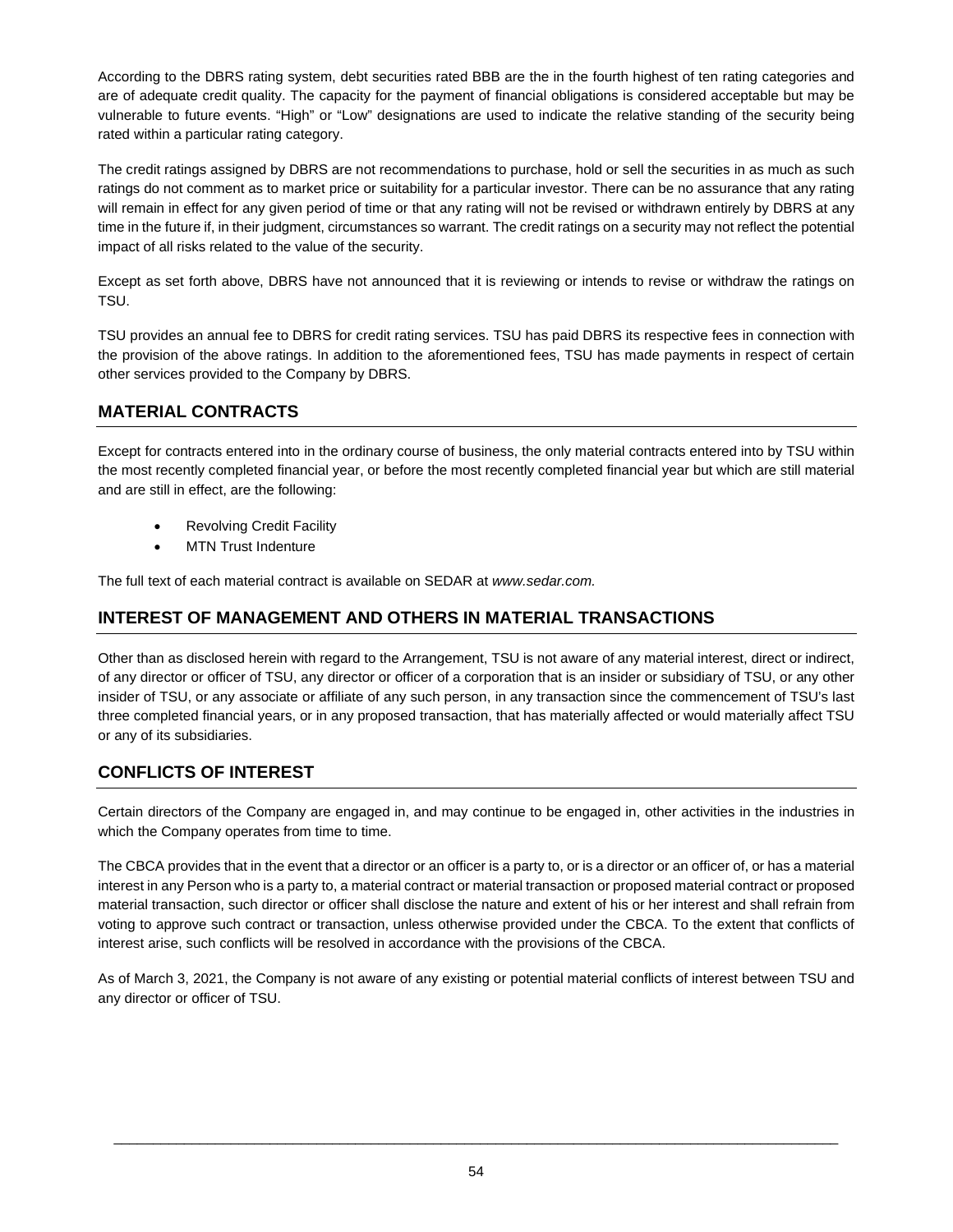# **LEGAL PROCEEDINGS**

TSU is not aware of any material legal proceedings to which TSU or its affiliates was a party or to which their property was subject during TSU's most recently completed financial year and TSU is not aware of any such material legal proceedings being contemplated.

# **REGULATORY ACTIONS**

TSU is not aware of any (i) penalties or sanctions imposed against it by a court relating to securities legislation or by a securities regulatory authority during its most recently completed financial year, or (ii) other penalties or sanctions imposed by a court or regulatory body against it that would likely be considered important to a reasonable investor in making an investment decision. There were no settlement agreements entered into by TSU before a court relating to securities legislation or with a securities regulatory authority during TSU's most recently completed financial year.

# **INTERESTS OF EXPERTS**

The auditors of TSU are Ernst & Young LLP, Chartered Professional Accountants, 2200 – 215 2<sup>nd</sup> Street SW, Calgary, Alberta T2P 1M4 and were appointed auditors of TSU in 2018. E&Y is independent within the meaning of the Rules of Professional Conduct of the Chartered Professional Accountants of Alberta.

# **ADDITIONAL INFORMATION**

Additional financial information is contained in TSU's audited consolidated financial statements as at and for the year ended December 31, 2020 and management's discussion and analysis as at and for the year ended December 31, 2020.

The Company routinely files all required documents through the SEDAR system and on its own website. Internet users may retrieve such material through the SEDAR website at *www.sedar.com*. TSU's website is located at *www.trisummit.ca*, but TSU's website is not incorporated by reference into this AIF.

# **TRANSFER AGENTS AND REGISTRARS**

The registrar and trustee for MTNs is Computershare Trust Company of Canada, 800, 324 - 8th Avenue SW, Calgary, Alberta T2P 2Z2, Tel: 1-800-564-6253.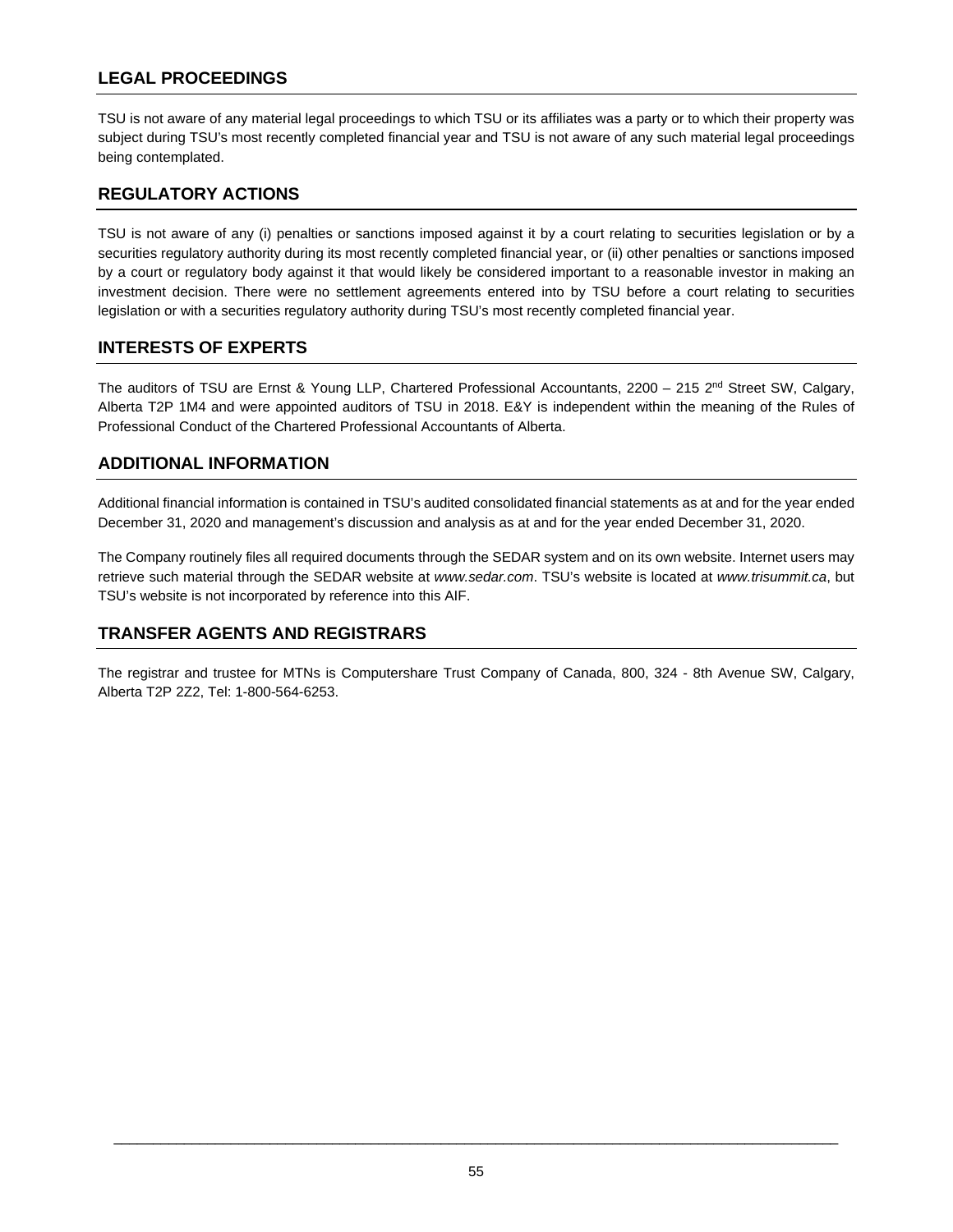# **SCHEDULE A: AUDIT COMMITTEE MANDATE**

## **CONSTITUTION**

The Board of Directors (the "Board") of TriSummit Utilities Inc. (the "Corporation") has established an Audit Committee (the "Committee") to serve as the Audit Committee of the Board. Such Committee shall be in compliance with the guidelines for corporate governance as set forth by the applicable regulatory or legal authority having jurisdiction over the Corporation.

The Committee shall assist the Board with its oversight of: the quality and integrity of the Corporation's financial statements, financial disclosure and internal controls over financial reporting; the Corporation's compliance with relevant legal and regulatory requirements; the qualifications, independence and performance of the external auditor and internal auditor; certain policies of the Corporation; and other matters set out herein or delegated by the Board from time to time.

## **MEMBERSHIP**

Subject to the terms of the By-Laws of the Corporation, the Board shall elect from its members not less than three (3) Directors to serve on the Committee (the "Members") and shall appoint one such Member as Chair of the Committee.

A majority of the Members shall not be executive officers, employees, or control persons of the Corporation or an affiliate of the Corporation.

Every Member must be financially literate (as that term is defined within National Instrument 52-110) or become financially literate within a reasonable period of time after being appointed.

Any Member may be removed or replaced at any time by the Board and shall cease to be a Member upon ceasing to be a Director of the Corporation.

Each Member shall hold office until the Member resigns or is replaced, whichever first occurs. Where a vacancy occurs at any time in the membership of the Audit Committee, it may be filled by the Board on the recommendation of the Compensation and Governance Committee, provided that the proposed Member meets the above criteria and the By-Laws of the Corporation are complied with. Provided the Committee includes three Members, it may continue to act in the event of a vacancy. When appointing a Member to the Committee, the Board shall take into consideration the number of other audit committees upon which the proposed Member sits.

The Corporate Secretary of the Corporation shall be secretary to the Committee unless the Committee directs otherwise.

### **MEETINGS**

The Committee shall convene no less than four times per year at such times and places designated by its Chair or whenever a meeting is requested by a Member, the Board, or an officer of the Corporation. A minimum of twenty-four (24) hours' notice of each meeting, plus a copy of the proposed agenda, shall be given to each Member. Members of management of the Corporation or any subsidiary or affiliate of the Corporation shall attend whenever requested to do so by a Member.

A meeting of the Committee shall be duly convened if a majority of Members are present. Where the Members consent, and proper notice has been given or waived, Members may participate in a meeting of the Committee by means of such telephonic, electronic or other communication facilities as permits all persons participating in the meeting to communicate adequately with each other, and a Member participating in such a meeting by any such means is deemed to be present at that meeting.

In the absence of the Chair of the Committee, the Members may choose one of the Members to be the chair of the meeting.

The external auditor will be given notice of and be provided the opportunity to attend every meeting of the Committee.

The Committee will hold *in camera* sessions without management present, including with internal and external auditors, as may be deemed appropriate by the Members.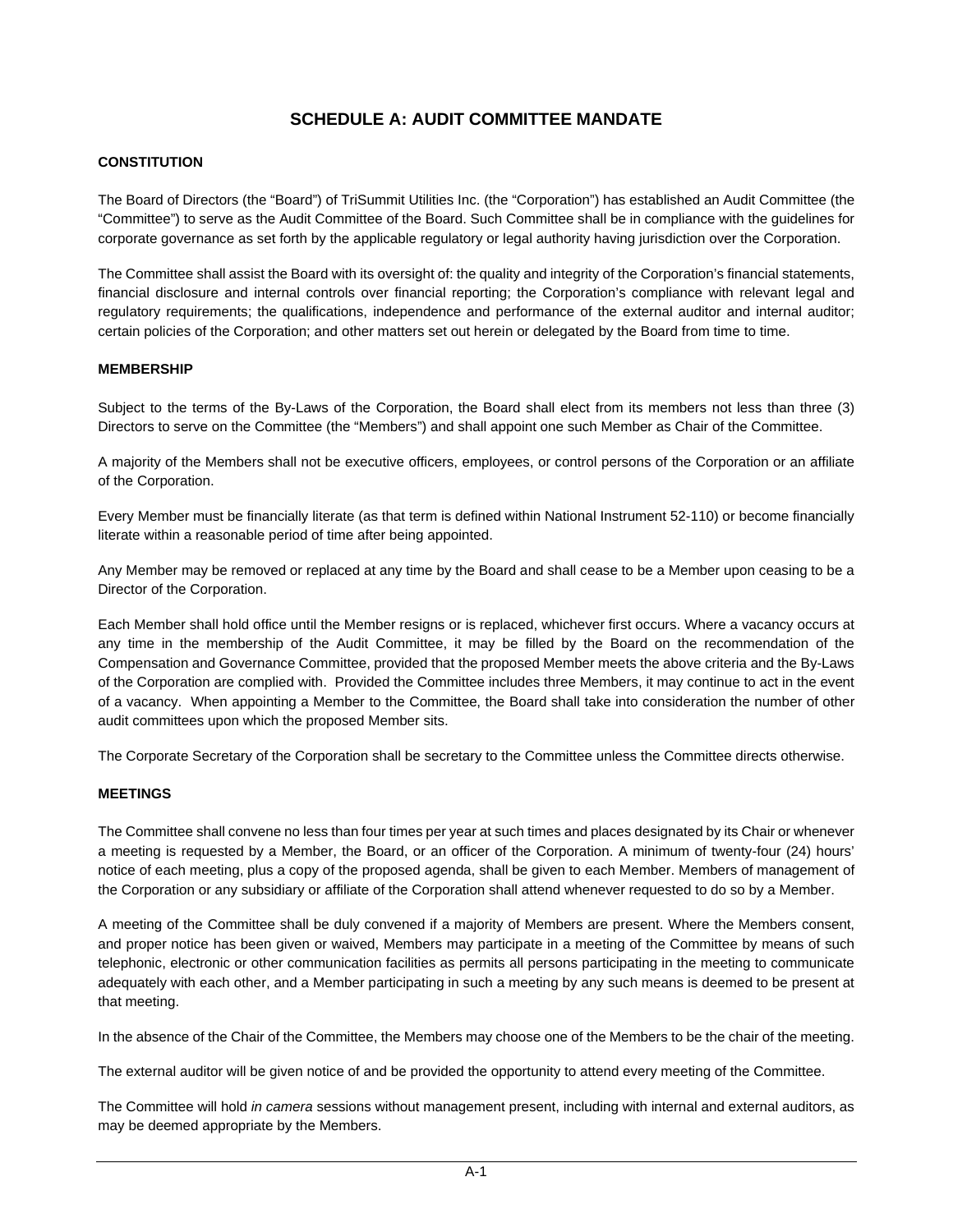Minutes shall be kept of all meetings of the Committee by the Corporate Secretary or designate of the Corporate Secretary.

# **DUTIES AND RESPONSIBILITIES OF THE CHAIR**

The Chair of the Committee is responsible for:

- 1. providing leadership to the Committee and assisting the Committee in reviewing and monitoring its responsibilities;
- 2. duly convening Committee meetings and designating the times and places of those meetings;
- 3. working with Management, and if requested the Chair of the Board and Senior Director, on the development of agendas;
- 4. ensuring Committee meetings are conducted in an efficient, effective and focused manner;
- 5. ensuring the Committee has sufficient information to permit it to properly make decisions when decisions are required;
- 6. advising the Committee of any finance, accounting or misappropriation matters brought to the Chair's attention;
- 7. advising other Committee Chairs or the Chair of the Board of any matters which may affect the organization and influence the Board or Committee's responsibilities; and
- 8. reporting to the Board on the activities, decisions and recommendations of the Committee after each meeting.

# **DUTIES AND RESPONSIBILITIES OF THE COMMITTEE**

The Committee shall, as permitted by and in accordance with the requirements of the *Canada Business Corporations Act*, the Articles and By-Laws of the Corporation and any legal or regulatory authority having jurisdiction, periodically assess the adequacy of procedures for the public disclosure of financial information and review on behalf of the Board and report to the Board the results of its review and its recommendation regarding all material matters of a financial reporting and audit nature including, but not limited to, the following main subject areas:

- 1. oversight of external auditors, including:
	- a) appointment, compensation, retention and termination of external auditors, who shall report directly to the Committee, provided that the appointment of the auditor shall be subject to shareholder approval;
	- b) review and approval of the terms of the external auditors' annual engagement letter, including the proposed audit fee;
	- c) regular discussions with external auditors in the absence of management on matters of interest, including matters that the external auditors recommend bringing to the attention of the Board;
	- d) at least annually, obtain and review reports of external auditors delineating all relationships between the external auditors and the Corporation required by applicable audit professional regulatory standards, discuss with the external auditors any relationships or services that may impact the objectivity and independence of the external auditors and determine external auditor independence;
	- e) review and pre-approve the audit plans (and any changes) of the external audit firm and all non-audit work undertaken by the external audit firm, ensuring that except in exceptional circumstances non-audit related fees represent less than half of the total fees billed by the external audit firm and ensuring that non-audit fees do not include charges for services that are either likely to impair the independence of the auditor or relate to tax services for senior executives of the Corporation;
	- f) resolution of any disagreements between management and the auditor regarding financial reporting;
	- g) assessment of the effectiveness and performance of the external audit firm;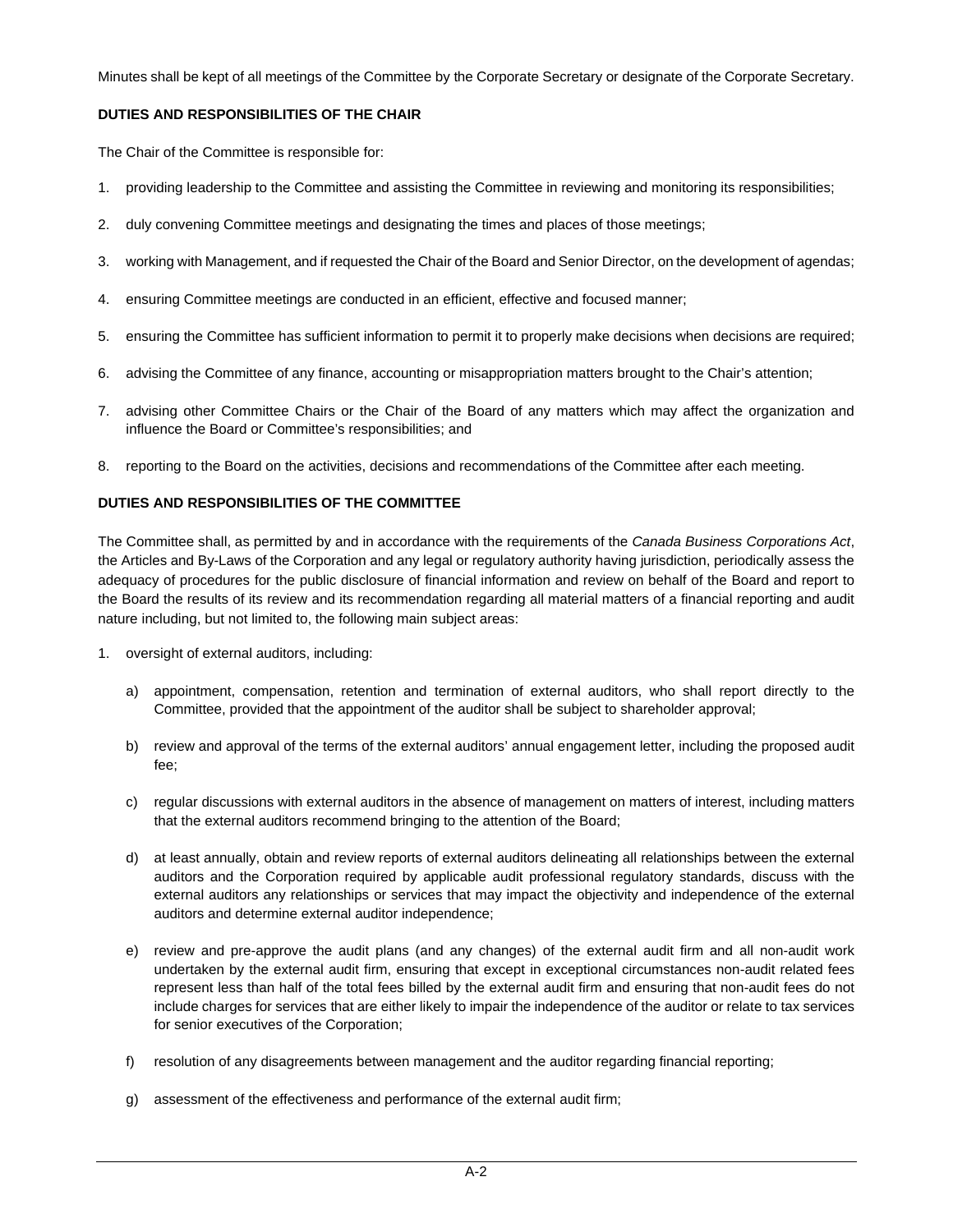- h) review and approval of the Corporation's hiring policies re: current and former partners and employees of the external audit firm; and
- i) ensure management provides adequate funding to the Committee so that it may independently engage and remunerate the external auditor and any advisors.
- 2. oversight of internal auditors, including:
	- a) at least annually, review the internal audit plan, including the degree of coordination between such plan and the audit plans of the external auditor;
	- b) obtain and review reports periodically from the internal auditor regarding the activities of the internal audit function, including any significant disagreements between internal auditors and management; and
	- c) discuss the responsibilities, budget and staffing of the Corporation's internal audit function (which may be outsourced to a firm other than the external auditor) and review the performance of the internal audit function.
- 3. oversight of financial reporting, including:
	- a) review and recommend to the Board for approval the annual and interim financial statements, including management's discussion and analysis;
	- b) review and recommend to the Board for approval the annual and interim press releases regarding financial results, if any;
	- c) review and recommend to the Board for approval the annual information form;
	- d) review filings to securities regulators containing audited or unaudited financial statements that have not previously been publicly disclosed;
	- e) review key public disclosure documents containing audited or unaudited financial information extracted from the financial statements of the Corporation that has not previously been publicly disclosed (for example, but not limited to, press releases and prospectuses);
	- f) review of the financial aspects of any transactions of the Corporation that involve related parties (other than transactions with wholly-owned subsidiaries or affiliates); and
	- g) review of litigation, claims and contingencies in consultation with management and legal counsel as appropriate.
- 4. oversight of financial reporting processes and internal control over financial reporting and disclosure controls, including:
	- a) review of the adequacy and effectiveness of the accounting and internal control policies, including internal controls over financial reporting, of the Corporation and procedures through inquiry and discussions with the external auditors, management and the internal auditor, including about the extent to which the scope of the internal and external audit plans can be relied upon to detect weakness in internal control policies, fraud or other illegal acts;
	- b) review of the adequacy and effectiveness of the disclosure control policies and procedures of the Corporation;
	- c) review of the effectiveness of procedures for the receipt, retention and resolution of complaints regarding accounting, internal accounting controls or auditing matters, and the confidential, anonymous submission by employees of concerns regarding questionable accounting, internal accounting controls, financial reporting or auditing matters and review and, as necessary, investigate, any reports alleging material violations of federal, provincial or state securities or any similar other law or a material breach of fiduciary duties by directors, officers, employees or agents of the Corporation arising under such laws; and
	- d) review and discuss with management and the external auditor the certification and reports of management and the external auditor required in the Corporation's periodic reports concerning the Corporation's internal control over financial reporting and disclosure controls and procedures, the adequacy of such controls and any remedial steps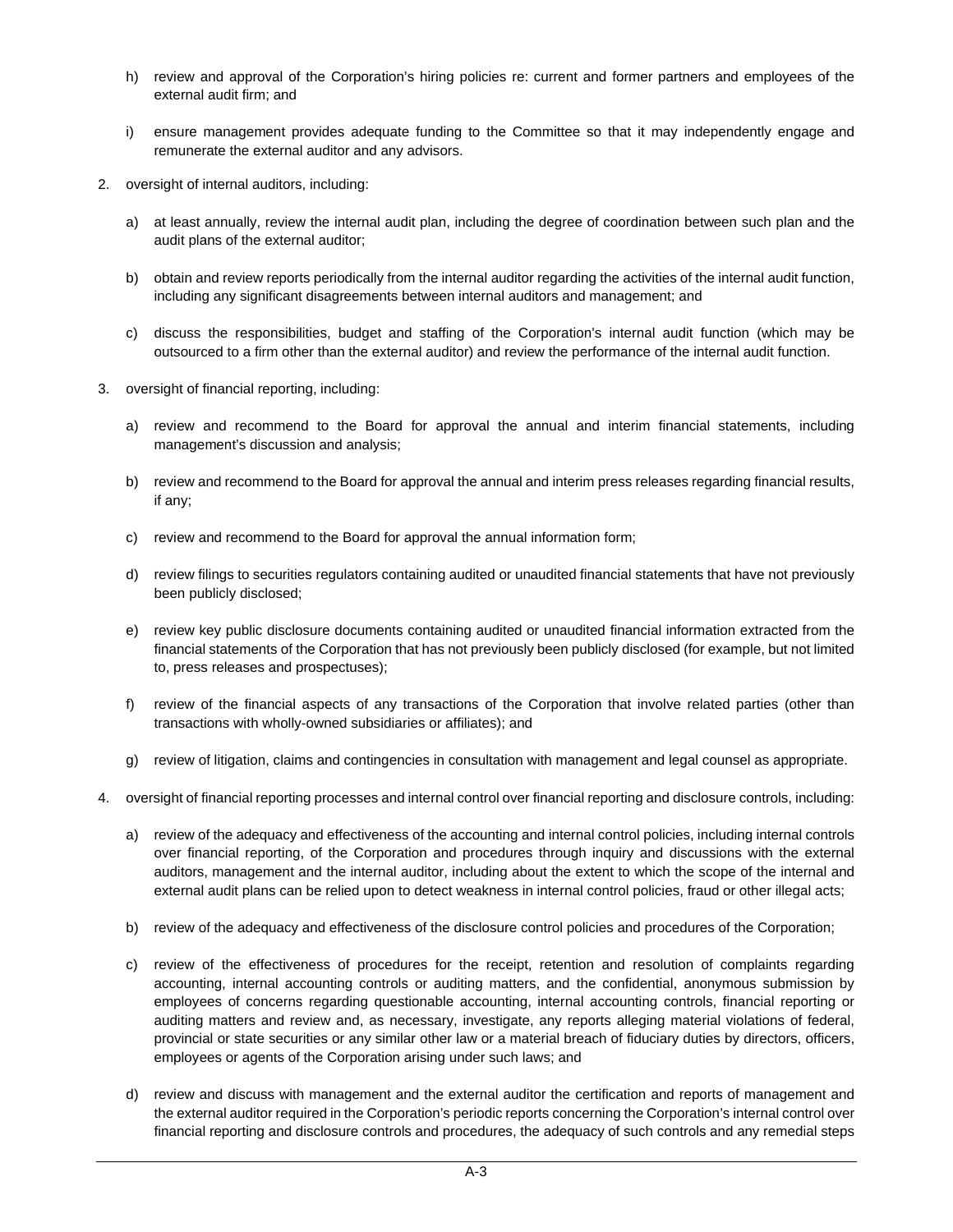being undertaken to address any material weaknesses or significant deficiencies in internal control over financial reporting.

- 5. oversight of finance matters, including:
	- a) review of analyses by management and the external auditor regarding significant financial reporting issues and judgments made in connection with the preparation of the Corporation's consolidated financial statements;
	- b) review of Corporation's policy on dividends;
	- c) review the issuance of equity or debt securities by the Corporation;
	- d) review and recommend for approval to the Board the management information circular, if any, with respect to matters related to the auditor or affecting the capital of the Corporation; and
	- e) review and recommend to the Compensation and Governance Committee, for further recommendation or approval, the calculations of financial metrics used in the determination of employee incentive compensation plans; monitor finance integration and financial risk management programs associated with major acquisitions.
- 6. oversight of risk management, including:
	- a) review of the Corporation's major risks, a review of the method of risk analysis by the Corporation, review of the strategies, policies and practices in place for risk management; and
	- b) review of the Corporation's cyber risk and data security, and insurance program.
- 7. oversight of policies applicable to the Committee's mandate, and compliance therewith, including:
	- Code of Business Ethics as it relates to the matters covered by this Mandate;
	- Whistleblower Policy;
	- Disclosure Policy;
	- · Other policies that may be established from time to time relating to accounting, financial reporting, disclosure controls and procedures, internal controls over financial reporting and audits.

# **OTHER DUTIES**

The Committee shall have the following other duties:

- 1. meet regularly with management to discuss areas of concern and coordinate its activities with the Chief Financial Officer;
- 2. review at least annually the succession planning in the accounting and finance groups;
- 3. meet separately with senior management, the internal auditors, the external auditors and, as is appropriate, internal and external legal counsel and independent advisors in respect of matters not elsewhere listed concerning any other audit, finance and risk matter;
- 4. review at least annually the relevance and adequacy of this Mandate and provide recommendations to the Compensation and Governance Committee of the Board; and
- 5. such other duties not mentioned herein but otherwise required pursuant to any applicable legal or regulatory authority.

# **OUTSIDE EXPERTS AND ADVISORS**

The Committee is authorized, when deemed necessary or desirable, to engage independent counsel, outside experts and other advisors, at the Corporation's expense, to advise the Committee on any matter.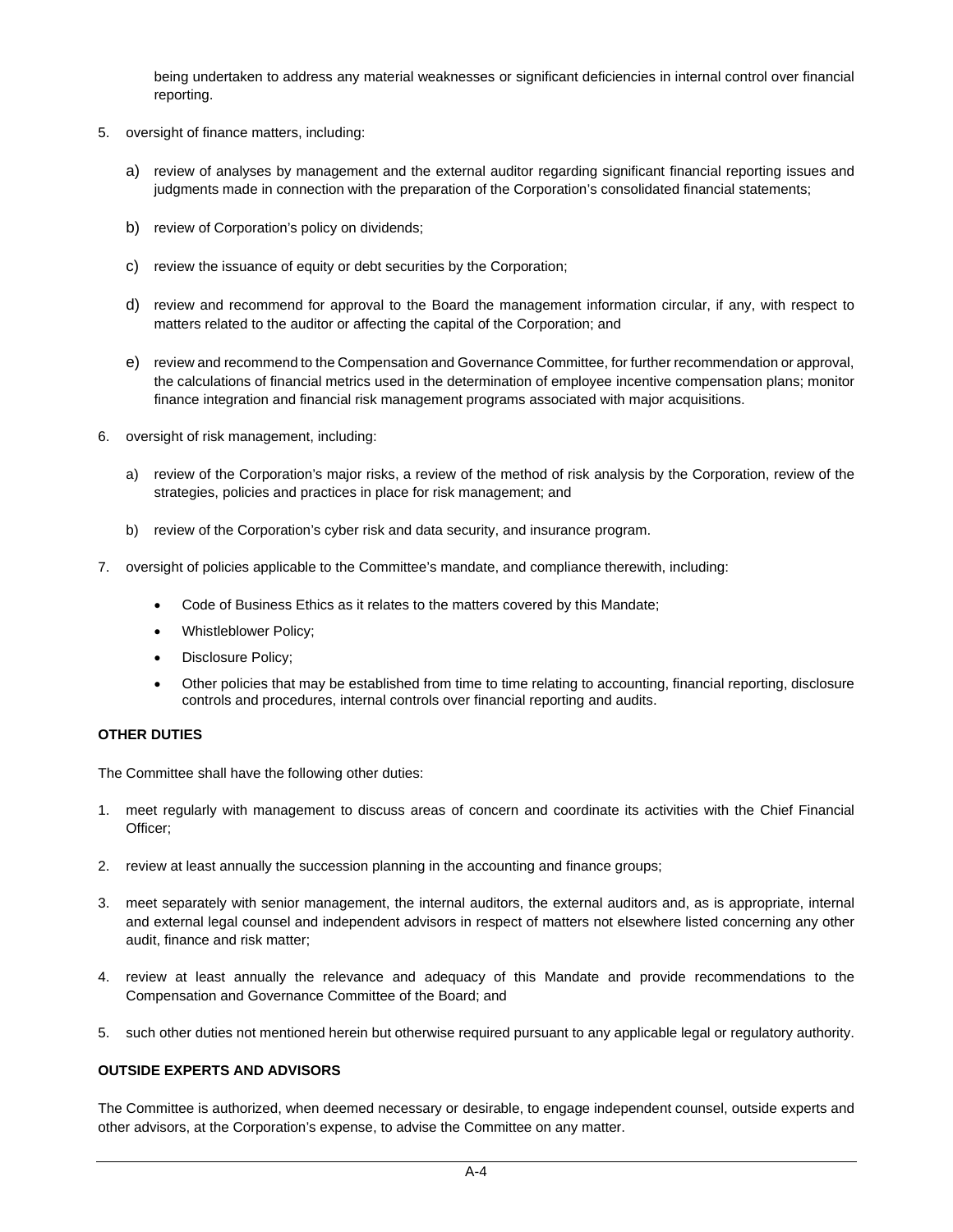# **RELIANCE**

Absent actual knowledge to the contrary (which shall be promptly reported to the Board), each member of the Committee shall be entitled to rely on (i) the integrity of those persons or organizations within and outside the Corporation from which it receives information, (ii) the accuracy of the financial and other information provided to the Committee by such persons or organizations, and (iii) representations made by management and the external auditor, as to any information technology, internal audit and other non-audit services provided by the external auditor to the Corporation and its subsidiaries.

## **COMMITTEE TIMETABLE**

The major activities of the Committee will be outlined in an annual schedule.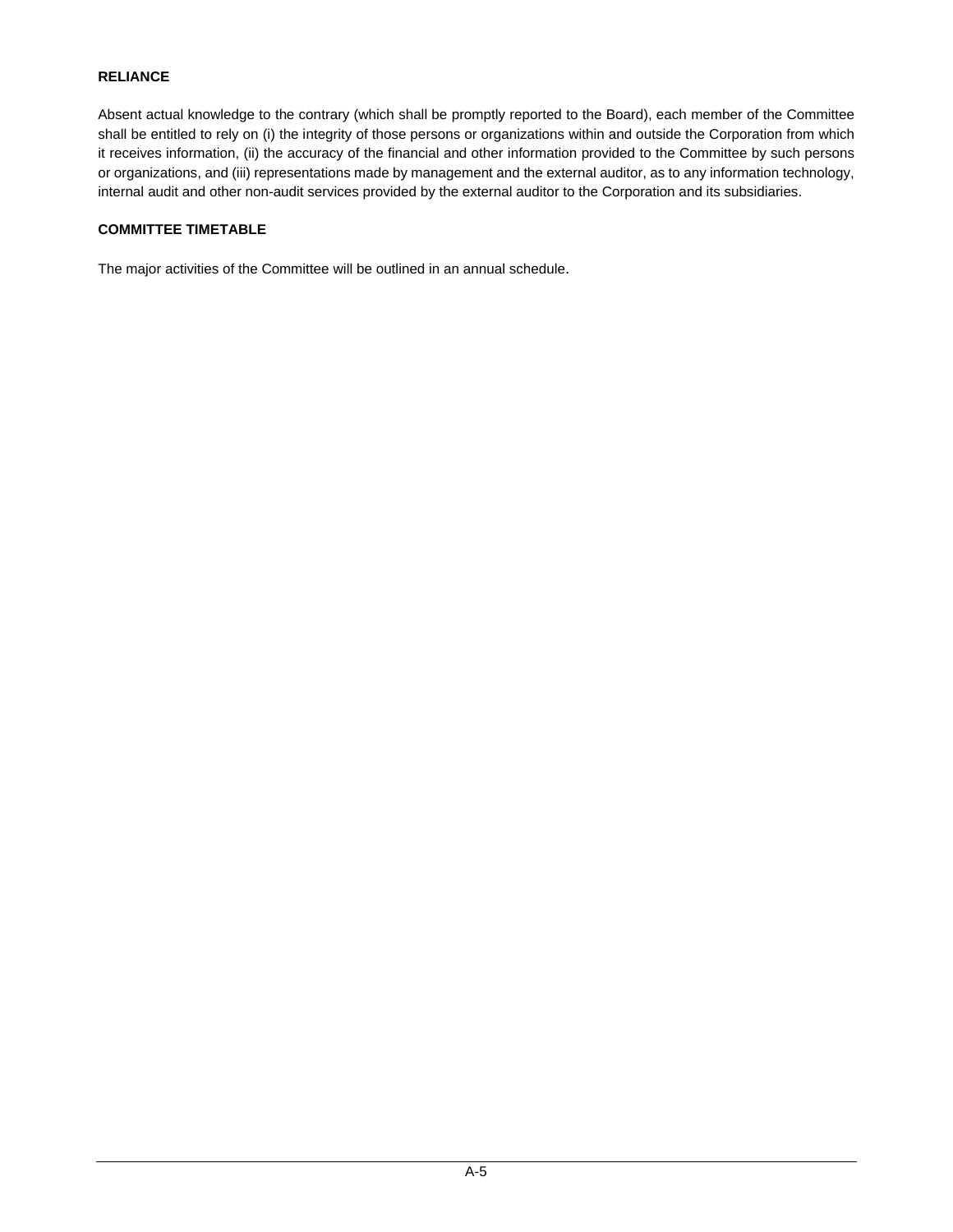# **SCHEDULE B: REPORT ON EXECUTIVE COMPENSATION**

On March 31, 2020, the Public Sector Pension Investment Board ("PSP Investments") and the Alberta Teachers' Retirement Fund Board ("ATRF") completed the acquisition of all of the outstanding Common Shares of TriSummit Utilities Inc. ("TSU") by TriSummit Cycle Inc., a company in which PSP Investments indirectly holds a majority economic interest and ATRF indirectly holds a minority economic interest, with an all-cash transaction pursuant to a plan of arrangement ("Arrangement"). On closing of the Arrangement, all outstanding PSUs, RSUs, DSUs and Options vested (if not already vested) and all outstanding PSUs, RSUs, DSUs and Options were assigned and transferred to TSU in exchange for cash payment under the terms of the Arrangement, and the MTIP, DSUP and Option Plan were terminated.

The information provided in this *Schedule B – Report on Executive Compensation* relates to compensation programs in place for the year ended December 31, 2020. Where indicated or where the context requires, certain information relates to compensation programs existing prior to the closing of the Arrangement on March 31, 2020, and certain information relates to compensation programs following closing of the Arrangement.

# **Frequently Used Terms**

Terms used in this *Schedule B – Report on Executive Compensation* that are not otherwise defined herein or in the AIF have the meaning described below.

| <b>CEO</b>           | Chief Executive Officer and, in the case of Jared B. Green, President and CEO   |
|----------------------|---------------------------------------------------------------------------------|
| <b>DBPP</b>          | Defined Benefit Pension Plan                                                    |
| <b>DCPP</b>          | Defined Contribution Pension Plan                                               |
| <b>DSU</b>           | deferred share unit issued under the DSUP                                       |
| <b>DSUP</b>          | TSU's Deferred Share Unit Plan existing prior to the closing of the Arrangement |
| EVP                  | Executive Vice President                                                        |
| <b>LTIP</b>          | TSU's Long-Term Incentive Plan                                                  |
| MTIP                 | TSU's Mid-Term Incentive Plan existing prior to the closing of the Arrangement  |
| NEO.                 | Named Executive Officer                                                         |
| Option               | option to purchase a Common Share issued under the Option Plan                  |
| Option Plan          | TSU's Share Option Plan existing prior to the closing of the Arrangement        |
| <b>Pension Plans</b> | DBPP and DCPP collectively                                                      |
| <b>PSU</b>           | performance share unit issued under the MTIP                                    |
| <b>RSU</b>           | restricted share unit issued under the MTIP                                     |
| <b>SERP</b>          | Supplemental Executive Retirement Plan                                          |
| <b>STIP</b>          | TSU's Short Term Incentive Plan                                                 |

# **DIRECTOR COMPENSATION**

# **Philosophy and Approach**

TSU's objectives with respect to director compensation include recruiting and retaining qualified individuals to serve as members of the Board and competitively compensating members of the Board commensurate with their responsibilities and time commitment. Director compensation was designed to meet the above-noted compensation objectives while ensuring that directors are unbiased when making decisions and carrying out their duties while serving on the Board. Director compensation was reviewed in consultation with external advisors in connection with the closing of the Arrangement, and certain modifications were made to TSU's director compensation philosophy to reflect transitioning to a privately held company.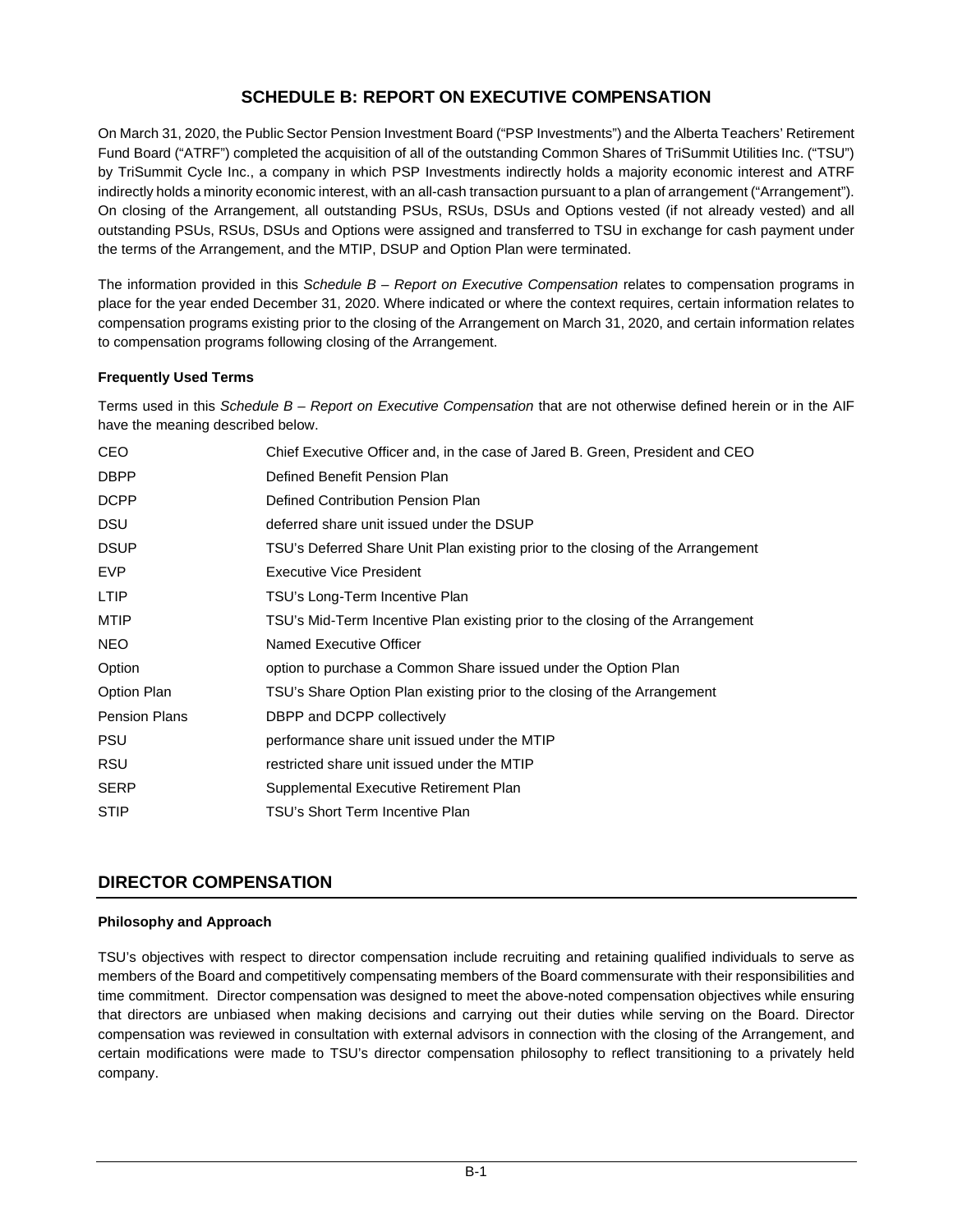#### **Compensation Governance**

The Board, in conjunction with the C&G Committee, is responsible for compensation policies and practices. The C&G Committee is responsible for reviewing and making recommendations to the Board with respect to independent director compensation. The same peer group established for executive compensation in connection with the Arrangement was approved for benchmarking director compensation. See *"Compensation Discussion and Analysis – Compensation Benchmarking"*.

## **Compensation Components**

## *Annual Retainer*

The Company's current approach to director compensation was developed in consultation with external advisors in connection with the closing of the Arrangement and has been approved by the C&G Committee and the Board. Nonindependent Board members are not entitled to compensation for services rendered to TSU as a director.

Independent directors receive an annual cash retainer for serving on the Board and an additional amount for serving as chair of a committee. No meeting attendance fees or other fees were paid to directors in 2020 for serving on the Board.

Following March 31, 2020, the annual retainers payable for each role for the year ended December 31, 2020 are set out below.

| <b>Role</b>                                | <b>Annual Cash Retainer (\$)</b> |
|--------------------------------------------|----------------------------------|
| Chair                                      | 150,000                          |
| Senior Director                            | 110,000                          |
| Other Independent Directors <sup>(1)</sup> | 90,000                           |
| <b>Audit Committee Chair</b>               | 10,000                           |
| <b>C&amp;G Committee Chair</b>             | 5,000                            |
| <b>EHS Committee Chair</b>                 | 5,000                            |

Note:

(1) Directors who are executive officers of TSU or indirect shareholder nominee directors are not entitled to fees for serving as a director of TSU.

# *Other Benefits*

In addition, independent directors receive benefits and are reimbursed for out-of-pocket expenses incurred in the performance of their duties such as attending meetings.

#### *Incentives Prior to Arrangement*

Prior to the closing of the Arrangement on March 31, 2020, independent director compensation included annual cash retainers, which could be taken in the form of DSUs, and equity-based awards, granted in the form of RSUs or DSUs.

Annual retainers payable for each director role were as follows: Chair \$100,000, Lead Director \$85,000, Other Independent Directors \$75,000 and the committee chair retainers were the same. Prior to March 31, 2020, each director had the option to elect, once per calendar year, to receive a percentage of their annual retainer in the form of DSUs. The number of DSUs that a director was entitled to receive in any quarter was equal to one-quarter of the amount of the annual retainer that he or she elected to take in the form of DSUs, divided by the Share price on the quarterly grant date, where the Share price was the average closing price of the Shares for the 20 consecutive trading days immediately preceding the grant date.

In addition to receiving a percentage of their annual retainer in DSUs (if so elected), directors could also receive grants of DSUs or RSUs.

DSUs were governed by the DSUP, vested fully upon grant and were immediately credited to the director's account. DSUs did not have voting rights, but they accrued additional DSUs as dividend equivalents at the same rate as dividends paid on the Shares. Payment of the value of DSUs granted was to occur following the director's retirement from the Board and was not subject to satisfaction of any requirements regarding minimum period of membership or employment or other conditions.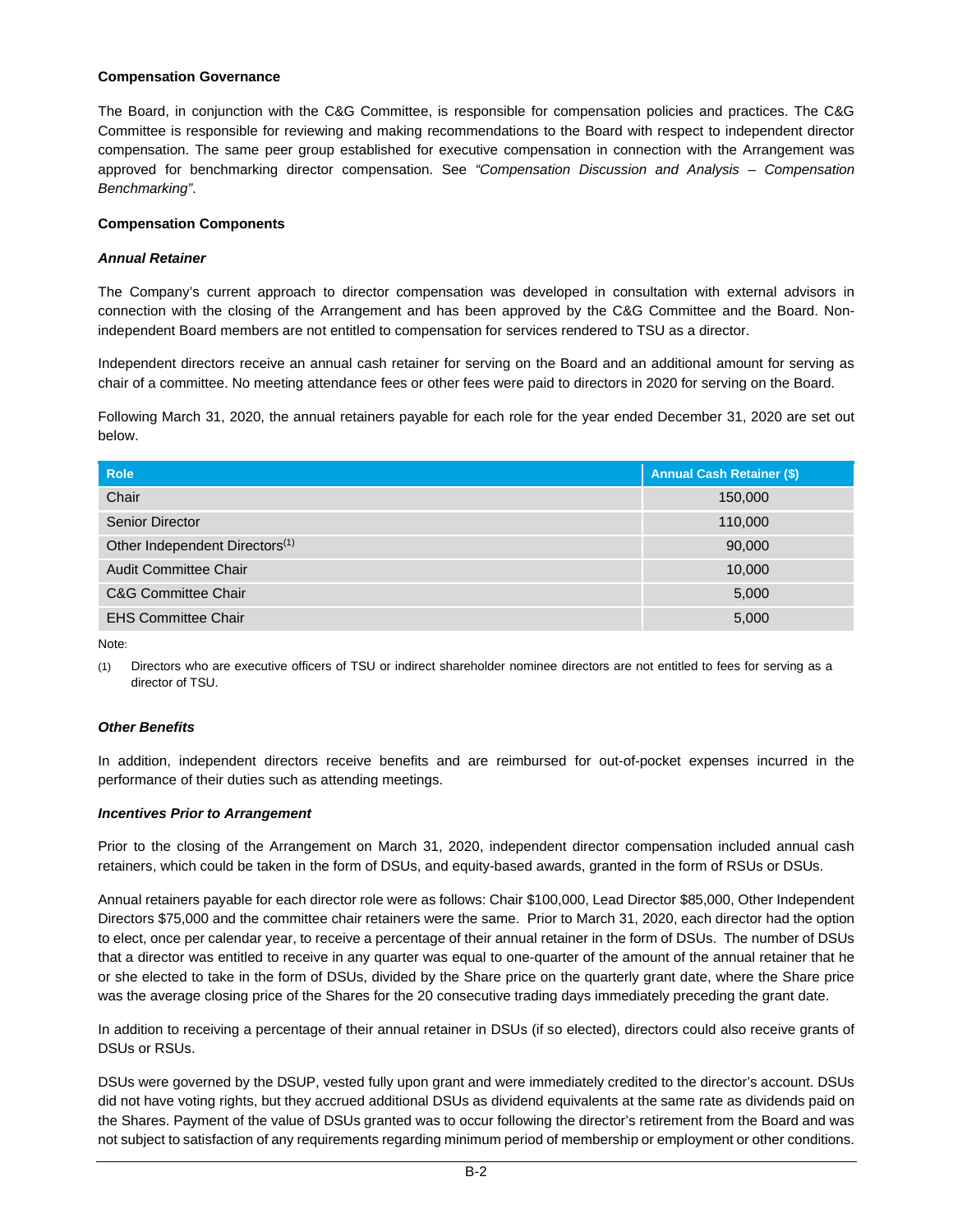DSU payment on redemption was to be calculated by multiplying the number of DSUs held (including credited DSUs earned as dividend equivalents) by the average closing price of the Shares for the 20 consecutive trading days prior to the payment date.

No DSUs were granted to directors in 2020 other than in connection with their annual retainer elections and prior to March 31, 2020.

RSUs were granted under the MTIP as a form of mid- to long-term variable compensation. RSUs did not have voting rights, but they accrued additional RSUs as dividend equivalents at the same rate as dividends paid on the Shares. RSUs were notional Shares linked to Share price performance. RSUs were payable upon vesting, which was three years from the date of grant, subject to meeting applicable performance vesting criteria. On retirement from the Board, the RSUs were to continue to vest and be paid out in the normal course as if the director had not retired.

The directors received an RSU grant equal to an annual value of \$75,000 each, granted on a quarterly basis in advance. In 2020, only one tranche of RSUs was granted to directors prior to the closing of the Arrangement.

On the closing of the Arrangement, all RSUs vested and all DSUs and RSUs were assigned and transferred to TSU in exchange for cash payment under the terms of the Arrangement, and the MTIP and DSUP were terminated.

## **SUMMARY COMPENSATION TABLE FOR NON-EXECUTIVE DIRECTORS**

The following table reflects the compensation, by category and on an aggregate basis, paid to non-executive directors of TSU for the year ending December 31, 2020. Details regarding Mr. Green's compensation as CEO of TSU can be found under the heading "*Executive Compensation*".

|                                 |                                      | Share-<br>based<br><b>Awards</b> | <b>Option-</b>                 | <b>Non-Equity</b>                            |                                |                                                 |              |
|---------------------------------|--------------------------------------|----------------------------------|--------------------------------|----------------------------------------------|--------------------------------|-------------------------------------------------|--------------|
|                                 | <b>Fees</b><br>Earned <sup>(1)</sup> | (DSU &<br>$RSU)^{(2)}$           | based<br>Awards <sup>(3)</sup> | <b>Incentive Plan</b><br><b>Compensation</b> | <b>Pension</b><br><b>Value</b> | <b>All other</b><br>Compensation <sup>(6)</sup> | <b>Total</b> |
| <b>Name</b>                     | $($ \$)                              | $($ \$)                          | $($ \$)                        | $($ \$)                                      | $($ \$)                        | $($ \$)                                         | \$)          |
| Gregory A. Aarssen              | 70,000                               | 40,000                           | nil                            | nil                                          | nil                            | 3,513                                           | 113,513      |
| Judith J. Athaide               | 81,875                               | 28,125                           | nil                            | nil                                          | nil                            | 4,048                                           | 114,048      |
| Patrick Chabot <sup>(4)</sup>   | n/a                                  | n/a                              | n/a                            | n/a                                          | n/a                            | n/a                                             | n/a          |
| Amit Chakma <sup>(5)</sup>      | 25,000                               | 37,500                           | nil                            | nil                                          | nil                            | 2,040                                           | 64,540       |
| David W. Cornhill               | 112,500                              | 43,750                           | nil                            | nil                                          | nil                            | nil                                             | 156,250      |
| William J. Demcoe               | 86,875                               | 28,125                           | nil                            | nil                                          | nil                            | 3,974                                           | 118,974      |
| Andrea Goertz <sup>(5)</sup>    | 11,005                               | nil                              | nil                            | nil                                          | nil                            | 669                                             | 11,674       |
| Dietz Kellmann <sup>(5)</sup>   | 82,500                               | nil                              | nil                            | nil                                          | nil                            | 2,008                                           | 84,508       |
| Samuel Langleben <sup>(4)</sup> | n/a                                  | n/a                              | n/a                            | n/a                                          | n/a                            | n/a                                             | n/a          |
| Jason Munsch <sup>(4)</sup>     | n/a                                  | n/a                              | n/a                            | n/a                                          | n/a                            | n/a                                             | n/a          |
| <b>TOTAL</b>                    | 469,755                              | 177,500                          | nil                            | nil                                          | nil                            | 16,252                                          | 663,507      |

Notes:

(1) Includes the amount of committee chair retainer and annual retainer earned in cash for services during the financial year, even if payable at a future date. After March 31, 2020, all retainers are paid in cash.

(2) Includes that portion of the annual retainer that the director elected to receive in DSUs and RSU grants prior to the closing of the Arrangement. Refer to the discussion of the MTIP and Option Plan under the heading "*Director Compensation – Compensation Components – Incentives Prior to Arrangement*". Grant date fair value of RSUs under the MTIP and DSUs under the DSUP is calculated by multiplying the number of units granted by the closing price of the Common Shares on the grant date. The methodology used to calculate the fair value of RSUs and DSUs is the same as that used for accounting purposes.

- (3) Option-based awards have never been granted to directors (other than Mr. Green in his capacity as CEO), and the Option Plan was terminated on March 31, 2020 upon the closing of the Arrangement.
- (4) Indirect shareholder nominee directors are considered non-independent directors and therefore do not receive compensation for serving as directors of TSU.
- (5) Mr. Chakma resigned from the Board on June 30, 2020. Ms. Goertz joined the Board on November 17, 2020. Mr. Kellmann joined the Board on March 31, 2020.
- (6) Amounts include the value of TSU's group benefits plan for directors that participate.
- (7) For information regarding amounts received by directors in connection with the vesting and payment of RSUs and DSUs pursuant to the Arrangement, see "*Director Compensation – Incentive Plan Awards – Value Vested or Earned During 2020*".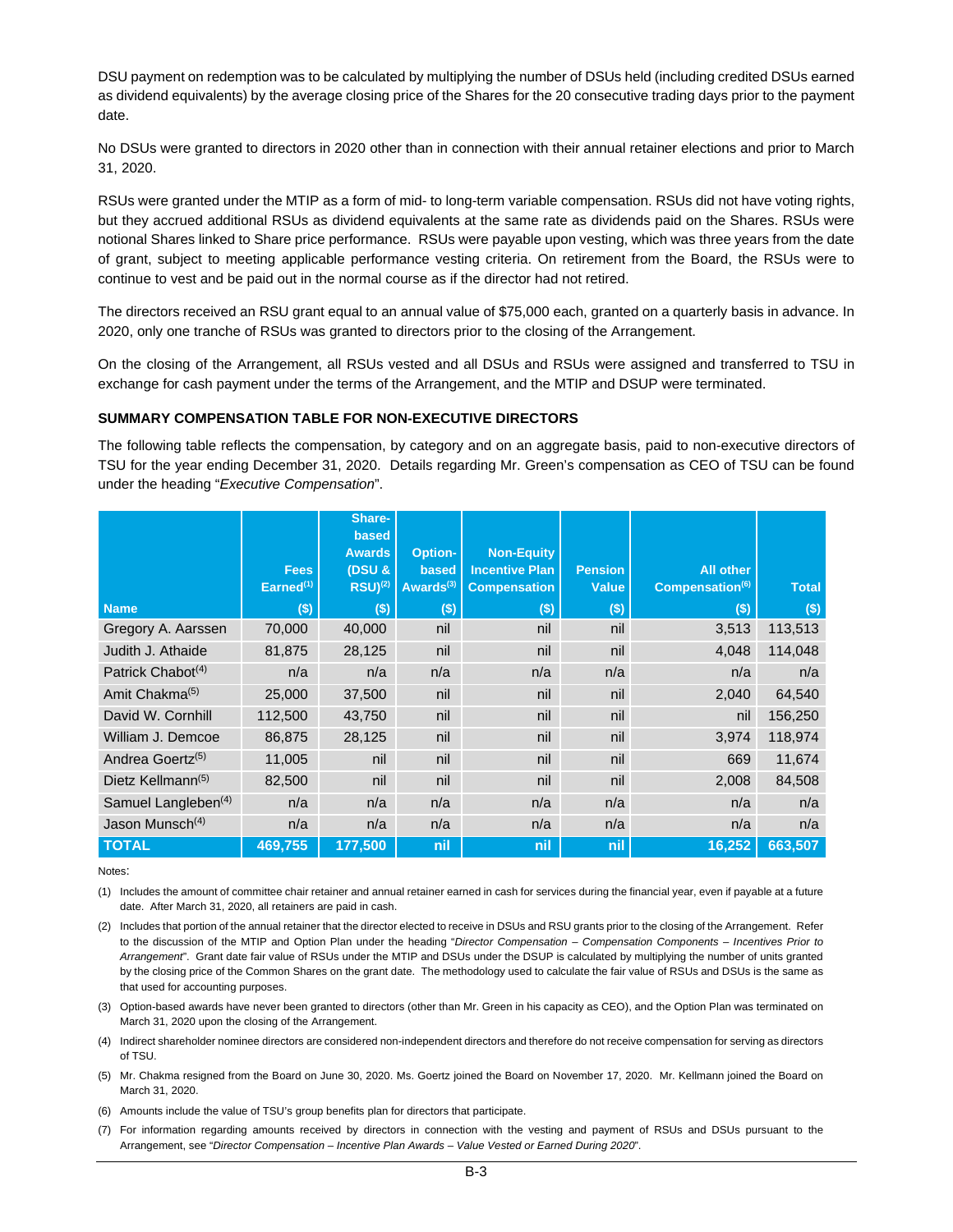## **INCENTIVE PLAN AWARDS**

### **Outstanding Option-Based Awards and Share-Based Awards**

As a result of the Arrangement, there were no outstanding Options, PSUs, RSUs or DSUs as at December 31, 2020.

## **Value Vested or Earned During 2020**

The following table reflects the aggregate dollar value of RSUs and DSUs earned by non-executive directors during the year ended December 31, 2020.

| <b>Name</b>                     | <b>Option-based awards - Value</b><br>vested during 2020 <sup>(1)</sup><br>$($)$ | Share-based awards - Value of<br><b>RSUs and DSUs earned during</b><br>$2020^{(2)}$<br>$(\$)$ | Non-equity incentive plan<br>compensation -<br>Value earned during 2020<br>$($)$ |
|---------------------------------|----------------------------------------------------------------------------------|-----------------------------------------------------------------------------------------------|----------------------------------------------------------------------------------|
| Gregory A. Aarssen              | n/a                                                                              | 300,515                                                                                       | n/a                                                                              |
| Judith J. Athaide               | n/a                                                                              | 185,504                                                                                       | n/a                                                                              |
| Patrick Chabot <sup>(3)</sup>   | n/a                                                                              | n/a                                                                                           | n/a                                                                              |
| Amit Chakma <sup>(4)</sup>      | n/a                                                                              | 279,588                                                                                       | n/a                                                                              |
| David W. Cornhill               | n/a                                                                              | 201,335                                                                                       | n/a                                                                              |
| William J. Demcoe               | n/a                                                                              | 187,335                                                                                       | n/a                                                                              |
| Andrea Goertz <sup>(3)</sup>    | n/a                                                                              | n/a                                                                                           | n/a                                                                              |
| Dietz Kellmann <sup>(3)</sup>   | n/a                                                                              | n/a                                                                                           | n/a                                                                              |
| Samuel Langleben <sup>(3)</sup> | n/a                                                                              | n/a                                                                                           | n/a                                                                              |
| Jason Munsch <sup>(3)</sup>     | n/a                                                                              | n/a                                                                                           | n/a                                                                              |

Notes:

(1) Option-based awards have never been granted to directors (other than Mr. Green in his capacity as CEO).

(2) DSUs vested upon grant to directors. Value includes all DSUs and RSUs held by directors as all DSUs and RSUs unconditionally vested on the closing of the Arrangement. Value is determined by multiplying the number of DSUs and RSUs held on March 31, 2020 by \$33.50 as all RSUs and DSUs were assigned and transferred to TSU in exchange for cash payment of \$33.50 per DSU and per RSU pursuant to the terms of the Arrangement.

- (3) Became directors at or after the closing of the Arrangement. In addition, indirect shareholder nominee directors are non-independent and did not receive compensation for acting as a director of TSU.
- (4) Mr. Chakma resigned from the Board on June 30, 2020.

# **COMPENSATION DISCUSSION AND ANALYSIS**

#### **Compensation Philosophy and Approach**

The Board believes that attracting, motivating and retaining high-performing leaders is integral to the long-term success of TSU. The compensation program is designed to ensure that the actions of TSU's executives are aligned with TSU's longterm corporate strategy and the interests of its Shareholder.

The Board and the C&G Committee view total compensation as a way to link executive actions with the strategy and performance targets of TSU and have designed a compensation framework that is comprised of both short-term and long-term compensation elements. The design of TSU's compensation programs emphasizes competitive and fair annual fixed and variable compensation that provides incentives for reaching shorter-term corporate objectives, while also providing fixed and variable compensation elements intended to retain and motivate executives over the long term. TSU's compensation programs are designed to motivate executives to deliver long-term value to its Shareholder through risk-managed value creation. The goal of the C&G Committee in making compensation recommendations with respect to executives is to recognize and reward individual performance, experience and level of responsibility and the achievement of corporate success.

Executive compensation was reviewed in consultation with external advisors in connection with the closing of the Arrangement, and certain modifications were made to TSU's compensation philosophy to reflect transitioning to a privately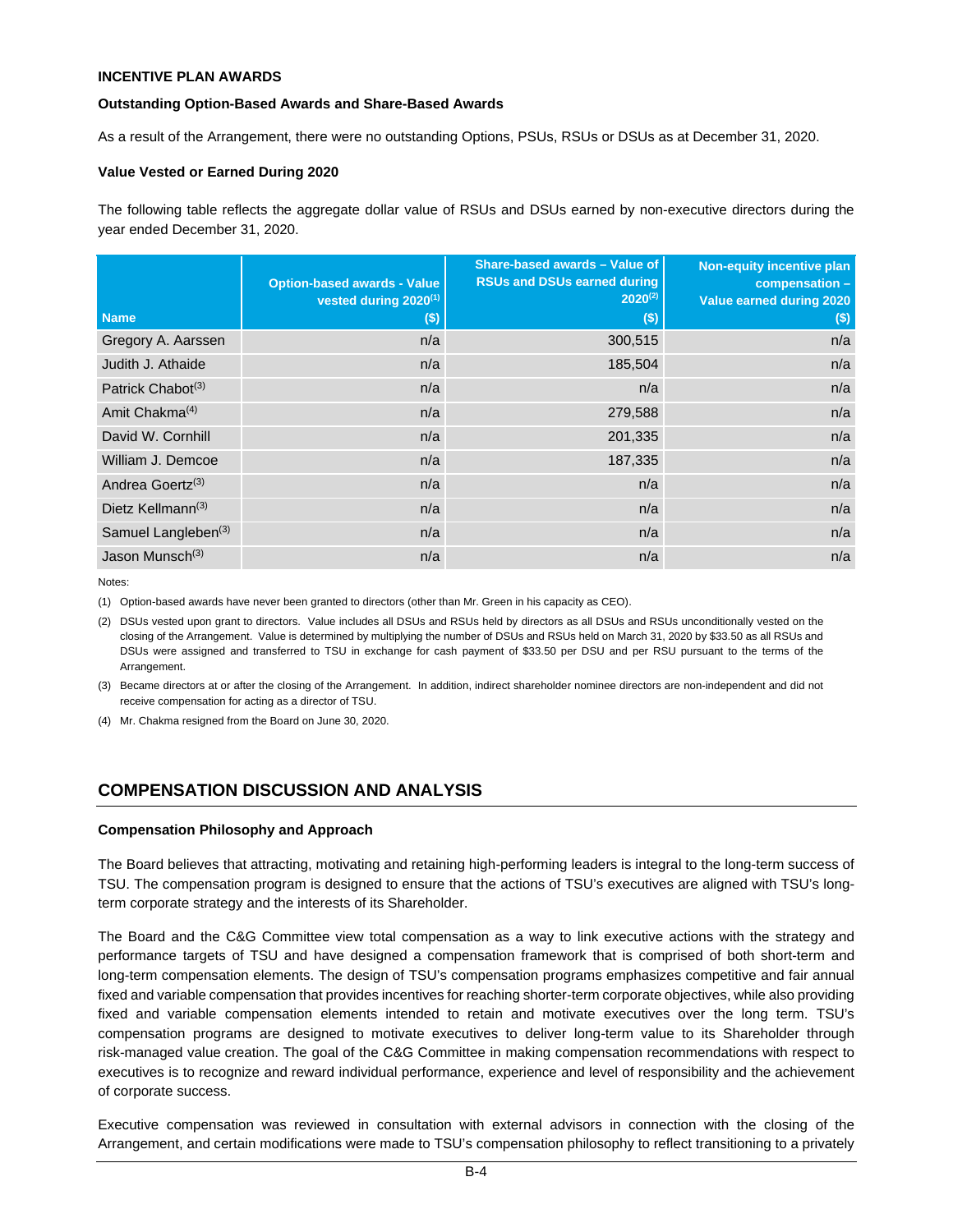held company. TSU's compensation framework generally targets total direct compensation at approximately the median among the relevant peer group.

TSU's current executive compensation program is comprised of base salary, benefits, the STIP, the LTIP, the Employee Savings Plan, the Pension Plans and the SERP (each as described herein). Prior to the closing of the Arrangement, the executive compensation program included the MTIP and the Option Plan in place of the LTIP. Executive performance is the foundation on which all decisions to award compensation are based. Each of these components is discussed in greater detail below.

The executive compensation program is designed to:

- attract, and retain, highly qualified and engaged executives;
- align executive interests with those of TSU's Shareholder by linking awards with achievement of strategic goals that enhance value;
- · offer competitive base salary compensation at approximately the median among the relevant peer group; and
- assuming performance goals are met, recognize and reward executives through pay-for-performance, such that total compensation is positioned at approximately the median among the relevant peer group.

Executive compensation and target payouts have been developed to align executive compensation with the achievement of strategic objectives that support TSU's long-term risk-managed value creation strategy and safety measures.

## **Compensation Governance**

In making compensation recommendations to the Board, the C&G Committee considers a wide range of quantitative and qualitative factors. Corporate strategy execution, financial metrics, performance relative to market and relative to peer companies, individual performance, as well as peer group compensation surveys, are all factored into compensation decisions.

The C&G Committee and the Board review executive compensation regularly. The C&G Committee reviews progress on short-term incentive measures and total compensation at-risk for executives. Corporate performance and individual performance are also regularly discussed. The C&G Committee recommends, for Board approval, executive salary and perquisite changes, corporate results, short-term incentive payments and long-term incentive payments. No executives participate in decision-making or vote on recommendations with respect to compensation matters affecting them.

The C&G Committee meets at least four times per year. The members of the C&G Committee have all been senior leaders in various organizations. As a result, they have obtained direct experience relevant to executive compensation and the skills and experience that enable the C&G Committee to develop and make recommendations on the suitability of TSU's compensation policies and practices. Refer to the discussion in the AIF under the heading "*Corporate Governance – Governance Oversight – Board of Directors – Committee Independence*" for further detail regarding committee membership and independence. In addition, the C&G Committee consults with advisors as it considers appropriate and has the authority to retain an advisor independent of management.

None of the members of the C&G Committee is an executive officer of TSU or was an officer or employee of TSU or any of its subsidiaries in the most recently completed financial year, was formerly an officer of TSU or any of its subsidiaries, or had or has any relationship that requires disclosure under the AIF headings "*Other Information – Indebtedness of Directors and Executive Officers*" or "*Interest of Management and Others in Material Transactions".*

# **Compensation Consultants and Advisors**

TSU engages external consultants to assist with compensation matters. TSU initially engaged Mercer (Canada) Limited ("Mercer") (a wholly-owned subsidiary of Marsh & McLennan Companies, Inc.) in 2018 and 2019 to provide support to it and the Board in determining compensation for TSU's executives and officers.

In mid-2019, the C&G Committee engaged Hugessen Consulting to review TSU's existing executive and director compensation programs. At that time, no changes to programs or the peer group were made.

In January 2020, Hugessen Consulting was engaged by PSP Investments and ATRF to evaluate and provide recommendations on a go-forward executive and director compensation program in the context of a privately held company.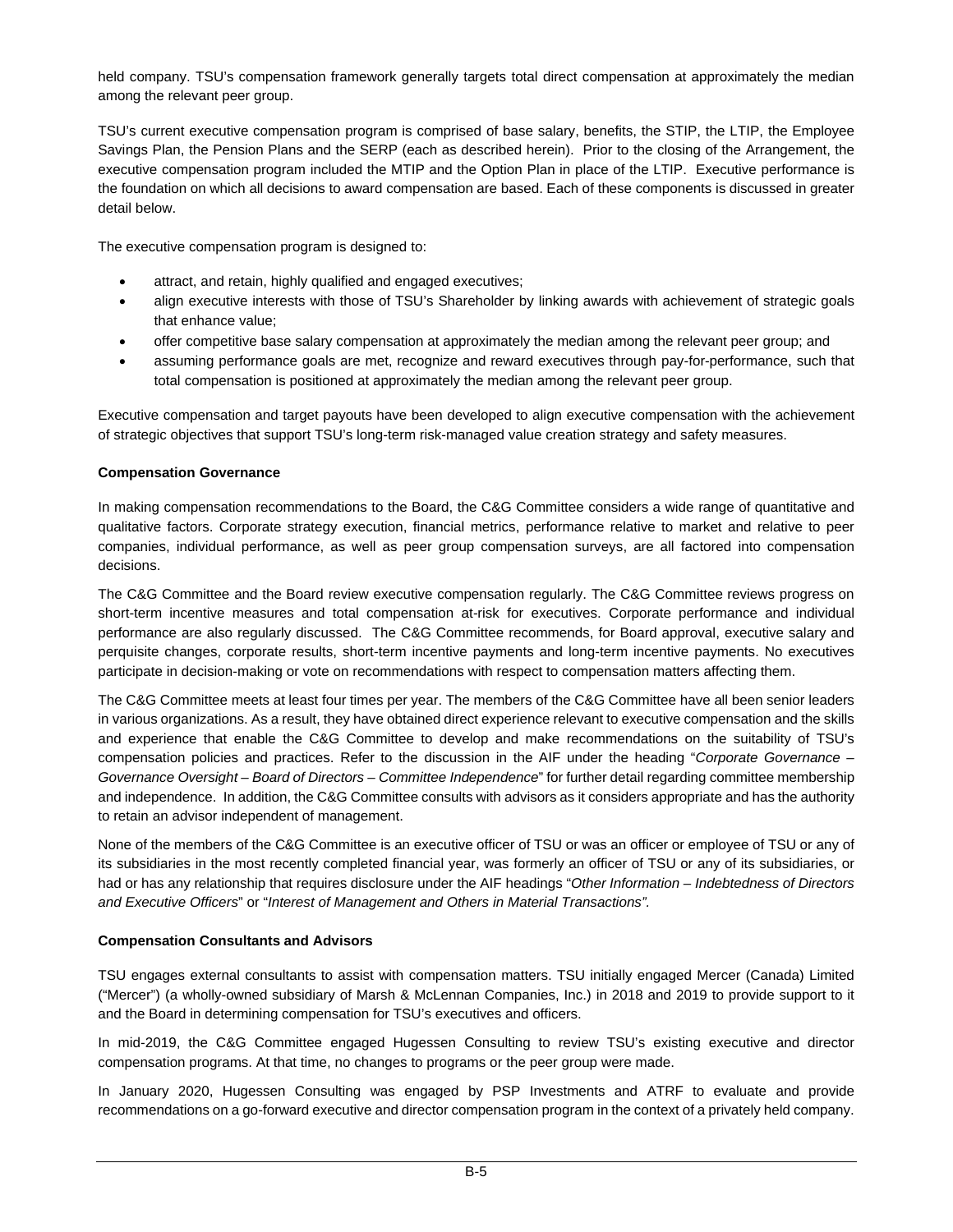The C&G Committee reviewed Hugessen Consulting's report, which formed the basis for compensation program changes that were approved by the C&G Committee and the Board upon the closing of the Arrangement.

In addition, Mercer (through different lines of business) provides other services, including pension and benefits advisory services and general employee compensation consulting services, to TSU and its operating subsidiaries. The fees for such services are disclosed in the table below. During the period in which Mercer was supporting both the Board and management, the Board required management to seek pre-approval from the C&G Committee prior to engaging Mercer for additional services.

The independent external consultants provide information and recommendations. However, the Board, based on the recommendations of the C&G Committee, has full responsibility for compensation decisions, which reflect the qualitative and quantitative factors previously discussed.

| <b>Independent Compensation Advisors</b>           | 2019    | 2020                 |
|----------------------------------------------------|---------|----------------------|
|                                                    | $($ \$) | $($)$                |
| <b>Mercer</b>                                      |         |                      |
| • Executive compensation-related fees              | 88,897  | 12,225               |
| • All other fees $(1)$                             | 388,507 | 310,262              |
| Hugessen                                           |         |                      |
| • Executive and director compensation-related fees | 24,480  | $\mathsf{nil}^{(2)}$ |

Notes:

(1) These fees include ongoing pension and benefits advisory services for 2020 and 2019.

(2) PSP Investments and ATRF engaged Hugessen Consulting to review and recommend the go-forward privately held company compensation programs noted above, and therefore fees related to this report were not paid by TSU.

## **Compensation Benchmarking**

The Company uses the results of peer group compensation surveys conducted by external consultants to benchmark TSU's compensation programs with those of comparable organizations. This information is provided to the C&G Committee to assist with its review of TSU's overall compensation policy. Peer group survey results are one of many tools the C&G Committee uses when making compensation determinations. The peer group survey results on their own may not be appropriate for comparative purposes based on role responsibilities, experience and succession considerations. The final decisions on executive compensation are made with sound judgement based on the qualitative and quantitative factors described above.

The list of companies included in TSU's peer group was revised in connection with the closing of the Arrangement in 2020 to reflect TSUs transition to a privately held company. The peer group companies were chosen based on their similarity in size, scale and industry relative to TSU, including both public and private companies, while also taking into account the companies with which TSU directly competes for executive talent. TSU's 2020 peer group includes the following companies:

| <b>Compensation Peer Group</b>                           |                                          |  |  |  |  |  |  |  |
|----------------------------------------------------------|------------------------------------------|--|--|--|--|--|--|--|
| <b>Public Companies</b>                                  | <b>Private Companies</b>                 |  |  |  |  |  |  |  |
| Boralex Inc.<br>$\bullet$                                | <b>ENMAX Corporation</b><br>$\bullet$    |  |  |  |  |  |  |  |
| Gibson Energy Inc.                                       | <b>EPCOR Utilities Inc.</b><br>$\bullet$ |  |  |  |  |  |  |  |
| Superior Plus Corp.                                      | Nova Scotia Power Inc.<br>$\bullet$      |  |  |  |  |  |  |  |
| Kinder Morgan Canada Limited <sup>(1)</sup><br>$\bullet$ | FortisBC Energy Inc.<br>$\bullet$        |  |  |  |  |  |  |  |
| Just Energy Group Inc.<br>$\bullet$                      | Newfoundland Power Inc.<br>$\bullet$     |  |  |  |  |  |  |  |
| Tidewater Midstream and Infrastructure Inc.              | FortisAlberta Inc.                       |  |  |  |  |  |  |  |

Note:

(1) Kinder Morgan Canada Limited was acquired in December 2019, is no longer a public company and will be removed from the peer group going forward.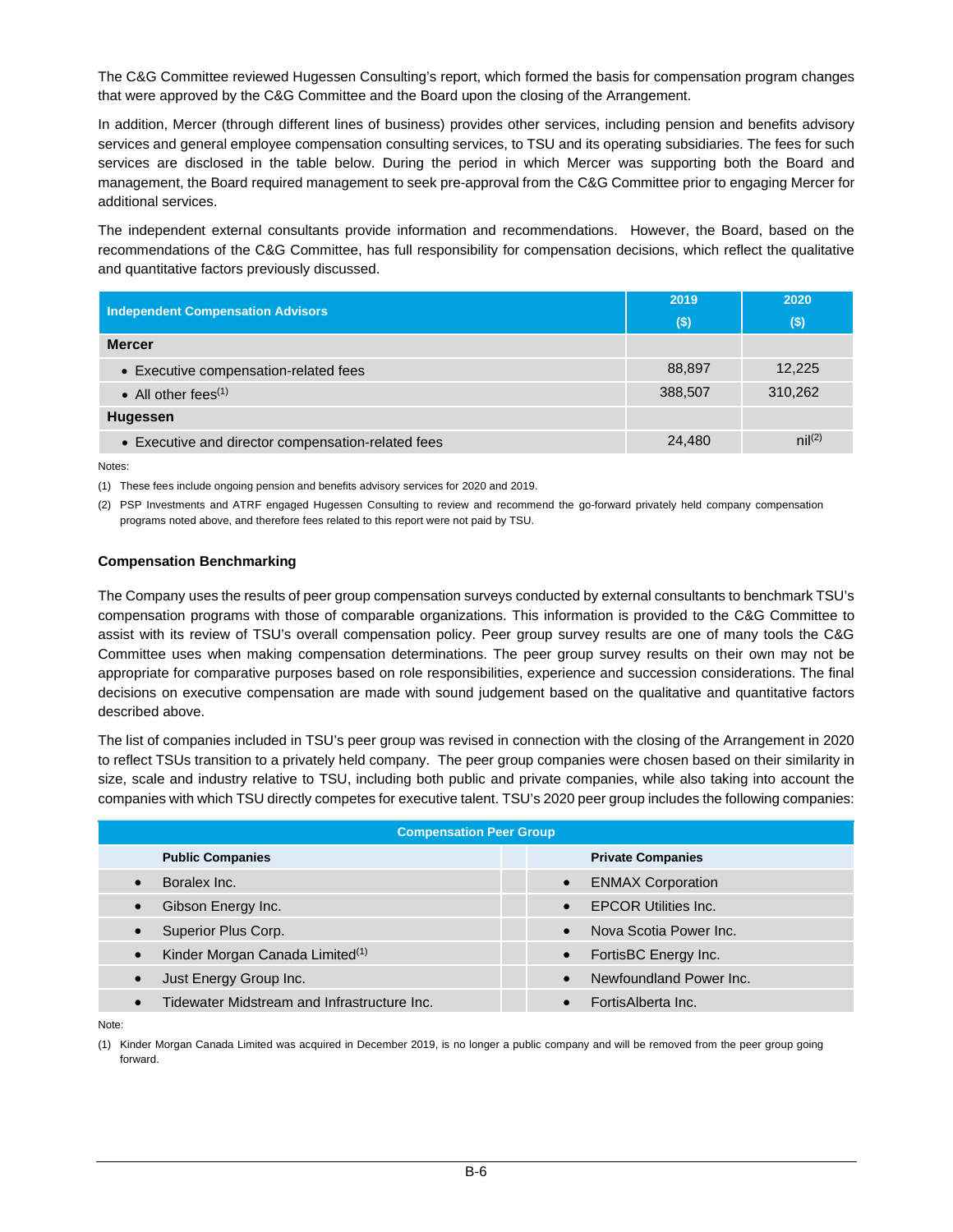# **2020 COMPENSATION OVERVIEW**

This Compensation Discussion and Analysis outlines material compensation elements for the following NEOs for the financial year ended December 31, 2020, which includes four executives of TSU and the President of HGL.

|                                                                                                                                                                                                                                                        | <b>Relevant Entity</b> |  |
|--------------------------------------------------------------------------------------------------------------------------------------------------------------------------------------------------------------------------------------------------------|------------------------|--|
| Jared B. Green, President and Chief Executive Officer                                                                                                                                                                                                  | <b>TSU</b>             |  |
| Mr. Green leads the development and execution of TSU's strategic plan.                                                                                                                                                                                 |                        |  |
| Shaun W. Toivanen, EVP and Chief Financial Officer                                                                                                                                                                                                     |                        |  |
| Mr. Toivanen is responsible for the overall financial strategy of TSU. This includes responsibility for<br>financial reporting and compliance, corporate finance, treasury, corporate planning, capital market<br>relations, and tax functions at TSU. | <b>TSU</b>             |  |
| Leigh Ann Shoji-Lee, EVP Utility Operations and President of PNG                                                                                                                                                                                       |                        |  |
| Ms. Shoji-Lee is responsible for the operational alignment and effectiveness of TSU's utility business<br>units and is also responsible for the strategic leadership and direction of PNG.                                                             | TSU / PNG              |  |
| <b>Autumn Howell, General Counsel and Corporate Secretary</b>                                                                                                                                                                                          |                        |  |
| Ms. Howell is responsible for the overall legal strategy of TSU. This includes responsibility for legal<br>compliance and reporting as well as governance, internal audit and human resources functions at TSU.                                        | <b>TSU</b>             |  |
| John M. Hawkins, President of HGL                                                                                                                                                                                                                      | HGL                    |  |
| Mr. Hawkins is responsible for the strategic leadership and direction of HGL in Nova Scotia.                                                                                                                                                           |                        |  |

## **ELEMENTS OF COMPENSATION PROGRAM**

TSU's total compensation is comprised of a base salary, benefits, short-term incentives and longer-term incentives. More senior positions have a larger percentage of their compensation weighted towards long-term incentives that align with TSU's long-term risk-managed value creation strategy. The primary elements of the TSU compensation program, which are discussed in further detail in the following sections, include:

|                                            | <b>Base Salary</b>                                                                                                    | <b>Short-Term</b><br><b>Incentives</b>                                    | Long-Term Incentives <sup>(1)</sup>                                                                | <b>Retirement and Other</b><br>Benefits $(2)$                             |
|--------------------------------------------|-----------------------------------------------------------------------------------------------------------------------|---------------------------------------------------------------------------|----------------------------------------------------------------------------------------------------|---------------------------------------------------------------------------|
| <b>Purpose</b>                             | Provide competitive annual<br>compensation and<br>compensate employees for<br>fulfillment of job<br>responsibilities. | Reward achievement<br>of annual financial<br>and strategic<br>objectives. | Align compensation with<br>long-term corporate<br>objectives and enhance<br>participant retention. | Provide competitive<br>compensation and<br>reward long service at<br>TSU. |
| <b>Performance</b><br><b>Period/Expiry</b> | Ongoing                                                                                                               | 1 year                                                                    | 3 years                                                                                            | N/A                                                                       |
| <b>Payment</b>                             | Ongoing                                                                                                               | After approval of<br>annual financial and<br>corporate results.           | After approval of results<br>following completion of<br>performance period.                        | Upon retirement or, if<br><b>Employee Savings</b><br>Plan, ongoing.       |
| <b>Form</b>                                | Cash                                                                                                                  | Cash                                                                      | Cash                                                                                               | Cash                                                                      |

Notes:

(2) Includes Pension Plans, SERP and Employee Savings Plan.

<sup>(1)</sup> Prior to March 31, 2020, TSU's executive compensation program did not include the LTIP and instead included participation in the MTIP and Option Plan, which programs permitted grants of PSUs/RSUs and Options, respectively, to executives. Following the closing of the Arrangement, the MTIP and Option Plan were terminated. In 2020, no PSUs, RSUs or Options were granted to any executives.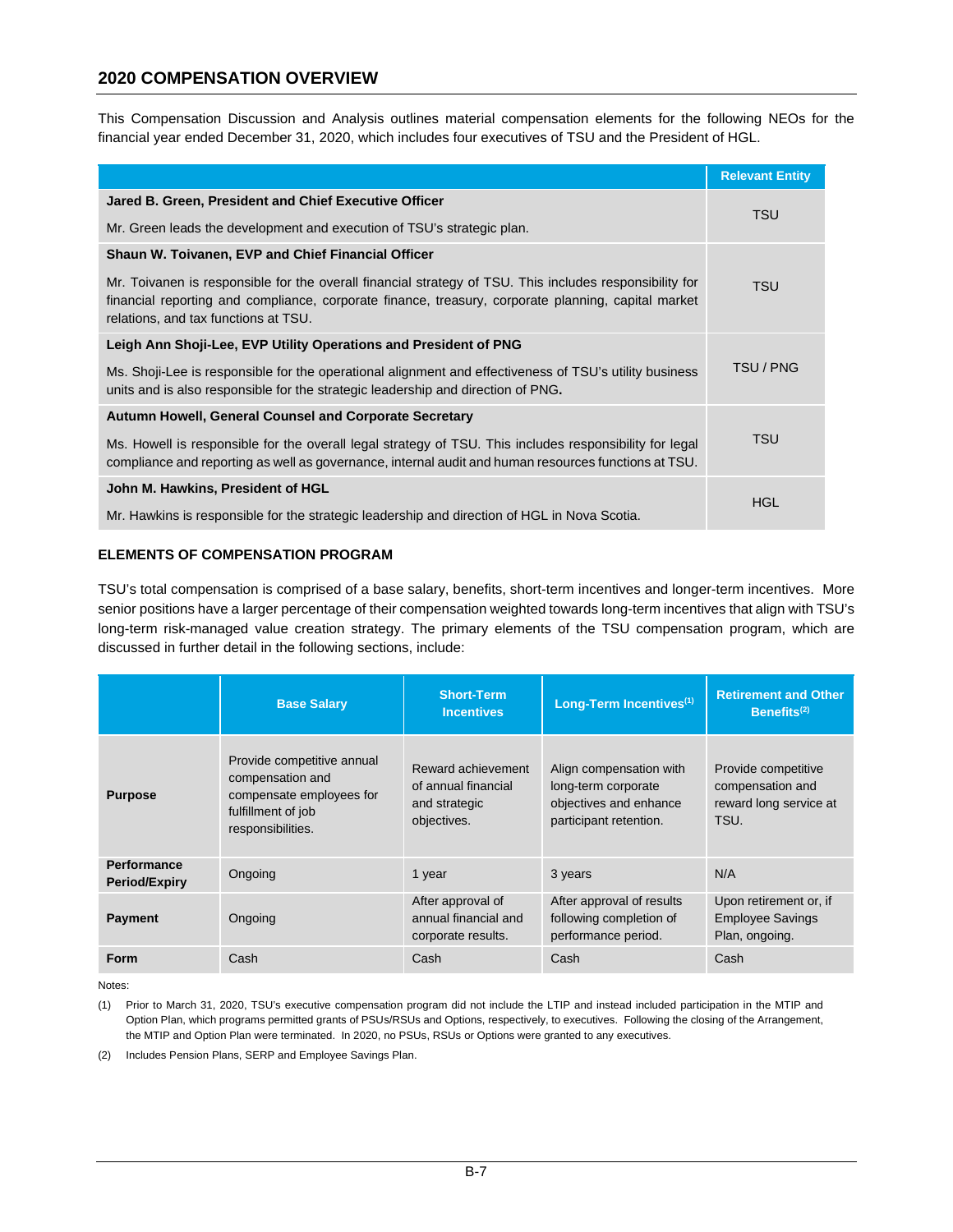# **Compensation Mix**

The target compensation mix for TSU's executive officers is generally weighted toward long-term incentives, with a larger percentage of their total compensation being at-risk, depending on level of responsibility, reflecting the increased influence of the executive officers over the achievement of the Company's long-term risk-managed value creation strategy. This design provides for further alignment between executive officer compensation and long-term corporate objectives, while discouraging excessive short-term risk taking.

The following is the targeted mix of compensation elements for the NEOs:

|                                                       |                           | <b>At-Risk</b>     |                    |
|-------------------------------------------------------|---------------------------|--------------------|--------------------|
| <b>Principal Position(s)</b>                          | <b>Base Salary</b><br>(%) | <b>STIP</b><br>(%) | <b>LTIP</b><br>(%) |
| <b>CEO</b>                                            | 31                        | -23                | 46                 |
| <b>CFO/EVP Utility Operations &amp; President PNG</b> | 40                        | -20                | 40                 |
| Other NEOs                                            | 56                        | 18                 | 26                 |

# **Base Salary**

Annual salary is intended to provide a competitive rate of base compensation in recognition of the skills, competencies and level of responsibility of the NEO. The C&G Committee reviews market and peer group compensation data and generally targets annual salaries at approximately the median of TSU's peer group, taking into account the relative responsibilities and level of experience required for the position. Base salaries for executives are approved by the C&G Committee and, where applicable, by the Board.

# **Short Term Incentives**

NEOs participate in TSU's STIP. The STIP provides annual cash compensation for the achievement of a combination of individual, divisional and corporate performance metrics for the year. The more senior the position held within the organization, the greater the target compensation level and the weighting toward TSU's corporate performance measures. Divisional performance objective weightings align with those employees directly accountable for results in the relevant business division. For the NEOs, compensation under the STIP is generally more heavily weighted toward the attainment of corporate/divisional performance objectives.

The C&G Committee reviews market and peer group compensation data and generally targets STIP compensation at approximately the median of TSU's peer group, taking into account the relative responsibilities and level of experience required for the position. STIP compensation is recommended by the C&G Committee and approved by the Board following completion of the relevant year and approval of the annual financial statements. No awards have been made to any executives under the STIP in cases where they did not meet the objectives applicable to them.

For the NEOs, STIP targets include corporate and/or divisional and individual weightings. Corporate performance includes the achievement of annual financial and strategic measures. The financial and strategic measures are directly linked to the success of TSU and are considered integral to the achievement of TSU's long-term corporate strategy. Individual performance is measured against the achievement of individual objectives and the executive's relative contributions to the achievement of TSU's overall performance.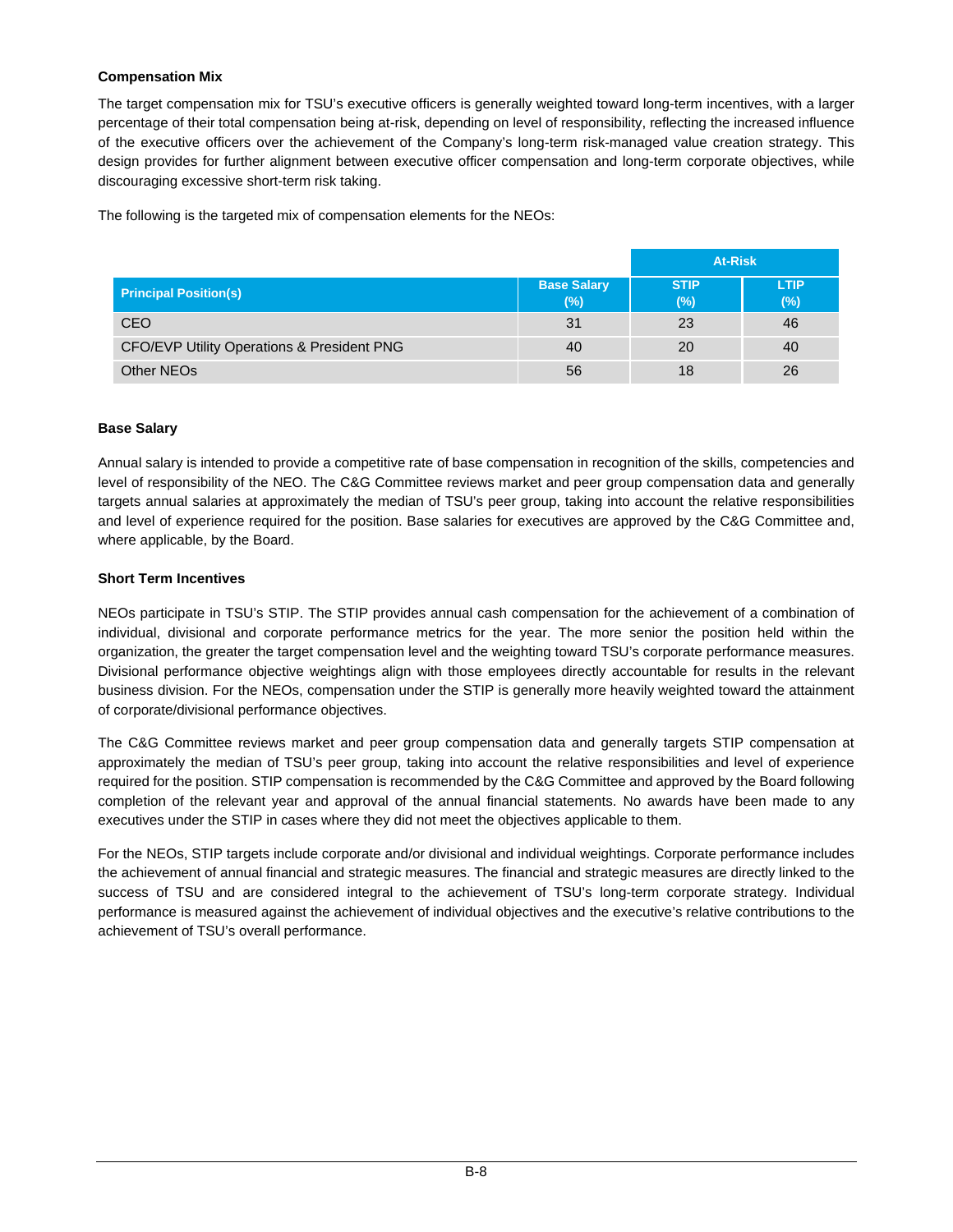## The STIP target levels and weightings for the NEOs under the 2020 STIP are as follows:

| <b>Name</b>                        | <b>STIP Target</b><br>(% of Salary) | Corporate /<br><b>Divisional</b><br>Weighting<br>$(\%)$ | Individual<br><b>Weighting</b><br>$(\%)$ |
|------------------------------------|-------------------------------------|---------------------------------------------------------|------------------------------------------|
| Jared B. Green                     | 75                                  | 80                                                      | 20                                       |
| Shaun W. Toivanen                  | 50                                  | 60                                                      | 40                                       |
| Leigh Ann Shoji-Lee <sup>(1)</sup> | 50                                  | 60                                                      | 40                                       |
| Autumn Howell                      | 30                                  | 50                                                      | 50                                       |
| John Hawkins <sup>(2)</sup>        | 35                                  | 60                                                      | 40                                       |

Notes:

(1) Ms. Shoji-Lee's corporate/divisional weighting was based 20% on TSU corporate results and 80% on PNG divisional results.

(2) Mr. Hawkins' corporate/divisional weighting was based solely on HGL's divisional results.

## *Calculation of STIP Awards*

The illustration below describes how STIP awards are determined, along with the rating scale based on achievement of corporate/divisional and individual performance metrics.



# *Corporate/Divisional Performance*

TSU's corporate performance is measured based on the achievement of financial, safety and strategic objectives. In 2020, the financial objectives were based on year-end consolidated financial results, using normalized net income, against a predetermined target. TSU also identified various strategic objectives, each with a varied weighting towards the total strategic objective achievement. Safety performance, as measured by "total recordable injury frequency", or "TRIF", was also included. The STIP performance objectives and targets are identified annually and approved by the Board. For each NEO, STIP performance objectives and targets relate to specific deliverables in their respective utilities and corporate divisions and are aligned to the overall long-term strategy of TSU. In connection with reviewing TSU's STIP program in light of its transition to a privately held company, the weightings of corporate STIP metrics for TSU were revised to reflect greater emphasis on strategic objectives. Each of the utilities establishes separate divisional performance objectives.

Based on the achievement of the objectives, applicable performance ratings are determined using the following criteria: "not met", "partially met", "met", "exceeded" or "exceptional". After the applicable performance results have been determined, a multiplier is applied to the target compensation level under the STIP to reflect the level of achievement of the objectives.

For all NEOs, unless otherwise noted, the following criteria were used to determine the applicable multiplier:

| Achievement of Corporate/Divisional and Individual and Strategic Targets | <b>Multiplier</b> |
|--------------------------------------------------------------------------|-------------------|
| Not Met                                                                  | 0x                |
| <b>Partially Met</b>                                                     | 0.5x              |
| Met                                                                      | 1.0x              |
| Exceeds                                                                  | 1.5x              |
| Exceptional                                                              | 2.0x              |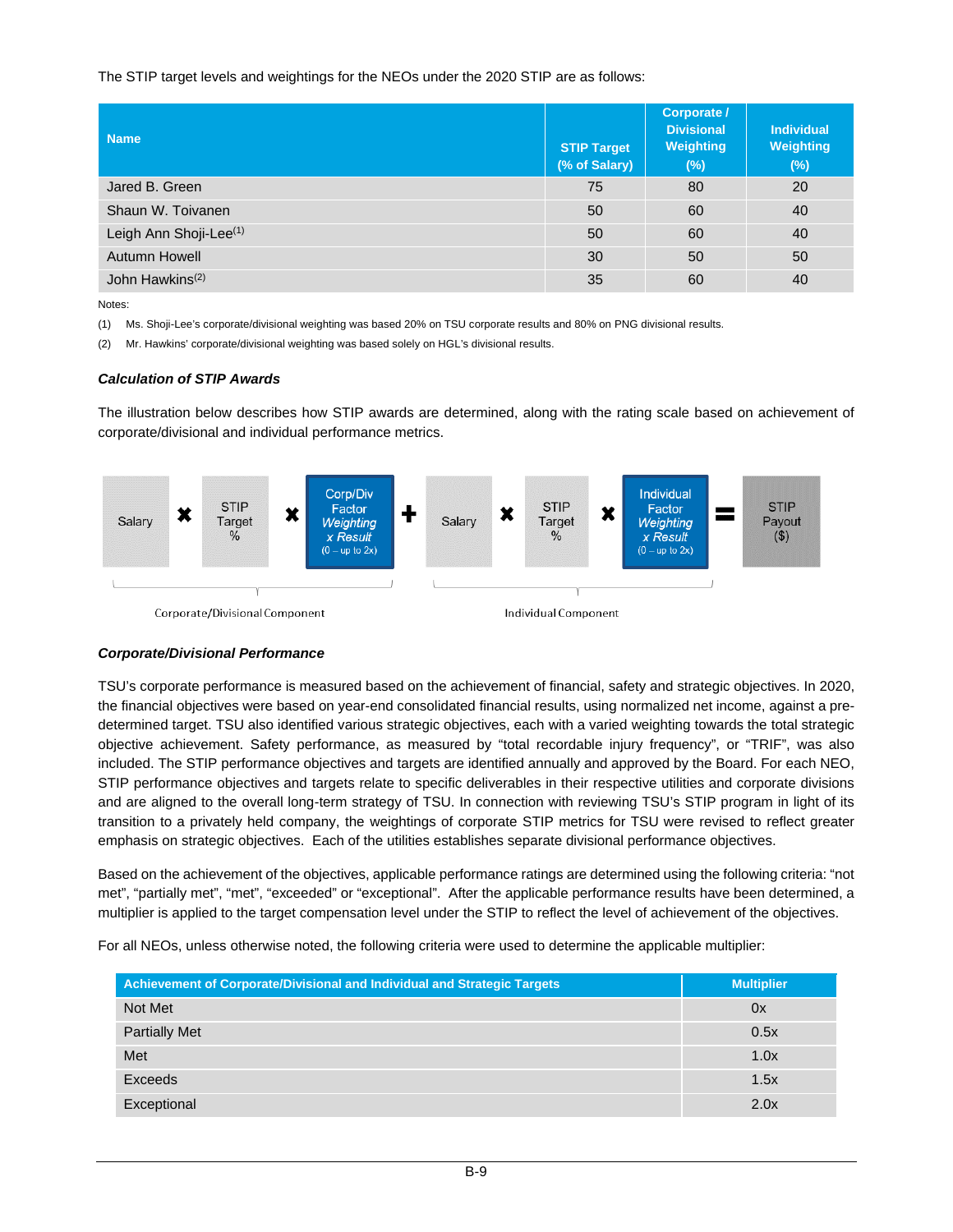## *2020 TSU Corporate Results*

For 2020, the following corporate results were achieved, and approved by the Board upon the recommendation of the C&G Committee:

|                                      | Weighting |                               | 2020<br><b>Performance</b> |                   |
|--------------------------------------|-----------|-------------------------------|----------------------------|-------------------|
| <b>Objectives</b>                    | $(\%)$    | 2020 Target                   | <b>Result</b>              | <b>Multiplier</b> |
| Normalized Net Income <sup>(1)</sup> | 55        | \$46.5M                       | Met                        | 1.00              |
| <b>Safety Measure</b>                | 15        | $\leq$ 1.8TRIF <sup>(2)</sup> | Exceptional                | 2.00              |
| Strategic Measures <sup>(3)</sup>    | 30        | <b>Miscellaneous</b>          | Exceptional                | 2.00              |
| <b>TOTAL</b>                         | 100       |                               |                            | 1.45              |

Notes:

(1) Refer to the 2020 Annual MD&A under the "*Non-GAAP Financial Measures*" heading. Normalized Net Income excludes Board-approved transaction expenses from the calculation.

(2) TRIF is the total recordable injury frequency rate for 2020.

(3) The Strategic Measures metric is made up of numerous objectives, each with a varied weighting towards the total, which are not enumerated in this AIF as publicly identifying individual strategic objectives would seriously prejudice TSU's interests through the disclosure of competitively sensitive information.

TSU's corporate results are applicable to the corporate performance portion for Mr. Green, Mr. Toivanen and Ms. Howell. TSU's corporate results are applicable to 20% of Ms. Shoji-Lee's corporate performance portion of her STIP calculation. These results are then combined with individual and, if applicable, divisional performance.

## *2020 PNG Divisional Results*

For 2020, the following metrics and results are also applicable to the corporate performance portion (80%) of Ms. Shoji-Lee's STIP calculation:

|                          |                  |                     | 2020               |                   |
|--------------------------|------------------|---------------------|--------------------|-------------------|
|                          | Weighting        |                     | <b>Performance</b> |                   |
| <b>Objectives</b>        | $(\%)$           | 2020 Target         | <b>Result</b>      | <b>Multiplier</b> |
| Net Income               | 45               | \$10.39M            | Met                | 1.00              |
| Net Customer Base Growth | 15               | 156                 | Exceptional        | 2.00              |
| <b>EHS Stewardships</b>  | 40               | Miscellaneous $(1)$ | Various            | $1.13^{(2)}$      |
| <b>TOTAL</b>             | 100 <sub>1</sub> |                     |                    | 1.20              |

Notes:

(1) EHS Stewardships is made up of safety measures (including driving behaviour, safety meeting attendance and culture, environmental field inspections, lost time incident rate ("LTIR") and damage prevention), proactive reporting, leadership visits, TRIF and preventable motor vehicle injury frequency ("PMVIF").

(2) This multiplier is the combined result of the EHS Stewardships metrics.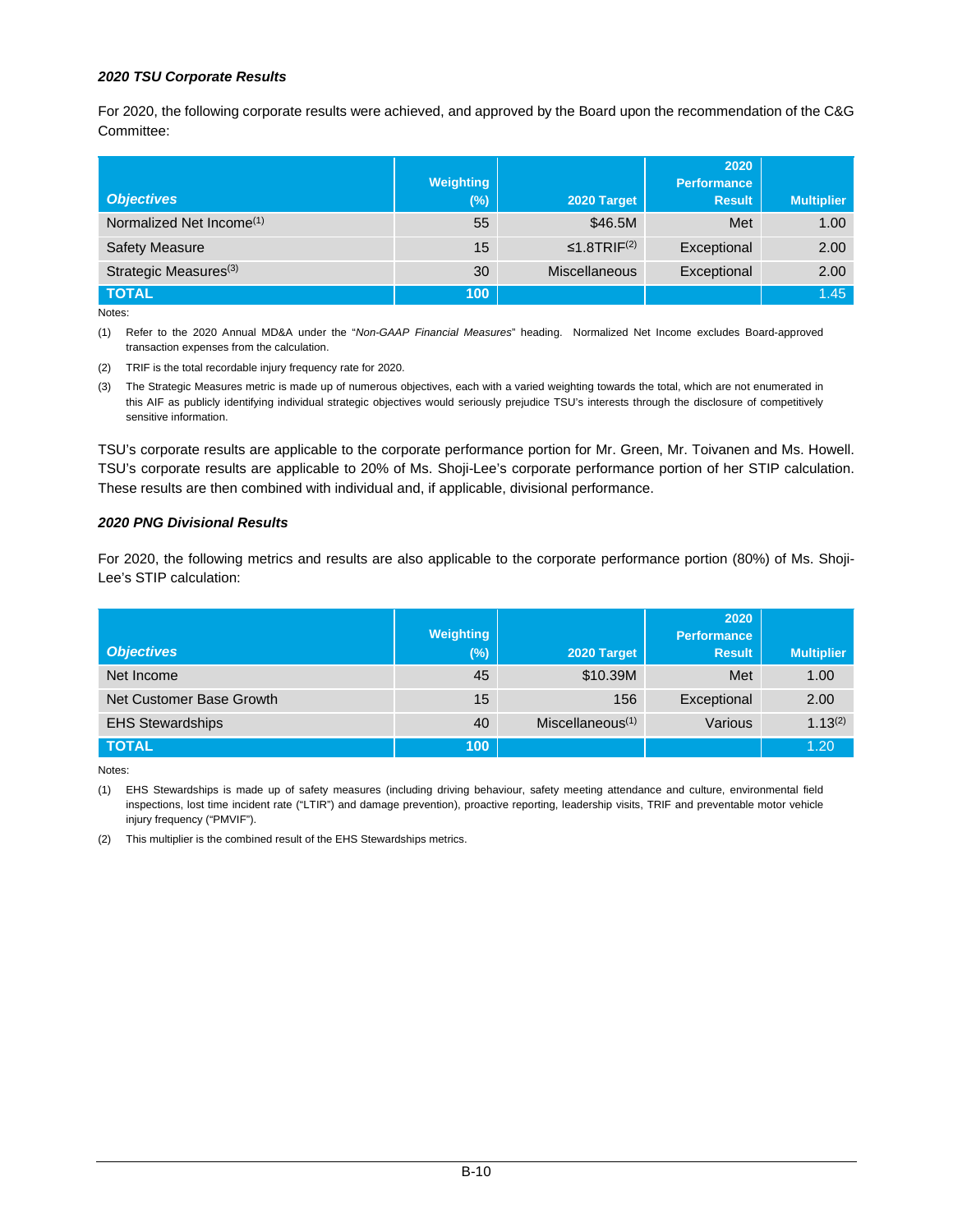## *2020 HGL Divisional Results*

For 2020, the following metrics and results are applicable to the corporate performance portion of Mr. Hawkins' STIP calculation:

| <b>Objectives</b>                     | Weighting<br>$(\%)$ | 2020 Target                                   | 2020<br><b>Performance</b><br><b>Result</b> | <b>Multiplier</b> |
|---------------------------------------|---------------------|-----------------------------------------------|---------------------------------------------|-------------------|
| <b>Business Excellence</b>            | 35                  | Misc. regulatory<br>deferral<br>minimizations | <b>Partially Met</b>                        | 0.50              |
| Natural Gas Growth from New Customers | 25                  | 360K GJ                                       | Not Met                                     | 0.00              |
| <b>EHS Stewardships</b>               | 40                  | Miscellaneous $(1)$                           | Various                                     | $1.31^{(2)}$      |
| <b>TOTAL</b>                          | 100                 |                                               |                                             | 0.70              |

Notes:

(1) EHS Stewardships is made up of safety measures (including driving behaviour, safety meeting attendance and culture, environmental field inspections, LTIR and damage prevention), proactive reporting, leadership visits, TRIF and PMVIF.

(2) This multiplier is the combined result of the EHS Stewardships metrics.

#### *2020 STIP Payments*

The table below reflects the STIP payments for the year ending December 31, 2020.

|                                 |               |                         |                            |                           | <b>Corporate/Divisional</b> |                   |                           | <b>Individual</b>        |                   |     | <b>Total STIP</b> |
|---------------------------------|---------------|-------------------------|----------------------------|---------------------------|-----------------------------|-------------------|---------------------------|--------------------------|-------------------|-----|-------------------|
|                                 | <b>Salary</b> |                         | STIP Target <sup>(1)</sup> |                           | Weighting <sup>(2)</sup>    |                   |                           | Weighting <sup>(3)</sup> |                   |     | Paid $(4)$        |
| <b>Name</b>                     | Earned(\$)    |                         | (%)                        |                           | $(\%)$                      | <b>Multiplier</b> |                           | (%)                      | <b>Multiplier</b> |     | $($ \$)           |
| Jared B. Green                  | 412,000       | $\overline{\mathsf{x}}$ | 75                         | $\mathbf{x}$              | 80                          | 1.45              | $\overline{\mathsf{x}}$   | 20                       | 1.55              | $=$ | 454,230           |
| Shaun W. Toivanen               | 309,000       | $\mathsf{x}$            | 50                         | $\overline{X}$            | 60                          | 1.45              | $\boldsymbol{\mathsf{x}}$ | 40                       | 1.675             | $=$ | 237,930           |
| Leigh Ann Shoji-<br>$Lee^{(5)}$ | 334,750       | X                       | 50                         | $\boldsymbol{\mathsf{x}}$ | 60                          | 1.25              | $\overline{\mathsf{x}}$   | 40                       | 1.675             | $=$ | 237,673           |
| <b>Autumn Howell</b>            | 257,500       | $\overline{\mathsf{x}}$ | 30                         | $\overline{\mathsf{x}}$   | 50                          | 1.45              | $\overline{\mathsf{x}}$   | 50                       | 1.625             | $=$ | 118,772           |
| John Hawkins                    | 258,001       | $\mathsf{x}$            | 35                         | $\overline{X}$            | 60                          | 0.70              | $\overline{\mathsf{x}}$   | 40                       | 1.20              | $=$ | 81,270            |

Notes:

(1) As a percentage of base salary paid during 2020.

(2) Weighting reflects corporate/divisional results as defined in the respective scorecards applicable to each executive.

(3) Weighting reflects individual performance measures.

(4) Table reflects the payment in respect of the year ending December 31, 2020.

(5) Ms. Shoji-Lee's corporate/divisional component is based on a combination of TSU's corporate results (20%) and PNG's divisional results (80%).

Under the STIP, the CEO has the ability to recommend an adjustment to the calculated corporate rating when the CEO believes it is appropriate, in order to reflect factors or extraordinary events that are not contemplated in the calculation of the corporate performance metrics as described above. The C&G Committee considers any such recommendation and, if appropriate, approves the recommendation. For HGL's 2020 Business Excellence metric, the CEO recommended, and the C&G Committee approved, adjustment to the performance result calculation to remove the impact resulting from the closure of a prominent customer which was beyond HGL's control. No other such recommendation or approval was made for 2020.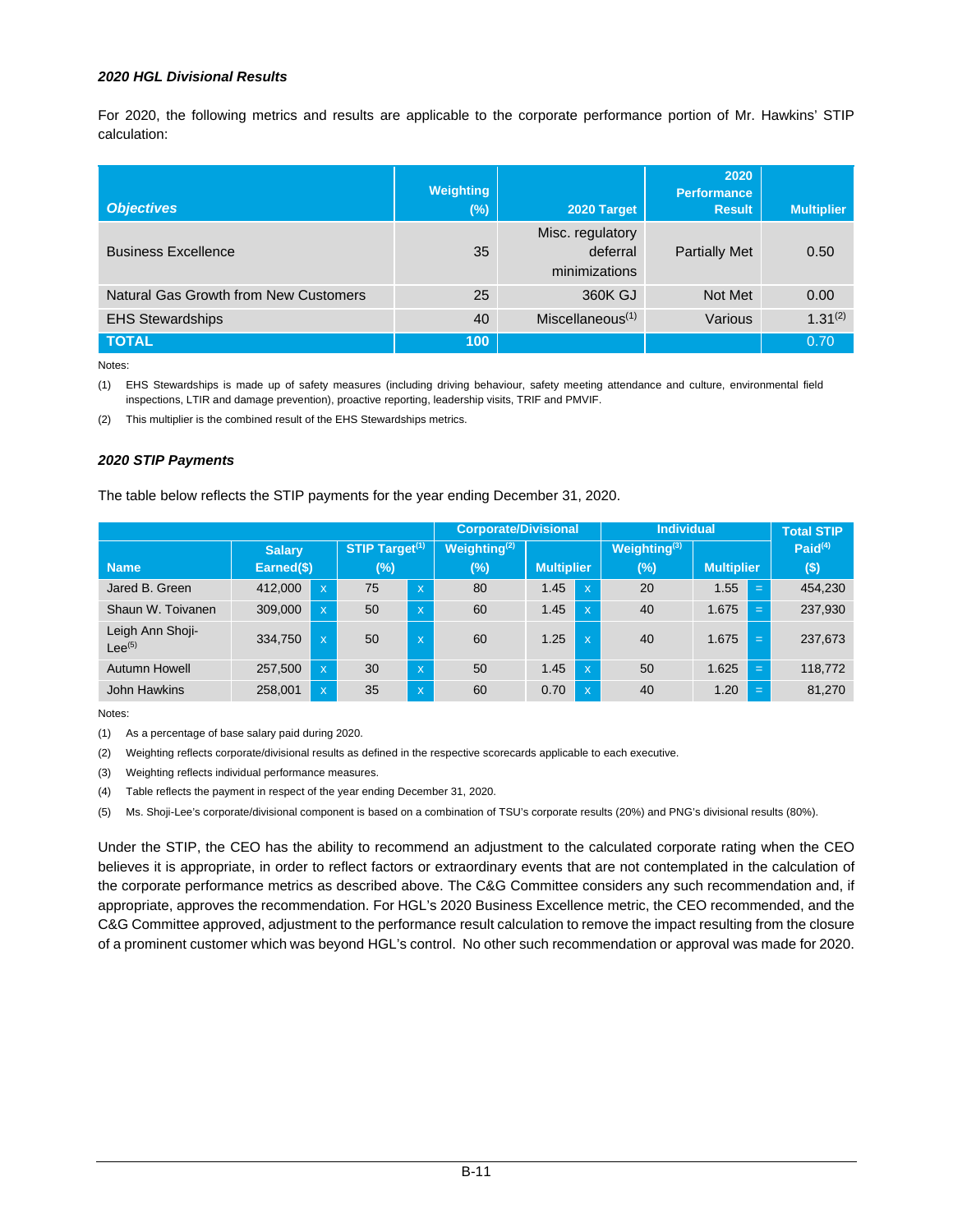### **Long-Term Incentives**

NEOs participate in TSU's LTIP. The LTIP is a multi-year cash compensation incentive program intended to align executive pay with the long-term objectives of TSU and to enhance participant retention. The more senior the position held within the organization, the greater the target LTIP compensation level. The LTIP was developed in consultation with external advisors in connection with TSU's transition to a privately held company.

The LTIP program has a three-year performance period ("Performance Period"). Payouts under the LTIP are based on the achievement of pre-determined thresholds, targets, and stretch and maximum levels of performance for two metrics: (a) Internal Rate of Return on the class A shares of Holdco ("Class A IRR"); and (b) net income per TSU Share. Each of these metrics are weighted equally. The thresholds, targets, and stretch and maximum levels of performance for each metric are reviewed by the C&G Committee and approved by the Board annually. The Class A IRR metric is measured over the applicable Performance Period, and the TSU net income per Share metric is based on the three-year realized normalized net income of TSU as described in the 2020 Annual MD&A under the *"Non-GAAP Financial Measures*" heading, excluding Board-approved transaction expenses from the calculation ("Net Income").

The Audit Committee reviews Net Income results, and a third-party valuation is performed for determining the Class A IRR. The C&G Committee receives the Audit Committee report on achievement of the Net Income per Share metric and reviews the Class A IRR calculation based on the third-party valuation report, following which the C&G Committee recommends the payments to be made to NEOs under the LTIP to the Board for final approval. Cash payments under the LTIP are to be made following the end of the applicable Performance Period after the review and approval process described above. The Performance Period under the 2020 LTIP ends on December 31, 2022. Participation in the LTIP commences at the beginning of each plan year, and participants have a target LTIP incentive which is a percentage of each participant's base salary.

The LTIP target percentage levels for the NEOs under the 2020 LTIP are as follows:

|  | <b>Name</b>          | <b>LTIP Target</b><br>(% of Salary) |
|--|----------------------|-------------------------------------|
|  | Jared B. Green       | 150                                 |
|  | Shaun W. Toivanen    | 100                                 |
|  | Leigh Ann Shoji-Lee  | 100                                 |
|  | <b>Autumn Howell</b> | 50                                  |
|  | John Hawkins         | 45                                  |

### *Calculation of LTIP Cash Incentive*

The LTIP target incentive is determined by multiplying the NEO's base salary by the Board-approved LTIP target percentage for that NEO. Multipliers are applied at the threshold, target, stretch and maximum levels of the applicable metric, which are set annually by the Board. The payout multiplier is linearly interpolated between the threshold and maximum multipliers. The multipliers for each metric are identified below.

|                                 | Weighting (%) | <b>Threshold</b> | <b>Target</b> | <b>Stretch</b> | <b>Maximum</b> |
|---------------------------------|---------------|------------------|---------------|----------------|----------------|
| <b>IRR Multiplier</b>           | 50            | 0.00x            | 1.00x         | 2.00x          | 3.00x          |
| Net Income per Share Multiplier | 50            | 0.00x            | 1.00x         | 2.00x          | 2.00x          |
| <b>TOTAL</b>                    | 100           | 0.00x            | 1.00x         | 2.00x          | 2.50x          |

The Class A IRR calculation will be determined using a starting net asset value ("NAV") at the beginning of the applicable LTIP Performance Period and the Final NAV as determined by a third-party valuator as at the end of the applicable LTIP Performance Period. Each year a NAV valuation will be conducted by a third-party valuator as at December 31 of such year, and the starting NAV for the next LTIP Performance Period is the final NAV of the prior year. For the 2020 LTIP, the starting NAV was determined based on the date of the closing of the Arrangement.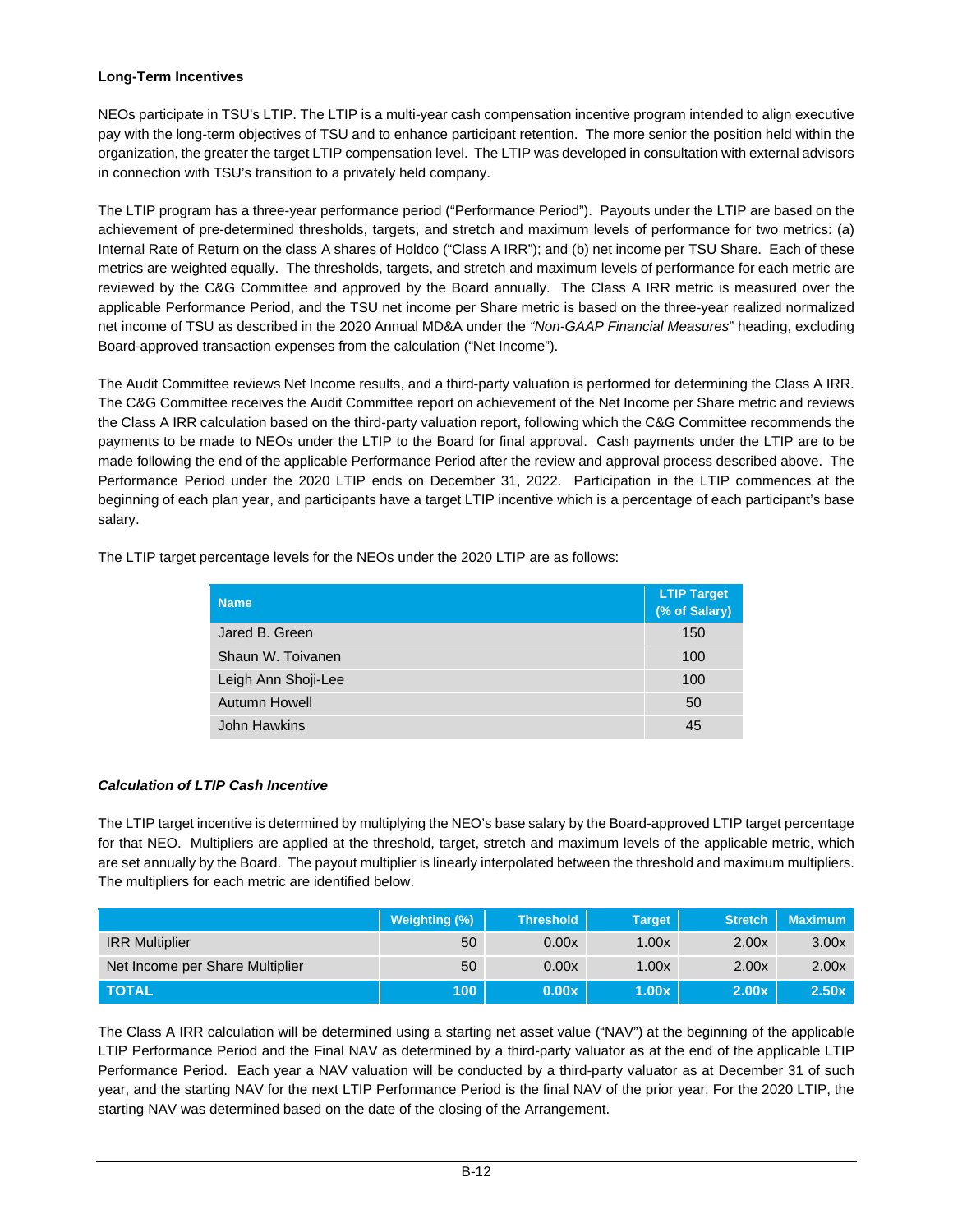The Net Income per Share calculation will be determined using the three-year realized normalized Net Income calculated in the applicable Performance Period.

The illustration below describes how the LTIP is calculated:



### **Discontinued Incentives Following Arrangement**

### *MTIP*

Prior to the closing of the Arrangement, TSU could grant mid-term variable compensation in the form of PSUs and RSUs under its MTIP. No PSUs or RSUs were granted to executives in 2020, and on the closing of the Arrangement, all outstanding PSUs and RSUs unconditionally vested and were assigned and transferred to TSU in exchange for cash payment pursuant to the terms of the Arrangement, and the MTIP was terminated.

PSUs and RSUs under the MTIP were notional Shares linked to Share price performance, recorded entirely as cash-based bookkeeping entries, and earned additional PSUs and RSUs as dividend equivalents on the same basis as dividends declared and paid on Shares. RSUs were to vest at the end of a three-year period commencing on the grant date, contingent upon TSU paying out a dividend during each year of the vesting period. PSUs were to vest at the end of a three-year period, subject to meeting applicable performance vesting criteria.

The PSUs had (i) financial performance milestones which could result in a multiplier, provided the minimum threshold was reached, with possible payouts ranging from 0.0x to 2.0x, and (b) a modifier providing for either downward or upward adjustments to the award payable based on a total shareholder return target with a multiplier between 0.8x and 1.2x.

### *Option Plan*

Prior to the closing of the Arrangement, TSU could grant long-term variable compensation in the form of Options under its Option Plan. No Options were granted to executives in 2020, and on the closing of the Arrangement, all outstanding Options unconditionally vested and were assigned and transferred to TSU in exchange for cash payment pursuant to the terms of the Arrangement, and the Option Plan was terminated.

Under the Option Plan, Options could be granted to executives having a term not to exceed six years and would vest in such a manner as determined by the C&G Committee, generally one-quarter per year over four years. The exercise price of the Options was determined by the C&G Committee at the date of grant in accordance with the terms of the Option Plan. The value of the Options at vesting would be calculated based on the difference between the grant price and the market price of Shares on the vesting date.

### **Retirement and Other Benefits**

### *Defined Contribution Pension Plan (DCPP)*

TSU has a registered DCPP for TSU and HGL employees, including executive officers. Under the DCPP, TSU contributes an amount equal to 4% of an employee's base salary plus an additional service-related match of employee optional contributions of up to 2% of the employee's base salary. TSU's contributions on behalf of employees vest immediately. Employees direct the investment of both their own and TSU's contributions into one or a combination of target date funds, target risk funds, individual investment funds and/or guaranteed investment certificates.

### *Defined Benefit Pension Plan (DBPP)*

TSU maintains registered DBPPs for specific eligible groups of employees. Under the DBPPs, TSU will make contributions in order to fund the promised benefit to participants and in accordance with periodic actuarial valuations. Contributions will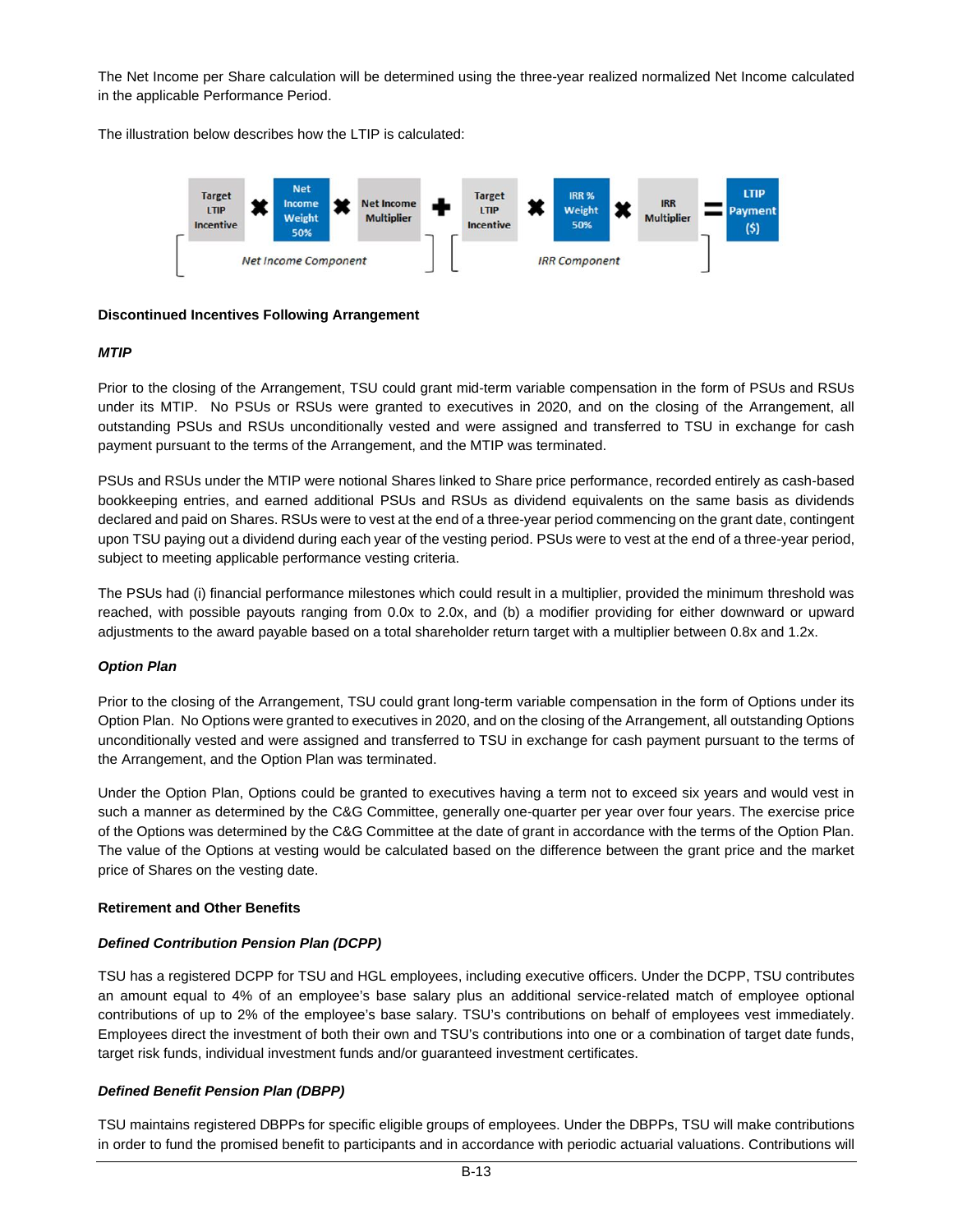vary from year-to-year, based on plan membership and the funded status of the DBPPs. Benefits are based on the benefit accrual formulas and years of plan membership.

Under the DBPP for members employed by AUI, for the service where an AUI employee is an executive officer, the plan provides a yearly pension payable in the normal form (50% joint and survivor for married members or a lifetime pension with a 10-year guarantee) equal to: (a) 2.0% of the five-year average earnings multiplied by (b) years of executive credited service. For all other AUI employees, the plan provides a yearly pension payable in the normal form equal to: (a) 1.0% of the five-year average earnings up to the five-year average yearly maximum pensionable earnings plus 1.5% of the five-year average earnings in excess of the five-year average yearly maximum pensionable earnings multiplied by (b) years of nonexecutive credited service. Earnings include base pay and commissions, but exclude overtime pay, bonuses and taxable employee benefits. An unreduced pension is payable if retirement is after age 55 with 90 points (age plus continuous service) or on or after age 62. Early retirement reductions of 3% per year prior to age 62 apply if a participant retires and does not meet these requirements. Participants are not permitted to contribute to the plan.

Under the DBPP for members employed by PNG, members have a choice of participating in Pension Choices DB Core ("Core") or Pension Choices DB Buy Up ("Buy Up") defined benefit provisions or defined contribution provisions. Executives may only accrue service in the Buy Up provision. The Buy Up provision provides a yearly pension payable in the normal form (lifetime pension with a 10-year guarantee) equal to (a) 2% of the highest annual average of 36 consecutive months of earnings multiplied by years of (b) Buy Up credited service. The Core provision provides a yearly pension payable in the normal form equal to (a) 1% of the highest annual average of 36 consecutive months of earnings multiplied by years of (b) Core credited service. Earnings include salary excluding overtime pay, taxable employee benefits, and any other premium payments, plus short-term incentive plan payments, retentions bonuses and other bonuses and commissions, but exclude long-term incentive plan payments. An unreduced pension is payable if retirement is after age 55 with 85 points (age plus continuous service) or on or after age 62. Early retirement reductions of 3% per year prior to age 62 apply if a participant retires and does not meet these requirements. Executive members are not required to contribute to the plan. Ms. Shoji-Lee has only Buy Up credited service. Defined benefit members may also elect to make ancillary contributions (subject to applicable limits) which are accumulated and used to purchase additional ancillary enhancements at retirement.

### *Supplemental Executive Retirement Plan (SERP)*

TSU has instituted a non-registered defined benefit retirement plan for certain executive officers to supplement their TSUsponsored DCPP. The SERP benefit is determined such that the value of each member's total retirement benefit is equal to the value of an annual target defined benefit pension of 2% of the member's highest three-year average earnings multiplied by the member's years of pensionable service.

For the purposes of determining the target defined benefit pension value:

- earnings are defined as the member's base salary plus 50% of their target STIP incentive;
- · pensionable service is the period of the member's employment service with TSU after being designated to participate in the SERP;
- the pension is a joint life pension with a guarantee that at least five years of payments will be made. If the member has a spouse at retirement, after the death of the member, and the expiration of the five-year guarantee, 60% of the pension will continue to the spouse for the remainder of the spouse's lifetime; and
- a member with at least five years of pensionable service may retire as early as age 55. The accrued pension will be reduced by 3% per year for each year that retirement precedes the member's attainment of age 60. A member with less than five years of pensionable service will be assumed to commence the pension at the later of the member's age and age 60.

The SERP will provide the difference between the value of the total target defined benefit pension determined above, and the deemed value of the member's DCPP. The SERP will pay this value to the member in equal monthly payments over a 120-month period from the first day of the month coincident with or following the date of the member's retirement.

### *PNG SERP*

The pension earned while participating in the PNG DBPP is subject to maximum pension limits imposed by the *Income Tax Act* (Canada). The pension amounts in excess of the maximum pension limits, that would otherwise be paid from the PNG DBPP, are paid from the PNG SERP. At retirement, the PNG SERP pension is paid in the same form, manner and timing as the PNG DBPP, provided the member has at least two years of service. No PNG SERP pension is payable if a member voluntarily terminates prior to age 55.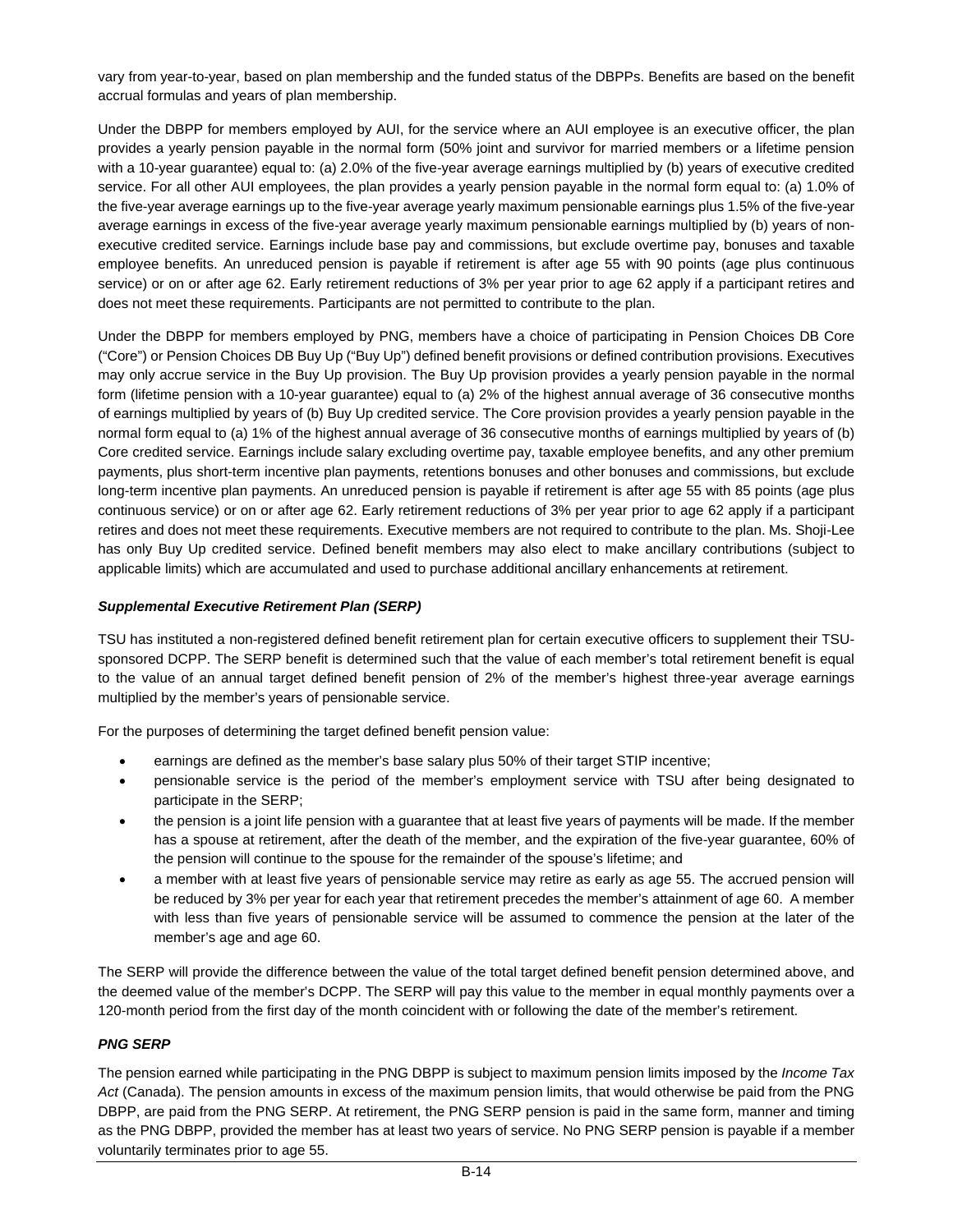### *Perquisites*

The NEOs receive limited perquisites that are consistent with the market and designed to attract and retain talented executives, including reserved parking, vehicle allowances, and club memberships.

### **Employee Savings Plan**

The Employee Savings Plan is designed as a long-term incentive to provide an opportunity for employees to supplement retirement or short-term goals, and to ensure TSU's compensation is competitive in the industry amongst peers. Plan participation is optional.

Employees are able to contribute up to 10% of their base pay, which is invested at the employee's discretion. TSU matches employee contributions up to a maximum percentage of 5% of base pay (6% for PNG) depending on the employee's years of service with the company. TSU's matching contribution is provided in the form of cash and deposited into a non-registered savings plan ("NRSP") for the employee.

Prior to the closing of the Arrangement, the Employee Savings Plan replaced the prior Employee Share Purchase Savings Plan, under which TSU's matching contribution was provided by way of investment in Common Shares, which were purchased by the plan administrator on the open market, rather than a TSU cash contribution to the employees' NRSP.

### **MANAGING COMPENSATION RISK**

TSU is committed to upholding high standards of corporate governance. The Board, including through its committees, routinely assesses compensation programs to determine whether such programs encourage individuals to take inappropriate or excessive risks that are reasonably likely to have a material adverse impact on the Company. TSU's compensation policies and practices are designed to encourage behaviors that align with the long-term interests of TSU and its Shareholder. While TSU has structured its programs and practices with the intent of discouraging excessive risk taking, the Company recognizes that some level of risk taking is necessary to achieve outcomes that are in the best interest of TSU and its Shareholder. In addressing these risks, TSU has implemented a number of risk-mitigating strategies, including:

- · All directors, including members of the C&G Committee, are regularly apprised of TSU's financial and operating performance throughout the year.
- · A significant weighting of compensation toward long-term incentives mitigates the risk of encouraging achievement of short-term goals at the expense of long-term sustainability and value.
- The LTIP total payout is capped at a maximum of 250% of target.
- The STIP total payout is capped at a maximum of 200% of target.
- · The C&G Committee and the Board have the ability to use discretion in assessing both individual executive officer performance and overall TSU performance to ensure that STIP payouts are not overly influenced by an unusual result in any one given area.
- · TSU has adopted a policy permitting the Board to "claw-back" awards in certain circumstances, as described below.

### *Clawback Policy*

TSU believes that an important part of managing compensation risk and promoting ethical conduct is setting the appropriate tone at the executive level, and TSU believes that having a clawback policy is an important part of setting that tone. In the event of a (i) restatement of the financial results of TSU for any reason other than a restatement caused by a change in applicable accounting rules or interpretations, (ii) breach of the Code of Business Ethics by the executive officer or (iii) misrepresentation of the safety metrics used to determine entitlements under TSU's STIP, then in any such case TSU's Clawback Policy allows the Board to: (a) require that an executive officer return or repay to TSU or reimburse TSU for all or part of the after-tax portion of any excess compensation; and/or (b) cause all or part of any awarded and unpaid or unexercised performance-based compensation that constitutes excess compensation for an executive officer to be cancelled.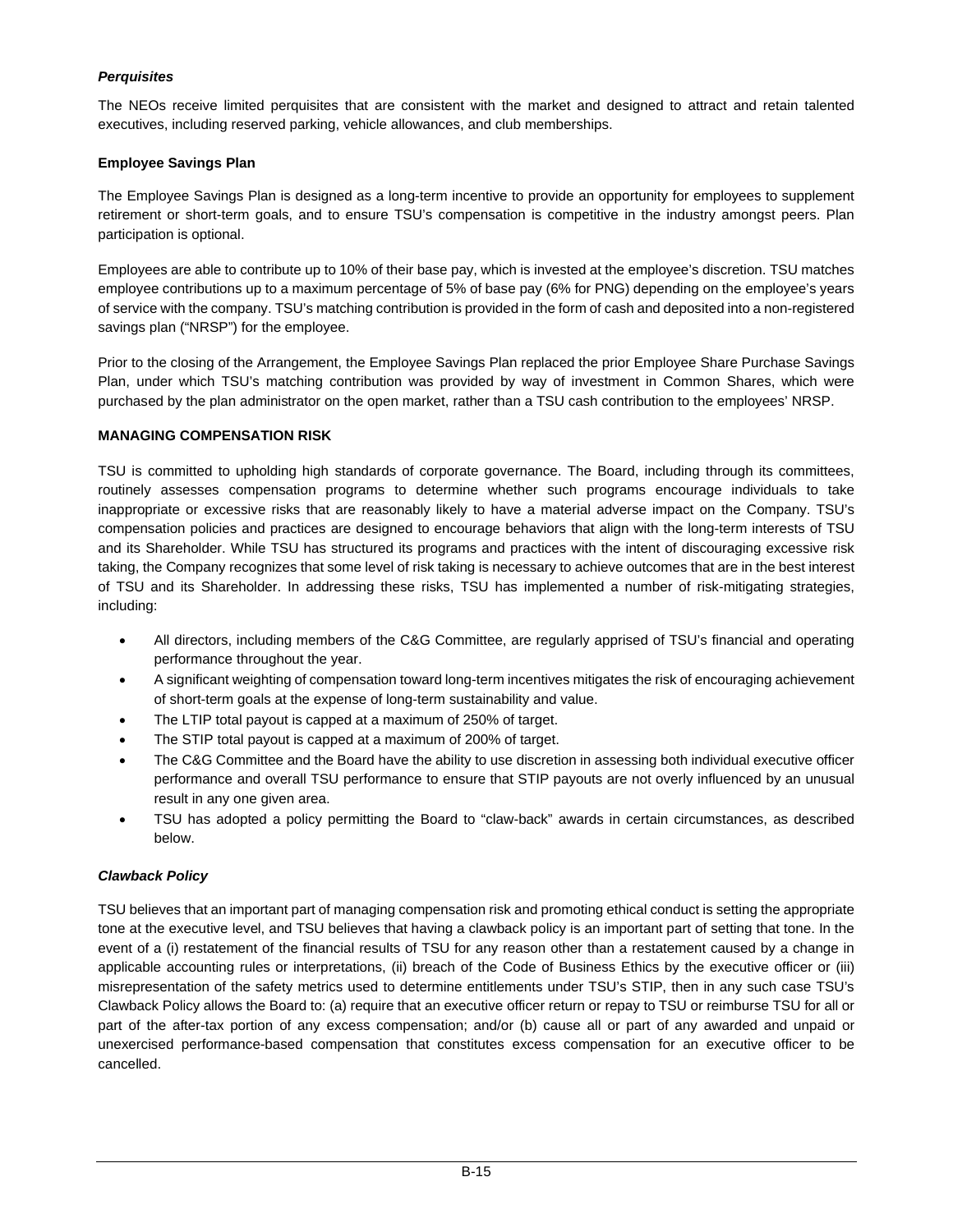#### *Hedging Prohibitions*

TSU's Securities Trading and Reporting Policy provides that no director, officer or employee may, at any time, purchase financial instruments, including prepaid variable forward contracts, instruments for the short sale or purchase or sale of call or put options, equity swaps, collars, spread bets, contracts for difference or units of exchangeable funds, that are designed to hedge or offset, or that may reasonably be expected to have the effect of hedging or offsetting, a decrease in the market value of any TSU's securities or otherwise take any speculative or derivative positions of any kind which would have or that may reasonably be expected to have such effect.

# **EXECUTIVE COMPENSATION**

### **SUMMARY COMPENSATION TABLE**

The following table sets forth summary compensation information for the NEOs for the years ended December 31, 2020, December 31, 2019 and December 31, 2018.

|                                     |                      |               |                        |                               | <b>Non-equity Incentive</b> |               |                |                             |                         |
|-------------------------------------|----------------------|---------------|------------------------|-------------------------------|-----------------------------|---------------|----------------|-----------------------------|-------------------------|
|                                     |                      |               | Share-                 | <b>Option-</b>                | <b>Plan Compensation</b>    |               |                |                             |                         |
|                                     | Year<br><b>Ended</b> |               | based<br><b>Awards</b> | <b>based</b><br><b>Awards</b> | <b>Annual</b>               | Long-<br>term | <b>Pension</b> | <b>All Other</b><br>Compen- | <b>Total</b><br>Compen- |
| <b>Name and Principal</b>           | Dec.                 | <b>Salary</b> | (2)(3)                 | (2)(4)                        | Plans <sup>(5)</sup>        | $Plans^{(6)}$ | <b>Value</b>   | sation $(7)$                | sation                  |
| <b>Position</b>                     | 31                   | $($ \$)       | $($ \$)                | $($ \$)                       | $($ \$)                     | $($ \$)       | $($ \$)        | $($ \$)                     | $($ \$)                 |
|                                     | 2020                 | 412,000       | nil                    | nil                           | 454,230                     | nil           | 210,499        | 45,139                      | 1,121,868               |
| Jared B. Green                      | 2019                 | 400,000       | 814,018                | 372,697                       | 461,250                     | nil           | 163,503        | 45,500                      | 2,256,968               |
| President & $CEO(1)$                | 2018                 | 72,308        | 588,554                | 112,700                       | 56,875                      | nil           | 29,024         | 27,166                      | 886,627                 |
|                                     |                      |               |                        |                               |                             |               |                |                             |                         |
|                                     | 2020                 | 309,000       | nil                    | nil                           | 237,930                     | nil           | 143,743        | 37,589                      | 728,262                 |
| <b>Shaun W. Toivanen</b>            | 2019                 | 300,000       | 407,117                | 186.187                       | 231,750                     | nil           | 107.349        | 38,261                      | 1,270,664               |
| $EVP$ and $CFO(1)$                  | 2018                 | 54,231        | 315,300                | 60,375                        | 30,373                      | nil           | 19,033         | 26,062                      | 505,374                 |
|                                     |                      |               |                        |                               |                             |               |                |                             |                         |
|                                     |                      |               |                        |                               |                             |               |                |                             |                         |
| Leigh Ann Shoji-Lee                 | 2020                 | 334,750       | nil                    | nil                           | 237,673                     | nil           | 204,800        | 37,408                      | 814,631                 |
| <b>EVP Utility Operations</b>       | 2019                 | 325,000       | 441,072                | 201,836                       | 258,538                     | nil           | 123,400        | 37,450                      | 1,387,296               |
| and President PNG <sup>(1)(8)</sup> | 2018                 | 58,750        | 314,264                | 60,173                        | 38,760                      | nil           | 21,600         | 6,524                       | 479,564                 |
|                                     |                      |               |                        |                               |                             |               |                |                             |                         |
|                                     |                      |               |                        |                               |                             |               |                |                             |                         |
| <b>Autumn Howell</b>                |                      |               |                        |                               |                             |               |                |                             |                         |
| General Counsel and                 | 2020                 | 257,500       | nil                    | nil                           | 118,772                     | nil           | 13,356         | 23,177                      | 412,805                 |
| Corporate Secretary <sup>(1)</sup>  | 2019                 | 154,808       | 108,540                | 56,964                        | 69,169                      | nil           | 6,731          | 13,695                      | 409,907                 |
|                                     |                      |               |                        |                               |                             |               |                |                             |                         |
|                                     |                      |               |                        |                               |                             |               |                |                             |                         |
| <b>John Hawkins</b>                 | 2020                 | 258,001       | nil                    | nil                           | 81,270                      | nil           | 16,058         | 21,106                      | 376,435                 |
| President HGL(1)(8)                 | 2019                 | 250,487       | 92,448                 | 32,946                        | 122,300                     | nil           | 14,103         | 19,747                      | 532,031                 |
|                                     | 2018                 | 44,392        | 113,508                | 21,735                        | 20,353                      | nil           | 2,442          | 3,407                       | 205,337                 |
|                                     |                      |               |                        |                               |                             |               |                |                             |                         |
|                                     |                      |               |                        |                               |                             |               |                |                             |                         |

#### Notes:

(1) TSU's initial public offering was completed on October 25, 2018, at which time Mr. Green and Mr. Toivanen commenced employment with TSU. Ms. Shoji-Lee's employment as EVP Utility Operations of TSU also commenced on this date. However, Ms. Shoji-Lee and Mr. Hawkins were employed by PNG and HGL, respectively, for the full year in 2018. Ms. Howell's employment with TSU commenced on May 17, 2019.

(2) Refer to the discussion of the MTIP and Option Plan under the heading "*2020 Compensation Overview – Elements of Compensation Program – Discontinued Incentives Following Arrangement*". No RSUs, PSUs or Options were granted to NEOs in 2020.

(3) Grant date fair value of PSUs and RSUs under the MTIP is calculated by multiplying the number of units granted by the closing price of Shares on the grant date. In respect of PSUs, it is assumed that the performance criteria are met with a multiplier of 1.0x. The methodology used to calculate the fair value of PSUs and RSUs is the same as that used for accounting purposes.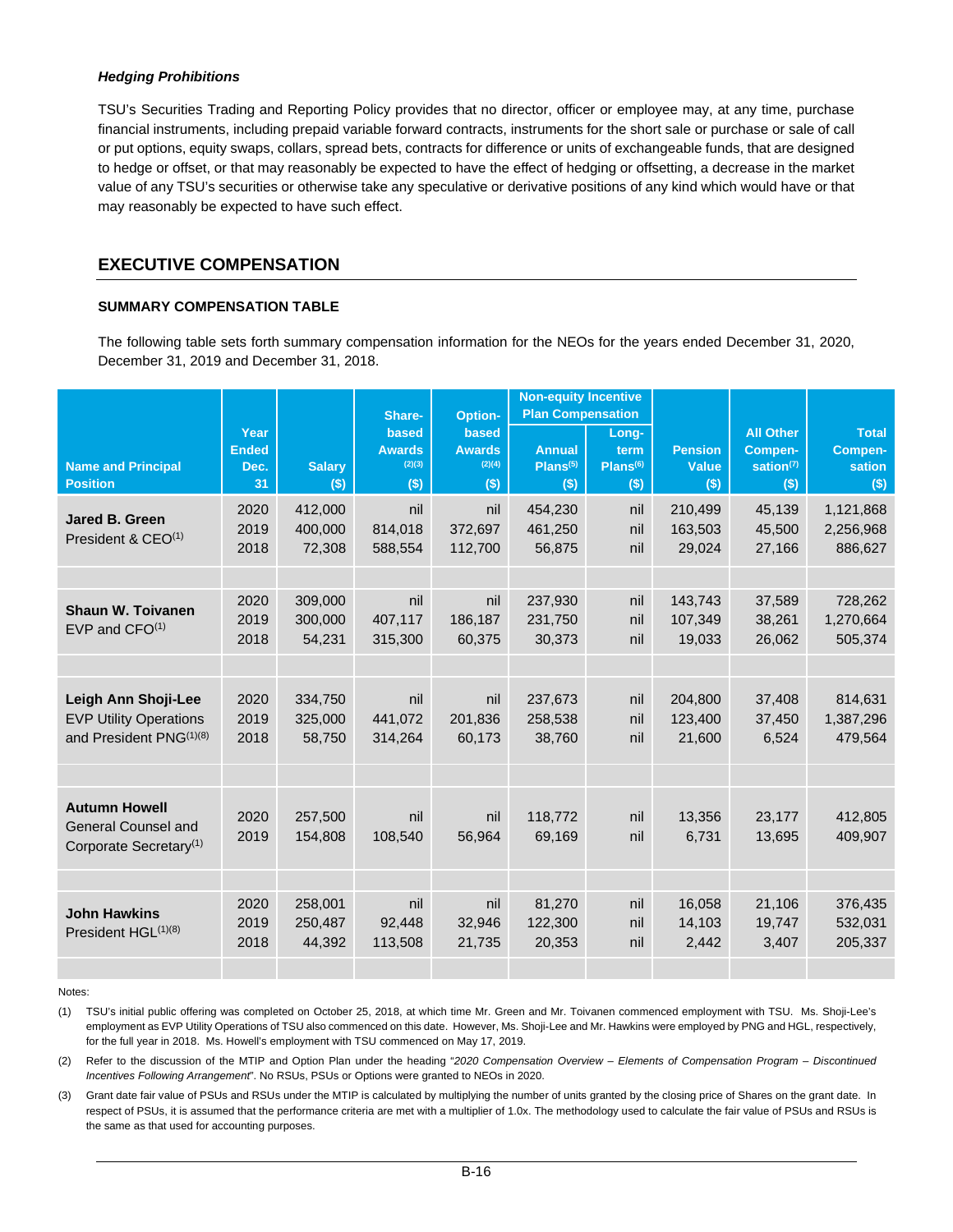- (4) Grant date fair value of Options was determined in accordance with the Black-Scholes-Merton valuation model which requires the following inputs: strike price; expected life of the option; risk-free interest rate; Share price volatility; and dividend rate. The fair value of Options on the grant date is the same as the accounting fair value at the grant date. TSU chose the Black-Scholes-Merton valuation model because it is the most widely used valuation method for this type of compensation and should thus be the most comparable and most understood model.
- (5) Amounts in the table reflect the STIP compensation earned for services performed during the financial year, even if payable at a future date. As TSU did not acquire PNG or HGL until October 2018, the table includes the 2018 STIP payments to Ms. Shoji-Lee and Mr. Hawkins for the period October 25, 2018 to December 31, 2018. Ms. Shoji-Lee and Mr. Hawkins received total 2018 annual STIP payments in the amount of \$138,428 and \$110,878 respectively, reflecting their full year of service at their respective utilities in 2018.
- (6) The LTIP program commenced in 2020 and has a three-year Performance Period; therefore, no LTIP performance will be determined and no payments will occur until after completion of the first Performance Period in 2022.
- (7) Amounts include TSU's contribution under the Employee Savings Plan (and prior to closing the Arrangement, the Employee Share Purchase Savings Plan) and the value of group benefits and other perquisites. For information regarding amounts received by NEOs in connection with the vesting of RSUs, PSUs and Options pursuant to the Arrangement see "*Executive Compensation – Incentive Plan Awards – Value Vested or Earned During 2020*".
- (8) As TSU did not acquire PNG or HGL until October 2018, the table includes the 2018 salaries earned by Ms. Shoji-Lee and Mr. Hawkins during the period October 25, 2018 to December 31, 2018. Ms. Shoji-Lee's salary was adjusted on October 25, 2018 to reflect her increased role and responsibilities with TSU. Including her full year salary from PNG for 2018, Ms. Shoji-Lee received a total salary of \$302,718. Mr. Hawkins received a total salary in 2018 of \$245,575 from HGL.

### **INCENTIVE PLAN AWARDS**

#### *Outstanding Option-Based Awards and Share-Based Awards*

As a result of the Arrangement, there were no outstanding Options, PSUs, RSUs or DSUs as at December 31, 2020.

#### *Value Vested or Earned During 2020*

The following table reflects the aggregate dollar value earned by NEOs for Options, PSUs and RSUs during the year ended December 31, 2020, and the value of non-equity compensation earned during that year by such NEOs.

| <b>Name</b>         | Option-based awards -<br>Value earned during<br>the year $(1)$<br>$($)$ | Share-based awards -<br><b>Value earned during</b><br>the year $(2)$<br>$($ \$) | Non-equity incentive plan<br>compensation - Value earned<br>during $2020^{(3)}$<br>$($)$ |
|---------------------|-------------------------------------------------------------------------|---------------------------------------------------------------------------------|------------------------------------------------------------------------------------------|
| Jared B. Green      | 2,751,440                                                               | 2,668,747                                                                       | 454,230                                                                                  |
| Shaun W. Toivanen   | 1,422,225                                                               | 1,383,123                                                                       | 237,930                                                                                  |
| Leigh Ann Shoji-Lee | 1,479,995                                                               | 1,435,326                                                                       | 237,673                                                                                  |
| Autumn Howell       | 218,862                                                                 | 174,523                                                                         | 118,772                                                                                  |
| John Hawkins        | 381,057                                                                 | 410,912                                                                         | 81,270                                                                                   |

Notes:

(1) All Options granted to an NEO unconditionally vested on the closing of the Arrangement. In each case, value is calculated as the total number of Options held by the applicable NEO multiplied by the difference between \$33.50 (the Share consideration under the Arrangement) and the applicable Option exercise price.

(2) All PSUs and RSUs held by an NEO under the MTIP unconditionally vested on closing of the Arrangement. In each case, value is calculated as the total number of PSUs and RSUs held by the applicable NEO on the closing of the Arrangement, including additional PSUs and RSUs accumulated in connection with dividends paid on the Shares, multiplied by \$33.50 (the Share consideration under the Arrangement).

(3) Amounts reflect the STIP compensation earned for services performed during the financial year, even if payable at a future date.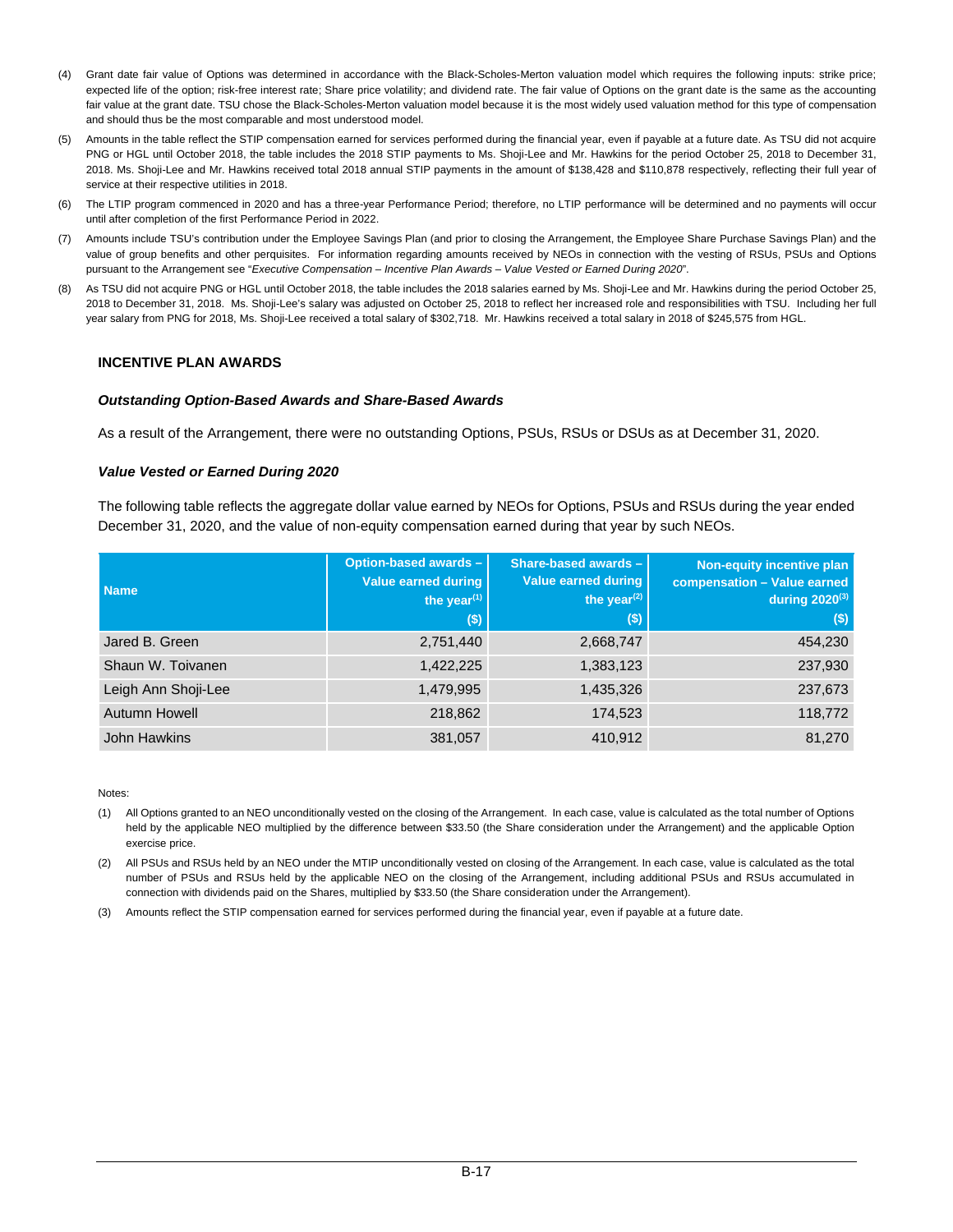### **RETIREMENT PLAN BENEFITS**

#### *Defined Benefit Pension Plan and Supplemental Executive Retirement Plan*

The following table outlines the DBPP and SERP value for the NEOs as at December 31, 2020.

| <b>Name</b>                      | <b>Number</b><br>of years<br>credited<br>service<br>$($ # $)$ | <b>Annual benefits</b><br>payable (\$)<br>At year end | At age 65 | <b>Present</b><br>value of<br>defined<br>benefit<br>obligation<br>at start of<br>$year$ (\$) | <b>Compensatory</b><br>change<br>(\$) | Non-<br>compensatory<br>change<br>$($ \$) | <b>Present</b><br>value of<br>defined<br>benefit<br>obligation<br>at year<br>end<br>$($ \$) |
|----------------------------------|---------------------------------------------------------------|-------------------------------------------------------|-----------|----------------------------------------------------------------------------------------------|---------------------------------------|-------------------------------------------|---------------------------------------------------------------------------------------------|
| Jared B. Green <sup>(1)(4)</sup> | 2.18                                                          | 24.340                                                | 245,512   | 222,684                                                                                      | 189,626                               | 40,109                                    | 452,419                                                                                     |
| Shaun W. Toivanen $(1)(4)$       | 2.18                                                          | 16,596                                                | 190.204   | 145.991                                                                                      | 124,511                               | 28.662                                    | 299.164                                                                                     |
| Leigh Ann Shoji-Lee $^{(2)}$     | 4.55                                                          | 38,481                                                | 103,466   | 611,800                                                                                      | 204,800                               | 103,700                                   | 920,300                                                                                     |
| Autumn Howell <sup>(3)(4)</sup>  | n/a                                                           | n/a                                                   | n/a       | n/a                                                                                          | n/a                                   | n/a                                       | n/a                                                                                         |
| John Hawkins <sup>(3)(4)</sup>   | n/a                                                           | n/a                                                   | n/a       | n/a                                                                                          | n/a                                   | n/a                                       | n/a                                                                                         |

Notes:

(1) Mr. Green and Mr. Toivanen participate in the SERP.

(2) Ms. Shoji-Lee participates in the PNG DBPP and the SERP.

(3) Ms. Howell and Mr. Hawkins do not participate in the SERP.

(4) Mr. Green, Mr. Toivanen, Ms. Howell and Mr. Hawkins participate in the DCPP, not the DBPP.

(5) These amounts have been calculated using the assumptions disclosed in Note 18 – Pension Plans and Retiree Benefits of TSU's consolidated financial statements as at and for the year ended December 31, 2020.

#### *Defined Contribution Pension Plan*

The following table outlines the accumulated value of the DCPP for the NEOs as at December 31, 2020.

| <b>Name</b>                        | <b>Accumulated value at</b><br>start of year<br>(\$). | Compensatory <sup>(1)</sup><br>(s) | <b>Accumulated value at</b><br>year end $^{(2)}$<br>$($ \$) |
|------------------------------------|-------------------------------------------------------|------------------------------------|-------------------------------------------------------------|
| Jared B. Green                     | 409,168                                               | 20,873                             | 573,331                                                     |
| Shaun W. Toivanen                  | 285,368                                               | 19,232                             | 335,690                                                     |
| Leigh Ann Shoji-Lee <sup>(3)</sup> | n/a                                                   | n/a                                | n/a                                                         |
| <b>Autumn Howell</b>               | 9,741                                                 | 13,356                             | 31,254                                                      |
| John Hawkins                       | 94,025                                                | 16,058                             | 132,587                                                     |

Notes:

(1) Reflects only employer contributions made by TSU or subsidiaries on behalf of the employee.

(2) Accumulated value at year-end reflects the accumulated value at start of year, compensatory changes plus employee contributions to the plan and considers the change in market value of the total holdings.

(3) Ms. Shoji-Lee does not participate in the DCPP, she participates in the PNG DBPP.

### **EXECUTIVE EMPLOYMENT AGREEMENTS**

TSU is party to employment agreements with the following NEOs: Jared B. Green, Shaun W. Toivanen, Leigh Ann Shoji-Lee and Autumn Howell (the "Employment Agreements"). The Employment Agreements outline the terms of compensation for such executives while they remain employed by TSU, as well as detail any payments required to be made in the case of certain termination events. The Employment Agreements also provide that TSU may terminate the agreements at any time for just cause.

The terms and conditions in the Employment Agreements are substantially similar and outline the terms of the executive's employment with the Company, including their eligibility for compensation under TSU's compensation and benefit plans.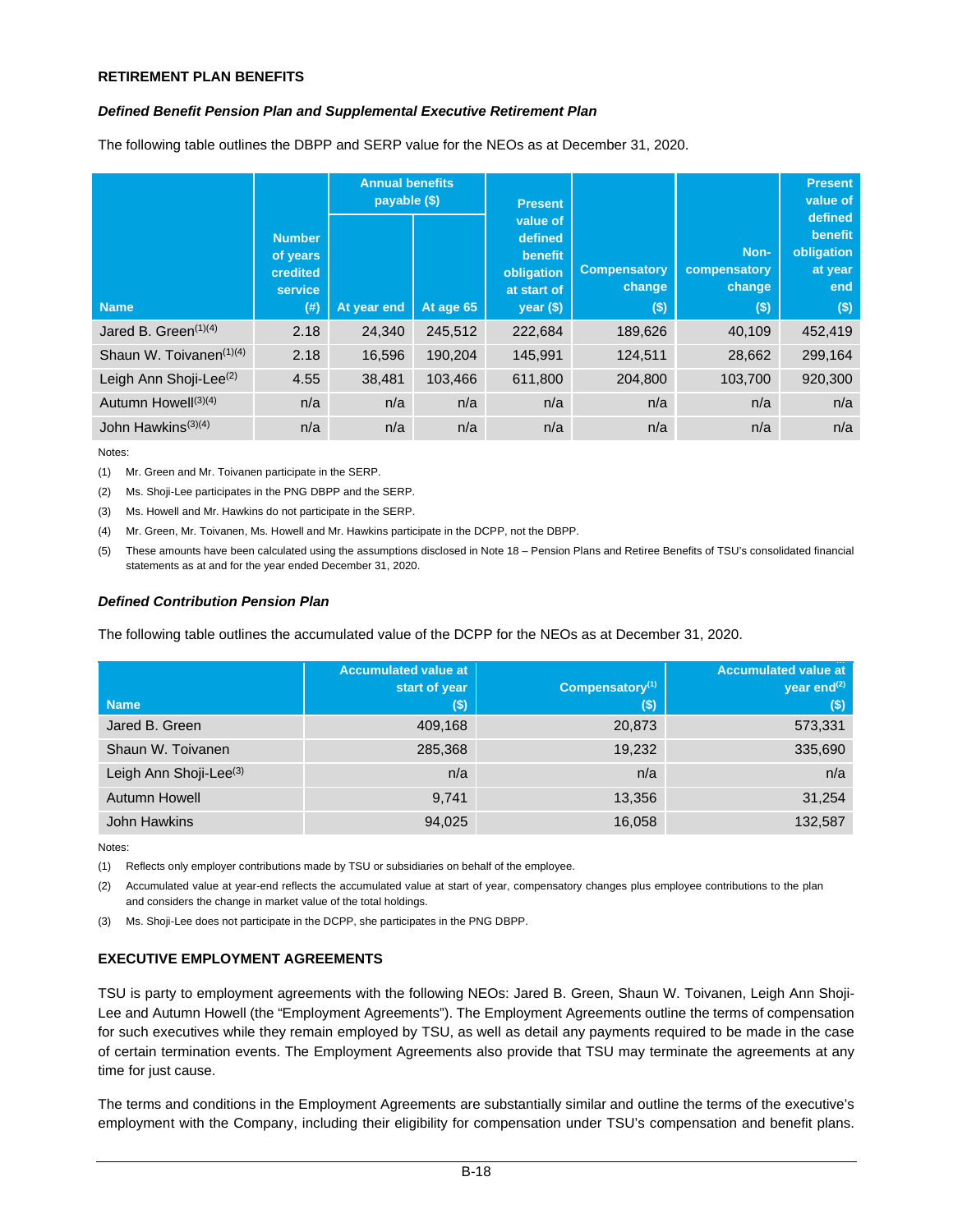Each Employment Agreement contains a non-solicitation provision and requires that the executive sign a release prior to the receipt of any termination payment.

## **TERMINATION AND CHANGE OF CONTROL ARRANGEMENTS**

The Employment Agreements provide cash compensation on termination (a "Termination Payment") in the following circumstances:

- involuntary termination of the executive by TSU for any reason (other than just cause); and
- · voluntary termination by the executive in the event of a constructive dismissal (as defined in the Employment Agreements).

The Termination Payment primarily consists of an amount equal to:

- (i) the base salary in effect during the last month of employment multiplied by the number of months in the notice period (being 12 or 18 months, as applicable, plus one additional month per year of service to a maximum of 18 or 24 months, as applicable (the "Notice Period")); plus
- (ii) the product of (i) above multiplied by the annual target STIP percentage; plus
- (iii) the value of the benefit entitlement for the Notice Period.

No Termination Payment is triggered under the Employment Agreements as a result solely of a change of control.

A "change of control" includes (i) a sale, lease, exchange or other disposition of all or substantially all of TSU's assets to a person other than an affiliate, (ii) a consummated arrangement, amalgamation, merger, consolidation, take-over bid, compulsory acquisition or similar transaction if the shareholders prior to the transaction no longer hold more than 50% of the voting securities of the surviving or resulting entity in such transaction or more than 50% of the combined outstanding voting power of the parent of the surviving or resulting entity, or (iii) a person or group of persons acting jointly or in concert acquires more than 50% of the voting securities or the right to receive more than 50% of the equity distribution made to all holders of the then outstanding equity securities.

Under the LTIP, upon termination for any reason other than cause or resignation by the executive due to an event of constructive dismissal, the award will pay out on a prorated basis to the date the applicable executive's Notice Period ends based on the performance metrics to the end of the year in which the termination occurred. Upon resignation (other than retirement) or termination for cause, all outstanding incentives are forfeited. In the event of retirement by the executive or death, the cash incentive will pay out on a prorated basis to the specified date of retirement or death at target unless otherwise determined by the Board. For purposes of the LTIP, retirement means resignation or termination of employment after such executive reaches the age of 60 and not less than 10 years of service with TSU or any of its subsidiaries.

In the event of a change of control, all outstanding cash incentives under the LTIP will become payable upon closing of the change of control at target for the Net Income metric and at the actual realized IRR for the Class A IRR metric.

The following table outlines the estimated amounts payable in the various termination scenarios pursuant to the Employment Agreements and the terms of the LTIP and SERP.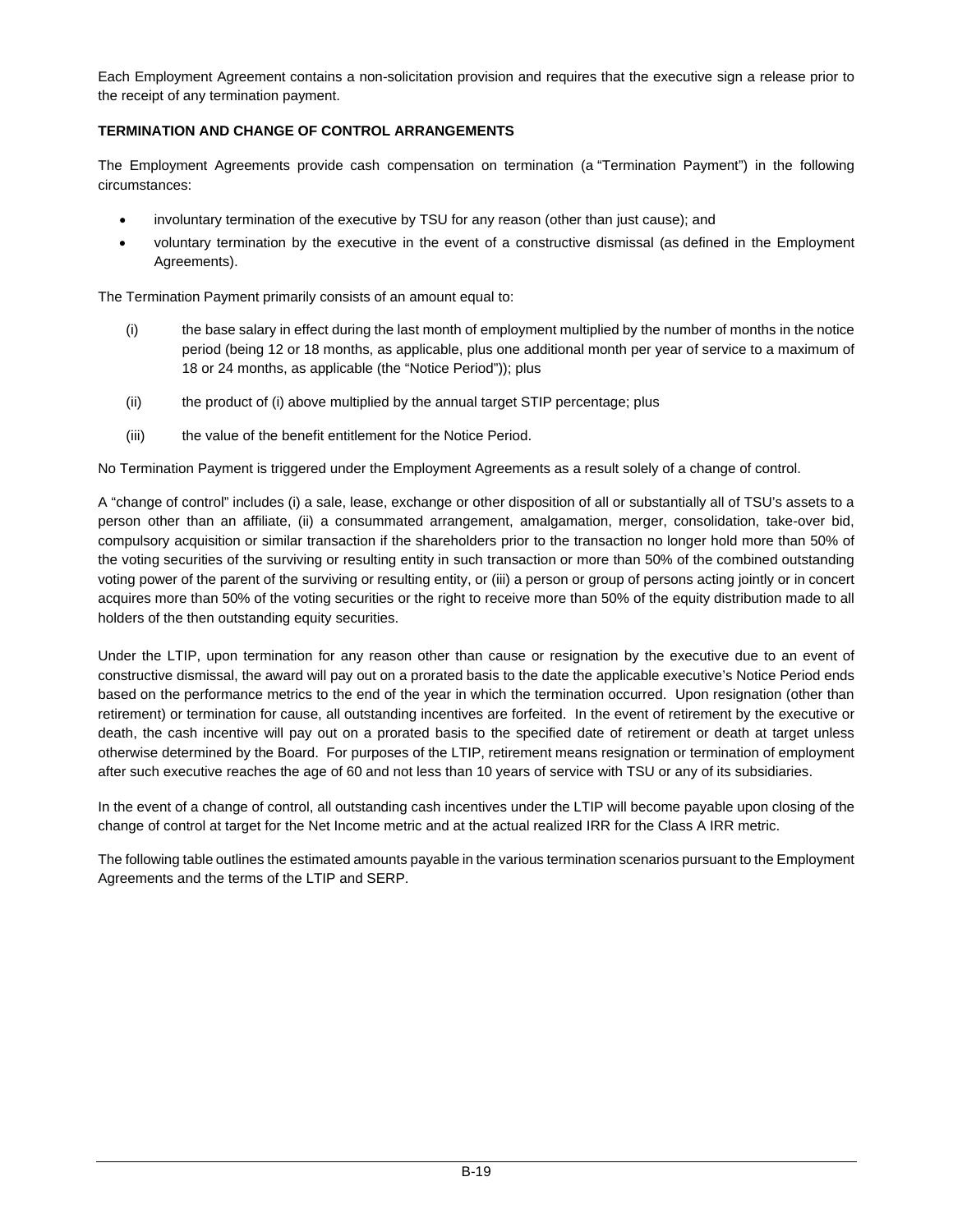| <b>Name</b>         | <b>Triggering Event</b><br>Termination without cause or<br>constructive dismissal $(4)(5)$ | <b>Months</b><br>used to<br>calculate<br>termination<br>payment<br>20 | Value of<br>termination<br>payment <sup>(1)</sup><br>$($)$<br>1,318,098 | Add'l<br><b>SERP</b><br>Value $(2)$<br>$($ \$)<br>235,167 | <b>Value of</b><br>LTIP <sup>(3)</sup><br>$($)$<br>878,933 | <b>Total</b><br><b>Value</b><br>$($ \$)<br>2,432,198 |
|---------------------|--------------------------------------------------------------------------------------------|-----------------------------------------------------------------------|-------------------------------------------------------------------------|-----------------------------------------------------------|------------------------------------------------------------|------------------------------------------------------|
| Jared B. Green      | Change of Control without termination                                                      | $\Omega$                                                              | nil                                                                     | nil                                                       | 988,800                                                    | 988,800                                              |
|                     | Voluntary Termination <sup>(6)</sup>                                                       | $\mathbf 0$                                                           | nil                                                                     | nil                                                       | nil                                                        | nil                                                  |
|                     | Termination without cause or<br>constructive dismissal $(4)(5)$                            | 14                                                                    | 606,234                                                                 | 96,050                                                    | 384,533                                                    | 1,086,817                                            |
| Shaun W. Toivanen   | Change of Control without termination                                                      | $\Omega$                                                              | nil                                                                     | nil                                                       | 494,400                                                    | 494,400                                              |
|                     | Voluntary Termination <sup>(6)</sup>                                                       | $\mathbf 0$                                                           | nil                                                                     | nil                                                       | nil                                                        | nil                                                  |
|                     | Termination without cause or<br>constructive dismissa $(4)(5)$                             | 14                                                                    | 629,455                                                                 | 367,900                                                   | 416,578                                                    | 1,413,933                                            |
| Leigh Ann Shoji-Lee | Change of Control without termination                                                      | $\Omega$                                                              | nil                                                                     | nil                                                       | 535,600                                                    | 535,600                                              |
|                     | Voluntary Termination <sup>(6)</sup>                                                       | $\mathbf{0}$                                                          | nil                                                                     | nil                                                       | nil                                                        | nil                                                  |
| Autumn Howell       | Termination without cause or<br>constructive dismissal $(4)(5)$                            | 13                                                                    | 401,702                                                                 | nil                                                       | 154,500                                                    | 556,202                                              |
|                     | Change of Control without termination                                                      | $\mathbf{0}$                                                          | nil                                                                     | nil                                                       | 206,000                                                    | 206,000                                              |
|                     | Voluntary Termination <sup>(6)</sup>                                                       | $\mathbf 0$                                                           | nil                                                                     | nil                                                       | nil                                                        | nil                                                  |

Notes:

(1) Includes base salary, cash payments under STIP, benefits and perquisites calculated in accordance with the terms of the Employment Agreements.

(2) Value of additional benefit payable (under SERP provisions and additional SERP benefit provided by Employment Agreements) in the specified termination event, as of December 31, 2020.

(3) Represents the value under the LTIP that would be payable in the applicable termination scenario.

(4) Payable upon termination by TSU without cause and payable upon voluntary termination by the NEO in the event of constructive dismissal, provided that the termination by the NEO occurs within 30 days of such constructive dismissal.

(5) In the event of death or permanent disability, the executive is also entitled to the Termination Payment. In the event of retirement or death, the longterm incentives are subject to adjustment as discussed above.

(6) While no Termination Payment is payable upon voluntary termination, the executive would be entitled to an additional SERP payment upon termination within six months following the date of a change of control.